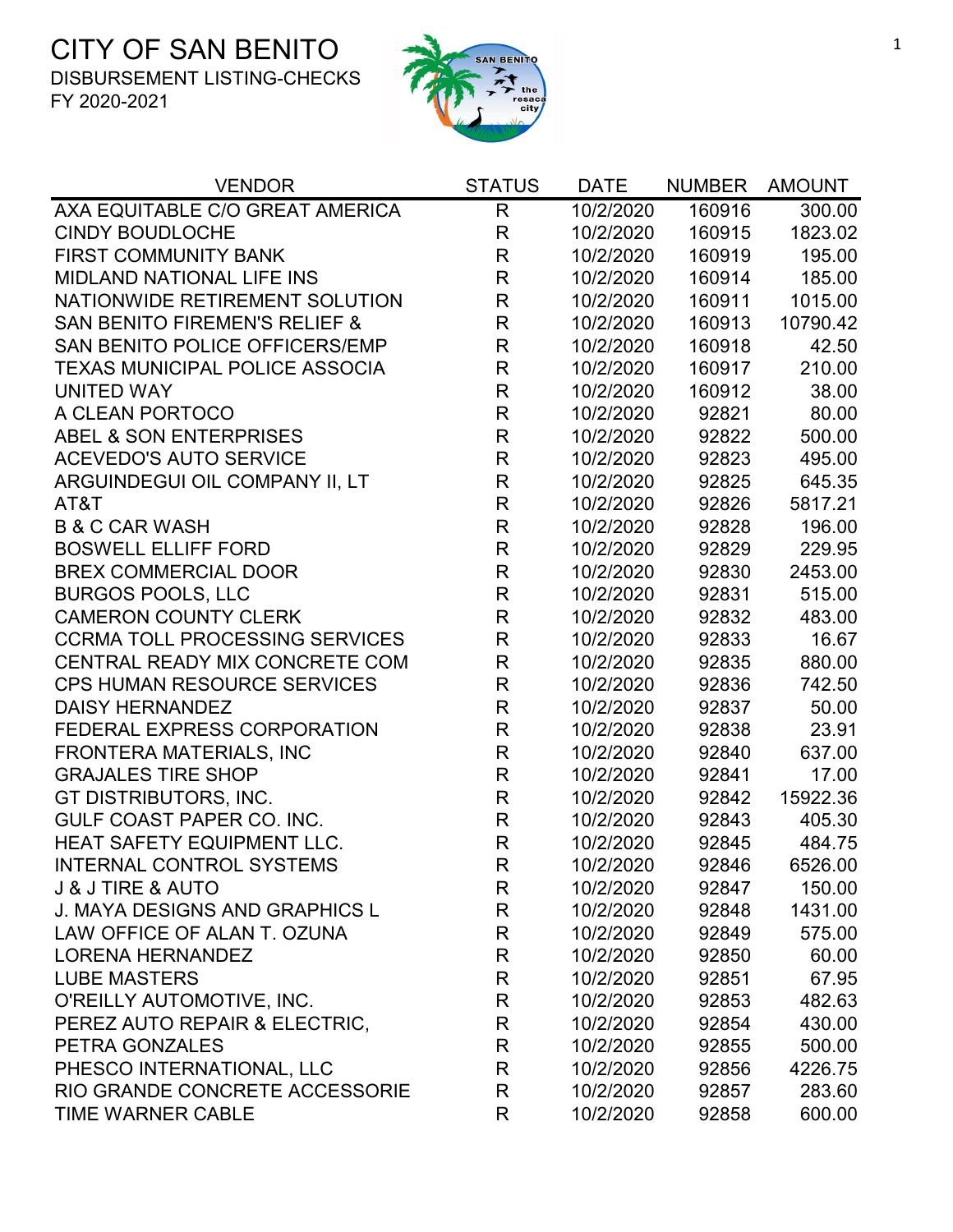

| <b>VENDOR</b>                         | <b>STATUS</b> | <b>DATE</b> | <b>NUMBER</b> | <b>AMOUNT</b> |
|---------------------------------------|---------------|-------------|---------------|---------------|
| TOPS THE OUTDOOR POWER STORE          | $\mathsf{R}$  | 10/2/2020   | 92859         | 22.41         |
| <b>VALLEY IT SOLUTIONS</b>            | R             | 10/2/2020   | 92861         | 12679.84      |
| <b>ACEVEDO'S AUTO SERVICE</b>         | R             | 10/2/2020   | 28135         | 900.00        |
| ACT PIPE & SUPPLY, INC.               | R             | 10/2/2020   | 28136         | 9053.10       |
| AT&T                                  | $\mathsf{R}$  | 10/2/2020   | 28138         | 143.08        |
| <b>BRENNTAG SOUTHWEST, INC.</b>       | R             | 10/2/2020   | 28140         | 4600.20       |
| <b>CAMERON COUNTY IRRIGATION DIST</b> | R             | 10/2/2020   | 28141         | 24125.04      |
| <b>CUMMINS SOUTHERN PLAINS, LLC</b>   | R             | 10/2/2020   | 28143         | 3000.75       |
| DOGGETT HEAVY MACHINERY SERVIC        | R             | 10/2/2020   | 28144         | 165.40        |
| DPC INDUSTRIES, INC.                  | $\mathsf R$   | 10/2/2020   | 28145         | 3704.00       |
| <b>HARLINGEN WATERWORKS SYSTEM</b>    | R             | 10/2/2020   | 28146         | 963.00        |
| <b>IVAN G. RAMIREZ</b>                | $\mathsf{R}$  | 10/2/2020   | 28147         | 785.70        |
| <b>JCS INDUSTRIES, INC.</b>           | $\mathsf{R}$  | 10/2/2020   | 28148         | 9068.40       |
| LINDE GAS & EQUIPMENT INC.            | $\mathsf{R}$  | 10/2/2020   | 28149         | 42.49         |
| STEWART & STEVENSON, INC.             | $\mathsf{R}$  | 10/2/2020   | 28150         | 2569.00       |
| <b>U.S. POSTMASTER</b>                | $\mathsf{R}$  | 10/2/2020   | 28134         | 634.30        |
| A&L FLOOR AND CARPET CARE             | $\mathsf{R}$  | 10/2/2020   | 1753          | 390.00        |
| <b>CITY OF SAN BENITO</b>             | $\mathsf{R}$  | 10/2/2020   | 1754          | 4500.00       |
| <b>CITY OF SAN BENITO</b>             | $\mathsf{R}$  | 10/2/2020   | 1755          | 1400.00       |
| OFFICE DEPOT, INC                     | $\mathsf{R}$  | 10/2/2020   | 1756          | 86.96         |
| ONE STOP PEST CONTROL                 | $\mathsf{R}$  | 10/2/2020   | 1757          | 75.00         |
| PRESTIGE LAWN CARE & LANDSCAPI        | $\mathsf{R}$  | 10/2/2020   | 1758          | 200.00        |
| PRESTIGE LAWN CARE & LANDSCAPI        | R             | 10/2/2020   | 1759          | 200.00        |
| RGV FIRE SAFETY/SECURITY, LLC         | $\mathsf R$   | 10/2/2020   | 1760          | 120.00        |
| RGV FIRE SAFETY/SECURITY, LLC         | $\mathsf{R}$  | 10/2/2020   | 1761          | 540.00        |
| RGV FIRE SAFETY/SECURITY, LLC         | $\mathsf{R}$  | 10/2/2020   | 1762          | 202.20        |
| <b>TIME WARNER CABLE</b>              | R             | 10/2/2020   | 380           | 314.85        |
| CASCOS & ASSOCIATES P.C.              | $\mathsf{R}$  | 10/5/2020   | 2850          | 1500.00       |
| <b>CITY OF SAN BENITO</b>             | $\mathsf{R}$  | 10/5/2020   | 2851          | 16023.55      |
| <b>CITY OF SAN BENITO</b>             | R             | 10/5/2020   | 70            | 1046.21       |
| A CLEAN PORTOCO                       | R             | 10/9/2020   | 46412         | 80.00         |
| <b>ALLEGRA</b>                        | R             | 10/9/2020   | 46413         | 288.06        |
| <b>BREATH TEST SERVICES</b>           | R             | 10/9/2020   | 46414         | 2000.00       |
| <b>CHUY'S CUSTOM SPORTS</b>           | $\mathsf{R}$  | 10/9/2020   | 46415         | 120.00        |
| <b>COMPLETE COACH WORKS</b>           | R             | 10/9/2020   | 46416         | 1057.45       |
| <b>CULLIGAN WATER OF THE RIO GRAN</b> | R             | 10/9/2020   | 46417         | 143.50        |
| DENTON NAVARRO ROCHA BERNAL HY        | R             | 10/9/2020   | 46418         | 5026.00       |
| HEAT SAFETY EQUIPMENT LLC.            | R             | 10/9/2020   | 46419         | 130.06        |
| <b>LEADS ONLINE, LLC</b>              | R             | 10/9/2020   | 46420         | 1188.00       |
| MAGIC VALLEY ELECTRIC CO-OP           | R             | 10/9/2020   | 46421         | 238.17        |
| <b>MCCOY'S BUILDING SUPPLY</b>        | R             | 10/9/2020   | 46422         | 5.68          |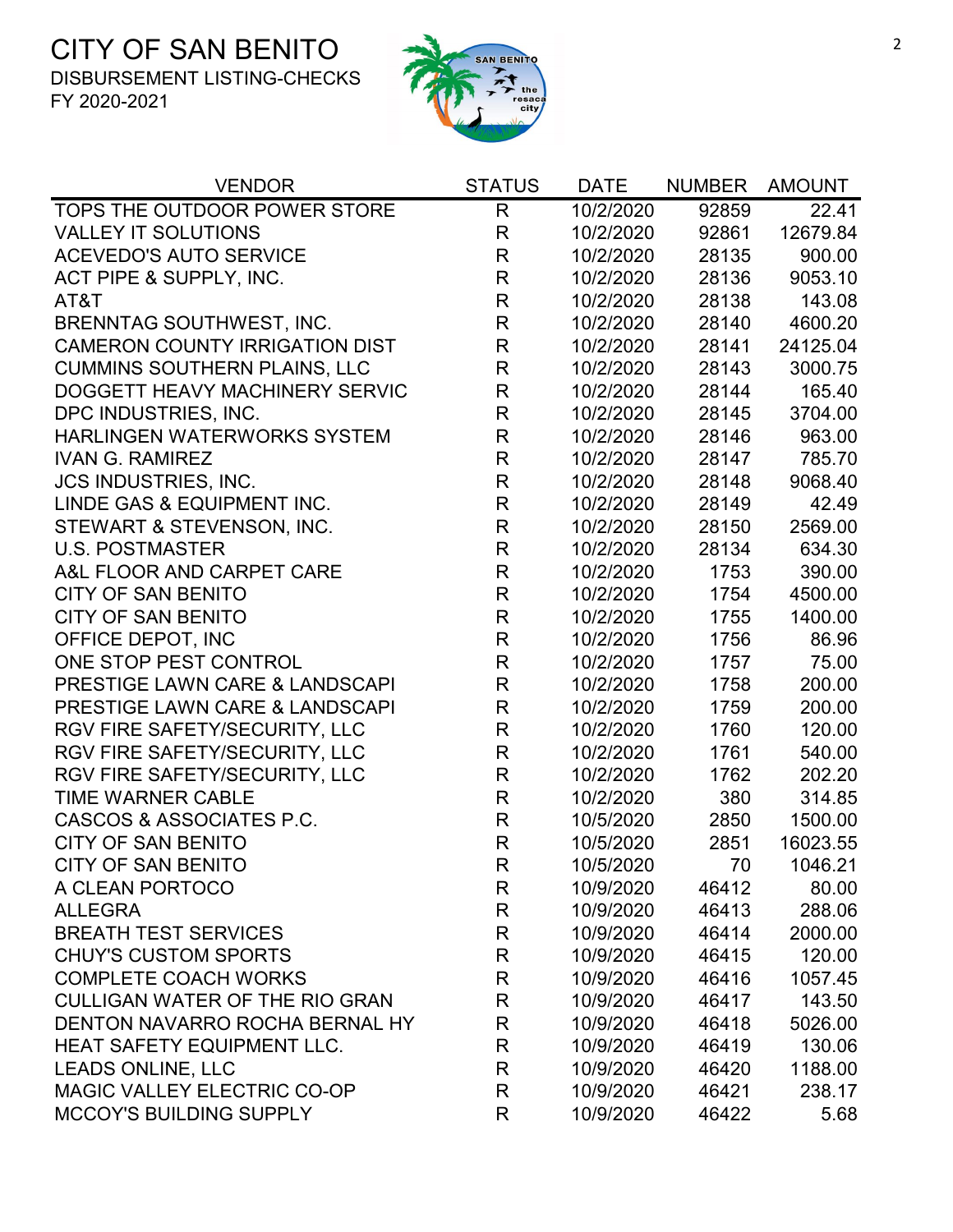

| <b>VENDOR</b>                            | <b>STATUS</b> | <b>DATE</b> | <b>NUMBER</b> | <b>AMOUNT</b> |
|------------------------------------------|---------------|-------------|---------------|---------------|
| NETWORKFLEET, INC.                       | $\mathsf{R}$  | 10/9/2020   | 46423         | 404.75        |
| NOVA HEALTHCARE, PA                      | R             | 10/9/2020   | 46424         | 24.90         |
| SAN BENITO FRIENDS OF THE LIBR           | R             | 10/9/2020   | 46425         | 260.95        |
| <b>SMARTCOM TELEPHONE, LLC</b>           | $\mathsf{R}$  | 10/9/2020   | 46426         | 1402.75       |
| <b>STATE COMPTROLLER</b>                 | R             | 10/9/2020   | 46427         | 160.20        |
| THE UNIVERSITY OF TEXAS AT AUS           | $\mathsf{R}$  | 10/9/2020   | 46428         | 1503.24       |
| THOMSON REUTERS - WEST                   | $\mathsf R$   | 10/9/2020   | 46429         | 308.06        |
| TXU ENERGY RETAIL COMPANY LLC            | $\mathsf{R}$  | 10/9/2020   | 46430         | 32393.14      |
| <b>BRENNTAG SOUTHWEST, INC.</b>          | $\mathsf R$   | 10/9/2020   | 28152         | 8804.44       |
| <b>CORE &amp; MAIN LP</b>                | R             | 10/9/2020   | 28153         | 2169.30       |
| DENALI WATER SOLUTIONS LLC               | $\mathsf R$   | 10/9/2020   | 28154         | 5560.00       |
| <b>GOODE ELECTRIC COMPANY</b>            | $\mathsf{R}$  | 10/9/2020   | 28155         | 297.50        |
| <b>INTEGRITY TESTING, INC.</b>           | $\mathsf{R}$  | 10/9/2020   | 28156         | 5675.00       |
| M & S FENCE AND WELDING REPAIR           | $\mathsf{R}$  | 10/9/2020   | 28157         | 700.00        |
| TXU ENERGY RETAIL COMPANY LLC            | $\mathsf{R}$  | 10/9/2020   | 28158         | 34540.01      |
| A&L FLOOR AND CARPET CARE                | $\mathsf{R}$  | 10/9/2020   | 1763          | 165.00        |
| <b>REBECA CASTILLO</b>                   | $\mathsf R$   | 10/9/2020   | 1764          | 123.40        |
| <b>REBECA CASTILLO</b>                   | R             | 10/9/2020   | 1765          | 53.36         |
| SAN ANTONIO RETAIL MERCHANTS A           | $\mathsf R$   | 10/9/2020   | 1766          | 24.00         |
| TXU ENERGY RETAIL COMPANY LLC            | $\mathsf{R}$  | 10/9/2020   | 1767          | 323.56        |
| <b>VERIZON WIRELESS</b>                  | $\mathsf{R}$  | 10/9/2020   | 1768          | 157.74        |
| TIME WARNER CABLE                        | $\mathsf{R}$  | 10/9/2020   | 211           | 93.38         |
| TXU ENERGY RETAIL COMPANY LLC            | R             | 10/9/2020   | 381           | 899.82        |
| <b>CAMERON COUNTY TAX OFFICE</b>         | $\mathsf R$   | 10/13/2020  | 46431         | 7.50          |
| <b>U.S. POSTMASTER</b>                   | R             | 10/14/2020  | 28159         | 586.65        |
| MARK SOSSI AND ASSOCIATES P.C.           | $\mathsf R$   | 10/15/2020  | 46432         | 3850.00       |
| AXA EQUITABLE C/O GREAT AMERIC           | R             | 10/16/2020  | 160942        | 300.00        |
| <b>CINDY BOUDLOCHE</b>                   | R             | 10/16/2020  | 160941        | 1823.02       |
| <b>FIRST COMMUNITY BANK</b>              | $\mathsf{R}$  | 10/16/2020  | 160945        | 195.00        |
| <b>MIDLAND NATIONAL LIFE INS</b>         | R             | 10/16/2020  | 160940        | 185.00        |
| NATIONWIDE RETIREMENT SOLUTION           | R             | 10/16/2020  | 160937        | 1015.00       |
| <b>SAN BENITO FIREMEN'S RELIEF &amp;</b> | R             | 10/16/2020  | 160939        | 10704.92      |
| SAN BENITO POLICE OFFICERS/EMP           | R             | 10/16/2020  | 160944        | 42.50         |
| <b>TEXAS MUNICIPAL POLICE ASSOCIA</b>    | R             | 10/16/2020  | 160943        | 210.00        |
| UNITED STATES TREASURY                   | R             | 10/16/2020  | 160936        | 80.00         |
| UNITED WAY                               | R             | 10/16/2020  | 160938        | 38.00         |
| <b>ACEVEDO'S AUTO SERVICE</b>            | R             | 10/16/2020  | 46433         | 295.00        |
| <b>BOSWELL ELLIFF FORD</b>               | R             | 10/16/2020  | 46434         | 126.50        |
| <b>BURGOS POOLS, LLC</b>                 | R             | 10/16/2020  | 46435         | 150.00        |
| <b>CENTER POINT LARGE PRINT</b>          | R             | 10/16/2020  | 46436         | 89.28         |
| CENTRAL READY MIX CONCRETE COM           | R             | 10/16/2020  | 46437         | 220.00        |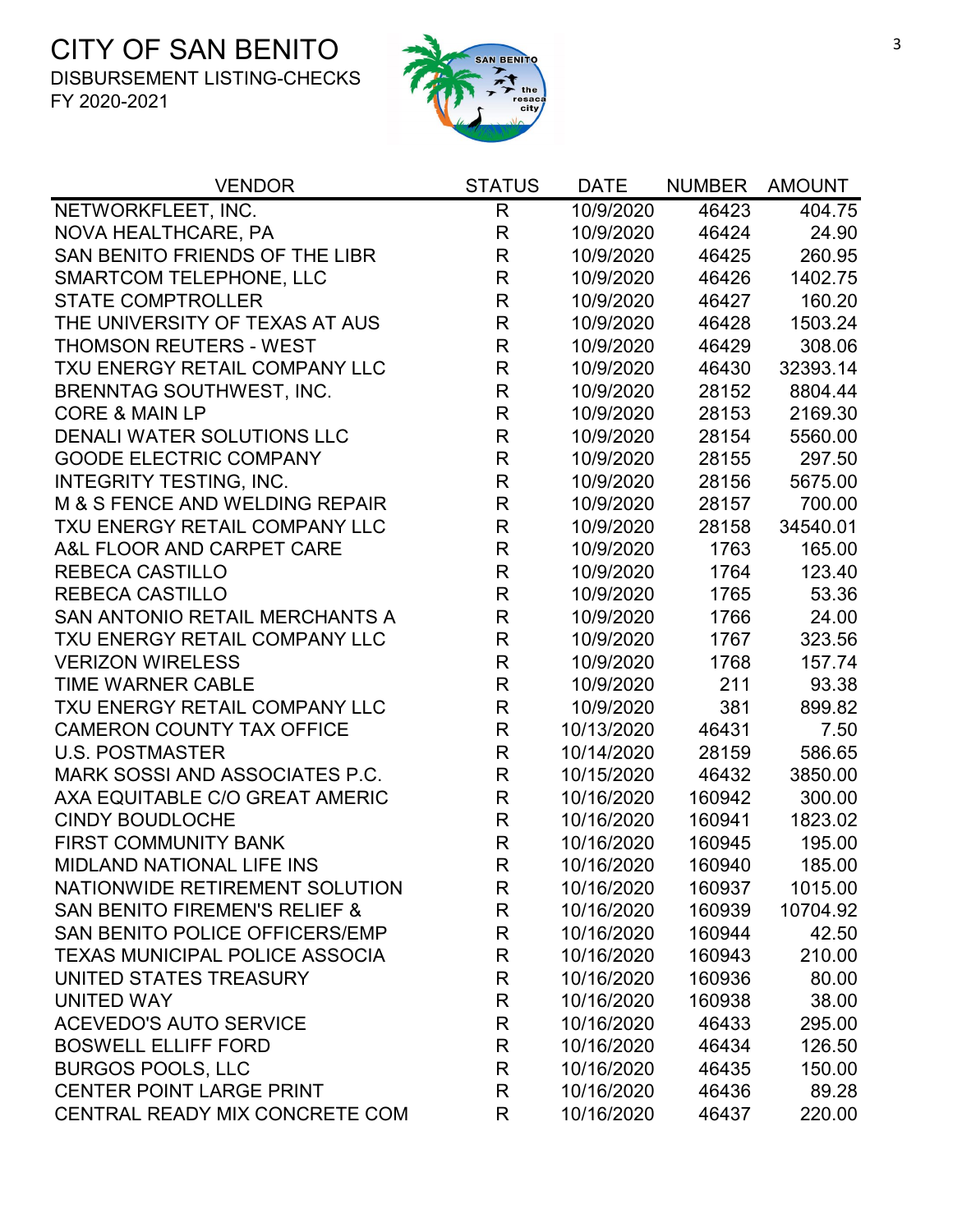

| <b>VENDOR</b>                             | <b>STATUS</b> | <b>DATE</b> | <b>NUMBER</b> | <b>AMOUNT</b> |
|-------------------------------------------|---------------|-------------|---------------|---------------|
| <b>CITY OF BROWNSVILLE</b>                | R             | 10/16/2020  | 46438         | 36.00         |
| <b>FIRE PROGRAMS</b>                      | R             | 10/16/2020  | 46439         | 730.00        |
| <b>INSCO DISTRIBUTING, INC.</b>           | R             | 10/16/2020  | 46440         | 131.31        |
| J. MAYA DESIGNS AND GRAPHICS L            | R             | 10/16/2020  | 46441         | 96.00         |
| LEXISNEXIS RISK SOLUTIONS FL,             | R             | 10/16/2020  | 46442         | 104.55        |
| O'REILLY AUTOMOTIVE, INC.                 | R             | 10/16/2020  | 46443         | 132.72        |
| OFFICE DEPOT BUSINESS CREDIT              | $\mathsf R$   | 10/16/2020  | 46444         | 612.89        |
| PITNEY BOWES INC.                         | $\mathsf{R}$  | 10/16/2020  | 46445         | 3000.00       |
| RED WING BUSINESS ADVANTAGE AC            | R             | 10/16/2020  | 46446         | 118.99        |
| SAN BENITO C.I.S.D.                       | R             | 10/16/2020  | 46447         | 20480.00      |
| <b>STATE COMPTROLLER</b>                  | $\mathsf{R}$  | 10/16/2020  | 46448         | 221.64        |
| <b>TARPON FIRE &amp; SAFETY</b>           | R             | 10/16/2020  | 46449         | 35.00         |
| <b>TEXAS DEPARTMENT OF PUBLIC SAF</b>     | R             | 10/16/2020  | 46450         | 37.00         |
| TML INTERGOVERNMENTAL RISK POO            | R             | 10/16/2020  | 46451         | 37082.82      |
| UNIFIRST HOLDINGS, L.P.                   | $\mathsf R$   | 10/16/2020  | 46452         | 74.40         |
| <b>VERIZON WIRELESS</b>                   | $\mathsf{R}$  | 10/16/2020  | 46453         | 3089.07       |
| <b>AMCHEM INCORPORATED</b>                | R             | 10/16/2020  | 28189         | 7040.33       |
| <b>CITY OF SAN BENITO</b>                 | R             | 10/16/2020  | 28190         | 41378.97      |
| <b>CORE &amp; MAIN LP</b>                 | R             | 10/16/2020  | 28191         | 298.50        |
| <b>GULF COAST PAPER CO. INC.</b>          | R             | 10/16/2020  | 28192         | 237.85        |
| <b>MARES TIRES</b>                        | $\mathsf{R}$  | 10/16/2020  | 28193         | 143.96        |
| O'REILLY AUTOMOTIVE, INC.                 | R             | 10/16/2020  | 28194         | 228.40        |
| RED WING BUSINESS ADVANTAGE AC            | R             | 10/16/2020  | 28195         | 150.00        |
| UNIFIRST HOLDINGS, L.P.                   | $\mathsf{R}$  | 10/16/2020  | 28196         | 111.40        |
| UNITED BLOWER, INC.                       | R             | 10/16/2020  | 28197         | 299.00        |
| <b>VERIZON WIRELESS</b>                   | $\mathsf{R}$  | 10/16/2020  | 28198         | 579.25        |
| A&L FLOOR AND CARPET CARE                 | R             | 10/16/2020  | 1771          | 165.00        |
| <b>ARISTEO CASTILLO</b>                   | R             | 10/16/2020  | 1779          | 650.00        |
| <b>GRANDE VALLE APPAREL</b>               | $\mathsf R$   | 10/16/2020  | 1772          | 500.00        |
| <b>KATARINA GUERRA</b>                    | R             | 10/16/2020  | 1773          | 640.00        |
| OFFICE DEPOT, INC                         | R             | 10/16/2020  | 1774          | 97.87         |
| <b>PRESTIGE LAWN CARE &amp; LANDSCAPI</b> | R             | 10/16/2020  | 1775          | 200.00        |
| PRESTIGE LAWN CARE & LANDSCAPI            | R             | 10/16/2020  | 1776          | 200.00        |
| SOUTH TEXAS MANUFACTURERS ASSO            | R             | 10/16/2020  | 1777          | 500.00        |
| <b>TRANS UNION LLC</b>                    | R             | 10/16/2020  | 1778          | 40.00         |
| <b>VICTORIA PADRON</b>                    | R             | 10/16/2020  | 1780          | 37.03         |
| <b>VICTORIA PADRON</b>                    | R             | 10/16/2020  | 1781          | 38.98         |
| <b>VERIZON WIRELESS</b>                   | R             | 10/16/2020  | 382           | 96.50         |
| <b>VERIZON WIRELESS</b>                   | R             | 10/16/2020  | 1383          | 675.41        |
| <b>BBVA/PNC BANK</b>                      | R             | 10/19/2020  | 46454         | 19114.56      |
| <b>BBVA/PNC BANK</b>                      | R             | 10/19/2020  | 28199         | 216512.89     |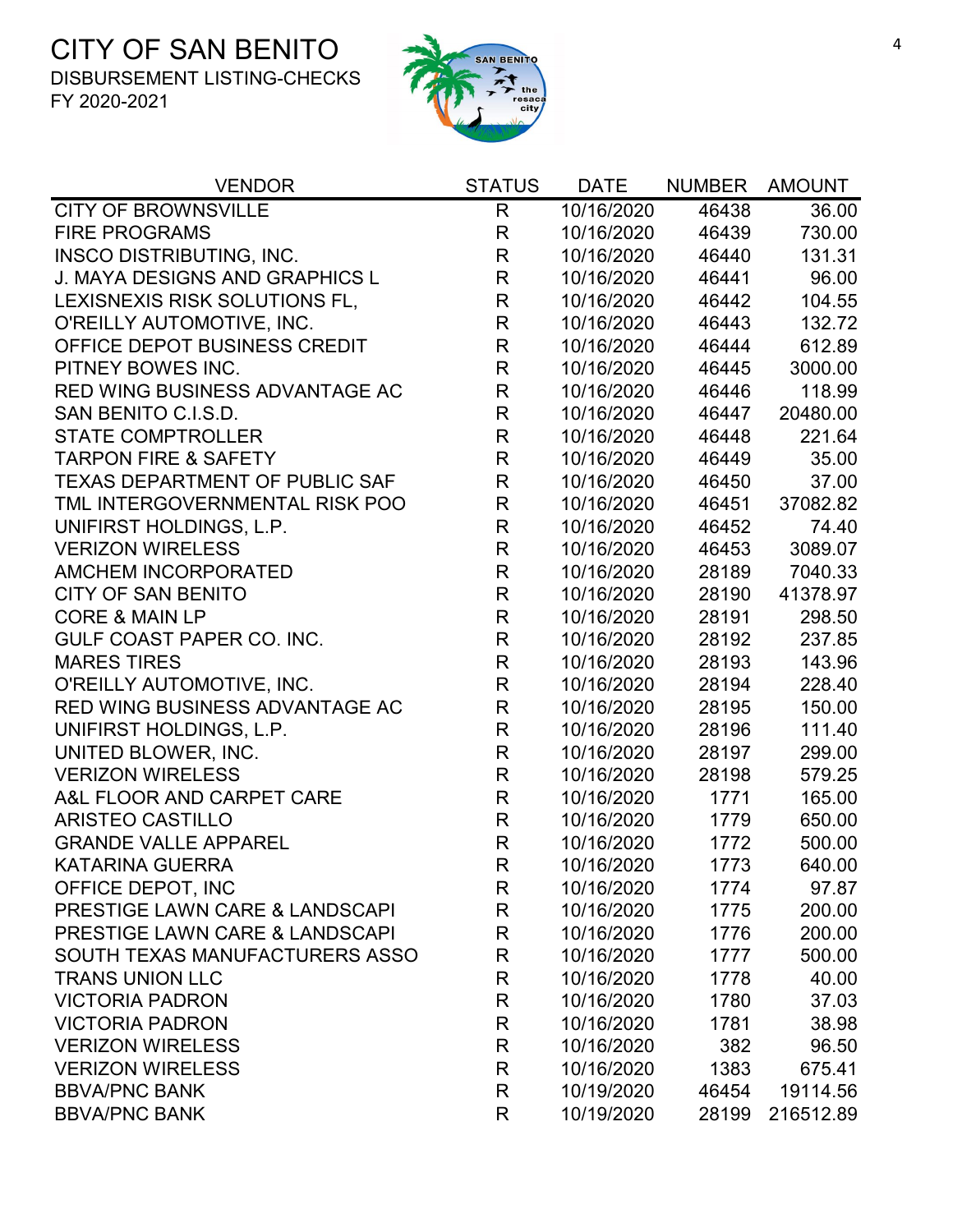

| <b>VENDOR</b>                         | <b>STATUS</b> | <b>DATE</b> | <b>NUMBER</b> | <b>AMOUNT</b> |
|---------------------------------------|---------------|-------------|---------------|---------------|
| <b>BBVA/PNC BANK</b>                  | R             | 10/19/2020  | 212           | 114.49        |
| <b>BBVA/PNC BANK</b>                  | $\mathsf{R}$  | 10/19/2020  | 383           | 460.14        |
| <b>ABEL &amp; SON ENTERPRISES</b>     | $\mathsf{R}$  | 10/22/2020  | 46461         | 1750.00       |
| <b>ADVANCE AUTO PARTS</b>             | $\mathsf{R}$  | 10/22/2020  | 46462         | 868.66        |
| <b>AUTO ZONE</b>                      | $\mathsf{R}$  | 10/22/2020  | 46464         | 195.30        |
| <b>BOSWELL ELLIFF FORD</b>            | $\mathsf{R}$  | 10/22/2020  | 46465         | 58.00         |
| <b>BURGOS POOLS, LLC</b>              | $\mathsf{R}$  | 10/22/2020  | 46466         | 320.00        |
| CC DISTRIBUTORS, INC.                 | $\mathsf{R}$  | 10/22/2020  | 46467         | 863.90        |
| <b>CENTER POINT LARGE PRINT</b>       | $\mathsf{R}$  | 10/22/2020  | 46468         | 276.48        |
| CENTRAL PLUMBING & ELECTRIC SU        | $\mathsf{R}$  | 10/22/2020  | 46469         | 438.71        |
| <b>CHUY'S CUSTOM SPORTS</b>           | $\mathsf{R}$  | 10/22/2020  | 46470         | 48.00         |
| <b>DIRECTV</b>                        | $\mathsf{R}$  | 10/22/2020  | 46471         | 122.81        |
| FEDERAL EXPRESS CORPORATION           | $\mathsf{R}$  | 10/22/2020  | 46472         | 54.53         |
| FIRESTONE COMPLETE AUTO CARE          | $\mathsf R$   | 10/22/2020  | 46473         | 762.15        |
| <b>FLOWER SHOP</b>                    | $\mathsf R$   | 10/22/2020  | 46474         | 58.00         |
| <b>GRAINGER</b>                       | $\mathsf{R}$  | 10/22/2020  | 46475         | 236.21        |
| <b>GRAJALES TIRE SHOP</b>             | $\mathsf{R}$  | 10/22/2020  | 46476         | 40.00         |
| <b>JOSE GARZA</b>                     | R             | 10/22/2020  | 46491         | 57.96         |
| <b>JUAN JOSE SANCHEZ</b>              | $\mathsf R$   | 10/22/2020  | 46492         | 97.20         |
| LINDE GAS & EQUIPMENT INC.            | $\mathsf{R}$  | 10/22/2020  | 46494         | 160.30        |
| <b>MARICRUZ GARCIA</b>                | $\mathsf{R}$  | 10/22/2020  | 46493         | 57.96         |
| MATHESON TRI-GAS, INC.                | $\mathsf{R}$  | 10/22/2020  | 46477         | 46.10         |
| <b>MCCOY'S BUILDING SUPPLY</b>        | $\mathsf{R}$  | 10/22/2020  | 46478         | 658.01        |
| <b>MERCURY PUBLIC AFFAIRS LLC</b>     | $\mathsf{R}$  | 10/22/2020  | 46479         | 6000.00       |
| <b>METRO FIRE APPARATUS SPECIALIS</b> | $\mathsf R$   | 10/22/2020  | 46480         | 13952.00      |
| O'REILLY AUTOMOTIVE, INC.             | $\mathsf R$   | 10/22/2020  | 46481         | 852.57        |
| RIO GRANDE CONCRETE ACCESSORIE        | $\mathsf{R}$  | 10/22/2020  | 46482         | 72.49         |
| RIO GRANDE STEEL, LTD.                | $\mathsf{R}$  | 10/22/2020  | 46483         | 107.96        |
| <b>RONNIE GONZALES</b>                | $\mathsf{R}$  | 10/22/2020  | 46495         | 48.30         |
| ROYAL METAL BUILDING COMPONENT        | R             | 10/22/2020  | 46484         | 262.35        |
| <b>SMARTCOM TELEPHONE, LLC</b>        | R             | 10/22/2020  | 46497         | 11.16         |
| <b>TIME WARNER CABLE</b>              | R             | 10/22/2020  | 46485         | 931.62        |
| TOPS THE OUTDOOR POWER STORE          | R             | 10/22/2020  | 46486         | 295.02        |
| UNIFIRST HOLDINGS, L.P.               | R             | 10/22/2020  | 46487         | 212.20        |
| UNITED REFRIGERATION, INC.            | R             | 10/22/2020  | 46488         | 35.32         |
| <b>VANESSA GARCIA</b>                 | R             | 10/22/2020  | 46496         | 106.26        |
| <b>VERIZON WIRELESS</b>               | R             | 10/22/2020  | 46489         | 911.76        |
| <b>WAL-MART COMMUNITY/GECRB</b>       | R             | 10/22/2020  | 46490         | 32.42         |
| ANA-LAB CORP.                         | R             | 10/22/2020  | 28200         | 490.00        |
| DENALI WATER SOLUTIONS LLC            | R             | 10/22/2020  | 28201         | 4050.00       |
| DPC INDUSTRIES, INC.                  | R             | 10/22/2020  | 28202         | 550.00        |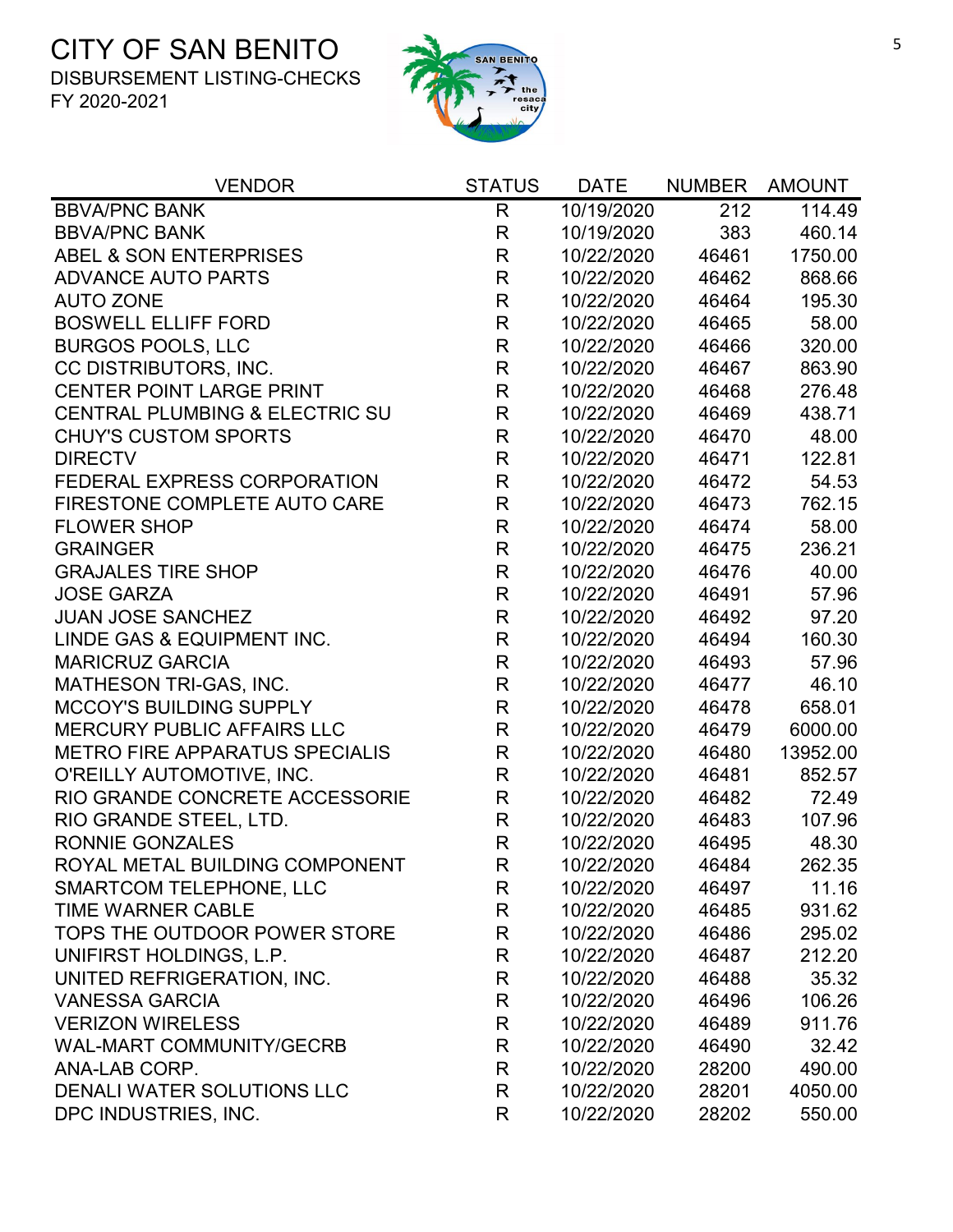

| <b>VENDOR</b>                         | <b>STATUS</b> | <b>DATE</b> | <b>NUMBER</b> | <b>AMOUNT</b> |
|---------------------------------------|---------------|-------------|---------------|---------------|
| <b>DSHS CENTRAL LAB MC2004</b>        | R             | 10/22/2020  | 28203         | 986.74        |
| <b>GOODE ELECTRIC COMPANY</b>         | R             | 10/22/2020  | 28204         | 441.00        |
| <b>JOHNNY'S TRUE VALUE</b>            | R             | 10/22/2020  | 28205         | 205.81        |
| REPUBLIC SERVICES, INC #863           | R             | 10/22/2020  | 28206         | 226.75        |
| <b>TWUA SOUTHWEST TEXAS REGIONAL</b>  | R             | 10/22/2020  | 28207         | 475.00        |
| <b>TIME WARNER CABLE</b>              | $\mathsf{R}$  | 10/22/2020  | 28208         | 448.99        |
| TOPS THE OUTDOOR POWER STORE          | $\mathsf{R}$  | 10/22/2020  | 28209         | 99.36         |
| <b>TYLER TECHNOLOGIES, INC.</b>       | R             | 10/22/2020  | 28210         | 302.00        |
| UNIFIRST HOLDINGS, L.P.               | R             | 10/22/2020  | 28211         | 101.20        |
| A&L FLOOR AND CARPET CARE             | $\mathsf{R}$  | 10/22/2020  | 1782          | 165.00        |
| <b>TIME WARNER CABLE</b>              | $\mathsf{R}$  | 10/22/2020  | 1783          | 244.61        |
| <b>CITY OF SAN BENITO</b>             | $\mathsf{R}$  | 10/22/2020  | 213           | 161.73        |
| <b>CITY OF SAN BENITO</b>             | $\mathsf{R}$  | 10/22/2020  | 219           | 100.87        |
| CPL RETAIL ENERGY, LP                 | $\mathsf{R}$  | 10/22/2020  | 214           | 187.90        |
| <b>FIRST CHOICE POWER</b>             | R             | 10/22/2020  | 215           | 202.37        |
| <b>GRANADA</b>                        | $\mathsf{R}$  | 10/22/2020  | 216           | 1136.00       |
| <b>JOSE GILBERTO PEREZ</b>            | $\mathsf{R}$  | 10/22/2020  | 217           | 2400.00       |
| <b>TEXAS GAS SERVICE</b>              | R             | 10/22/2020  | 218           | 76.92         |
| D & R GLASS ETC INC.                  | R             | 10/22/2020  | 360           | 7615.00       |
| AGH ENGINEERING & SURVEYING, L        | R             | 10/23/2020  | 46499         | 700.00        |
| ALAMO IRON WORKS, INC.                | $\mathsf{R}$  | 10/23/2020  | 46500         | 137.68        |
| <b>CHUY'S CUSTOM SPORTS</b>           | R             | 10/23/2020  | 46501         | 352.00        |
| <b>GOODYEAR COMMERCIAL TIRE</b>       | R             | 10/23/2020  | 46502         | 1227.22       |
| GULF COAST SIGN COMPANY INC.          | R             | 10/23/2020  | 46503         | 7750.00       |
| <b>METRO FIRE APPARATUS SPECIALIS</b> | $\mathsf{R}$  | 10/23/2020  | 46504         | 13952.00      |
| <b>OMNIBASE SERVICES OF TEXAS, LP</b> | $\mathsf{R}$  | 10/23/2020  | 46498         | 870.00        |
| UNIFIRST HOLDINGS, L.P.               | R             | 10/23/2020  | 46505         | 74.40         |
| AGUAWORKS PIPE & SUPPLY, LLC.         | R             | 10/23/2020  | 28217         | 8.00          |
| AGUAWORKS PIPE & SUPPLY, LLC.         | $\mathsf{R}$  | 10/23/2020  | 28228         | 661.60        |
| ALAMO IRON WORKS, INC.                | R             | 10/23/2020  | 28218         | 120.64        |
| AMCHEM INCORPORATED                   | R             | 10/23/2020  | 28219         | 6921.05       |
| <b>BRENNTAG SOUTHWEST, INC.</b>       | R             | 10/23/2020  | 28220         | 12314.04      |
| <b>GOODE ELECTRIC COMPANY</b>         | R             | 10/23/2020  | 28221         | 85.00         |
| <b>GRAJALES TIRE SHOP</b>             | R             | 10/23/2020  | 28222         | 5.00          |
| GULF COAST PAPER CO. INC.             | R             | 10/23/2020  | 28223         | 843.33        |
| <b>MARES TIRES</b>                    | R             | 10/23/2020  | 28224         | 210.00        |
| TYLER TECHNOLOGIES, INC.              | R             | 10/23/2020  | 28225         | 335.20        |
| <b>U.S. POSTMASTER</b>                | R             | 10/23/2020  | 28216         | 608.01        |
| UNIFIRST HOLDINGS, L.P.               | R             | 10/23/2020  | 28226         | 108.00        |
| <b>WELLS FARGO BANK N.A.</b>          | R             | 10/23/2020  | 28227         | 500.00        |
| CASA OF CAMERON & WILLACY COUN        | R             | 10/23/2020  | 2852          | 723.63        |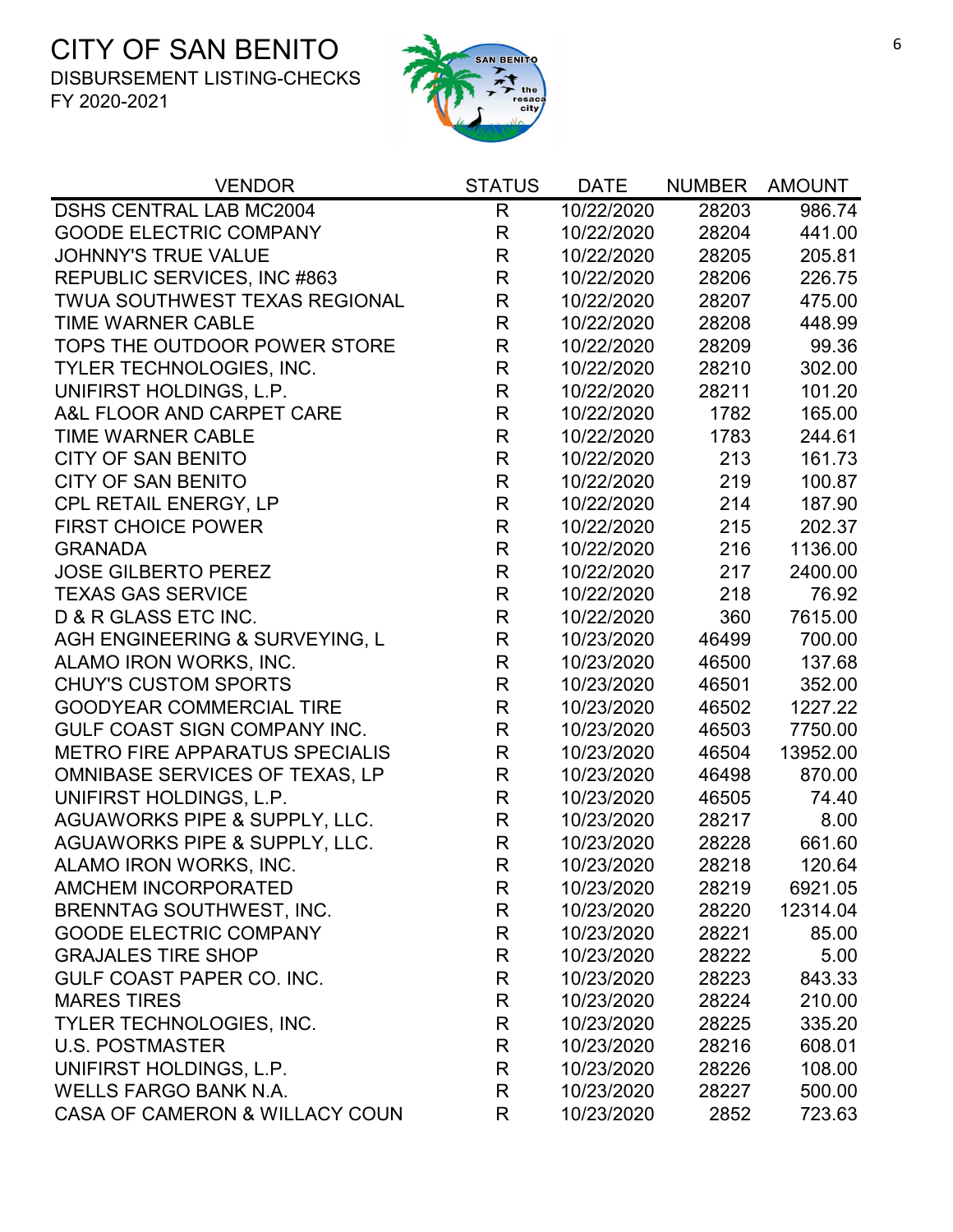

| <b>VENDOR</b>                            | <b>STATUS</b> | <b>DATE</b> | <b>NUMBER</b> | <b>AMOUNT</b> |
|------------------------------------------|---------------|-------------|---------------|---------------|
| LILLIPUT MANAGEMENT COMPANY              | R             | 10/23/2020  | 220           | 656.00        |
| <b>ISMAEL TREVINO</b>                    | $\mathsf{R}$  | 10/26/2020  | 46506         | 905.00        |
| RETIREMENT HORIZONS INCORPORAT           | $\mathsf{R}$  | 10/26/2020  | 6736          | 1000.00       |
| RETIREMENT HORIZONS INCORPORAT           | $\mathsf{R}$  | 10/26/2020  | 6737          | 4500.00       |
| M.A.S.A                                  | R             | 10/29/2020  | 161006        | 274.00        |
| <b>CAMERON COUNTY IRRIGATION DIST</b>    | $\mathsf{R}$  | 10/29/2020  | 28229         | 5885.39       |
| <b>CORE &amp; MAIN LP</b>                | $\mathsf{R}$  | 10/29/2020  | 28230         | 1032.40       |
| DPC INDUSTRIES, INC.                     | $\mathsf{R}$  | 10/29/2020  | 28231         | 3704.00       |
| HARLINGEN WATERWORKS SYSTEM              | $\mathsf{R}$  | 10/29/2020  | 28232         | 963.00        |
| <b>JCS INDUSTRIES, INC.</b>              | $\mathsf{R}$  | 10/29/2020  | 28233         | 1046.00       |
| MUNICIPAL PUMP & CONTROL, INC.           | R             | 10/29/2020  | 28234         | 4341.00       |
| RIO VALLEY SWITCHING COMPANY             | $\mathsf R$   | 10/29/2020  | 28235         | 95.00         |
| TYLER TECHNOLOGIES, INC.                 | $\mathsf{R}$  | 10/29/2020  | 28236         | 32031.04      |
| UNIFIRST HOLDINGS, L.P.                  | $\mathsf R$   | 10/29/2020  | 28237         | 101.60        |
| <b>USA BLUE BOOK</b>                     | $\mathsf R$   | 10/29/2020  | 28238         | 299.20        |
| VALLEY VIEW CONSULTING, L.L.C.           | $\mathsf{R}$  | 10/29/2020  | 28239         | 2109.19       |
| <b>AMBIT TEXAS LLC</b>                   | $\mathsf{R}$  | 10/29/2020  | 221           | 239.83        |
| <b>CITY OF SAN BENITO</b>                | $\mathsf{R}$  | 10/29/2020  | 222           | 119.25        |
| ULINE, INC.                              | $\mathsf R$   | 10/29/2020  | 223           | 104.24        |
| <b>TIME WARNER CABLE</b>                 | $\mathsf{R}$  | 10/29/2020  | 384           | 315.11        |
| AXA EQUITABLE C/O GREAT AMERIC           | $\mathsf R$   | 10/30/2020  | 161005        | 300.00        |
| <b>CINDY BOUDLOCHE</b>                   | $\mathsf{R}$  | 10/30/2020  | 161004        | 1823.02       |
| <b>MIDLAND NATIONAL LIFE INS</b>         | R             | 10/30/2020  | 161003        | 185.00        |
| NATIONWIDE RETIREMENT SOLUTION           | R             | 10/30/2020  | 161001        | 915.00        |
| <b>SAN BENITO FIREMEN'S RELIEF &amp;</b> | $\mathsf{R}$  | 10/30/2020  | 161002        | 10811.34      |
| UNITED STATES TREASURY                   | $\mathsf R$   | 10/30/2020  | 161000        | 80.00         |
| <b>ADT COMMERCIAL</b>                    | $\mathsf{R}$  | 10/30/2020  | 46507         | 285.00        |
| <b>B &amp; C CAR WASH</b>                | $\mathsf{R}$  | 10/30/2020  | 46508         | 154.00        |
| <b>CAMERON COUNTY IRRIGATION DIST</b>    | $\mathsf{R}$  | 10/30/2020  | 46537         | 39995.49      |
| CDW GOVERNMENT, INC.                     | R             | 10/30/2020  | 46509         | 2290.58       |
| CENTRAL READY MIX CONCRETE COM           | R             | 10/30/2020  | 46510         | 220.00        |
| <b>COMPLETE COACH WORKS</b>              | R             | 10/30/2020  | 46511         | 1343.47       |
| <b>CRYSTAL CLEAR WATER</b>               | R             | 10/30/2020  | 46512         | 211.90        |
| DANNY D. WATKINS                         | R             | 10/30/2020  | 46513         | 29.02         |
| <b>ENGIE RESOURCES, INC.</b>             | R             | 10/30/2020  | 46514         | 2284.48       |
| FEDERAL EXPRESS CORPORATION              | R             | 10/30/2020  | 46515         | 137.25        |
| FIRESTONE COMPLETE AUTO CARE             | R             | 10/30/2020  | 46516         | 386.65        |
| <b>FRANKLIN LEGAL PUBLISHING inc</b>     | R             | 10/30/2020  | 46517         | 4140.00       |
| GASES101 LLC                             | R             | 10/30/2020  | 46518         | 150.00        |
| <b>GLORIA J COLLAZO</b>                  | $\mathsf{R}$  | 10/30/2020  | 46538         | 115.92        |
| <b>GRAJALES TIRE SHOP</b>                | R             | 10/30/2020  | 46519         | 49.00         |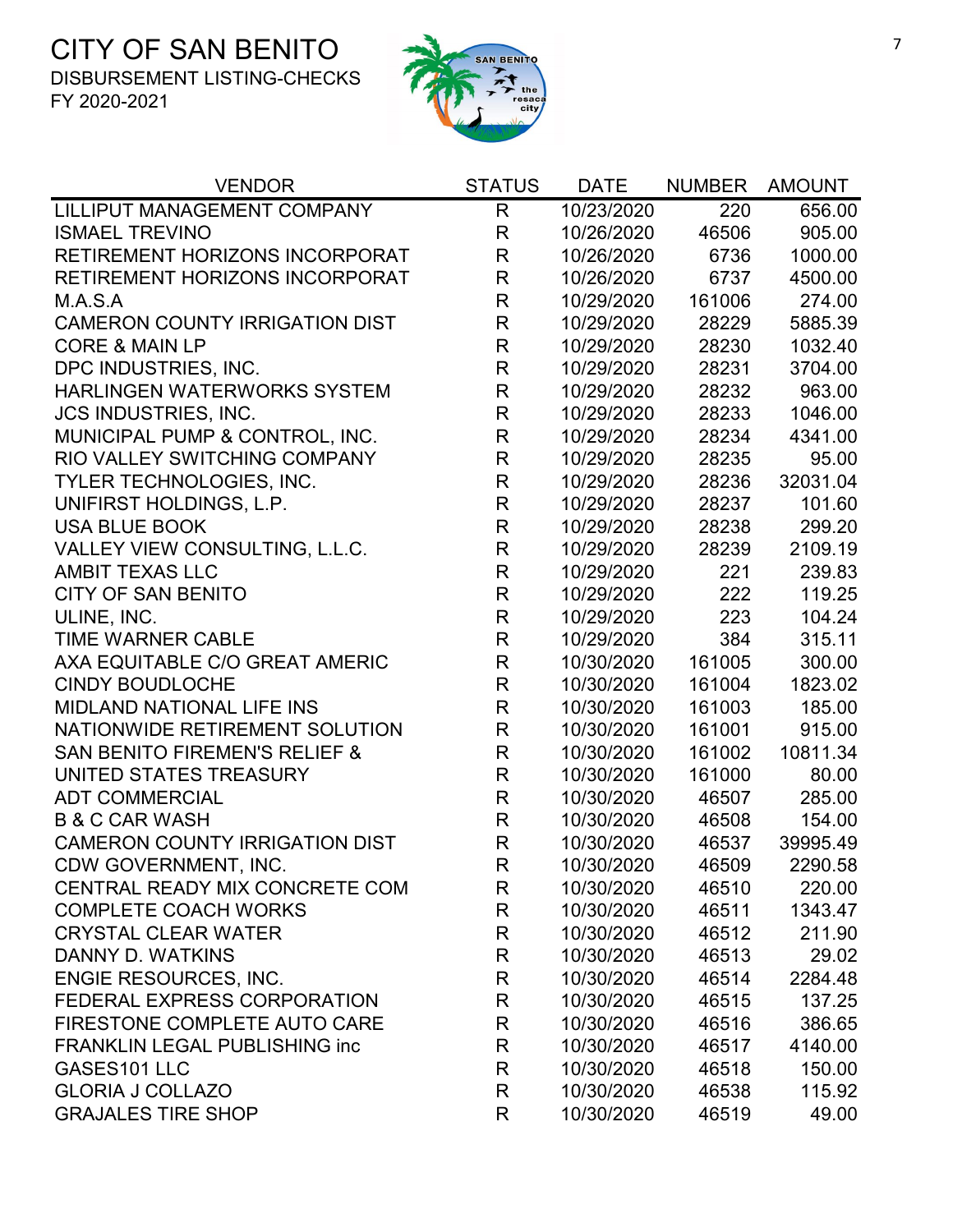

| <b>VENDOR</b>                         | <b>STATUS</b> | <b>DATE</b> | <b>NUMBER</b> | <b>AMOUNT</b> |
|---------------------------------------|---------------|-------------|---------------|---------------|
| GULF COAST PAPER CO. INC.             | $\mathsf{R}$  | 10/30/2020  | 46520         | 259.46        |
| HEAT SAFETY EQUIPMENT LLC.            | $\mathsf{R}$  | 10/30/2020  | 46521         | 282.25        |
| <b>J'S IRRIGATIONS</b>                | $\mathsf R$   | 10/30/2020  | 46522         | 1200.00       |
| <b>JESUS ALEJANDRO HUERTA</b>         | $\mathsf{R}$  | 10/30/2020  | 46539         | 57.96         |
| LEXIPOL, LLC                          | R             | 10/30/2020  | 46523         | 4686.90       |
| <b>LUBE MASTERS</b>                   | $\mathsf R$   | 10/30/2020  | 46524         | 35.00         |
| <b>MARIA RAMIREZ</b>                  | $\mathsf{R}$  | 10/30/2020  | 46540         | 57.96         |
| MARK SOSSI AND ASSOCIATES P.C.        | $\mathsf{R}$  | 10/30/2020  | 46541         | 4725.00       |
| <b>MCCOY'S BUILDING SUPPLY</b>        | $\mathsf{R}$  | 10/30/2020  | 46525         | 300.94        |
| O'REILLY AUTOMOTIVE, INC.             | $\mathsf R$   | 10/30/2020  | 46526         | 129.50        |
| OIL PATCH FUEL & SUPPLY, INC.         | $\mathsf{R}$  | 10/30/2020  | 46527         | 2906.30       |
| PICO PROPANE AND FUELS                | $\mathsf R$   | 10/30/2020  | 46528         | 6806.25       |
| RIO GRANDE CONCRETE ACCESSORIE        | $\mathsf R$   | 10/30/2020  | 46529         | 134.75        |
| ROBERTO E. PLATA                      | $\mathsf R$   | 10/30/2020  | 46530         | 225.00        |
| THE FAMILY ROAD SERVICE, LLC          | $\mathsf R$   | 10/30/2020  | 46531         | 1155.00       |
| TONY YZAGUIRRE JR-TAX ASSESSOR        | $\mathsf{R}$  | 10/30/2020  | 46532         | 45.00         |
| TOPS THE OUTDOOR POWER STORE          | $\mathsf R$   | 10/30/2020  | 46533         | 477.27        |
| TYLER TECHNOLOGIES, INC.              | $\mathsf R$   | 10/30/2020  | 46534         | 30476.01      |
| UNIFIRST HOLDINGS, L.P.               | $\mathsf R$   | 10/30/2020  | 46535         | 99.90         |
| VALLEY VIEW CONSULTING, L.L.C.        | $\mathsf R$   | 10/30/2020  | 46542         | 3051.42       |
| A&L FLOOR AND CARPET CARE             | $\mathsf R$   | 10/30/2020  | 1784          | 165.00        |
| <b>ARKHAM COMICS</b>                  | $\mathsf R$   | 10/30/2020  | 1785          | 500.00        |
| <b>ARMONIA MUSIC ADADEMY</b>          | R             | 10/30/2020  | 1786          | 500.00        |
| <b>CABO BAR AND GRILL</b>             | $\mathsf R$   | 10/30/2020  | 1787          | 750.00        |
| <b>CANTUS FRESH SEAFOOD</b>           | $\mathsf{R}$  | 10/30/2020  | 1788          | 500.00        |
| <b>CITY OF SAN BENITO</b>             | R             | 10/30/2020  | 1789          | 1400.00       |
| <b>CITY OF SAN BENITO</b>             | R             | 10/30/2020  | 1790          | 4500.00       |
| <b>FRESH CUT</b>                      | $\mathsf R$   | 10/30/2020  | 1791          | 425.00        |
| <b>GULF SECOND HAND STORE</b>         | $\mathsf R$   | 10/30/2020  | 1792          | 1450.00       |
| LOVE ALWAYS GIFTS-SHOP & EAT L        | R             | 10/30/2020  | 1793          | 627.15        |
| <b>MAIN STREET BOUTIQUE</b>           | R             | 10/30/2020  | 1794          | 375.00        |
| <b>SWEET DELI &amp; MORE</b>          | R             | 10/30/2020  | 1795          | 750.00        |
| <b>TEXAS WINDSTORM INSURANCE ASSO</b> | R             | 10/30/2020  | 1797          | 15440.00      |
| TONY YZAGUIRRE JR-TAX ASSESSOR        | R             | 10/30/2020  | 1798          | 29848.60      |
| <b>VIDA NUEVA CREATIONS</b>           | R             | 10/30/2020  | 1796          | 500.00        |
| US RETAILERS, LLC DBA CIRRO EN        | R             | 10/30/2020  | 224           | 197.14        |
| <b>CITY OF SAN BENITO</b>             | $\mathsf{R}$  | 10/30/2020  | 225           | 286.14        |
| DAVID PE <sub>T</sub> A               | R             | 10/30/2020  | 226           | 1950.00       |
| <b>GRANADA</b>                        | R             | 10/30/2020  | 227           | 610.00        |
| <b>GREEN MOUNTAIN ENERGY COMPANY</b>  | R             | 10/30/2020  | 228           | 775.74        |
| <b>CITY OF SAN BENITO</b>             | R             | 10/30/2020  | 71            | 6663.43       |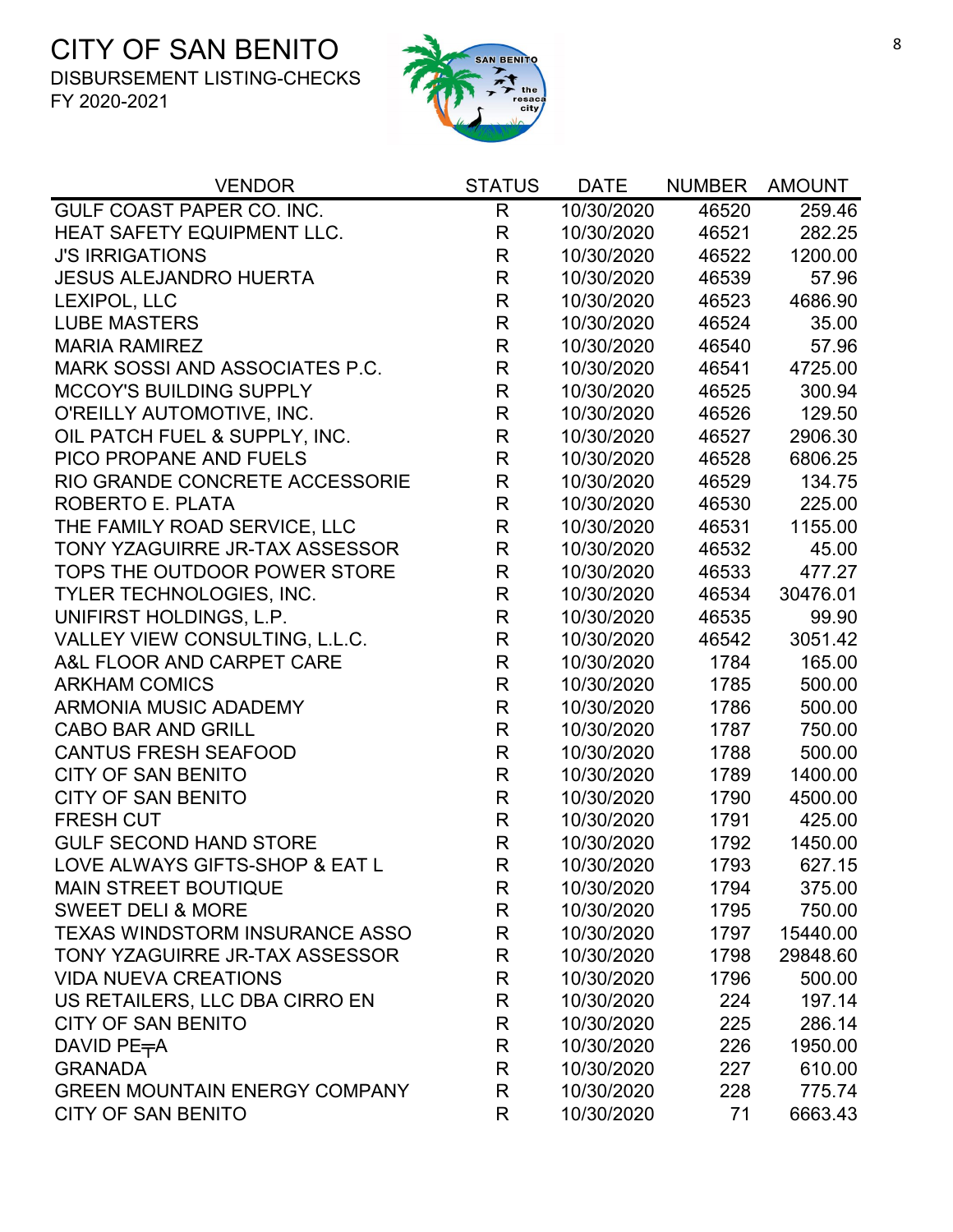

| <b>VENDOR</b>                         | <b>STATUS</b> | <b>DATE</b> | <b>NUMBER</b> | <b>AMOUNT</b> |
|---------------------------------------|---------------|-------------|---------------|---------------|
| <b>AFLAC</b>                          | $\mathsf{R}$  | 11/3/2020   | 161008        | 1000.50       |
| METROPOLITAN LIFE INSURANCE CO        | $\mathsf{R}$  | 11/3/2020   | 161009        | 836.10        |
| METROPOLITAN LIFE INSURANCE CO        | R             | 11/3/2020   | 161010        | 3064.88       |
| <b>LA FLOR</b>                        | $\mathsf{R}$  | 11/3/2020   | 28242         | 12.00         |
| A CLEAN PORTOCO                       | ${\sf R}$     | 11/4/2020   | 46543         | 80.00         |
| <b>ABEL MARTINEZ</b>                  | $\mathsf{R}$  | 11/4/2020   | 46544         | 285.00        |
| <b>ACEVEDO'S AUTO SERVICE</b>         | $\mathsf{R}$  | 11/4/2020   | 46545         | 150.00        |
| ARROW MAGNOLIA, INC.                  | $\mathsf{R}$  | 11/4/2020   | 46546         | 244.00        |
| AT&T                                  | $\mathsf{R}$  | 11/4/2020   | 46547         | 7210.91       |
| <b>AT&amp;T LONG DISTANCE</b>         | $\mathsf{R}$  | 11/4/2020   | 46548         | 1380.92       |
| <b>CAMERON COUNTY TAX OFFICE</b>      | $\mathsf{R}$  | 11/4/2020   | 46549         | 22.00         |
| <b>CIVICPLUS</b>                      | $\mathsf{R}$  | 11/4/2020   | 46550         | 5073.35       |
| <b>COUNTRY VET</b>                    | $\mathsf{R}$  | 11/4/2020   | 46551         | 195.00        |
| <b>CULLIGAN WATER OF THE RIO GRAN</b> | $\mathsf{R}$  | 11/4/2020   | 46552         | 143.50        |
| DENTON NAVARRO ROCHA BERNAL HY        | $\mathsf{R}$  | 11/4/2020   | 46553         | 11654.15      |
| <b>ELLIFF MOTORS</b>                  | $\mathsf{R}$  | 11/4/2020   | 46554         | 223.80        |
| ENGIE RESOURCES, INC.                 | ${\sf R}$     | 11/4/2020   | 46555         | 1919.95       |
| FIRESTONE COMPLETE AUTO CARE          | $\mathsf{R}$  | 11/4/2020   | 46556         | 559.94        |
| <b>FLOWER SHOP</b>                    | $\mathsf{R}$  | 11/4/2020   | 46557         | 58.00         |
| <b>GRAINGER</b>                       | $\mathsf{R}$  | 11/4/2020   | 46558         | 185.40        |
| <b>GRAJALES TIRE SHOP</b>             | $\mathsf{R}$  | 11/4/2020   | 46559         | 43.00         |
| GT DISTRIBUTORS, INC.                 | $\mathsf{R}$  | 11/4/2020   | 46560         | 6014.42       |
| <b>GUADALUPE JARAMILLO</b>            | $\mathsf{R}$  | 11/4/2020   | 46561         | 4467.20       |
| GULF COAST PAPER CO. INC.             | $\mathsf{R}$  | 11/4/2020   | 46562         | 150.74        |
| MAGIC VALLEY ELECTRIC CO-OP           | $\mathsf{R}$  | 11/4/2020   | 46563         | 229.16        |
| <b>MCCOY'S BUILDING SUPPLY</b>        | $\mathsf{R}$  | 11/4/2020   | 46564         | 1226.88       |
| O'REILLY AUTOMOTIVE, INC.             | $\mathsf{R}$  | 11/4/2020   | 46565         | 523.22        |
| PICO PROPANE AND FUELS                | $\mathsf{R}$  | 11/4/2020   | 46566         | 6458.70       |
| T & W TIRE, LLC.                      | $\mathsf{R}$  | 11/4/2020   | 46567         | 40.00         |
| <b>TELLUS EQUIPMENT SOLUTIONS, LL</b> | R             | 11/4/2020   | 46568         | 203.13        |
| TIME WARNER CABLE                     | R             | 11/4/2020   | 46569         | 600.00        |
| TXU ENERGY RETAIL COMPANY LLC         | R             | 11/4/2020   | 46570         | 31186.86      |
| UNIFIRST HOLDINGS, L.P.               | R             | 11/4/2020   | 46571         | 166.40        |
| UTILITY TRAILER SALES SOUTHEAS        | R             | 11/4/2020   | 46572         | 69.40         |
| <b>VALLEY GLASS TINT</b>              | R             | 11/4/2020   | 46573         | 100.00        |
| <b>VALLEY IT SOLUTIONS</b>            | R             | 11/4/2020   | 46574         | 14000.00      |
| <b>WAL-MART COMMUNITY/GECRB</b>       | R             | 11/4/2020   | 46575         | 9.46          |
| ACT PIPE & SUPPLY, INC.               | R             | 11/4/2020   | 28244         | 5878.10       |
| AT&T                                  | R             | 11/4/2020   | 28245         | 143.08        |
| <b>AT&amp;T LONG DISTANCE</b>         | R             | 11/4/2020   | 28246         | 152.73        |
| <b>BRENNTAG SOUTHWEST, INC.</b>       | R             | 11/4/2020   | 28247         | 4681.12       |
|                                       |               |             |               |               |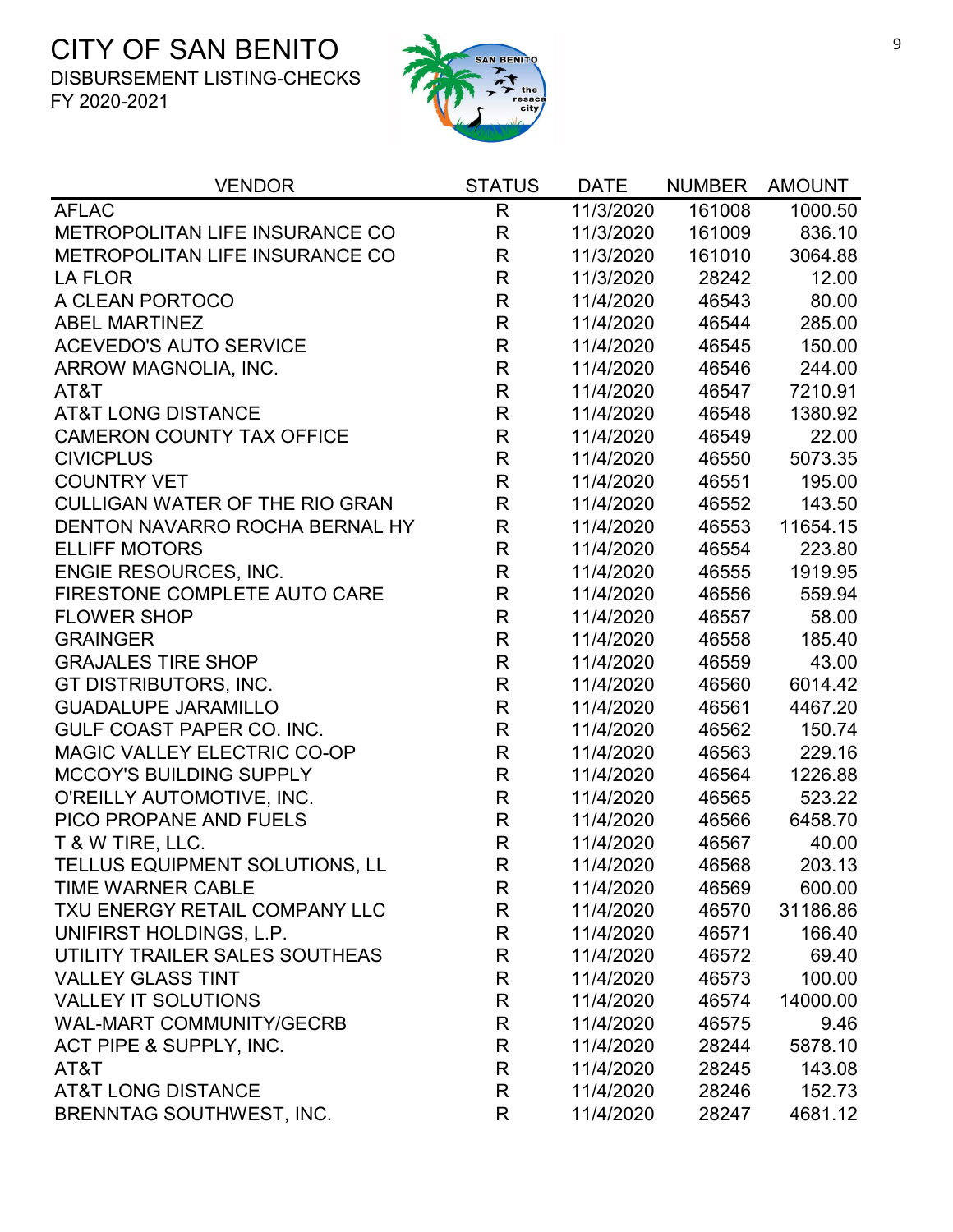

| <b>VENDOR</b>                         | <b>STATUS</b> | <b>DATE</b> | <b>NUMBER</b> | <b>AMOUNT</b> |
|---------------------------------------|---------------|-------------|---------------|---------------|
| INTEGRITY TESTING, INC.               | $\mathsf{R}$  | 11/4/2020   | 28248         | 5485.00       |
| LINDE GAS & EQUIPMENT INC.            | $\mathsf{R}$  | 11/4/2020   | 28249         | 42.49         |
| <b>SILVA'S TRANSMISSION CENTER</b>    | $\mathsf{R}$  | 11/4/2020   | 28250         | 1000.00       |
| TELLUS EQUIPMENT SOLUTIONS, LL        | $\mathsf R$   | 11/4/2020   | 28251         | 255.00        |
| TIME WARNER CABLE                     | $\mathsf{R}$  | 11/4/2020   | 28252         | 258.94        |
| TXU ENERGY RETAIL COMPANY LLC         | $\mathsf{R}$  | 11/4/2020   | 28253         | 30573.53      |
| <b>U.S. POSTMASTER</b>                | $\mathsf{R}$  | 11/4/2020   | 28243         | 634.30        |
| UNIFIRST HOLDINGS, L.P.               | $\mathsf{R}$  | 11/4/2020   | 28254         | 100.76        |
| <b>TIME WARNER CABLE</b>              | $\mathsf{R}$  | 11/4/2020   | 229           | 93.38         |
| TXU ENERGY RETAIL COMPANY LLC         | $\mathsf R$   | 11/4/2020   | 385           | 843.61        |
| <b>CENTER POINT LARGE PRINT</b>       | $\mathsf R$   | 11/6/2020   | 46576         | 89.28         |
| DENTON NAVARRO ROCHA BERNAL HY        | $\mathsf{R}$  | 11/6/2020   | 46577         | 140.00        |
| <b>JOSE SANTOS</b>                    | R             | 11/6/2020   | 46578         | 40.00         |
| <b>MARCOS VALDEZ</b>                  | $\mathsf{R}$  | 11/6/2020   | 46579         | 40.00         |
| NETWORKFLEET, INC.                    | $\mathsf{R}$  | 11/6/2020   | 46580         | 1613.57       |
| <b>CAMERON COUNTY IRRIGATION DIST</b> | $\mathsf{R}$  | 11/6/2020   | 28256         | 32445.44      |
| <b>CITY OF SAN BENITO</b>             | $\mathsf R$   | 11/6/2020   | 28257         | 42238.70      |
| NETWORKFLEET, INC.                    | $\mathsf{R}$  | 11/6/2020   | 28258         | 582.84        |
| <b>TEXAS COMMISSION ON ENVIRONMEN</b> | $\mathsf{R}$  | 11/6/2020   | 28259         | 24378.08      |
| A&L FLOOR AND CARPET CARE             | $\mathsf{R}$  | 11/6/2020   | 1799          | 165.00        |
| <b>ARKHAM COMICS</b>                  | $\mathsf{R}$  | 11/6/2020   | 1800          | 500.00        |
| <b>VERIZON WIRELESS</b>               | $\mathsf{R}$  | 11/6/2020   | 1801          | 157.80        |
| <b>AFLAC</b>                          | $\mathsf R$   | 11/12/2020  | 161035        | 1000.50       |
| AXA EQUITABLE C/O GREAT AMERIC        | $\mathsf R$   | 11/13/2020  | 161031        | 300.00        |
| <b>CINDY BOUDLOCHE</b>                | $\mathsf R$   | 11/13/2020  | 161030        | 1823.02       |
| <b>COLONIAL LIFE INSURANCE</b>        | $\mathsf{R}$  | 11/13/2020  | 161036        | 3628.46       |
| <b>FIRST COMMUNITY BANK</b>           | $\mathsf R$   | 11/13/2020  | 161034        | 195.00        |
| <b>MIDLAND NATIONAL LIFE INS</b>      | $\mathsf{R}$  | 11/13/2020  | 161029        | 185.00        |
| NATIONWIDE RETIREMENT SOLUTION        | $\mathsf{R}$  | 11/13/2020  | 161026        | 915.00        |
| SAN BENITO FIREMEN'S RELIEF &         | $\mathsf{R}$  | 11/13/2020  | 161028        | 10973.70      |
| SAN BENITO POLICE OFFICERS/EMP        | R             | 11/13/2020  | 161033        | 42.50         |
| <b>TEXAS MUNICIPAL POLICE ASSOCIA</b> | $\mathsf R$   | 11/13/2020  | 161032        | 210.00        |
| UNITED STATES TREASURY                | R             | 11/13/2020  | 161025        | 80.00         |
| <b>UNITED WAY</b>                     | R             | 11/13/2020  | 161027        | 36.00         |
| <b>ABEL MARTINEZ</b>                  | $\mathsf{R}$  | 11/13/2020  | 46581         | 240.00        |
| <b>ADVANCE AUTO PARTS</b>             | R             | 11/13/2020  | 46582         | 206.52        |
| <b>CDW GOVERNMENT, INC.</b>           | R             | 11/13/2020  | 46583         | 839.75        |
| <b>CHUY'S CUSTOM SPORTS</b>           | R             | 11/13/2020  | 46584         | 70.00         |
| FEDERAL EXPRESS CORPORATION           | $\mathsf{R}$  | 11/13/2020  | 46606         | 78.33         |
| <b>GOODYEAR COMMERCIAL TIRE</b>       | $\mathsf{R}$  | 11/13/2020  | 46585         | 258.00        |
| <b>GRAJALES TIRE SHOP</b>             | R             | 11/13/2020  | 46586         | 31.00         |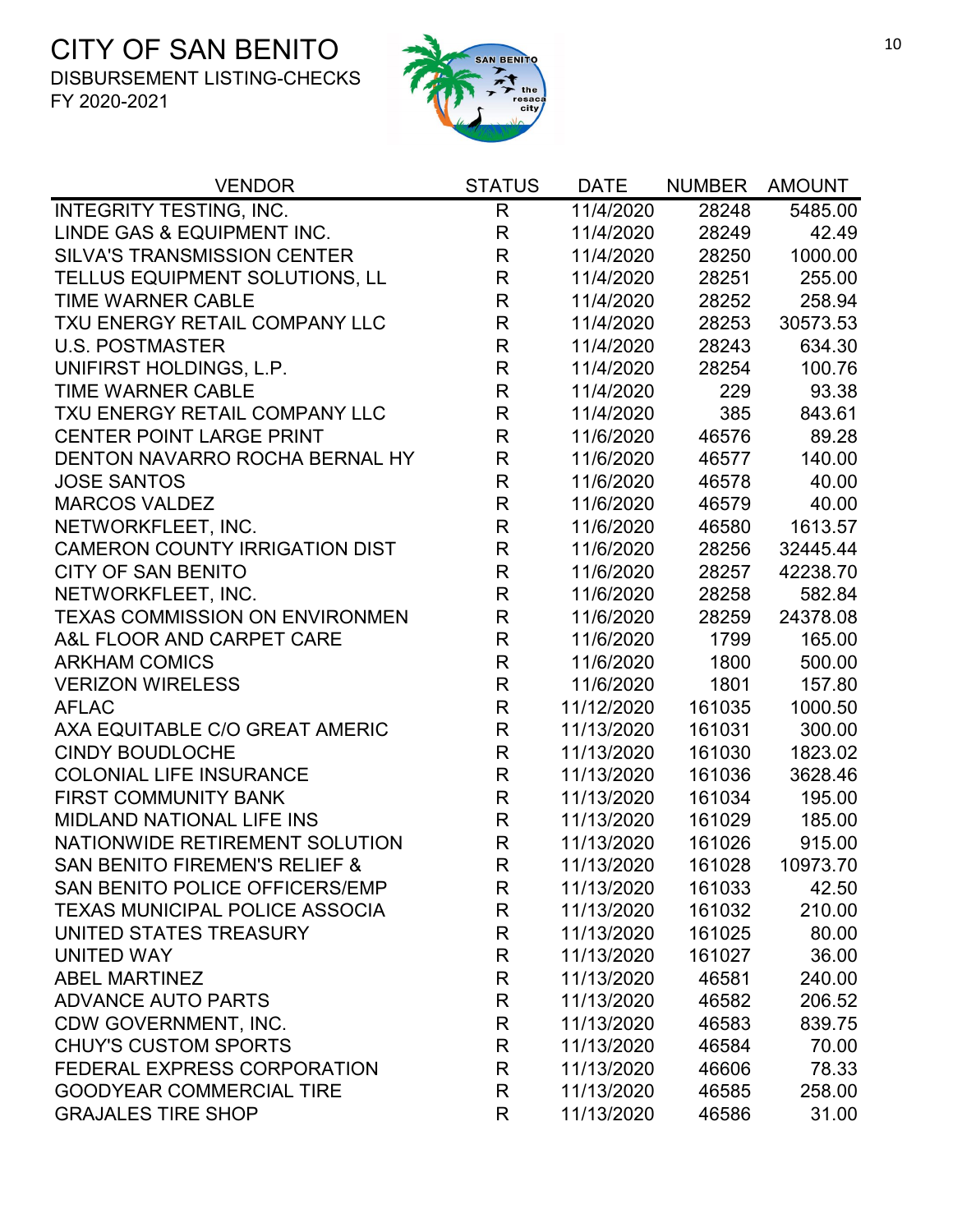

| <b>VENDOR</b>                         | <b>STATUS</b> | <b>DATE</b> | <b>NUMBER</b> | <b>AMOUNT</b> |
|---------------------------------------|---------------|-------------|---------------|---------------|
| <b>J &amp; J TIRE &amp; AUTO</b>      | R             | 11/13/2020  | 46587         | 499.98        |
| <b>JAIME BAUTISTA</b>                 | R             | 11/13/2020  | 46588         | 114.92        |
| <b>KRISTINA DELGADO</b>               | R             | 11/13/2020  | 46589         | 57.96         |
| LINEBARGER GOGGAN BLAIR & SAMP        | R             | 11/13/2020  | 46590         | 3144.93       |
| <b>MCCOY'S BUILDING SUPPLY</b>        | $\mathsf{R}$  | 11/13/2020  | 46591         | 158.43        |
| NETWORKFLEET, INC.                    | R             | 11/13/2020  | 46592         | 404.75        |
| NOVA HEALTHCARE, PA                   | R             | 11/13/2020  | 46593         | 49.80         |
| <b>NUECES POWER EQUIPMENT</b>         | $\mathsf R$   | 11/13/2020  | 46594         | 121.21        |
| O'REILLY AUTOMOTIVE, INC.             | R             | 11/13/2020  | 46595         | 859.55        |
| ROYAL METAL BUILDING COMPONENT        | R             | 11/13/2020  | 46596         | 52.64         |
| <b>SAN BENITO NEWS</b>                | $\mathsf{R}$  | 11/13/2020  | 46597         | 495.00        |
| <b>SAN BENITO NEWS</b>                | $\mathsf R$   | 11/13/2020  | 46607         | 330.00        |
| <b>SHERWIN WILLIAMS</b>               | R             | 11/13/2020  | 46598         | 80.99         |
| <b>SMARTCOM TELEPHONE, LLC</b>        | R             | 11/13/2020  | 46599         | 1405.05       |
| TELLUS EQUIPMENT SOLUTIONS, LL        | R             | 11/13/2020  | 46600         | 971.55        |
| <b>TEXAS POLICE CHIEFS ASSOCIATIO</b> | $\mathsf R$   | 11/13/2020  | 46601         | 895.00        |
| <b>TIME WARNER CABLE</b>              | $\mathsf R$   | 11/13/2020  | 46602         | 931.62        |
| TML INTERGOVERNMENTAL RISK POO        | R             | 11/13/2020  | 46608         | 37035.78      |
| TOPS THE OUTDOOR POWER STORE          | $\mathsf R$   | 11/13/2020  | 46603         | 431.71        |
| <b>TYLER TECHNOLOGIES, INC.</b>       | $\mathsf R$   | 11/13/2020  | 46604         | 138.00        |
| UNIFIRST HOLDINGS, L.P.               | R             | 11/13/2020  | 46605         | 128.05        |
| ANA-LAB CORP.                         | R             | 11/13/2020  | 28292         | 142.00        |
| <b>BIO-AQUATIC TESTING, INC.</b>      | R             | 11/13/2020  | 28293         | 1590.00       |
| <b>BRENNTAG SOUTHWEST, INC.</b>       | R             | 11/13/2020  | 28294         | 4775.02       |
| <b>CAMERON COUNTY TAX OFFICE</b>      | R             | 11/13/2020  | 28295         | 7.50          |
| <b>CAMERON COUNTY TAX OFFICE</b>      | R             | 11/13/2020  | 28296         | 7.50          |
| <b>CAMERON COUNTY TAX OFFICE</b>      | R             | 11/13/2020  | 28297         | 7.50          |
| <b>CHEMTRADE CHEMICALS US LLC</b>     | R             | 11/13/2020  | 28298         | 6071.28       |
| <b>CORE &amp; MAIN LP</b>             | $\mathsf R$   | 11/13/2020  | 28299         | 298.36        |
| DPC INDUSTRIES, INC.                  | R             | 11/13/2020  | 28300         | 932.00        |
| FIRESTONE COMPLETE AUTO CARE          | R             | 11/13/2020  | 28301         | 21.00         |
| <b>GOODE ELECTRIC COMPANY</b>         | R             | 11/13/2020  | 28302         | 531.75        |
| <b>GOODYEAR COMMERCIAL TIRE</b>       | R             | 11/13/2020  | 28303         | 2536.00       |
| MUNICIPAL PUMP & CONTROL, INC.        | R             | 11/13/2020  | 28305         | 1225.00       |
| RAYNE OF THE RIO GRANDE VALLEY        | R             | 11/13/2020  | 28306         | 329.00        |
| <b>SAN BENITO NEWS</b>                | R             | 11/13/2020  | 28311         | 792.00        |
| <b>U.S. POSTMASTER</b>                | R             | 11/13/2020  | 28307         | 587.34        |
| UNIFIRST HOLDINGS, L.P.               | R             | 11/13/2020  | 28308         | 189.20        |
| <b>VINEERA CHEMICALS, LLC</b>         | R             | 11/13/2020  | 28309         | 5840.00       |
| XYLEM WATER SOLUTIONS U.S.A.,         | R             | 11/13/2020  | 28310         | 912.00        |
| A&L FLOOR AND CARPET CARE             | R             | 11/13/2020  | 1802          | 165.00        |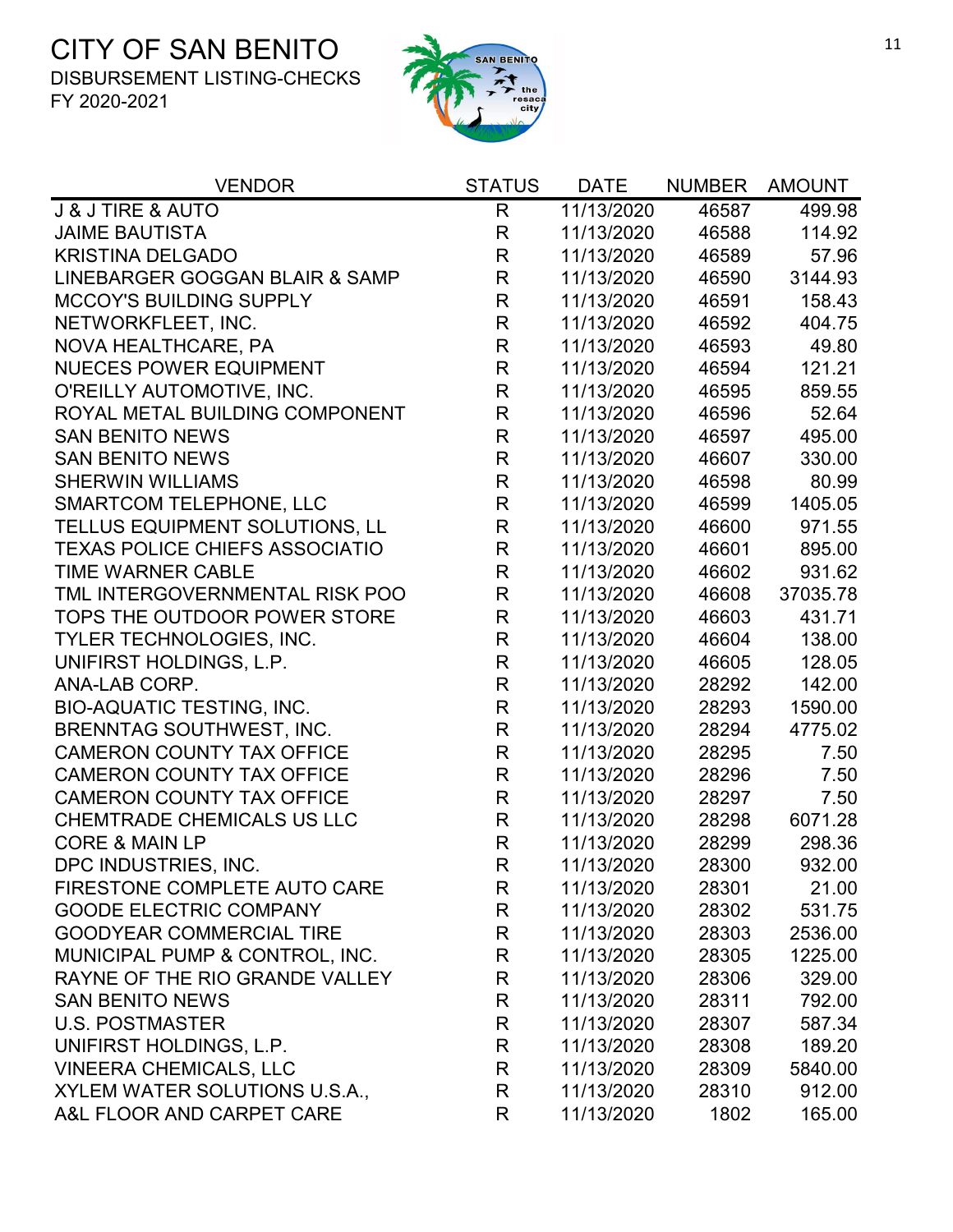

| <b>VENDOR</b>                         | <b>STATUS</b> | <b>DATE</b> | <b>NUMBER</b> | <b>AMOUNT</b> |
|---------------------------------------|---------------|-------------|---------------|---------------|
| <b>ARISTEO CASTILLO</b>               | $\mathsf{R}$  | 11/13/2020  | 1803          | 1400.00       |
| <b>CABO BAR AND GRILL</b>             | R             | 11/13/2020  | 1804          | 750.00        |
| <b>CANTUS FRESH SEAFOOD</b>           | R             | 11/13/2020  | 1805          | 500.00        |
| <b>COASTAL VOICE &amp; DATA, LLC</b>  | R             | 11/13/2020  | 1806          | 105.00        |
| <b>GULF SECOND HAND STORE</b>         | R             | 11/13/2020  | 1807          | 1450.00       |
| PRESTIGE LAWN CARE & LANDSCAPI        | R             | 11/13/2020  | 1808          | 200.00        |
| PRESTIGE LAWN CARE & LANDSCAPI        | R             | 11/13/2020  | 1809          | 200.00        |
| SAN ANTONIO RETAIL MERCHANTS A        | $\mathsf{R}$  | 11/13/2020  | 1810          | 24.00         |
| <b>SWEET DELI &amp; MORE</b>          | R             | 11/13/2020  | 1811          | 750.00        |
| <b>TRANS UNION LLC</b>                | R             | 11/13/2020  | 1812          | 40.00         |
| <b>VIDA NUEVA CREATIONS</b>           | R             | 11/13/2020  | 1813          | 500.00        |
| <b>CITY OF SAN BENITO</b>             | R             | 11/13/2020  | 230           | 304.73        |
| CPL RETAIL ENERGY, LP                 | R             | 11/13/2020  | 233           | 360.31        |
| <b>DIRECT ENERGY</b>                  | R             | 11/13/2020  | 231           | 239.41        |
| <b>TEXAS GAS SERVICE</b>              | R             | 11/13/2020  | 234           | 19.57         |
| ULINE, INC.                           | $\mathsf{R}$  | 11/13/2020  | 232           | 547.32        |
| <b>MUTUAL OF OMAHA</b>                | R             | 11/18/2020  | 161037        | 5099.47       |
| <b>ADVANCE AUTO PARTS</b>             | R             | 11/19/2020  | 46609         | 143.21        |
| ALL VALLEY KEY & LOCK                 | R             | 11/19/2020  | 46610         | 105.00        |
| <b>ALLEGRA</b>                        | R             | 11/19/2020  | 46611         | 398.62        |
| <b>BOSWELL ELLIFF FORD</b>            | R             | 11/19/2020  | 46612         | 275.93        |
| <b>CAMERON APPRAISAL DISTRICT</b>     | $\mathsf{R}$  | 11/19/2020  | 46613         | 17968.75      |
| <b>CHUY'S CUSTOM SPORTS</b>           | R             | 11/19/2020  | 46614         | 90.00         |
| <b>COMPLETE COACH WORKS</b>           | R             | 11/19/2020  | 46615         | 397.32        |
| <b>ENGIE RESOURCES, INC.</b>          | R             | 11/19/2020  | 46616         | 473.83        |
| FIRESTONE COMPLETE AUTO CARE          | R             | 11/19/2020  | 46617         | 475.94        |
| <b>GRAJALES TIRE SHOP</b>             | $\mathsf{R}$  | 11/19/2020  | 46618         | 11.00         |
| <b>J &amp; J TIRE &amp; AUTO</b>      | R             | 11/19/2020  | 46619         | 2613.99       |
| LEXISNEXIS RISK SOLUTIONS FL,         | R             | 11/19/2020  | 46620         | 209.10        |
| <b>LUBE MASTERS</b>                   | R             | 11/19/2020  | 46621         | 14.00         |
| <b>MCCOY'S BUILDING SUPPLY</b>        | R             | 11/19/2020  | 46622         | 16.56         |
| MOTOROLA SOLUTIONS, INC.              | R             | 11/19/2020  | 46623         | 148314.00     |
| O'REILLY AUTOMOTIVE, INC.             | R             | 11/19/2020  | 46624         | 445.39        |
| PATHMARK TRAFFIC PRODUCTS OF T        | R             | 11/19/2020  | 46625         | 1203.00       |
| PITTSBURGH PAINTS                     | R             | 11/19/2020  | 46626         | 125.26        |
| QUIPCO GLOBAL INC                     | R             | 11/19/2020  | 46627         | 246.64        |
| <b>RUTH MCGINNIS</b>                  | R             | 11/19/2020  | 46628         | 22.60         |
| <b>SWAGIT PRODUCTIONS, LLC</b>        | R             | 11/19/2020  | 46629         | 995.00        |
| TONY YZAGUIRRE JR-TAX ASSESSOR        | R             | 11/19/2020  | 46630         | 22.50         |
| <b>TOSHIBA BUSINESS SOLUTIONS, US</b> | R             | 11/19/2020  | 46631         | 1131.24       |
| <b>TROPHY PLUS</b>                    | R             | 11/19/2020  | 46632         | 154.70        |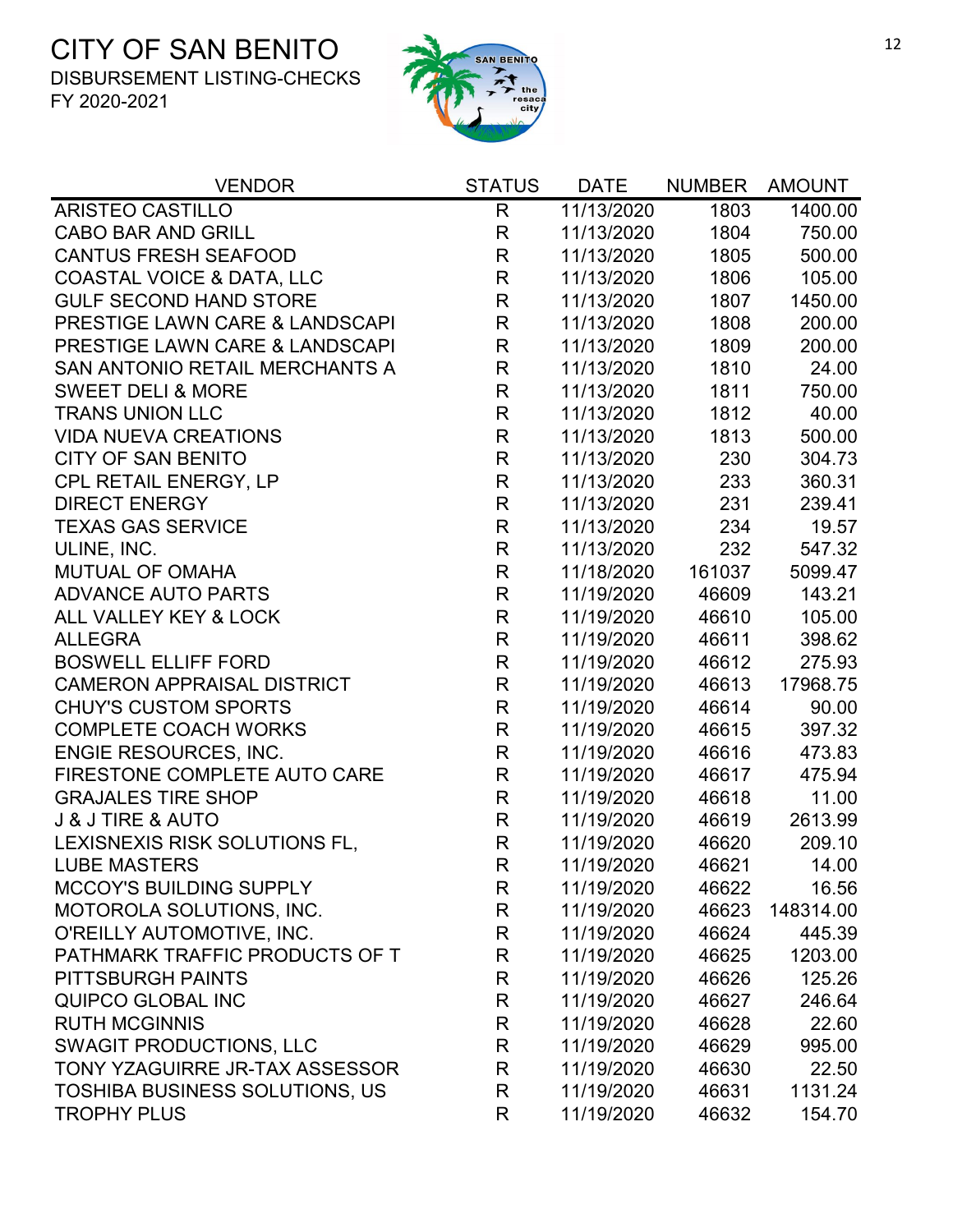

| <b>VENDOR</b>                         | <b>STATUS</b> | <b>DATE</b> | <b>NUMBER</b> | <b>AMOUNT</b> |
|---------------------------------------|---------------|-------------|---------------|---------------|
| ULINE, INC.                           | $\mathsf{R}$  | 11/19/2020  | 46633         | 787.50        |
| UNIFIRST HOLDINGS, L.P.               | $\mathsf{R}$  | 11/19/2020  | 46634         | 74.40         |
| <b>VALLEY BUILDING OFFICIALS ASSO</b> | $\mathsf R$   | 11/19/2020  | 46635         | 40.00         |
| <b>VERIZON WIRELESS</b>               | $\mathsf R$   | 11/19/2020  | 46636         | 3185.80       |
| ANA-LAB CORP.                         | $\mathsf{R}$  | 11/19/2020  | 28313         | 348.00        |
| AT&T                                  | $\mathsf{R}$  | 11/19/2020  | 28314         | 663.80        |
| BRENNTAG SOUTHWEST, INC.              | $\mathsf{R}$  | 11/19/2020  | 28315         | 3550.44       |
| C & S SAFETY SUPPLY                   | R             | 11/19/2020  | 28316         | 113.47        |
| DPC INDUSTRIES, INC.                  | $\mathsf{R}$  | 11/19/2020  | 28317         | 550.00        |
| <b>DSHS CENTRAL LAB MC2004</b>        | R             | 11/19/2020  | 28318         | 600.36        |
| <b>GOODYEAR COMMERCIAL TIRE</b>       | $\mathsf{R}$  | 11/19/2020  | 28319         | 41.45         |
| <b>GRAINGER</b>                       | $\mathsf{R}$  | 11/19/2020  | 28320         | 283.89        |
| <b>GRAJALES TIRE SHOP</b>             | $\mathsf{R}$  | 11/19/2020  | 28321         | 10.00         |
| <b>JOHNNY'S TRUE VALUE</b>            | $\mathsf{R}$  | 11/19/2020  | 28322         | 166.77        |
| QUIPCO GLOBAL INC                     | $\mathsf{R}$  | 11/19/2020  | 28323         | 1677.58       |
| REPUBLIC SERVICES, INC #863           | $\mathsf{R}$  | 11/19/2020  | 28324         | 231.67        |
| UNIFIRST HOLDINGS, L.P.               | $\mathsf{R}$  | 11/19/2020  | 28325         | 128.40        |
| <b>VERIZON WIRELESS</b>               | $\mathsf{R}$  | 11/19/2020  | 28326         | 579.25        |
| XYLEM WATER SOLUTIONS U.S.A.,         | $\mathsf{R}$  | 11/19/2020  | 28327         | 8604.08       |
| <b>VERIZON WIRELESS</b>               | R             | 11/19/2020  | 386           | 96.50         |
| <b>CHUY'S CUSTOM SPORTS</b>           | $\mathsf{R}$  | 11/19/2020  | 361           | 66.00         |
| <b>MORRISON SUPPLY CO.</b>            | $\mathsf{R}$  | 11/19/2020  | 363           | 78.13         |
| <b>VERIZON WIRELESS</b>               | $\mathsf R$   | 11/19/2020  | 1384          | 675.16        |
| <b>ADRIANA ROQUE</b>                  | R             | 11/20/2020  | 46637         | 97.20         |
| AIDANABEL ALEGRIA                     | $\mathsf{R}$  | 11/20/2020  | 46638         | 57.96         |
| <b>BBVA/PNC BANK</b>                  | $\mathsf R$   | 11/20/2020  | 46644         | 9603.13       |
| <b>CAMERON COUNTY ELECTIONS DEPAR</b> | R             | 11/20/2020  | 46639         | 23496.00      |
| DAISY DE LA CRUZ                      | $\mathsf{R}$  | 11/20/2020  | 46640         | 57.96         |
| OFFICE DEPOT BUSINESS CREDIT          | $\mathsf{R}$  | 11/20/2020  | 46641         | 662.37        |
| <b>RUBEN MEJIA</b>                    | $\mathsf{R}$  | 11/20/2020  | 46642         | 57.96         |
| <b>SMARTCOM TELEPHONE, LLC</b>        | R             | 11/20/2020  | 46643         | 11.16         |
| UNIFIRST HOLDINGS, L.P.               | R             | 11/20/2020  | 46650         | 70.00         |
| ALAMO IRON WORKS, INC.                | R             | 11/20/2020  | 28329         | 476.70        |
| <b>BBVA/PNC BANK</b>                  | R             | 11/20/2020  | 28331         | 214489.62     |
| UNIFIRST HOLDINGS, L.P.               | R             | 11/20/2020  | 28330         | 10.20         |
| UNIFIRST HOLDINGS, L.P.               | R             | 11/20/2020  | 28332         | 70.00         |
| A&L FLOOR AND CARPET CARE             | R             | 11/20/2020  | 1814          | 165.00        |
| A&L FLOOR AND CARPET CARE             | R             | 11/20/2020  | 1815          | 672.00        |
| <b>ARISTEO CASTILLO</b>               | R             | 11/20/2020  | 1816          | 1400.00       |
| <b>KATARINA GUERRA</b>                | R             | 11/20/2020  | 1817          | 640.00        |
| <b>MAIN STREET BOUTIQUE</b>           | R             | 11/20/2020  | 1818          | 375.00        |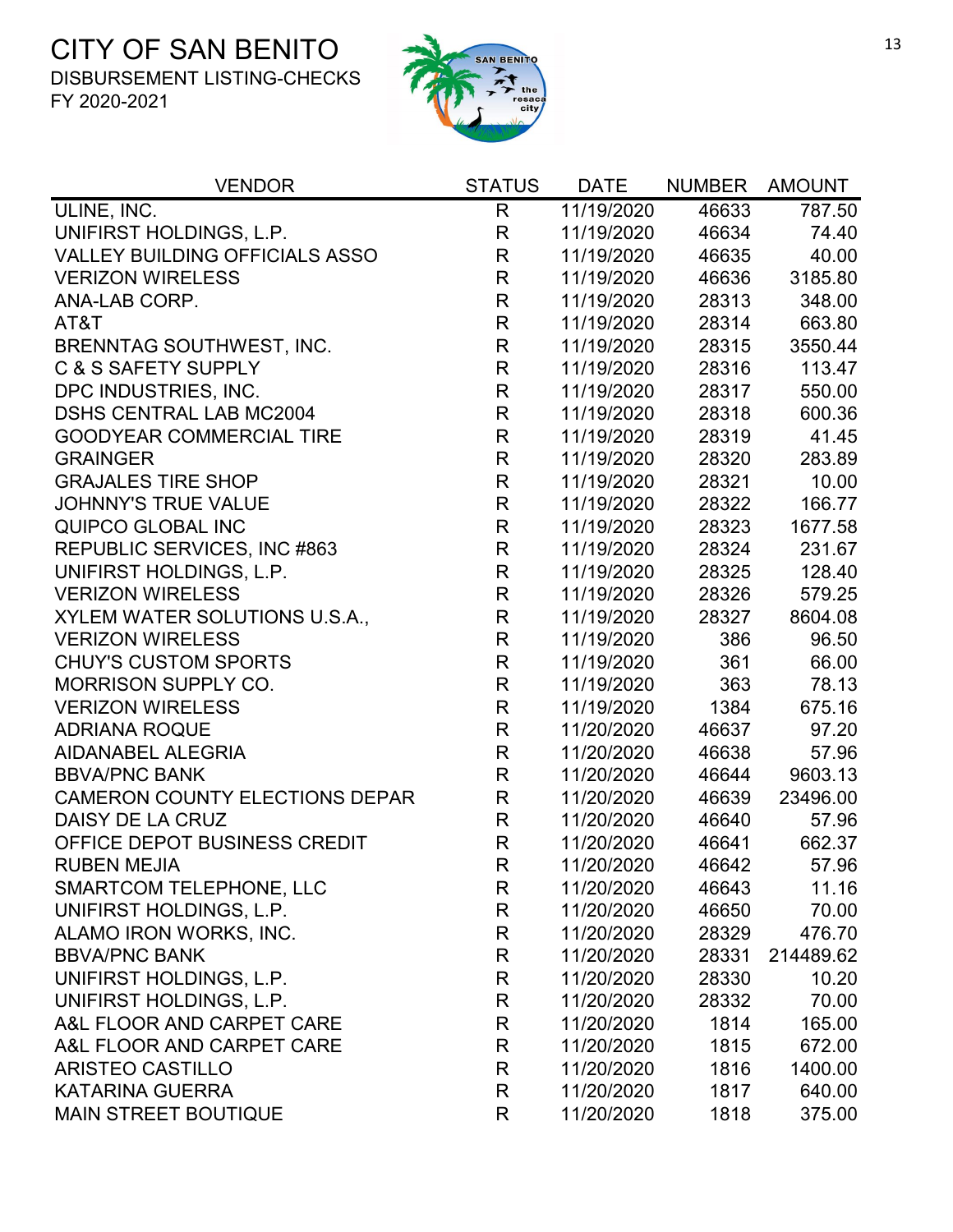

| <b>VENDOR</b>                            | <b>STATUS</b> | <b>DATE</b> | <b>NUMBER</b> | <b>AMOUNT</b> |
|------------------------------------------|---------------|-------------|---------------|---------------|
| TIME WARNER CABLE                        | R             | 11/20/2020  | 1820          | 244.61        |
| <b>TROPHY PLUS</b>                       | R             | 11/20/2020  | 1821          | 895.66        |
| TXU ENERGY RETAIL COMPANY LLC            | $\mathsf R$   | 11/20/2020  | 1822          | 262.60        |
| <b>AMBIT TEXAS LLC</b>                   | $\mathsf{R}$  | 11/20/2020  | 235           | 407.14        |
| CPL RETAIL ENERGY, LP                    | $\mathsf{R}$  | 11/20/2020  | 236           | 144.64        |
| <b>BBVA/PNC BANK</b>                     | $\mathsf{R}$  | 11/20/2020  | 387           | 34.72         |
| UNITED STATES TREASURY                   | $\mathsf{R}$  | 11/24/2020  | 161064        | 80.00         |
| <b>U.S. POSTMASTER</b>                   | $\mathsf{R}$  | 11/24/2020  | 28338         | 609.62        |
| AXA EQUITABLE C/O GREAT AMERIC           | $\mathsf{R}$  | 11/25/2020  | 161060        | 300.00        |
| <b>CINDY BOUDLOCHE</b>                   | $\mathsf{R}$  | 11/25/2020  | 161059        | 1823.02       |
| <b>FIRST COMMUNITY BANK</b>              | $\mathsf{R}$  | 11/25/2020  | 161063        | 195.00        |
| <b>MIDLAND NATIONAL LIFE INS</b>         | $\mathsf{R}$  | 11/25/2020  | 161058        | 185.00        |
| NATIONWIDE RETIREMENT SOLUTION           | $\mathsf R$   | 11/25/2020  | 161055        | 915.00        |
| <b>SAN BENITO FIREMEN'S RELIEF &amp;</b> | $\mathsf{R}$  | 11/25/2020  | 161057        | 12303.56      |
| SAN BENITO POLICE OFFICERS/EMP           | $\mathsf{R}$  | 11/25/2020  | 161062        | 42.50         |
| <b>TEXAS MUNICIPAL POLICE ASSOCIA</b>    | $\mathsf{R}$  | 11/25/2020  | 161061        | 210.00        |
| UNITED STATES TREASURY                   | $\mathsf R$   | 11/25/2020  | 161054        | 80.00         |
| <b>UNITED WAY</b>                        | $\mathsf{R}$  | 11/25/2020  | 161056        | 36.00         |
| ABEL & SON ENTERPRISES                   | $\mathsf{R}$  | 11/25/2020  | 46658         | 500.00        |
| <b>ABEL MARTINEZ</b>                     | $\mathsf{R}$  | 11/25/2020  | 46659         | 340.00        |
| AT&T                                     | $\mathsf{R}$  | 11/25/2020  | 46651         | 7122.85       |
| <b>AUTO ZONE</b>                         | $\mathsf R$   | 11/25/2020  | 46660         | 293.94        |
| CDW GOVERNMENT, INC.                     | $\mathsf{R}$  | 11/25/2020  | 46652         | 1121.06       |
| <b>CHUY'S CUSTOM SPORTS</b>              | $\mathsf{R}$  | 11/25/2020  | 46661         | 134.00        |
| CORE BUSINESS SOLUTIONS, INC.            | $\mathsf{R}$  | 11/25/2020  | 46653         | 341.85        |
| <b>D&amp;K RESTAURANT</b>                | $\mathsf{R}$  | 11/25/2020  | 46662         | 2436.00       |
| <b>ELLIFF MOTORS</b>                     | $\mathsf{R}$  | 11/25/2020  | 46663         | 270.95        |
| <b>FRONTERA MATERIALS, INC</b>           | $\mathsf{R}$  | 11/25/2020  | 46664         | 11265.63      |
| <b>GOODE ELECTRIC COMPANY</b>            | $\mathsf{R}$  | 11/25/2020  | 46665         | 85.00         |
| <b>GRAJALES TIRE SHOP</b>                | R             | 11/25/2020  | 46666         | 66.00         |
| <b>ISAAC VASQUEZ</b>                     | R             | 11/25/2020  | 46655         | 50.00         |
| JOE W. FLY COMPANY, INC.                 | R             | 11/25/2020  | 46667         | 630.82        |
| LOWER RIO GRANDE VALLEY DEVELO           | R             | 11/25/2020  | 46668         | 5278.00       |
| MARK SOSSI AND ASSOCIATES P.C.           | R             | 11/25/2020  | 46656         | 4007.50       |
| <b>MARTHA McCLAIN</b>                    | R             | 11/25/2020  | 46657         | 12.00         |
| <b>MCCOY'S BUILDING SUPPLY</b>           | R             | 11/25/2020  | 46669         | 759.35        |
| O'REILLY AUTOMOTIVE, INC.                | R             | 11/25/2020  | 46671         | 249.07        |
| PITTSBURGH PAINTS                        | R             | 11/25/2020  | 46672         | 430.02        |
| ROYAL METAL BUILDING COMPONENT           | R             | 11/25/2020  | 46673         | 85.40         |
| <b>TARPON FIRE &amp; SAFETY</b>          | R             | 11/25/2020  | 46674         | 865.00        |
| TELLUS EQUIPMENT SOLUTIONS, LL           | R             | 11/25/2020  | 46675         | 245.99        |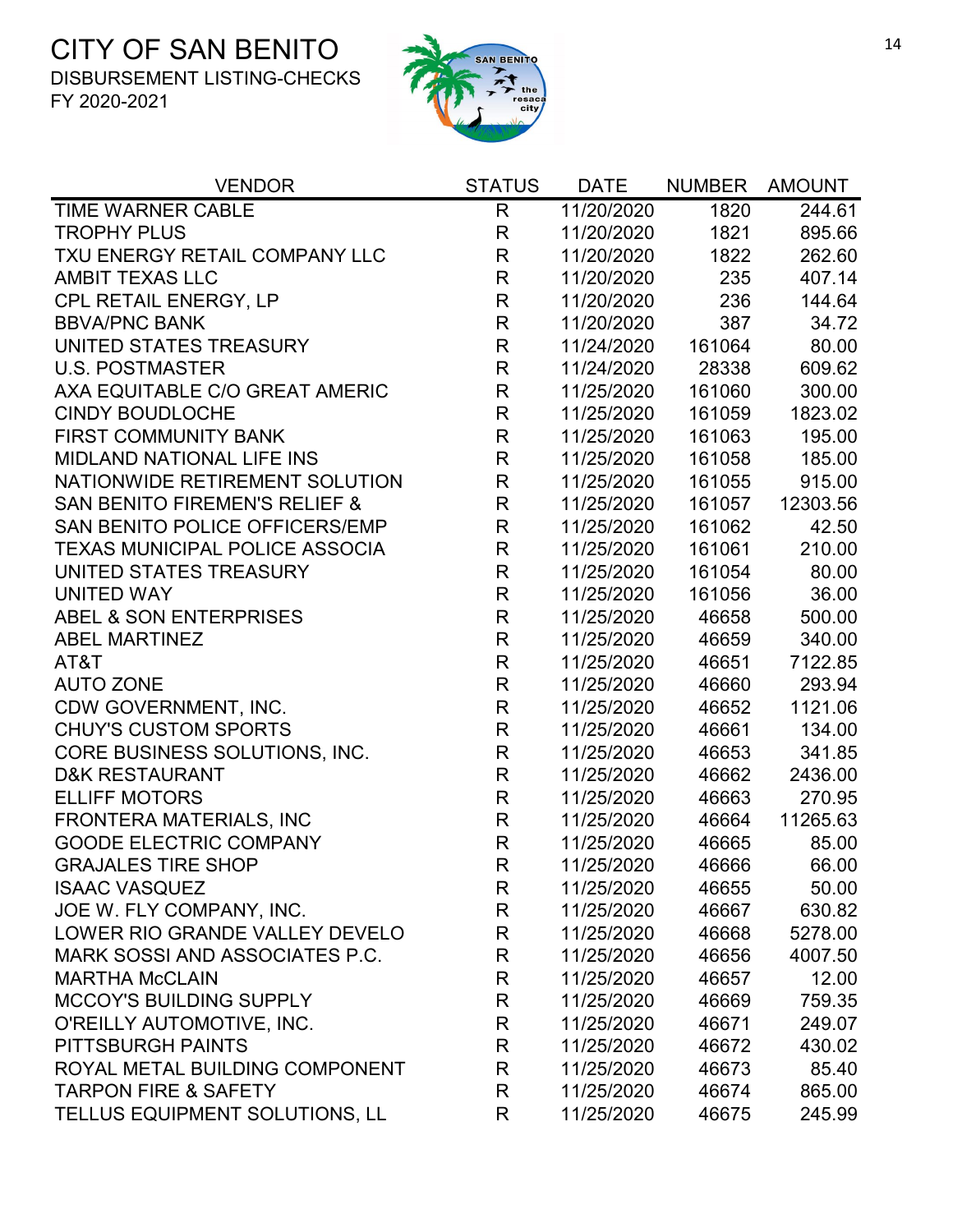

| <b>VENDOR</b>                             | <b>STATUS</b> | <b>DATE</b> | <b>NUMBER</b> | <b>AMOUNT</b> |
|-------------------------------------------|---------------|-------------|---------------|---------------|
| TOPS THE OUTDOOR POWER STORE              | R             | 11/25/2020  | 46676         | 523.94        |
| UNIFIRST HOLDINGS, L.P.                   | $\mathsf{R}$  | 11/25/2020  | 46677         | 217.40        |
| ANA-LAB CORP.                             | R             | 11/25/2020  | 28339         | 516.00        |
| ARROW MAGNOLIA, INC.                      | $\mathsf{R}$  | 11/25/2020  | 28340         | 299.00        |
| AT&T                                      | R             | 11/25/2020  | 28341         | 143.08        |
| <b>BETA TECHNOLOGY</b>                    | R             | 11/25/2020  | 28342         | 959.32        |
| <b>CHUY'S CUSTOM SPORTS</b>               | $\mathsf{R}$  | 11/25/2020  | 28343         | 280.00        |
| DPC INDUSTRIES, INC.                      | R             | 11/25/2020  | 28344         | 2780.00       |
| <b>GOODE ELECTRIC COMPANY</b>             | R             | 11/25/2020  | 28345         | 1704.75       |
| <b>JCS INDUSTRIES, INC.</b>               | R             | 11/25/2020  | 28346         | 5614.93       |
| <b>MCCOY'S BUILDING SUPPLY</b>            | $\mathsf{R}$  | 11/25/2020  | 28347         | 959.09        |
| UNIFIRST HOLDINGS, L.P.                   | R             | 11/25/2020  | 28348         | 101.20        |
| <b>RAMIREZ DISINFECTION &amp; SANITAT</b> | R             | 11/25/2020  | 1823          | 350.00        |
| <b>CITY OF SAN BENITO</b>                 | $\mathsf{R}$  | 11/25/2020  | 237           | 100.04        |
| RIO GRANDE CONCRETE ACCESSORIE            | $\mathsf{R}$  | 11/25/2020  | 238           | 299.00        |
| <b>TIME WARNER CABLE</b>                  | R             | 11/25/2020  | 239           | 84.13         |
| A CLEAN PORTOCO                           | R             | 11/30/2020  | 46678         | 80.00         |
| FIRESTONE COMPLETE AUTO CARE              | R             | 11/30/2020  | 46679         | 147.68        |
| <b>GRAJALES TIRE SHOP</b>                 | $\mathsf{R}$  | 11/30/2020  | 46680         | 4.00          |
| LA CASA DE LAS FLORES                     | R             | 11/30/2020  | 46681         | 47.63         |
| O'REILLY AUTOMOTIVE, INC.                 | $\mathsf{R}$  | 11/30/2020  | 46682         | 94.94         |
| PEREZ AUTO REPAIR & ELECTRIC,             | R             | 11/30/2020  | 46683         | 235.00        |
| <b>COLONIAL LIFE INSURANCE</b>            | $\mathsf{R}$  | 12/2/2020   | 161066        | 3588.94       |
| M.A.S.A                                   | R             | 12/2/2020   | 161065        | 265.00        |
| <b>CAMERON COUNTY TAX OFFICE</b>          | R             | 12/2/2020   | 46684         | 7.50          |
| <b>CAMERON COUNTY TAX OFFICE</b>          | $\mathsf{R}$  | 12/2/2020   | 46685         | 7.50          |
| <b>CAMERON COUNTY TAX OFFICE</b>          | $\mathsf{R}$  | 12/2/2020   | 46686         | 7.50          |
| <b>CAMERON COUNTY TAX OFFICE</b>          | R             | 12/2/2020   | 46687         | 7.50          |
| <b>CAMERON COUNTY CHILDREN'S ADVO</b>     | $\mathsf{R}$  | 12/2/2020   | 2853          | 1518.04       |
| <b>ABEL &amp; SON ENTERPRISES</b>         | R             | 12/4/2020   | 46688         | 500.00        |
| <b>ACEVEDO'S AUTO SERVICE</b>             | R             | 12/4/2020   | 46689         | 400.00        |
| <b>AT&amp;T LONG DISTANCE</b>             | R             | 12/4/2020   | 46690         | 1000.01       |
| <b>B &amp; C CAR WASH</b>                 | $\mathsf{R}$  | 12/4/2020   | 46691         | 143.50        |
| <b>BELINDA SANDOVAL</b>                   | R             | 12/4/2020   | 46692         | 114.92        |
| <b>BIBLIONIX LLC</b>                      | R             | 12/4/2020   | 46693         | 1900.00       |
| CC DISTRIBUTORS, INC.                     | R             | 12/4/2020   | 46694         | 58.40         |
| CDW GOVERNMENT, INC.                      | R             | 12/4/2020   | 46695         | 524.94        |
| <b>CHUY'S CUSTOM SPORTS</b>               | R             | 12/4/2020   | 46696         | 66.00         |
| <b>CITY OF BROWNSVILLE</b>                | R             | 12/4/2020   | 46697         | 36.00         |
| CORE BUSINESS SOLUTIONS, INC.             | R             | 12/4/2020   | 46698         | 373.27        |
| <b>CULLIGAN WATER OF THE RIO GRAN</b>     | R             | 12/4/2020   | 46699         | 143.50        |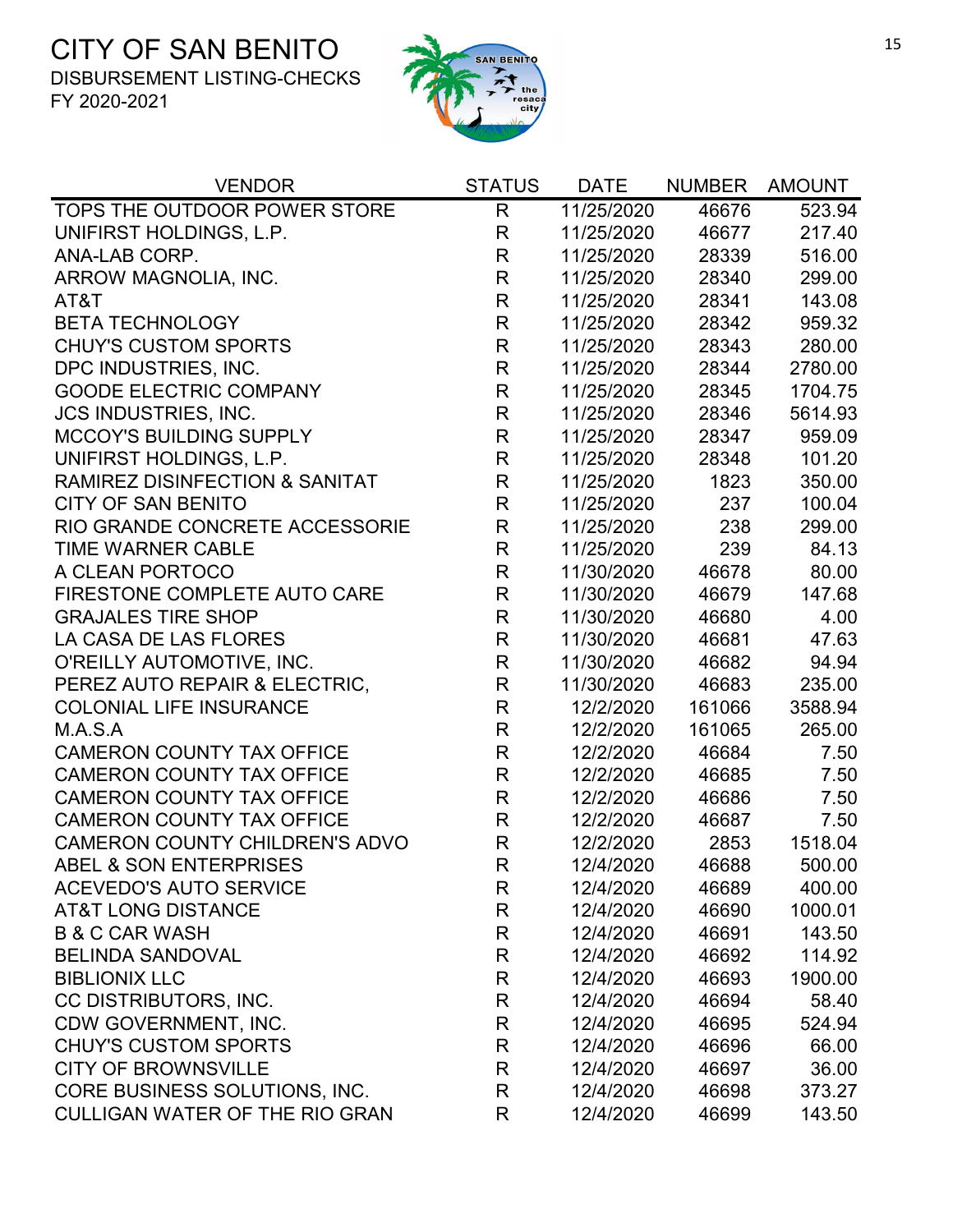

| <b>VENDOR</b>                         | <b>STATUS</b> | <b>DATE</b> | <b>NUMBER</b> | <b>AMOUNT</b> |
|---------------------------------------|---------------|-------------|---------------|---------------|
| <b>DANNY PAYTON ELECTRIC</b>          | $\mathsf{R}$  | 12/4/2020   | 46700         | 240.00        |
| DENTON NAVARRO ROCHA BERNAL HY        | $\mathsf{R}$  | 12/4/2020   | 46701         | 3340.00       |
| <b>DIRECTV</b>                        | R             | 12/4/2020   | 46702         | 122.81        |
| DOWNTOWN DECORATIONS, INC.            | $\mathsf{R}$  | 12/4/2020   | 46703         | 178.20        |
| FIRESTONE COMPLETE AUTO CARE          | $\mathsf R$   | 12/4/2020   | 46704         | 249.98        |
| <b>GARVER, LLC</b>                    | $\mathsf{R}$  | 12/4/2020   | 46705         | 3250.00       |
| <b>GOODE ELECTRIC COMPANY</b>         | $\mathsf R$   | 12/4/2020   | 46706         | 212.50        |
| $H$ & H OIL, L.P.                     | $\mathsf R$   | 12/4/2020   | 46707         | 137.50        |
| <b>INTERNAL CONTROL SYSTEMS</b>       | $\mathsf{R}$  | 12/4/2020   | 46708         | 1446.78       |
| <b>LUBE MASTERS</b>                   | $\mathsf R$   | 12/4/2020   | 46709         | 28.00         |
| <b>MCCOY'S BUILDING SUPPLY</b>        | $\mathsf R$   | 12/4/2020   | 46710         | 175.45        |
| O'REILLY AUTOMOTIVE, INC.             | $\mathsf R$   | 12/4/2020   | 46711         | 752.37        |
| OIL PATCH FUEL & SUPPLY, INC.         | $\mathsf{R}$  | 12/4/2020   | 46712         | 9776.27       |
| ONE STOP PEST CONTROL                 | $\mathsf R$   | 12/4/2020   | 46713         | 1521.00       |
| <b>SAN BENITO NEWS</b>                | $\mathsf R$   | 12/4/2020   | 46715         | 165.00        |
| <b>SMARTCOM TELEPHONE, LLC</b>        | $\mathsf R$   | 12/4/2020   | 46716         | 1406.87       |
| TELLUS EQUIPMENT SOLUTIONS, LL        | R             | 12/4/2020   | 46717         | 54.70         |
| TEXAS DEPARTMENT OF PUBLIC SAF        | $\mathsf R$   | 12/4/2020   | 46718         | 3.00          |
| <b>TIME WARNER CABLE</b>              | $\mathsf R$   | 12/4/2020   | 46719         | 633.49        |
| UNIFIRST HOLDINGS, L.P.               | $\mathsf R$   | 12/4/2020   | 46720         | 1039.20       |
| <b>WAL-MART COMMUNITY/GECRB</b>       | $\mathsf{R}$  | 12/4/2020   | 46722         | 4.48          |
| ALAMO IRON WORKS, INC.                | $\mathsf R$   | 12/4/2020   | 28349         | 815.30        |
| AMERICAN SOLUTIONS FOR BUSINES        | $\mathsf{R}$  | 12/4/2020   | 28350         | 2847.68       |
| <b>AT&amp;T LONG DISTANCE</b>         | $\mathsf R$   | 12/4/2020   | 28351         | 152.73        |
| <b>BRENNTAG SOUTHWEST, INC.</b>       | $\mathsf R$   | 12/4/2020   | 28352         | 4717.64       |
| <b>CAMERON COUNTY IRRIGATION DIST</b> | $\mathsf R$   | 12/4/2020   | 28353         | 24545.03      |
| <b>CHEMTRADE CHEMICALS US LLC</b>     | $\mathsf R$   | 12/4/2020   | 28354         | 11770.26      |
| <b>GOODYEAR COMMERCIAL TIRE</b>       | $\mathsf{R}$  | 12/4/2020   | 28355         | 1493.36       |
| <b>HARLINGEN WATERWORKS SYSTEM</b>    | $\mathsf{R}$  | 12/4/2020   | 28356         | 963.00        |
| <b>INTEGRITY TESTING, INC.</b>        | $\mathsf{R}$  | 12/4/2020   | 28357         | 5350.00       |
| <b>MCCOY'S BUILDING SUPPLY</b>        | R             | 12/4/2020   | 28358         | 56.02         |
| PF SAFETY & INDUSTRIAL SUPPLIE        | R             | 12/4/2020   | 28359         | 297.50        |
| TELLUS EQUIPMENT SOLUTIONS, LL        | $\mathsf R$   | 12/4/2020   | 28360         | 175.91        |
| <b>TIME WARNER CABLE</b>              | R             | 12/4/2020   | 28361         | 249.99        |
| <b>U.S. POSTMASTER</b>                | R             | 12/4/2020   | 28365         | 628.57        |
| UNIFIRST HOLDINGS, L.P.               | R             | 12/4/2020   | 28362         | 684.75        |
| ALPHA INFRASTRUCTURE ENGINEERI        | R             | 12/4/2020   | 1537          | 124000.00     |
| <b>CITY OF SAN BENITO</b>             | R             | 12/4/2020   | 2854          | 2169.70       |
| A&L FLOOR AND CARPET CARE             | R             | 12/4/2020   | 1824          | 165.00        |
| A&L FLOOR AND CARPET CARE             | R             | 12/4/2020   | 1825          | 165.00        |
| <b>ARKHAM COMICS</b>                  | R             | 12/4/2020   | 1826          | 500.00        |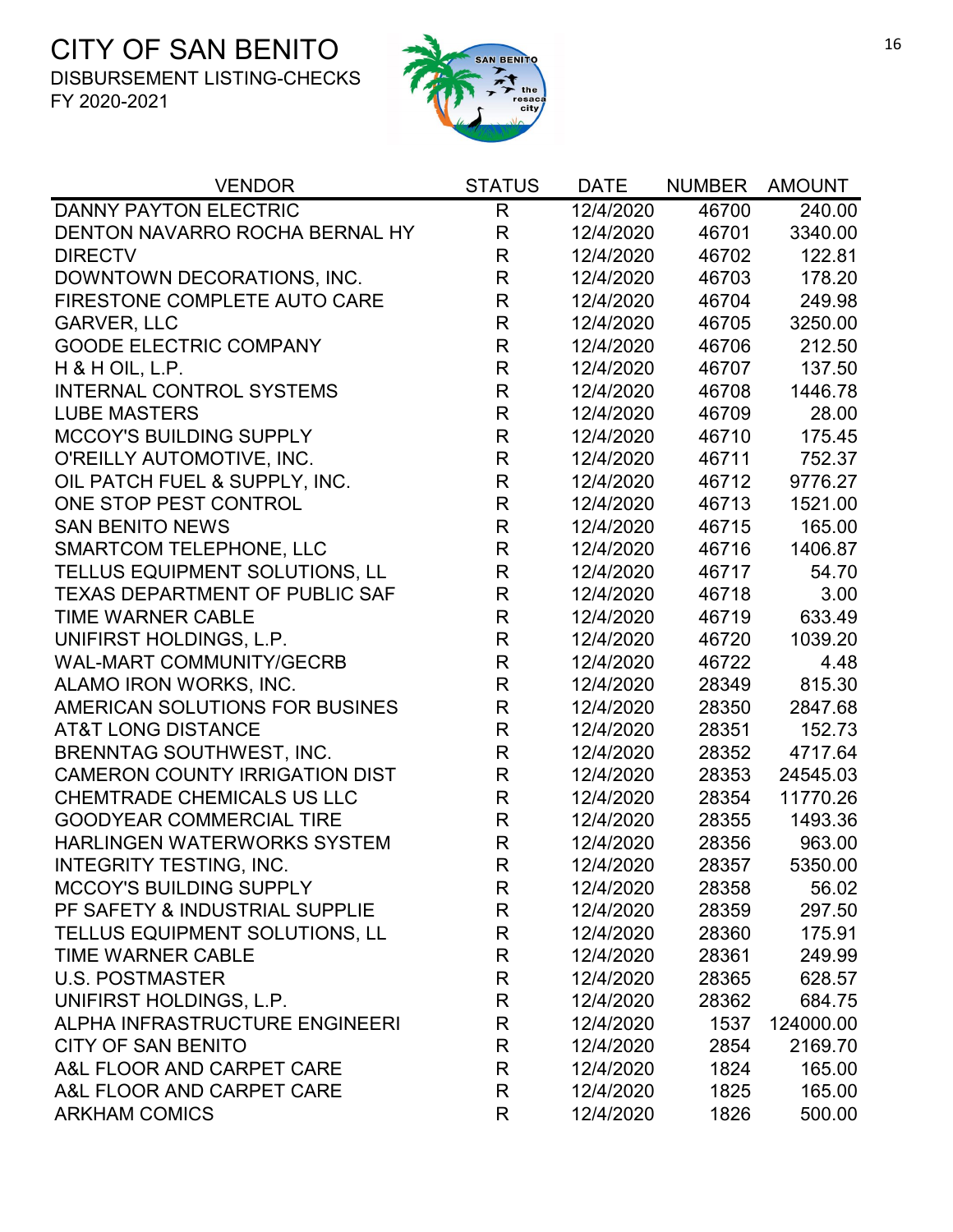

| <b>VENDOR</b>                       | <b>STATUS</b> | <b>DATE</b> | <b>NUMBER</b> | <b>AMOUNT</b> |
|-------------------------------------|---------------|-------------|---------------|---------------|
| ARMONIA MUSIC ADADEMY               | $\mathsf{R}$  | 12/4/2020   | 1827          | 500.00        |
| <b>CITY OF SAN BENITO</b>           | $\mathsf{R}$  | 12/4/2020   | 1828          | 273.06        |
| <b>FRESH CUT</b>                    | $\mathsf{R}$  | 12/4/2020   | 1829          | 425.00        |
| LEAF CAPITAL FUNDING LLC            | $\mathsf{R}$  | 12/4/2020   | 1830          | 260.00        |
| OFFICE DEPOT, INC                   | $\mathsf{R}$  | 12/4/2020   | 1831          | 139.78        |
| <b>VALLEY VIEW CONSULTING LLC</b>   | $\mathsf{R}$  | 12/4/2020   | 1833          | 500.00        |
| <b>AMBIT TEXAS LLC</b>              | $\mathsf{R}$  | 12/4/2020   | 240           | 245.51        |
| <b>CHUY'S CUSTOM SPORTS</b>         | $\mathsf{R}$  | 12/4/2020   | 241           | 100.00        |
| <b>CITY OF SAN BENITO</b>           | $\mathsf{R}$  | 12/4/2020   | 242           | 189.00        |
| <b>CITY OF SAN BENITO</b>           | $\mathsf R$   | 12/4/2020   | 246           | 108.47        |
| <b>FIRST CHOICE POWER</b>           | $\mathsf{R}$  | 12/4/2020   | 243           | 140.37        |
| <b>JOANNA SALOMON</b>               | $\mathsf{R}$  | 12/4/2020   | 247           | 1000.00       |
| LILLIPUT MANAGEMENT COMPANY         | $\mathsf{R}$  | 12/4/2020   | 244           | 653.50        |
| <b>TIME WARNER CABLE</b>            | $\mathsf{R}$  | 12/4/2020   | 245           | 93.38         |
| <b>TIME WARNER CABLE</b>            | $\mathsf{R}$  | 12/4/2020   | 388           | 315.11        |
| <b>CARLOS ANDRADE</b>               | $\mathsf{R}$  | 12/4/2020   | 1740          | 40.00         |
| DAVID C. RODRIGUEZ                  | $\mathsf{R}$  | 12/4/2020   | 1741          | 40.00         |
| <b>CITY OF SAN BENITO</b>           | $\mathsf{R}$  | 12/4/2020   | 72            | 3874.35       |
| <b>AFLAC</b>                        | $\mathsf{R}$  | 12/7/2020   | 161067        | 1015.84       |
| <b>ABEL &amp; SON ENTERPRISES</b>   | $\mathsf{R}$  | 12/10/2020  | 46724         | 1500.00       |
| <b>ADVANCE AUTO PARTS</b>           | R             | 12/10/2020  | 46725         | 30.08         |
| ANDERSON EQUIPMENT COMPANY          | $\mathsf R$   | 12/10/2020  | 46726         | 857.50        |
| <b>BETA TECHNOLOGY</b>              | $\mathsf{R}$  | 12/10/2020  | 46727         | 1052.14       |
| <b>CRYSTAL CLEAR WATER</b>          | $\mathsf{R}$  | 12/10/2020  | 46728         | 65.00         |
| FEDERAL EXPRESS CORPORATION         | $\mathsf R$   | 12/10/2020  | 46729         | 27.46         |
| FIRESTONE COMPLETE AUTO CARE        | $\mathsf{R}$  | 12/10/2020  | 46730         | 418.17        |
| <b>FLOWER SHOP</b>                  | R             | 12/10/2020  | 46731         | 153.50        |
| FRONTERA MATERIALS, INC             | $\mathsf{R}$  | 12/10/2020  | 46732         | 8077.44       |
| <b>GOODE ELECTRIC COMPANY</b>       | $\mathsf{R}$  | 12/10/2020  | 46733         | 212.50        |
| <b>GRAJALES TIRE SHOP</b>           | R             | 12/10/2020  | 46734         | 8.00          |
| <b>IWCS SCALE LLC</b>               | R             | 12/10/2020  | 46735         | 82.50         |
| <b>J &amp; J TIRE &amp; AUTO</b>    | R             | 12/10/2020  | 46736         | 190.00        |
| LA CASA DE LAS FLORES               | R             | 12/10/2020  | 46737         | 45.00         |
| LONE STAR GLASS & MIRROR            | R             | 12/10/2020  | 46738         | 8.00          |
| <b>LUBE MASTERS</b>                 | R             | 12/10/2020  | 46739         | 7.00          |
| MARK SOSSI AND ASSOCIATES P.C.      | R             | 12/10/2020  | 46723         | 2257.50       |
| <b>MAVERICK INDUSTRIAL SERVICES</b> | R             | 12/10/2020  | 46740         | 67.60         |
| <b>MERCURY PUBLIC AFFAIRS LLC</b>   | R             | 12/10/2020  | 46741         | 6000.00       |
| <b>MILTON RESENDEZ</b>              | R             | 12/10/2020  | 46742         | 50.00         |
| NETWORKFLEET, INC.                  | R             | 12/10/2020  | 46743         | 1034.81       |
| NOVA HEALTHCARE, PA                 | R             | 12/10/2020  | 46744         | 74.70         |
|                                     |               |             |               |               |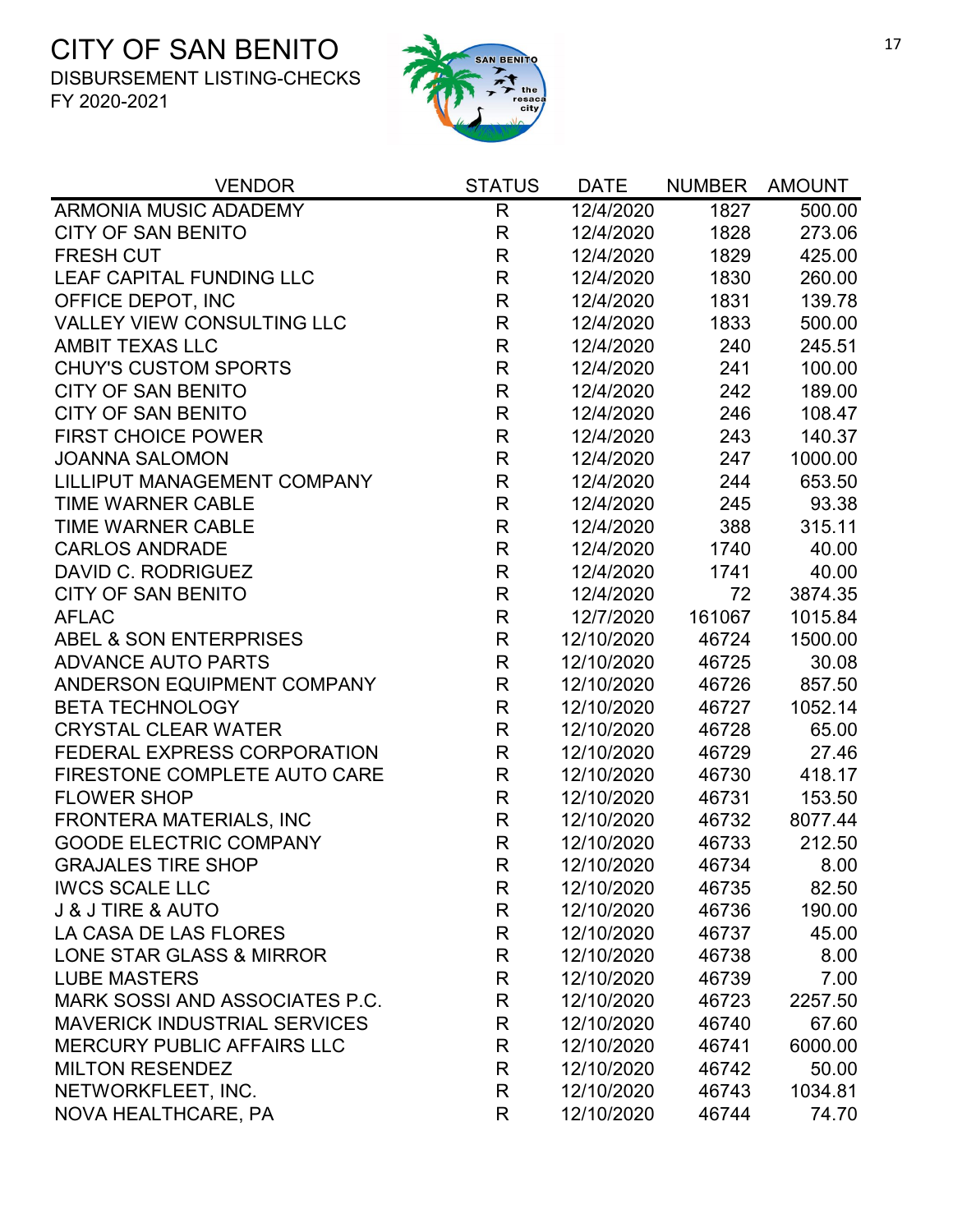

| <b>VENDOR</b>                             | <b>STATUS</b> | <b>DATE</b> | <b>NUMBER</b> | <b>AMOUNT</b> |
|-------------------------------------------|---------------|-------------|---------------|---------------|
| O'REILLY AUTOMOTIVE, INC.                 | $\mathsf{R}$  | 12/10/2020  | 46745         | 357.98        |
| PITNEY BOWES INC.                         | R             | 12/10/2020  | 46746         | 3000.00       |
| <b>SMITH SECURITY GROUP, LLC</b>          | R             | 12/10/2020  | 46747         | 34.95         |
| STANARD & ASSOCIATES, INC                 | R             | 12/10/2020  | 46748         | 437.50        |
| <b>SWAGIT PRODUCTIONS, LLC</b>            | $\mathsf R$   | 12/10/2020  | 46749         | 995.00        |
| TELLUS EQUIPMENT SOLUTIONS, LL            | R             | 12/10/2020  | 46750         | 547.33        |
| <b>TEXAS DEPARTMENT OF MOTOR VEHI</b>     | $\mathsf R$   | 12/10/2020  | 46752         | 7.50          |
| <b>THOMSON REUTERS - WEST</b>             | $\mathsf R$   | 12/10/2020  | 46753         | 308.06        |
| <b>TIME WARNER CABLE</b>                  | R             | 12/10/2020  | 46754         | 931.62        |
| TOPS THE OUTDOOR POWER STORE              | R             | 12/10/2020  | 46755         | 444.30        |
| <b>TOSHIBA BUSINESS SOLUTIONS, US</b>     | $\mathsf R$   | 12/10/2020  | 46756         | 1062.60       |
| TYLER TECHNOLOGIES, INC.                  | R             | 12/10/2020  | 46757         | 39865.35      |
| ULINE, INC.                               | $\mathsf{R}$  | 12/10/2020  | 46758         | 494.98        |
| UNIFIRST HOLDINGS, L.P.                   | R             | 12/10/2020  | 46759         | 131.40        |
| ACT PIPE & SUPPLY, INC.                   | R             | 12/10/2020  | 28366         | 299.00        |
| ALAMO IRON WORKS, INC.                    | R             | 12/10/2020  | 28367         | 165.96        |
| <b>BRENNTAG SOUTHWEST, INC.</b>           | $\mathsf{R}$  | 12/10/2020  | 28368         | 4389.11       |
| <b>CENTRAL BOLT &amp; INDUSTRIAL SUPP</b> | R             | 12/10/2020  | 28369         | 186.36        |
| DENALI WATER SOLUTIONS LLC                | $\mathsf R$   | 12/10/2020  | 28370         | 9035.00       |
| ENVIRONMENTAL IMPROVEMENTS, IN            | $\mathsf{R}$  | 12/10/2020  | 28371         | 263.28        |
| <b>GOODE ELECTRIC COMPANY</b>             | $\mathsf{R}$  | 12/10/2020  | 28372         | 7664.35       |
| <b>MCCOY'S BUILDING SUPPLY</b>            | $\mathsf R$   | 12/10/2020  | 28373         | 43.08         |
| NETWORKFLEET, INC.                        | $\mathsf{R}$  | 12/10/2020  | 28374         | 291.42        |
| TOPS THE OUTDOOR POWER STORE              | $\mathsf{R}$  | 12/10/2020  | 28375         | 125.31        |
| UNIFIRST HOLDINGS, L.P.                   | $\mathsf{R}$  | 12/10/2020  | 28376         | 114.80        |
| <b>ARMONIA MUSIC ADADEMY</b>              | R             | 12/10/2020  | 1834          | 500.00        |
| <b>CABO BAR AND GRILL</b>                 | R             | 12/10/2020  | 1835          | 875.00        |
| <b>CANTUS FRESH SEAFOOD</b>               | R             | 12/10/2020  | 1836          | 500.00        |
| <b>CITY OF SAN BENITO</b>                 | R             | 12/10/2020  | 1837          | 1400.00       |
| CITY OF SAN BENITO                        | R             | 12/10/2020  | 1838          | 4500.00       |
| <b>CITY OF SAN BENITO</b>                 | R             | 12/10/2020  | 1839          | 6.50          |
| <b>GULF SECOND HAND STORE</b>             | R             | 12/10/2020  | 1840          | 1450.00       |
| <b>PRESTIGE LAWN CARE &amp; LANDSCAPI</b> | $\mathsf{R}$  | 12/10/2020  | 1841          | 200.00        |
| <b>PRESTIGE LAWN CARE &amp; LANDSCAPI</b> | R             | 12/10/2020  | 1842          | 200.00        |
| SAN ANTONIO RETAIL MERCHANTS A            | R             | 12/10/2020  | 1843          | 24.00         |
| TXU ENERGY RETAIL COMPANY LLC             | $\mathsf{R}$  | 12/10/2020  | 1844          | 198.39        |
| <b>VIDA NUEVA CREATIONS</b>               | $\mathsf{R}$  | 12/10/2020  | 1845          | 500.00        |
| <b>CITY OF SAN BENITO</b>                 | R             | 12/10/2020  | 248           | 67.40         |
| PITTSBURGH PAINTS                         | R             | 12/10/2020  | 364           | 164.14        |
| AXA EQUITABLE C/O GREAT AMERIC            | R             | 12/11/2020  | 161089        | 300.00        |
| <b>CINDY BOUDLOCHE</b>                    | R             | 12/11/2020  | 161088        | 1823.02       |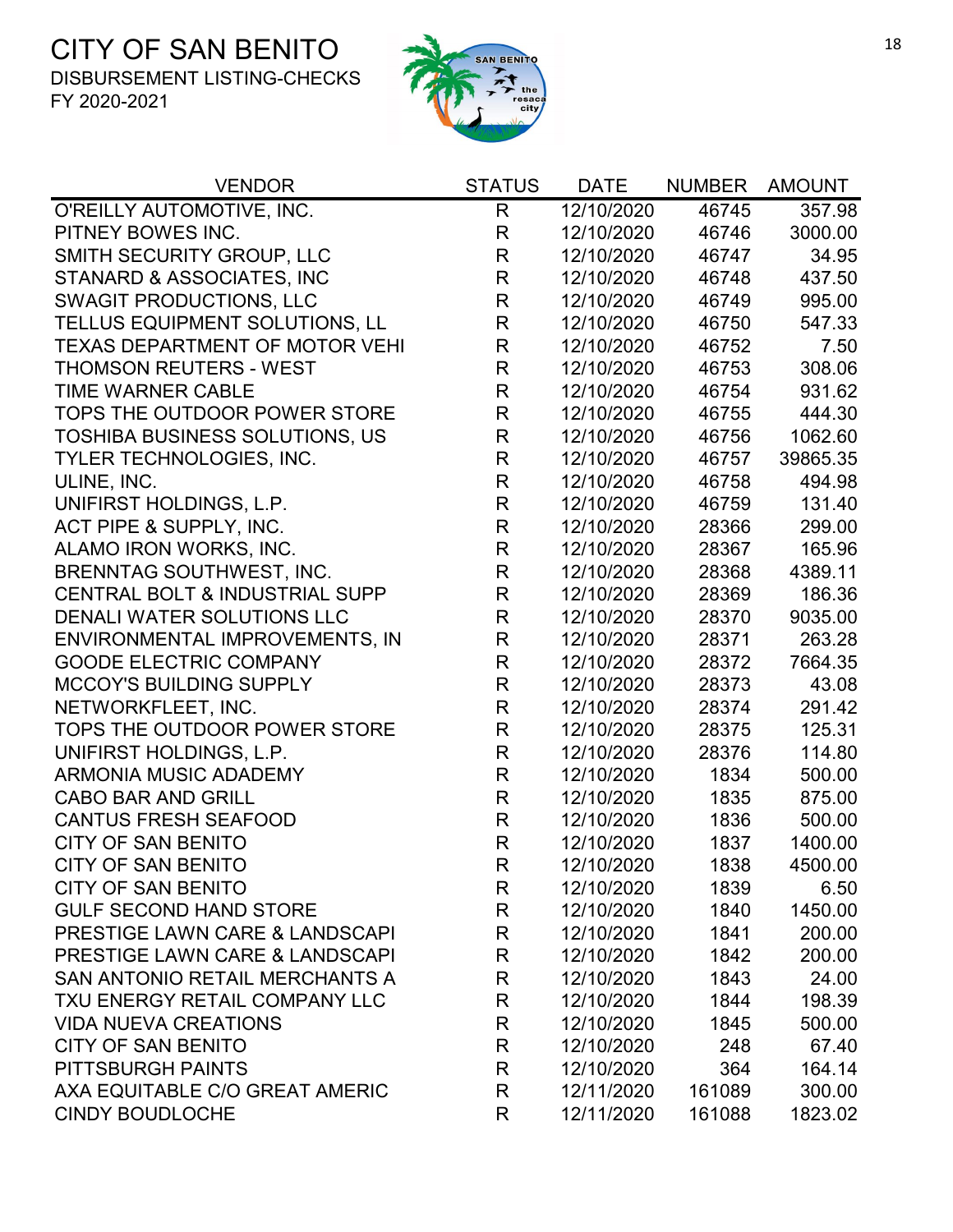

| <b>VENDOR</b>                            | <b>STATUS</b> | <b>DATE</b> | <b>NUMBER</b> | <b>AMOUNT</b> |
|------------------------------------------|---------------|-------------|---------------|---------------|
| FIRST COMMUNITY BANK                     | $\mathsf{R}$  | 12/11/2020  | 161092        | 195.00        |
| <b>MIDLAND NATIONAL LIFE INS</b>         | $\mathsf{R}$  | 12/11/2020  | 161087        | 185.00        |
| <b>MUTUAL OF OMAHA</b>                   | $\mathsf R$   | 12/11/2020  | 161093        | 5702.93       |
| NATIONWIDE RETIREMENT SOLUTION           | $\mathsf R$   | 12/11/2020  | 161084        | 915.00        |
| <b>SAN BENITO FIREMEN'S RELIEF &amp;</b> | $\mathsf R$   | 12/11/2020  | 161086        | 14284.88      |
| SAN BENITO POLICE OFFICERS/EMP           | R             | 12/11/2020  | 161091        | 42.50         |
| <b>TEXAS MUNICIPAL POLICE ASSOCIA</b>    | R             | 12/11/2020  | 161090        | 210.00        |
| UNITED STATES TREASURY                   | $\mathsf R$   | 12/11/2020  | 161083        | 80.00         |
| <b>UNITED WAY</b>                        | $\mathsf R$   | 12/11/2020  | 161085        | 36.00         |
| <b>TEXAS COMMISSION ON LAW ENFORC</b>    | $\mathsf R$   | 12/11/2020  | 46770         | 35.00         |
| <b>TEXAS COMMISSION ON LAW ENFORC</b>    | $\mathsf R$   | 12/11/2020  | 46771         | 35.00         |
| <b>U.S. POSTMASTER</b>                   | R             | 12/11/2020  | 28377         | 586.82        |
| METROPOLITAN LIFE INSURANCE CO           | $\mathsf{R}$  | 12/14/2020  | 161095        | 812.80        |
| <b>BBVA/PNC BANK</b>                     | R             | 12/14/2020  | 389           | 34.72         |
| METROPOLITAN LIFE INSURANCE CO           | $\mathsf R$   | 12/15/2020  | 161096        | 3064.88       |
| <b>BBVA/PNC BANK</b>                     | $\mathsf R$   | 12/15/2020  | 46772         | 10346.70      |
| <b>BBVA/PNC BANK</b>                     | $\mathsf{R}$  | 12/15/2020  | 28394         | 221219.75     |
| <b>BBVA/PNC BANK</b>                     | R             | 12/15/2020  | 1742          | 750.00        |
| <b>BBVA/PNC BANK</b>                     | $\mathsf{R}$  | 12/15/2020  | 365           | 1465.54       |
| A SIGN LANGUAGE COMPANY                  | R             | 12/16/2020  | 46777         | 190.00        |
| ABEL & SON ENTERPRISES                   | $\mathsf R$   | 12/16/2020  | 46778         | 2500.00       |
| <b>ACEVEDO'S AUTO SERVICE</b>            | $\mathsf R$   | 12/16/2020  | 46779         | 460.00        |
| ALL VALLEY KEY & LOCK                    | $\mathsf{R}$  | 12/16/2020  | 46780         | 95.00         |
| <b>ALLEGRA</b>                           | $\mathsf{R}$  | 12/16/2020  | 46781         | 228.95        |
| <b>CAMERON COUNTY CLERK</b>              | $\mathsf{R}$  | 12/16/2020  | 46782         | 40.00         |
| <b>CAMERON COUNTY TAX OFFICE</b>         | $\mathsf{R}$  | 12/16/2020  | 46783         | 7.50          |
| <b>CAMERON COUNTY TAX OFFICE</b>         | $\mathsf{R}$  | 12/16/2020  | 46784         | 7.50          |
| <b>CAMERON COUNTY TAX OFFICE</b>         | $\mathsf R$   | 12/16/2020  | 46785         | 7.50          |
| <b>CAMERON COUNTY TAX OFFICE</b>         | $\mathsf{R}$  | 12/16/2020  | 46786         | 7.50          |
| <b>CAMERON COUNTY TAX OFFICE</b>         | R             | 12/16/2020  | 46787         | 7.50          |
| <b>CAP FLEET UPFITTERS</b>               | R             | 12/16/2020  | 46788         | 267.78        |
| <b>EMERGENCY TRAINING ALLIANCE BO</b>    | R             | 12/16/2020  | 46789         | 398.13        |
| <b>GOODE ELECTRIC COMPANY</b>            | R             | 12/16/2020  | 46790         | 1220.80       |
| <b>GRAJALES TIRE SHOP</b>                | R             | 12/16/2020  | 46791         | 20.00         |
| GT DISTRIBUTORS, INC.                    | $\mathsf{R}$  | 12/16/2020  | 46792         | 240.00        |
| <b>J &amp; J TIRE &amp; AUTO</b>         | $\mathsf{R}$  | 12/16/2020  | 46793         | 329.97        |
| LOWER RIO GRANDE VALLEY DEVELO           | R             | 12/16/2020  | 46794         | 5278.00       |
| <b>LRGV CITY SECRETARIES ASSOCIAT</b>    | $\mathsf R$   | 12/16/2020  | 46795         | 20.00         |
| <b>LUBE MASTERS</b>                      | R             | 12/16/2020  | 46796         | 35.00         |
| <b>MAVERICK INDUSTRIAL SERVICES</b>      | $\mathsf{R}$  | 12/16/2020  | 46797         | 47.70         |
| <b>MCCOY'S BUILDING SUPPLY</b>           | R             | 12/16/2020  | 46798         | 272.14        |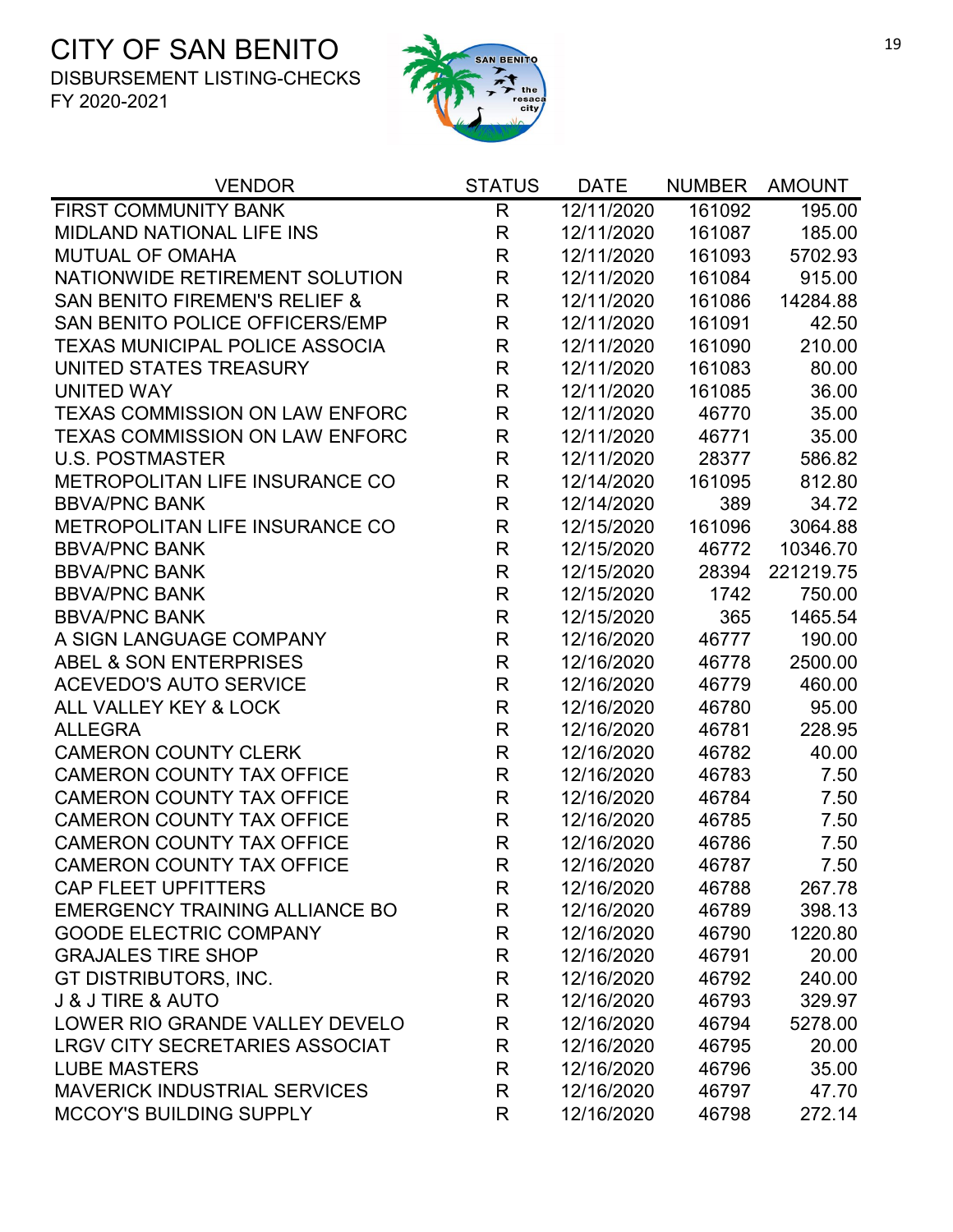

| <b>VENDOR</b>                         | <b>STATUS</b> | <b>DATE</b> | <b>NUMBER</b> | <b>AMOUNT</b> |
|---------------------------------------|---------------|-------------|---------------|---------------|
| <b>MERCURY PUBLIC AFFAIRS LLC</b>     | R             | 12/16/2020  | 46799         | 6000.00       |
| O'REILLY AUTOMOTIVE, INC.             | $\mathsf{R}$  | 12/16/2020  | 46800         | 359.61        |
| OFFICE DEPOT BUSINESS CREDIT          | R             | 12/16/2020  | 46801         | 628.97        |
| PF SAFETY & INDUSTRIAL SUPPLIE        | $\mathsf{R}$  | 12/16/2020  | 46802         | 334.40        |
| PRUNEDA TECH SERVICE                  | R             | 12/16/2020  | 46803         | 274.95        |
| <b>SAFETY VISION, LLC</b>             | $\mathsf R$   | 12/16/2020  | 46804         | 271.25        |
| <b>THOMSON REUTERS - WEST</b>         | R             | 12/16/2020  | 46805         | 308.06        |
| TOPS THE OUTDOOR POWER STORE          | R             | 12/16/2020  | 46806         | 471.44        |
| TXU ENERGY RETAIL COMPANY LLC         | R             | 12/16/2020  | 46807         | 29933.44      |
| <b>VERIZON WIRELESS</b>               | $\mathsf R$   | 12/16/2020  | 46808         | 3474.33       |
| <b>WAL-MART COMMUNITY/GECRB</b>       | $\mathsf{R}$  | 12/16/2020  | 46809         | 6.72          |
| <b>WELLS FARGO BANK N.A.</b>          | R             | 12/16/2020  | 46810         | 469.48        |
| <b>CITY OF SAN BENITO</b>             | R             | 12/16/2020  | 28395         | 22741.42      |
| <b>CITY OF SAN BENITO</b>             | R             | 12/16/2020  | 28396         | 20044.73      |
| <b>TEEX-ITSI</b>                      | R             | 12/16/2020  | 28401         | 425.00        |
| <b>TRENCH SHORING SERVICES OF PIT</b> | $\mathsf{R}$  | 12/16/2020  | 28397         | 2000.90       |
| TXU ENERGY RETAIL COMPANY LLC         | R             | 12/16/2020  | 28398         | 30417.39      |
| <b>VERIZON WIRELESS</b>               | R             | 12/16/2020  | 28399         | 579.25        |
| <b>WELLS FARGO BANK N.A.</b>          | R             | 12/16/2020  | 28400         | 280.52        |
| A&L FLOOR AND CARPET CARE             | R             | 12/16/2020  | 1846          | 165.00        |
| <b>JOE D YBARRA</b>                   | R             | 12/16/2020  | 1847          | 520.00        |
| <b>KATARINA GUERRA</b>                | R             | 12/16/2020  | 1853          | 160.00        |
| <b>MAIN STREET BOUTIQUE</b>           | $\mathsf{R}$  | 12/16/2020  | 1848          | 375.00        |
| <b>REBECA CASTILLO</b>                | $\mathsf{R}$  | 12/16/2020  | 1849          | 41.00         |
| <b>REBECA CASTILLO</b>                | R             | 12/16/2020  | 1850          | 93.40         |
| <b>RIO GRANDE INFO</b>                | R             | 12/16/2020  | 1854          | 475.00        |
| <b>TIME WARNER CABLE</b>              | R             | 12/16/2020  | 1851          | 244.61        |
| <b>VERIZON WIRELESS</b>               | R             | 12/16/2020  | 1852          | 157.80        |
| <b>BARBARA HUITT</b>                  | $\mathsf{R}$  | 12/16/2020  | 249           | 2385.00       |
| <b>JOANNA SALOMON</b>                 | R             | 12/16/2020  | 250           | 650.00        |
| TXU ENERGY RETAIL COMPANY LLC         | R             | 12/16/2020  | 390           | 556.88        |
| <b>VERIZON WIRELESS</b>               | R             | 12/16/2020  | 391           | 96.50         |
| <b>GOODE ELECTRIC COMPANY</b>         | R             | 12/16/2020  | 366           | 1475.50       |
| <b>VERIZON WIRELESS</b>               | R             | 12/16/2020  | 1385          | 675.16        |
| <b>L &amp; H EVENT CENTER</b>         | R             | 12/18/2020  | 1855          | 10000.00      |
| ALPHA INFRASTRUCTURE ENGINEERI        | R             | 12/21/2020  | 28415         | 6528.00       |
| ALPHA INFRASTRUCTURE ENGINEERI        | R             | 12/21/2020  | 28416         | 8700.00       |
| <b>U.S. POSTMASTER</b>                | R             | 12/21/2020  | 28414         | 609.49        |
| ALPHA INFRASTRUCTURE ENGINEERI        | R             | 12/21/2020  | 1538          | 8900.00       |
| DEALERS ELECTRICAL SUPPLY             | R             | 12/22/2020  | 367           | 259.80        |
| AXA EQUITABLE C/O GREAT AMERIC        | R             | 12/23/2020  | 161118        | 300.00        |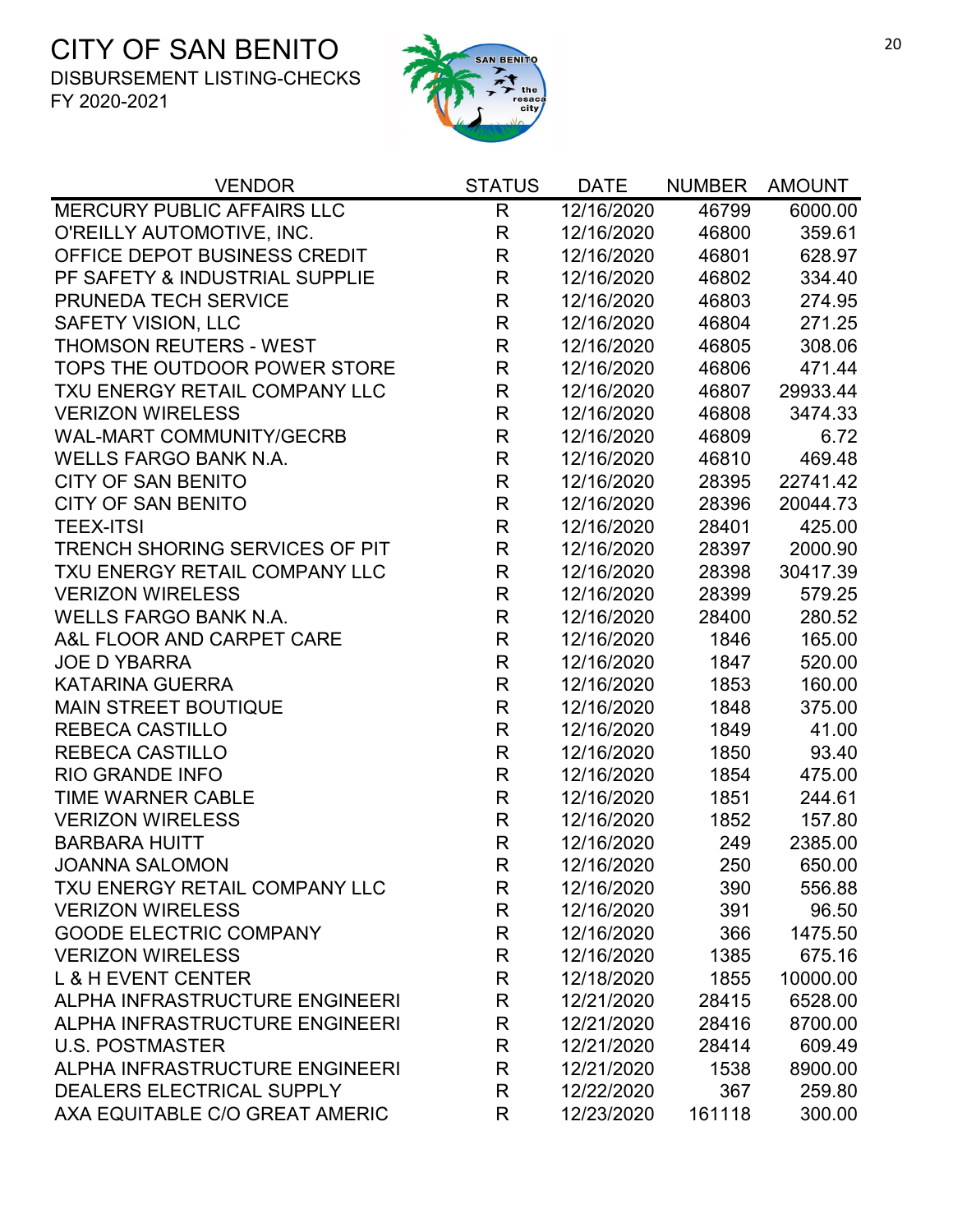

| <b>VENDOR</b>                            | <b>STATUS</b> | <b>DATE</b> | <b>NUMBER</b> | <b>AMOUNT</b> |
|------------------------------------------|---------------|-------------|---------------|---------------|
| <b>CINDY BOUDLOCHE</b>                   | R             | 12/23/2020  | 161117        | 1823.02       |
| <b>FIRST COMMUNITY BANK</b>              | $\mathsf{R}$  | 12/23/2020  | 161121        | 195.00        |
| M.A.S.A                                  | $\mathsf{R}$  | 12/23/2020  | 161124        | 260.50        |
| METROPOLITAN LIFE INSURANCE CO           | $\mathsf{R}$  | 12/23/2020  | 161122        | 3126.28       |
| METROPOLITAN LIFE INSURANCE CO           | $\mathsf R$   | 12/23/2020  | 161123        | 812.80        |
| <b>MIDLAND NATIONAL LIFE INS</b>         | $\mathsf{R}$  | 12/23/2020  | 161116        | 185.00        |
| NATIONWIDE RETIREMENT SOLUTION           | $\mathsf R$   | 12/23/2020  | 161113        | 915.00        |
| <b>SAN BENITO FIREMEN'S RELIEF &amp;</b> | $\mathsf{R}$  | 12/23/2020  | 161115        | 13504.62      |
| SAN BENITO POLICE OFFICERS/EMP           | $\mathsf R$   | 12/23/2020  | 161120        | 42.50         |
| <b>TEXAS MUNICIPAL POLICE ASSOCIA</b>    | $\mathsf{R}$  | 12/23/2020  | 161119        | 196.00        |
| UNITED STATES TREASURY                   | $\mathsf{R}$  | 12/23/2020  | 161112        | 80.00         |
| <b>UNITED WAY</b>                        | $\mathsf{R}$  | 12/23/2020  | 161114        | 26.00         |
| A CLEAN PORTOCO                          | $\mathsf{R}$  | 12/23/2020  | 46811         | 80.00         |
| ABEL & SON ENTERPRISES                   | $\mathsf R$   | 12/23/2020  | 46812         | 500.00        |
| <b>ABEL MARTINEZ</b>                     | $\mathsf{R}$  | 12/23/2020  | 46813         | 120.00        |
| <b>AUTO ZONE</b>                         | $\mathsf{R}$  | 12/23/2020  | 46814         | 108.89        |
| <b>CAMERON COUNTY TAX OFFICE</b>         | R             | 12/23/2020  | 46815         | 7.50          |
| <b>CAMERON COUNTY TAX OFFICE</b>         | $\mathsf{R}$  | 12/23/2020  | 46816         | 7.50          |
| <b>CAMERON COUNTY TAX OFFICE</b>         | $\mathsf{R}$  | 12/23/2020  | 46817         | 7.50          |
| CDW GOVERNMENT, INC.                     | $\mathsf R$   | 12/23/2020  | 46818         | 885.06        |
| CENTRAL READY MIX CONCRETE COM           | $\mathsf R$   | 12/23/2020  | 46819         | 110.00        |
| <b>DIRECTV</b>                           | R             | 12/23/2020  | 46820         | 129.06        |
| FIRESTONE COMPLETE AUTO CARE             | $\mathsf{R}$  | 12/23/2020  | 46821         | 418.35        |
| <b>FONDREN FORENSICS, INC</b>            | $\mathsf R$   | 12/23/2020  | 46822         | 950.00        |
| <b>GRAJALES TIRE SHOP</b>                | $\mathsf{R}$  | 12/23/2020  | 46823         | 21.00         |
| <b>INTERNAL CONTROL SYSTEMS</b>          | $\mathsf{R}$  | 12/23/2020  | 46824         | 1270.00       |
| <b>J &amp; J TIRE &amp; AUTO</b>         | $\mathsf{R}$  | 12/23/2020  | 46825         | 167.00        |
| <b>LUBE MASTERS</b>                      | R             | 12/23/2020  | 46827         | 21.00         |
| MAGIC VALLEY ELECTRIC CO-OP              | $\mathsf{R}$  | 12/23/2020  | 46828         | 243.44        |
| <b>MCCOY'S BUILDING SUPPLY</b>           | R             | 12/23/2020  | 46829         | 278.62        |
| O'REILLY AUTOMOTIVE, INC.                | R             | 12/23/2020  | 46830         | 347.42        |
| PITNEY BOWES GLOBAL FINANCIAL            | R             | 12/23/2020  | 46831         | 205.00        |
| PITNEY BOWES INC. (SUPPLIES)             | R             | 12/23/2020  | 46832         | 487.15        |
| PONTEM SOFTWARE BY RIA                   | R             | 12/23/2020  | 46833         | 6825.00       |
| <b>SMARTCOM TELEPHONE, LLC</b>           | R             | 12/23/2020  | 46838         | 11.16         |
| <b>TIME WARNER CABLE</b>                 | R             | 12/23/2020  | 46834         | 105.16        |
| TML INTERGOVERNMENTAL RISK POO           | R             | 12/23/2020  | 46835         | 38035.78      |
| <b>TROPHY PLUS</b>                       | R             | 12/23/2020  | 46836         | 9.90          |
| UNIFIRST HOLDINGS, L.P.                  | R             | 12/23/2020  | 46837         | 260.20        |
| <b>ACEVEDO'S AUTO SERVICE</b>            | R             | 12/23/2020  | 28417         | 290.00        |
| ACT PIPE & SUPPLY, INC.                  | R             | 12/23/2020  | 28418         | 199.20        |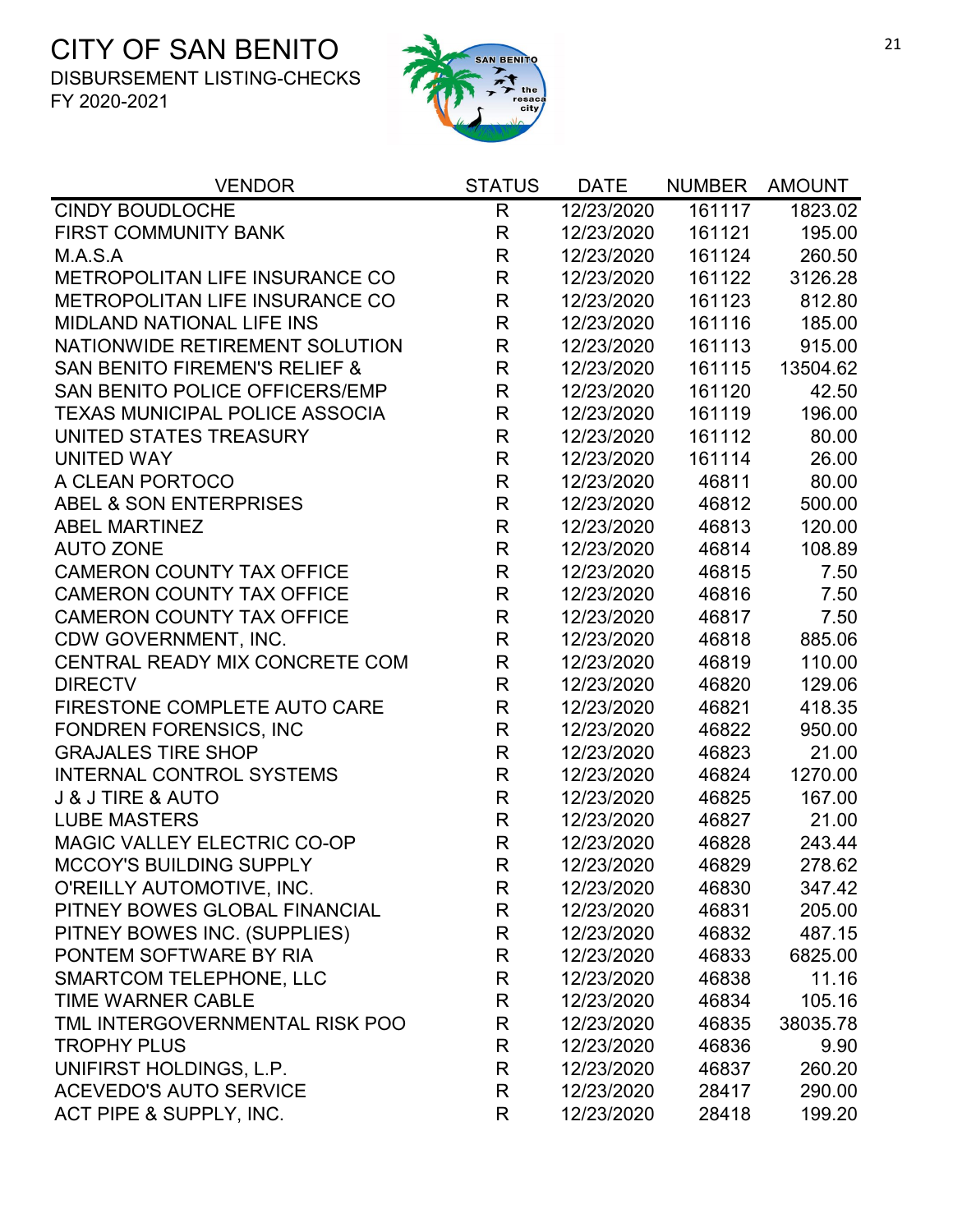

| <b>VENDOR</b>                         | <b>STATUS</b> | <b>DATE</b> | <b>NUMBER</b> | <b>AMOUNT</b> |
|---------------------------------------|---------------|-------------|---------------|---------------|
| ALPHA INFRASTRUCTURE ENGINEERI        | R             | 12/23/2020  | 28442         | 6500.00       |
| ANA-LAB CORP.                         | R             | 12/23/2020  | 28419         | 219.00        |
| <b>BETA TECHNOLOGY</b>                | R             | 12/23/2020  | 28420         | 2269.40       |
| <b>BRENNTAG SOUTHWEST, INC.</b>       | R             | 12/23/2020  | 28421         | 4771.15       |
| <b>CORE &amp; MAIN LP</b>             | R             | 12/23/2020  | 28422         | 349.96        |
| <b>DENALI WATER SOLUTIONS LLC</b>     | $\mathsf{R}$  | 12/23/2020  | 28423         | 4170.00       |
| DPC INDUSTRIES, INC.                  | $\mathsf{R}$  | 12/23/2020  | 28424         | 7042.00       |
| <b>DSHS CENTRAL LAB MC2004</b>        | R             | 12/23/2020  | 28425         | 438.57        |
| <b>GOODE ELECTRIC COMPANY</b>         | R             | 12/23/2020  | 28426         | 129.40        |
| <b>GRAINGER</b>                       | R             | 12/23/2020  | 28427         | 839.26        |
| <b>GRAJALES TIRE SHOP</b>             | R             | 12/23/2020  | 28428         | 8.00          |
| <b>GULF COAST PAPER CO. INC.</b>      | $\mathsf{R}$  | 12/23/2020  | 28429         | 651.08        |
| <b>J. MAYA DESIGNS AND GRAPHICS L</b> | R             | 12/23/2020  | 28430         | 24.00         |
| <b>JCS INDUSTRIES, INC.</b>           | $\mathsf{R}$  | 12/23/2020  | 28443         | 14740.00      |
| <b>MARC</b>                           | R             | 12/23/2020  | 28432         | 980.00        |
| <b>MCCOY'S BUILDING SUPPLY</b>        | $\mathsf{R}$  | 12/23/2020  | 28433         | 806.25        |
| MUNICIPAL PUMP & CONTROL, INC.        | R             | 12/23/2020  | 28434         | 10609.00      |
| <b>NEW CORE INC</b>                   | R             | 12/23/2020  | 28435         | 6384.00       |
| <b>NUECES POWER EQUIPMENT</b>         | $\mathsf R$   | 12/23/2020  | 28436         | 1586.27       |
| PEREZ AUTO REPAIR & ELECTRIC,         | R             | 12/23/2020  | 28437         | 561.19        |
| PITNEY BOWES GLOBAL FINANCIAL         | $\mathsf{R}$  | 12/23/2020  | 28438         | 845.39        |
| POLYDYNE INC.                         | $\mathsf{R}$  | 12/23/2020  | 28439         | 4032.00       |
| REPUBLIC SERVICES, INC #863           | R             | 12/23/2020  | 28440         | 386.67        |
| <b>TEXAS COMMISSION ON ENVIRONMEN</b> | $\mathsf R$   | 12/23/2020  | 99997         | 691.26        |
| <b>TEXAS COMMISSION ON ENVIRONMEN</b> | $\mathsf{R}$  | 12/23/2020  | 99999         | 21155.75      |
| UNIFIRST HOLDINGS, L.P.               | $\mathsf{R}$  | 12/23/2020  | 28441         | 243.06        |
| UNIFIRST HOLDINGS, L.P.               | R             | 12/23/2020  | 28444         | 13.60         |
| <b>AUDRA RODRIGUEZ</b>                | R             | 12/23/2020  | 251           | 975.00        |
| US RETAILERS, LLC DBA CIRRO EN        | $\mathsf{R}$  | 12/23/2020  | 252           | 131.00        |
| <b>CITY OF SAN BENITO</b>             | $\mathsf{R}$  | 12/23/2020  | 253           | 107.86        |
| <b>CITY OF SAN BENITO</b>             | R             | 12/23/2020  | 254           | 176.92        |
| CPL RETAIL ENERGY, LP                 | R             | 12/23/2020  | 255           | 135.38        |
| CPL RETAIL ENERGY, LP                 | R             | 12/23/2020  | 256           | 173.32        |
| LILLIPUT MANAGEMENT COMPANY           | R             | 12/23/2020  | 257           | 653.50        |
| <b>TEXAS GAS SERVICE</b>              | R             | 12/23/2020  | 258           | 24.93         |
| <b>TIME WARNER CABLE</b>              | R             | 12/23/2020  | 259           | 84.19         |
| <b>CITY OF SAN BENITO</b>             | R             | 12/23/2020  | 73            | 3216.17       |
| <b>ALFRED J WASIELEWSKI</b>           | R             | 12/29/2020  | 46840         | 30.00         |
| ALL VALLEY FAMILY MEDICAL, PLL        | R             | 12/29/2020  | 46841         | 255.00        |
| <b>ALLEGRA</b>                        | R             | 12/29/2020  | 46842         | 175.00        |
| <b>BENISSE JIMENEZ GOMEZ</b>          | R             | 12/29/2020  | 46843         | 50.00         |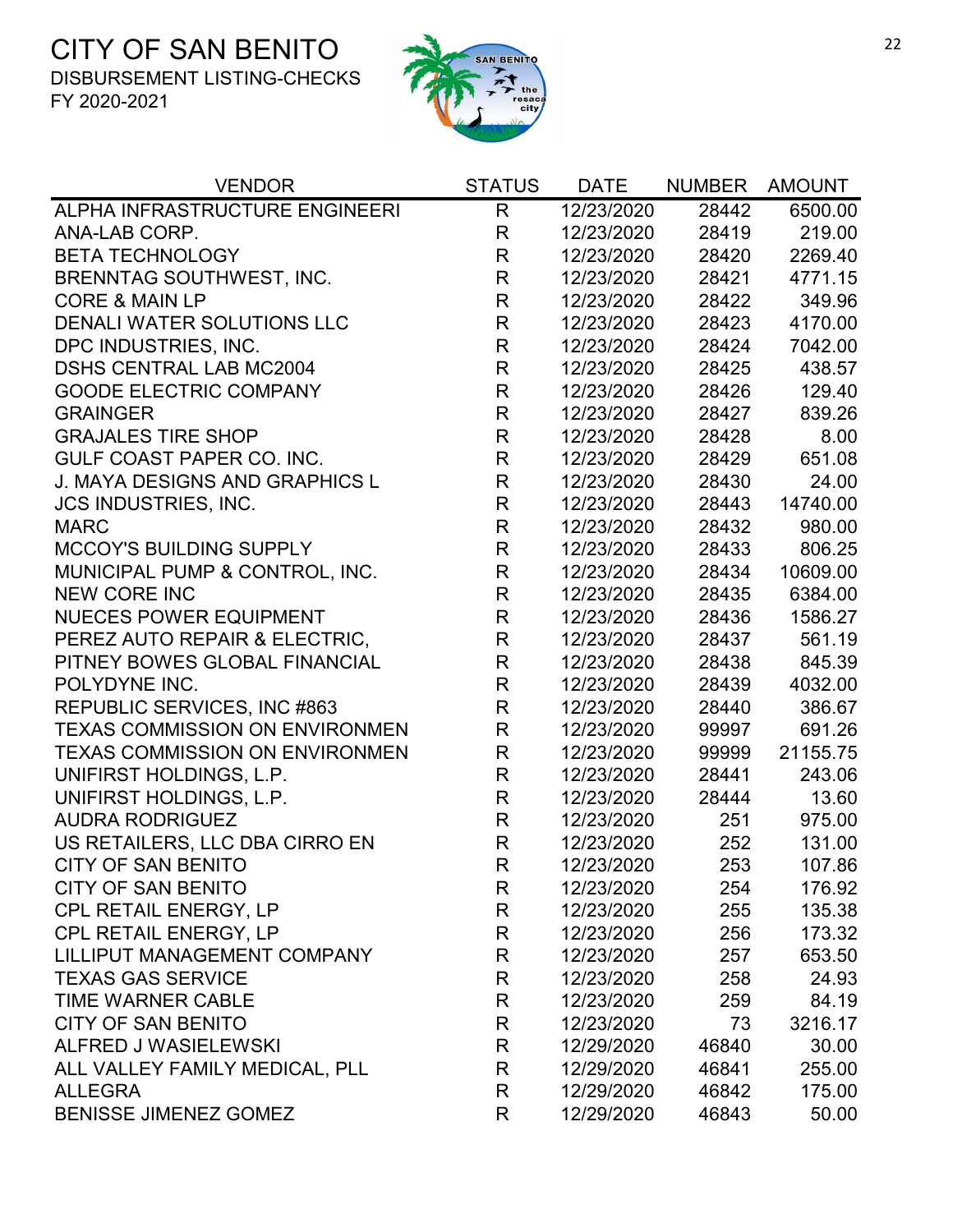

| <b>VENDOR</b>                         | <b>STATUS</b> | <b>DATE</b> | <b>NUMBER</b> | <b>AMOUNT</b> |
|---------------------------------------|---------------|-------------|---------------|---------------|
| <b>BOSWELL ELLIFF FORD</b>            | $\mathsf{R}$  | 12/29/2020  | 46844         | 123.97        |
| CDW GOVERNMENT, INC.                  | R             | 12/29/2020  | 46845         | 1302.00       |
| DOGGETT HEAVY MACHINERY SERVIC        | R             | 12/29/2020  | 46846         | 257.81        |
| VALDEZ, ESMERALDA                     | R             | 12/29/2020  | 46839         | 4.00          |
| <b>TEXAS MUNICIPAL HUMAN RESOURCE</b> | R             | 12/29/2020  | 46847         | 75.00         |
| <b>TEXAS SOCIAL SECURITY PROGRAM-</b> | R             | 12/29/2020  | 46848         | 35.00         |
| ALAMO IRON WORKS, INC.                | R             | 12/29/2020  | 28445         | 120.64        |
| ANA-LAB CORP.                         | $\mathsf{R}$  | 12/29/2020  | 28446         | 1104.00       |
| <b>BETA TECHNOLOGY</b>                | R             | 12/29/2020  | 28447         | 295.00        |
| <b>BRENNTAG SOUTHWEST, INC.</b>       | R             | 12/29/2020  | 28448         | 9892.22       |
| <b>GUZMAN &amp; MUNOZ</b>             | R             | 12/29/2020  | 28449         | 5700.00       |
| <b>MCCOY'S BUILDING SUPPLY</b>        | R             | 12/29/2020  | 28450         | 1053.51       |
| <b>BELIA CASTLE</b>                   | R             | 12/29/2020  | 260           | 1950.00       |
| <b>CHUY'S CUSTOM SPORTS</b>           | R             | 12/29/2020  | 261           | 1183.60       |
| <b>CITY OF SAN BENITO</b>             | R             | 12/29/2020  | 262           | 64.71         |
| <b>STREAM SPE LTD</b>                 | R             | 12/29/2020  | 263           | 169.47        |
| <b>TEXAS GAS SERVICE</b>              | R             | 12/29/2020  | 264           | 21.78         |
| TROPICS M. H. C.                      | R             | 12/29/2020  | 265           | 360.00        |
| A&L FLOOR AND CARPET CARE             | R             | 12/30/2020  | 1856          | 165.00        |
| <b>CITY OF SAN BENITO</b>             | R             | 12/30/2020  | 1857          | 300.41        |
| <b>FRESH CUT</b>                      | $\mathsf{R}$  | 12/30/2020  | 1858          | 425.00        |
| LEAF CAPITAL FUNDING LLC              | R             | 12/30/2020  | 1859          | 165.00        |
| ONE STOP PEST CONTROL                 | R             | 12/30/2020  | 1860          | 75.00         |
| <b>SWEET DELI &amp; MORE</b>          | R             | 12/30/2020  | 1861          | 750.00        |
| <b>U.S. POSTMASTER</b>                | $\mathsf{R}$  | 1/5/2021    | 28451         | 629.88        |
| ABEL & SON ENTERPRISES                | R             | 1/6/2021    | 46849         | 500.00        |
| <b>AT&amp;T LONG DISTANCE</b>         | $\mathsf{R}$  | 1/6/2021    | 46850         | 1046.59       |
| <b>B &amp; C CAR WASH</b>             | R             | 1/6/2021    | 46851         | 185.50        |
| <b>BREATH TEST SERVICES</b>           | R             | 1/6/2021    | 46852         | 2000.00       |
| CDW GOVERNMENT, INC.                  | R             | 1/6/2021    | 46853         | 660.24        |
| FIRESTONE COMPLETE AUTO CARE          | R             | 1/6/2021    | 46854         | 291.66        |
| <b>GRAJALES TIRE SHOP</b>             | R             | 1/6/2021    | 46855         | 64.00         |
| MAGIC VALLEY ELECTRIC CO-OP           | R             | 1/6/2021    | 46856         | 252.45        |
| MALLORY SAFETY AND SUPPLY, LLC        | R             | 1/6/2021    | 46857         | 257.98        |
| <b>MAVERICK INDUSTRIAL SERVICES</b>   | R             | 1/6/2021    | 46858         | 95.40         |
| <b>MCCOY'S BUILDING SUPPLY</b>        | R             | 1/6/2021    | 46859         | 112.78        |
| O'REILLY AUTOMOTIVE, INC.             | R             | 1/6/2021    | 46860         | 450.52        |
| PATHMARK TRAFFIC PRODUCTS OF T        | R             | 1/6/2021    | 46861         | 1089.75       |
| <b>PRUNEDA TECH SERVICE</b>           | R             | 1/6/2021    | 46862         | 110.00        |
| SMITH SECURITY GROUP, LLC             | R             | 1/6/2021    | 46863         | 69.90         |
| <b>TEXAS DEPARTMENT OF PUBLIC SAF</b> | R             | 1/6/2021    | 46864         | 3.00          |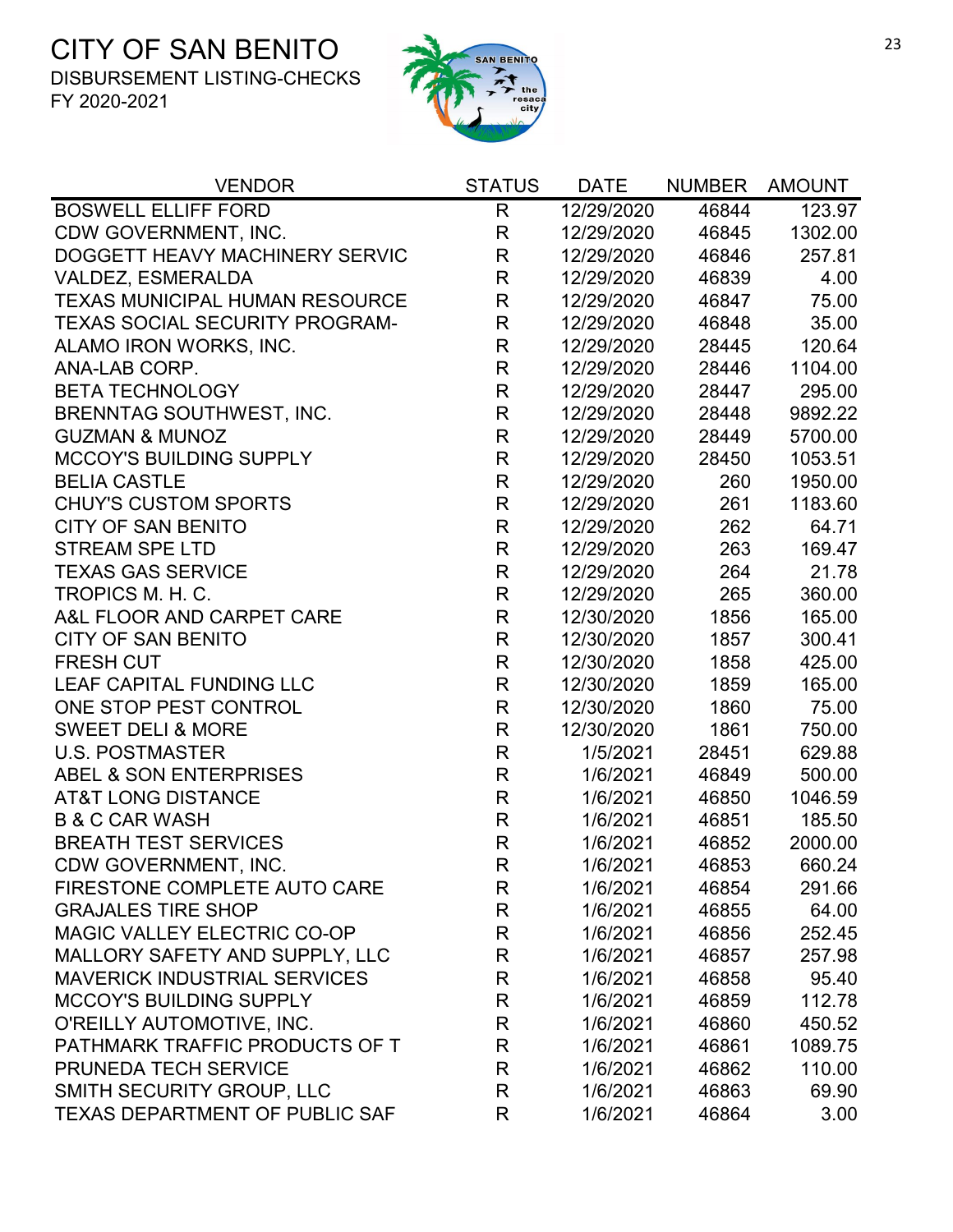

| <b>VENDOR</b>                            | <b>STATUS</b> | <b>DATE</b> | <b>NUMBER</b> | <b>AMOUNT</b> |
|------------------------------------------|---------------|-------------|---------------|---------------|
| <b>THOMSON REUTERS - WEST</b>            | $\mathsf{R}$  | 1/6/2021    | 46865         | 308.06        |
| UNIFIRST HOLDINGS, L.P.                  | $\mathsf R$   | 1/6/2021    | 46866         | 84.30         |
| <b>WAL-MART COMMUNITY/GECRB</b>          | $\mathsf R$   | 1/6/2021    | 46867         | 11.60         |
| ACT PIPE & SUPPLY, INC.                  | R             | 1/6/2021    | 28452         | 6136.51       |
| <b>AT&amp;T LONG DISTANCE</b>            | R             | 1/6/2021    | 28453         | 152.73        |
| CARROT-TOP INDUSTRIES, INC.              | R             | 1/6/2021    | 28454         | 81.76         |
| <b>CHEMTRADE CHEMICALS US LLC</b>        | $\mathsf R$   | 1/6/2021    | 28455         | 6218.75       |
| <b>CORE &amp; MAIN LP</b>                | $\mathsf R$   | 1/6/2021    | 28456         | 295.86        |
| <b>GOODE ELECTRIC COMPANY</b>            | R             | 1/6/2021    | 28457         | 9285.50       |
| <b>HACH COMPANY</b>                      | R             | 1/6/2021    | 28458         | 8647.51       |
| <b>JCS INDUSTRIES, INC.</b>              | $\mathsf R$   | 1/6/2021    | 28459         | 291.00        |
| OVIVO USA, LLC                           | $\mathsf R$   | 1/6/2021    | 28460         | 349.44        |
| UNIFIRST HOLDINGS, L.P.                  | $\mathsf R$   | 1/6/2021    | 28461         | 218.35        |
| <b>CHUY'S CUSTOM SPORTS</b>              | R             | 1/6/2021    | 266           | 2808.90       |
| <b>MARK SOSSI AND ASSOCIATES P.C.</b>    | R             | 1/7/2021    | 46868         | 7997.50       |
| <b>CAMERON COUNTY IRRIGATION DIST</b>    | R             | 1/7/2021    | 28484         | 27540.26      |
| <b>CAMERON COUNTY IRRIGATION DIST</b>    | $\mathsf R$   | 1/7/2021    | 28485         | 10913.20      |
| <b>CAMERON COUNTY DISTRICT ATTORN</b>    | $\mathsf R$   | 1/7/2021    | 1386          | 1021.00       |
| <b>CAMERON COUNTY DISTRICT ATTORN</b>    | $\mathsf R$   | 1/7/2021    | 1387          | 250.00        |
| <b>CAMERON COUNTY DISTRICT ATTORN</b>    | R             | 1/7/2021    | 1388          | 339.00        |
| <b>CAMERON COUNTY DISTRICT ATTORN</b>    | $\mathsf R$   | 1/7/2021    | 1389          | 85.27         |
| <b>CAMERON COUNTY DISTRICT ATTORN</b>    | $\mathsf R$   | 1/7/2021    | 1390          | 616.50        |
| <b>CAMERON COUNTY DISTRICT ATTORN</b>    | R             | 1/7/2021    | 1391          | 2000.00       |
| <b>CAMERON COUNTY DISTRICT ATTORN</b>    | R             | 1/7/2021    | 1392          | 950.00        |
| <b>CAMERON COUNTY DISTRICT ATTORN</b>    | $\mathsf R$   | 1/7/2021    | 1393          | 2112.50       |
| <b>CAMERON COUNTY DISTRICT ATTORN</b>    | $\mathsf R$   | 1/7/2021    | 1394          | 2862.50       |
| <b>CAMERON COUNTY DISTRICT ATTORN</b>    | $\mathsf R$   | 1/7/2021    | 1395          | 3852.50       |
| <b>CAMERON COUNTY DISTRICT CLERK</b>     | R             | 1/7/2021    | 1396          | 275.00        |
| <b>CAMERON COUNTY DISTRICT CLERK</b>     | R             | 1/7/2021    | 1397          | 275.00        |
| CAMERON COUNTY DISTRICT CLERK            | R             | 1/7/2021    | 1398          | 275.00        |
| <b>CAMERON COUNTY DISTRICT CLERK</b>     | R             | 1/7/2021    | 1399          | 275.00        |
| <b>CAMERON COUNTY DISTRICT CLERK</b>     | R             | 1/7/2021    | 1400          | 275.00        |
| <b>AFLAC</b>                             | R             | 1/8/2021    | 161189        | 994.52        |
| AXA EQUITABLE C/O GREAT AMERIC           | R             | 1/8/2021    | 161185        | 300.00        |
| <b>CINDY BOUDLOCHE</b>                   | R             | 1/8/2021    | 161184        | 1823.02       |
| <b>FIRST COMMUNITY BANK</b>              | R             | 1/8/2021    | 161188        | 195.00        |
| <b>MIDLAND NATIONAL LIFE INS</b>         | R             | 1/8/2021    | 161183        | 185.00        |
| NATIONWIDE RETIREMENT SOLUTION           | R             | 1/8/2021    | 161180        | 915.00        |
| <b>SAN BENITO FIREMEN'S RELIEF &amp;</b> | R             | 1/8/2021    | 161182        | 18373.50      |
| SAN BENITO POLICE OFFICERS/EMP           | $\mathsf{R}$  | 1/8/2021    | 161187        | 42.50         |
| <b>TEXAS MUNICIPAL POLICE ASSOCIA</b>    | R             | 1/8/2021    | 161186        | 196.00        |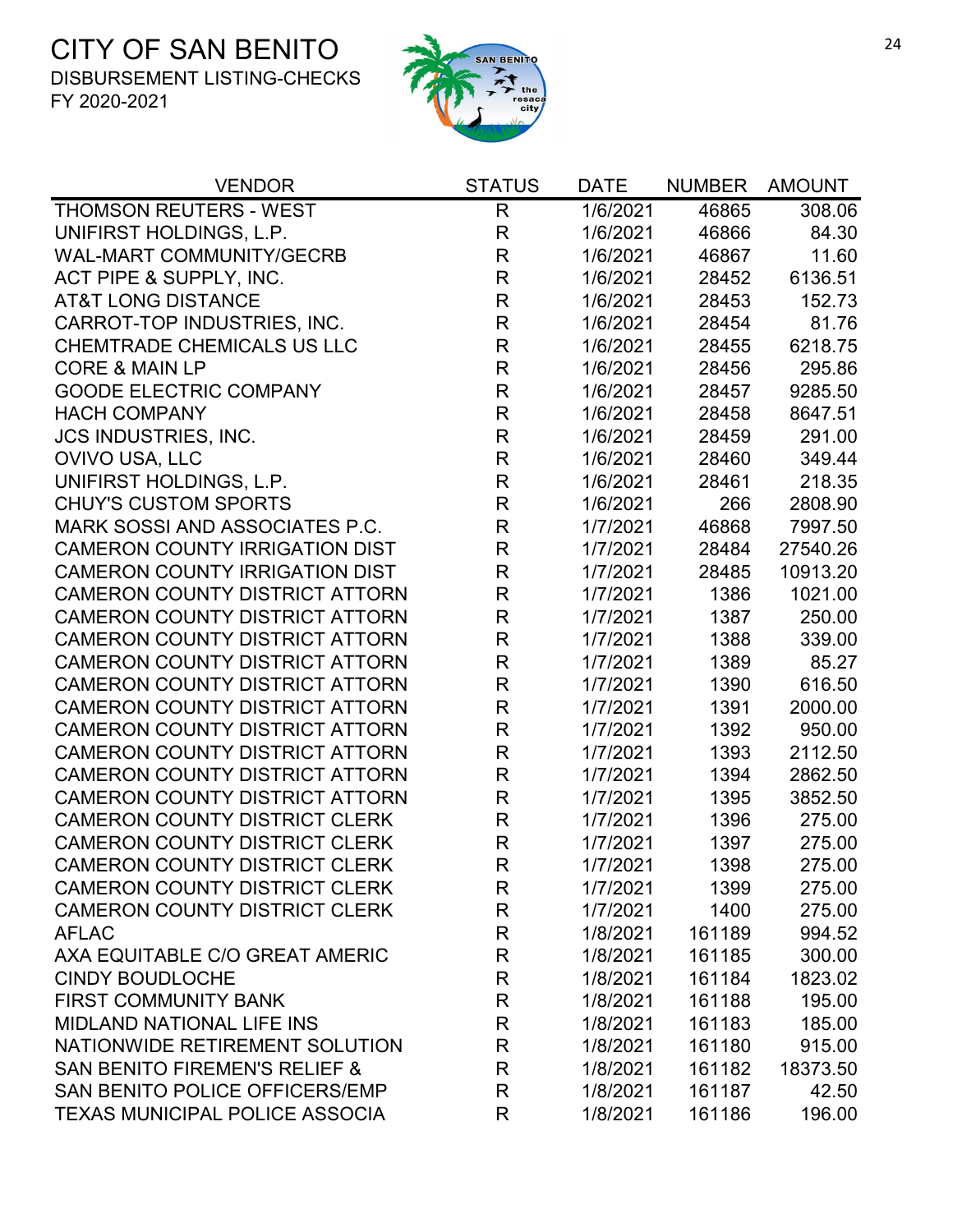

| UNITED STATES TREASURY<br>$\mathsf R$<br>161179<br>1/8/2021<br><b>UNITED WAY</b><br>$\mathsf{R}$<br>161181<br>1/8/2021<br>$\mathsf{R}$<br>A&L FLOOR AND CARPET CARE<br>1862<br>1/8/2021<br>$\mathsf{R}$<br>A&L FLOOR AND CARPET CARE<br>1/8/2021<br>1863<br>$\mathsf R$<br><b>ARKHAM COMICS</b><br>1/8/2021<br>1864<br><b>CABO BAR AND GRILL</b><br>$\mathsf R$<br>1865<br>1/8/2021<br>$\mathsf{R}$<br><b>CANTUS FRESH SEAFOOD</b><br>1/8/2021<br>1866<br><b>COLONIAL LIFE INSURANCE</b><br>$\mathsf{R}$<br>1/11/2021<br>161190<br>$\mathsf{R}$<br><b>MUTUAL OF OMAHA</b><br>1/11/2021<br>161191<br>$\mathsf R$<br><b>BBVA/PNC BANK</b><br>1/12/2021<br>46871<br>$\mathsf{R}$<br><b>BBVA/PNC BANK</b><br>1/12/2021<br>28508<br><b>BBVA/PNC BANK</b><br>$\mathsf{R}$<br>392<br>1/12/2021<br>$\mathsf R$<br><b>BBVA/PNC BANK</b><br>1/12/2021<br>1743<br><b>BBVA/PNC BANK</b><br>$\mathsf{R}$<br>1/12/2021<br>368<br>$\mathsf R$<br><b>U.S. POSTMASTER</b><br>28510<br>1/14/2021<br>$\mathsf{R}$<br>A&L FLOOR AND CARPET CARE<br>1/14/2021<br>1869<br>$\mathsf R$<br><b>ARISTEO CASTILLO</b><br>1870<br>1/14/2021 | <b>VENDOR</b>             | <b>STATUS</b> | <b>DATE</b> | <b>NUMBER</b> | <b>AMOUNT</b> |
|-----------------------------------------------------------------------------------------------------------------------------------------------------------------------------------------------------------------------------------------------------------------------------------------------------------------------------------------------------------------------------------------------------------------------------------------------------------------------------------------------------------------------------------------------------------------------------------------------------------------------------------------------------------------------------------------------------------------------------------------------------------------------------------------------------------------------------------------------------------------------------------------------------------------------------------------------------------------------------------------------------------------------------------------------------------------------------------------------------------------|---------------------------|---------------|-------------|---------------|---------------|
|                                                                                                                                                                                                                                                                                                                                                                                                                                                                                                                                                                                                                                                                                                                                                                                                                                                                                                                                                                                                                                                                                                                 |                           |               |             |               | 80.00         |
|                                                                                                                                                                                                                                                                                                                                                                                                                                                                                                                                                                                                                                                                                                                                                                                                                                                                                                                                                                                                                                                                                                                 |                           |               |             |               | 26.00         |
|                                                                                                                                                                                                                                                                                                                                                                                                                                                                                                                                                                                                                                                                                                                                                                                                                                                                                                                                                                                                                                                                                                                 |                           |               |             |               | 165.00        |
|                                                                                                                                                                                                                                                                                                                                                                                                                                                                                                                                                                                                                                                                                                                                                                                                                                                                                                                                                                                                                                                                                                                 |                           |               |             |               | 330.00        |
|                                                                                                                                                                                                                                                                                                                                                                                                                                                                                                                                                                                                                                                                                                                                                                                                                                                                                                                                                                                                                                                                                                                 |                           |               |             |               | 250.00        |
|                                                                                                                                                                                                                                                                                                                                                                                                                                                                                                                                                                                                                                                                                                                                                                                                                                                                                                                                                                                                                                                                                                                 |                           |               |             |               | 875.00        |
|                                                                                                                                                                                                                                                                                                                                                                                                                                                                                                                                                                                                                                                                                                                                                                                                                                                                                                                                                                                                                                                                                                                 |                           |               |             |               | 250.00        |
|                                                                                                                                                                                                                                                                                                                                                                                                                                                                                                                                                                                                                                                                                                                                                                                                                                                                                                                                                                                                                                                                                                                 |                           |               |             |               | 3553.22       |
|                                                                                                                                                                                                                                                                                                                                                                                                                                                                                                                                                                                                                                                                                                                                                                                                                                                                                                                                                                                                                                                                                                                 |                           |               |             |               | 5358.24       |
|                                                                                                                                                                                                                                                                                                                                                                                                                                                                                                                                                                                                                                                                                                                                                                                                                                                                                                                                                                                                                                                                                                                 |                           |               |             |               | 27858.04      |
|                                                                                                                                                                                                                                                                                                                                                                                                                                                                                                                                                                                                                                                                                                                                                                                                                                                                                                                                                                                                                                                                                                                 |                           |               |             |               | 220785.09     |
|                                                                                                                                                                                                                                                                                                                                                                                                                                                                                                                                                                                                                                                                                                                                                                                                                                                                                                                                                                                                                                                                                                                 |                           |               |             |               | 34.69         |
|                                                                                                                                                                                                                                                                                                                                                                                                                                                                                                                                                                                                                                                                                                                                                                                                                                                                                                                                                                                                                                                                                                                 |                           |               |             |               | 244.31        |
|                                                                                                                                                                                                                                                                                                                                                                                                                                                                                                                                                                                                                                                                                                                                                                                                                                                                                                                                                                                                                                                                                                                 |                           |               |             |               | 2365.29       |
|                                                                                                                                                                                                                                                                                                                                                                                                                                                                                                                                                                                                                                                                                                                                                                                                                                                                                                                                                                                                                                                                                                                 |                           |               |             |               | 585.66        |
|                                                                                                                                                                                                                                                                                                                                                                                                                                                                                                                                                                                                                                                                                                                                                                                                                                                                                                                                                                                                                                                                                                                 |                           |               |             |               | 165.00        |
|                                                                                                                                                                                                                                                                                                                                                                                                                                                                                                                                                                                                                                                                                                                                                                                                                                                                                                                                                                                                                                                                                                                 |                           |               |             |               | 350.00        |
|                                                                                                                                                                                                                                                                                                                                                                                                                                                                                                                                                                                                                                                                                                                                                                                                                                                                                                                                                                                                                                                                                                                 | <b>CITY OF SAN BENITO</b> | $\mathsf R$   | 1/14/2021   | 1871          | 5900.00       |
| <b>GULF SECOND HAND STORE</b><br>$\mathsf{R}$<br>1/14/2021<br>1872                                                                                                                                                                                                                                                                                                                                                                                                                                                                                                                                                                                                                                                                                                                                                                                                                                                                                                                                                                                                                                              |                           |               |             |               | 216.66        |
| PRESTIGE LAWN CARE & LANDSCAPI<br>R<br>1/14/2021<br>1873                                                                                                                                                                                                                                                                                                                                                                                                                                                                                                                                                                                                                                                                                                                                                                                                                                                                                                                                                                                                                                                        |                           |               |             |               | 200.00        |
| $\mathsf{R}$<br>PRESTIGE LAWN CARE & LANDSCAPI<br>1/14/2021<br>1874                                                                                                                                                                                                                                                                                                                                                                                                                                                                                                                                                                                                                                                                                                                                                                                                                                                                                                                                                                                                                                             |                           |               |             |               | 200.00        |
| $\mathsf{R}$<br><b>VERIZON WIRELESS</b><br>1/14/2021<br>1875                                                                                                                                                                                                                                                                                                                                                                                                                                                                                                                                                                                                                                                                                                                                                                                                                                                                                                                                                                                                                                                    |                           |               |             |               | 157.80        |
| $\mathsf{R}$<br><b>VIDA NUEVA CREATIONS</b><br>1/14/2021<br>1876                                                                                                                                                                                                                                                                                                                                                                                                                                                                                                                                                                                                                                                                                                                                                                                                                                                                                                                                                                                                                                                |                           |               |             |               | 500.00        |
| <b>ABEL &amp; SON ENTERPRISES</b><br>R<br>1/15/2021<br>46878                                                                                                                                                                                                                                                                                                                                                                                                                                                                                                                                                                                                                                                                                                                                                                                                                                                                                                                                                                                                                                                    |                           |               |             |               | 2250.00       |
| $\mathsf{R}$<br><b>ADT COMMERCIAL</b><br>1/15/2021<br>46879                                                                                                                                                                                                                                                                                                                                                                                                                                                                                                                                                                                                                                                                                                                                                                                                                                                                                                                                                                                                                                                     |                           |               |             |               | 470.80        |
| $\mathsf{R}$<br><b>ALLEGRA</b><br>1/15/2021<br>46880                                                                                                                                                                                                                                                                                                                                                                                                                                                                                                                                                                                                                                                                                                                                                                                                                                                                                                                                                                                                                                                            |                           |               |             |               | 303.58        |
| <b>CALVIN QUINTERO</b><br>R<br>1/15/2021<br>46923                                                                                                                                                                                                                                                                                                                                                                                                                                                                                                                                                                                                                                                                                                                                                                                                                                                                                                                                                                                                                                                               |                           |               |             |               | 260.00        |
| CENTRAL READY MIX CONCRETE COM<br>R<br>1/15/2021<br>46881                                                                                                                                                                                                                                                                                                                                                                                                                                                                                                                                                                                                                                                                                                                                                                                                                                                                                                                                                                                                                                                       |                           |               |             |               | 220.00        |
| $\mathsf R$<br><b>CHUY'S CUSTOM SPORTS</b><br>1/15/2021<br>46882                                                                                                                                                                                                                                                                                                                                                                                                                                                                                                                                                                                                                                                                                                                                                                                                                                                                                                                                                                                                                                                |                           |               |             |               | 80.00         |
| <b>CITY OF BROWNSVILLE</b><br>R<br>1/15/2021<br>46883                                                                                                                                                                                                                                                                                                                                                                                                                                                                                                                                                                                                                                                                                                                                                                                                                                                                                                                                                                                                                                                           |                           |               |             |               | 36.00         |
| DENTON NAVARRO ROCHA BERNAL HY<br>1/15/2021<br>46884<br>R                                                                                                                                                                                                                                                                                                                                                                                                                                                                                                                                                                                                                                                                                                                                                                                                                                                                                                                                                                                                                                                       |                           |               |             |               | 229.50        |
| <b>EWING IRRIGATION PRODUCTS, INC</b><br>R<br>1/15/2021<br>46885                                                                                                                                                                                                                                                                                                                                                                                                                                                                                                                                                                                                                                                                                                                                                                                                                                                                                                                                                                                                                                                |                           |               |             |               | 450.97        |
| R<br>FIRESTONE COMPLETE AUTO CARE<br>1/15/2021<br>46886                                                                                                                                                                                                                                                                                                                                                                                                                                                                                                                                                                                                                                                                                                                                                                                                                                                                                                                                                                                                                                                         |                           |               |             |               | 35.00         |
| R<br><b>FLOWER SHOP</b><br>1/15/2021<br>46887                                                                                                                                                                                                                                                                                                                                                                                                                                                                                                                                                                                                                                                                                                                                                                                                                                                                                                                                                                                                                                                                   |                           |               |             |               | 63.00         |
| <b>GATEWAY</b><br>R<br>1/15/2021<br>46888                                                                                                                                                                                                                                                                                                                                                                                                                                                                                                                                                                                                                                                                                                                                                                                                                                                                                                                                                                                                                                                                       |                           |               |             |               | 53.04         |
| R<br><b>GRAJALES TIRE SHOP</b><br>1/15/2021<br>46889                                                                                                                                                                                                                                                                                                                                                                                                                                                                                                                                                                                                                                                                                                                                                                                                                                                                                                                                                                                                                                                            |                           |               |             |               | 23.00         |
| <b>GUALBERTO TORRES</b><br>R<br>1/15/2021<br>46924                                                                                                                                                                                                                                                                                                                                                                                                                                                                                                                                                                                                                                                                                                                                                                                                                                                                                                                                                                                                                                                              |                           |               |             |               | 100.00        |
| <b>GUALBERTO TORRES</b><br>R<br>1/15/2021<br>46926                                                                                                                                                                                                                                                                                                                                                                                                                                                                                                                                                                                                                                                                                                                                                                                                                                                                                                                                                                                                                                                              |                           |               |             |               | 160.00        |
| <b>GULF COAST PAPER CO. INC.</b><br>R<br>1/15/2021<br>46890                                                                                                                                                                                                                                                                                                                                                                                                                                                                                                                                                                                                                                                                                                                                                                                                                                                                                                                                                                                                                                                     |                           |               |             |               | 686.14        |
| <b>J &amp; J TIRE &amp; AUTO</b><br>$\mathsf{R}$<br>1/15/2021<br>46891                                                                                                                                                                                                                                                                                                                                                                                                                                                                                                                                                                                                                                                                                                                                                                                                                                                                                                                                                                                                                                          |                           |               |             |               | 415.96        |
| LEXISNEXIS RISK SOLUTIONS FL,<br>R<br>1/15/2021<br>46892                                                                                                                                                                                                                                                                                                                                                                                                                                                                                                                                                                                                                                                                                                                                                                                                                                                                                                                                                                                                                                                        |                           |               |             |               | 418.20        |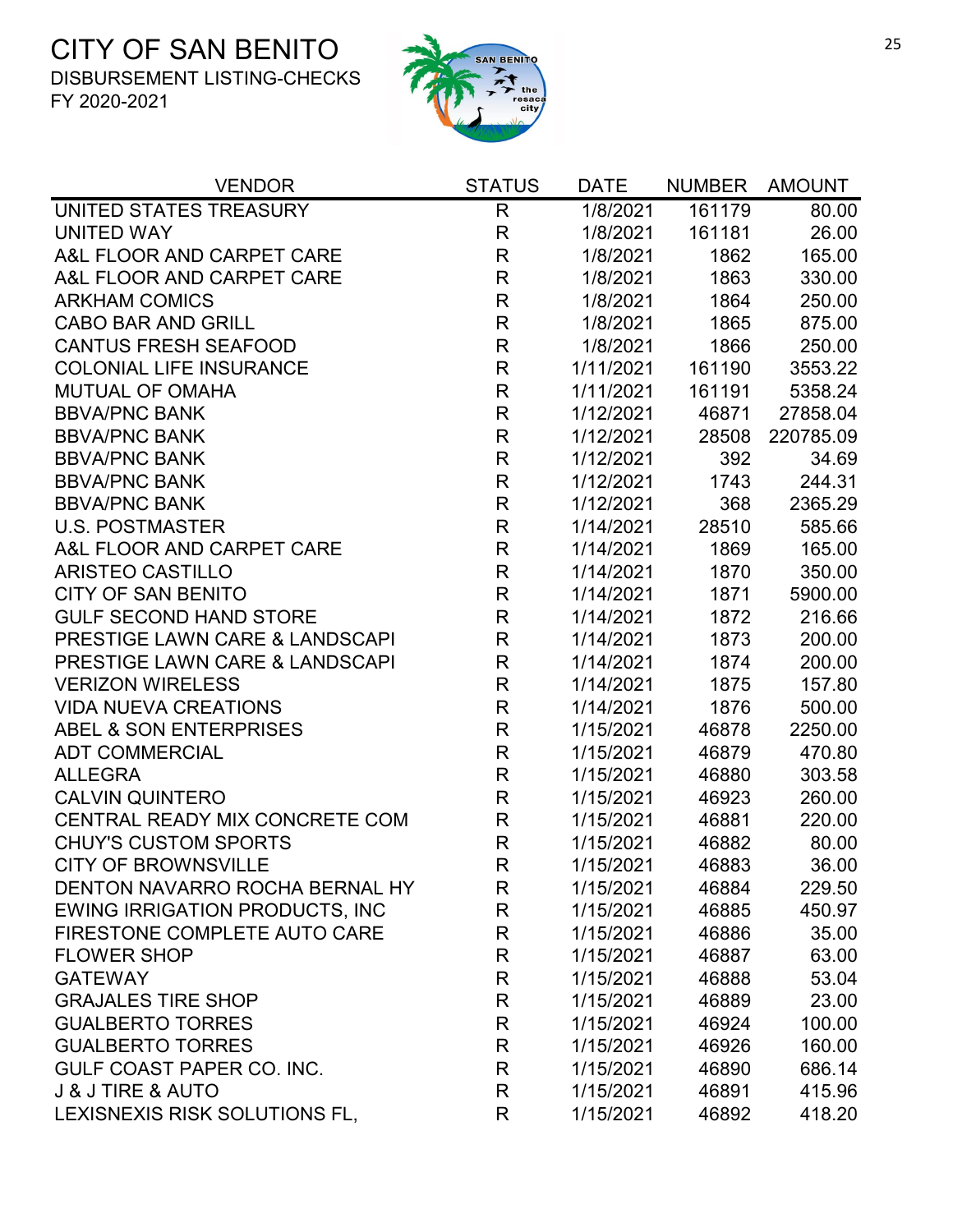

| <b>VENDOR</b>                         | <b>STATUS</b> | <b>DATE</b> | <b>NUMBER</b> | <b>AMOUNT</b> |
|---------------------------------------|---------------|-------------|---------------|---------------|
| <b>LUBE MASTERS</b>                   | R             | 1/15/2021   | 46893         | 7.00          |
| MALLORY SAFETY AND SUPPLY, LLC        | R             | 1/15/2021   | 46894         | 237.98        |
| <b>MARES TIRES</b>                    | R             | 1/15/2021   | 46895         | 364.97        |
| MARK SOSSI AND ASSOCIATES P.C.        | $\mathsf{R}$  | 1/15/2021   | 46922         | 4007.50       |
| <b>MAVERICK INDUSTRIAL SERVICES</b>   | R             | 1/15/2021   | 46896         | 67.70         |
| <b>MILTON RESENDEZ</b>                | $\mathsf R$   | 1/15/2021   | 46898         | 40.00         |
| NETWORKFLEET, INC.                    | R             | 1/15/2021   | 46899         | 1006.73       |
| NOVA HEALTHCARE, PA                   | R             | 1/15/2021   | 46900         | 49.80         |
| O'REILLY AUTOMOTIVE, INC.             | R             | 1/15/2021   | 46901         | 566.84        |
| OFFICE DEPOT BUSINESS CREDIT          | $\mathsf{R}$  | 1/15/2021   | 46902         | 945.00        |
| ONE STOP PEST CONTROL                 | $\mathsf{R}$  | 1/15/2021   | 46904         | 125.00        |
| <b>RENE T. GARCIA</b>                 | R             | 1/15/2021   | 46905         | 6.66          |
| ROGELIO LOZANO                        | $\mathsf{R}$  | 1/15/2021   | 46927         | 260.00        |
| ROMEO MANCILLAS, JR.                  | $\mathsf{R}$  | 1/15/2021   | 46925         | 260.00        |
| <b>SWAGIT PRODUCTIONS, LLC</b>        | R             | 1/15/2021   | 46906         | 995.00        |
| <b>TCEQ</b>                           | R             | 1/15/2021   | 46907         | 200.00        |
| TELLUS EQUIPMENT SOLUTIONS, LL        | $\mathsf R$   | 1/15/2021   | 46908         | 2726.20       |
| <b>TEXAS DEPARTMENT OF PUBLIC SAF</b> | R             | 1/15/2021   | 46909         | 12.00         |
| TML INTERGOVERNMENTAL RISK POO        | $\mathsf R$   | 1/15/2021   | 46910         | 37035.78      |
| TONY YZAGUIRRE JR-TAX ASSESSOR        | $\mathsf R$   | 1/15/2021   | 46916         | 7.50          |
| TONY YZAGUIRRE JR-TAX ASSESSOR        | $\mathsf{R}$  | 1/15/2021   | 46917         | 7.50          |
| TONY YZAGUIRRE JR-TAX ASSESSOR        | R             | 1/15/2021   | 46918         | 7.50          |
| TONY YZAGUIRRE JR-TAX ASSESSOR        | R             | 1/15/2021   | 46919         | 7.50          |
| TONY YZAGUIRRE JR-TAX ASSESSOR        | $\mathsf R$   | 1/15/2021   | 46920         | 7.50          |
| TONY YZAGUIRRE JR-TAX ASSESSOR        | R             | 1/15/2021   | 46921         | 7.50          |
| TXU ENERGY RETAIL COMPANY LLC         | $\mathsf R$   | 1/15/2021   | 46912         | 30561.42      |
| UNIFIRST HOLDINGS, L.P.               | R             | 1/15/2021   | 46913         | 77.80         |
| <b>VALLEY LIFTMAN CORPORATION</b>     | R             | 1/15/2021   | 46914         | 1703.40       |
| <b>WAL-MART COMMUNITY/GECRB</b>       | $\mathsf{R}$  | 1/15/2021   | 46915         | 5.58          |
| <b>ACEVEDO'S AUTO SERVICE</b>         | R             | 1/15/2021   | 28511         | 120.00        |
| ACT PIPE & SUPPLY, INC.               | R             | 1/15/2021   | 28512         | 846.72        |
| <b>ADVANCE AUTO PARTS</b>             | R             | 1/15/2021   | 28513         | 113.89        |
| ANA-LAB CORP.                         | R             | 1/15/2021   | 28514         | 491.00        |
| ARROW MAGNOLIA, INC.                  | R             | 1/15/2021   | 28515         | 5436.75       |
| <b>BRENNTAG SOUTHWEST, INC.</b>       | R             | 1/15/2021   | 28516         | 4315.61       |
| C & S SAFETY SUPPLY                   | R             | 1/15/2021   | 28517         | 49.18         |
| <b>CHEMTRADE CHEMICALS US LLC</b>     | R             | 1/15/2021   | 28518         | 12354.03      |
| <b>CORE &amp; MAIN LP</b>             | R             | 1/15/2021   | 28519         | 583.27        |
| <b>GOODE ELECTRIC COMPANY</b>         | R             | 1/15/2021   | 28520         | 127.50        |
| GULF COAST PAPER CO. INC.             | R             | 1/15/2021   | 28521         | 356.78        |
| <b>HACH COMPANY</b>                   | R             | 1/15/2021   | 28522         | 10350.63      |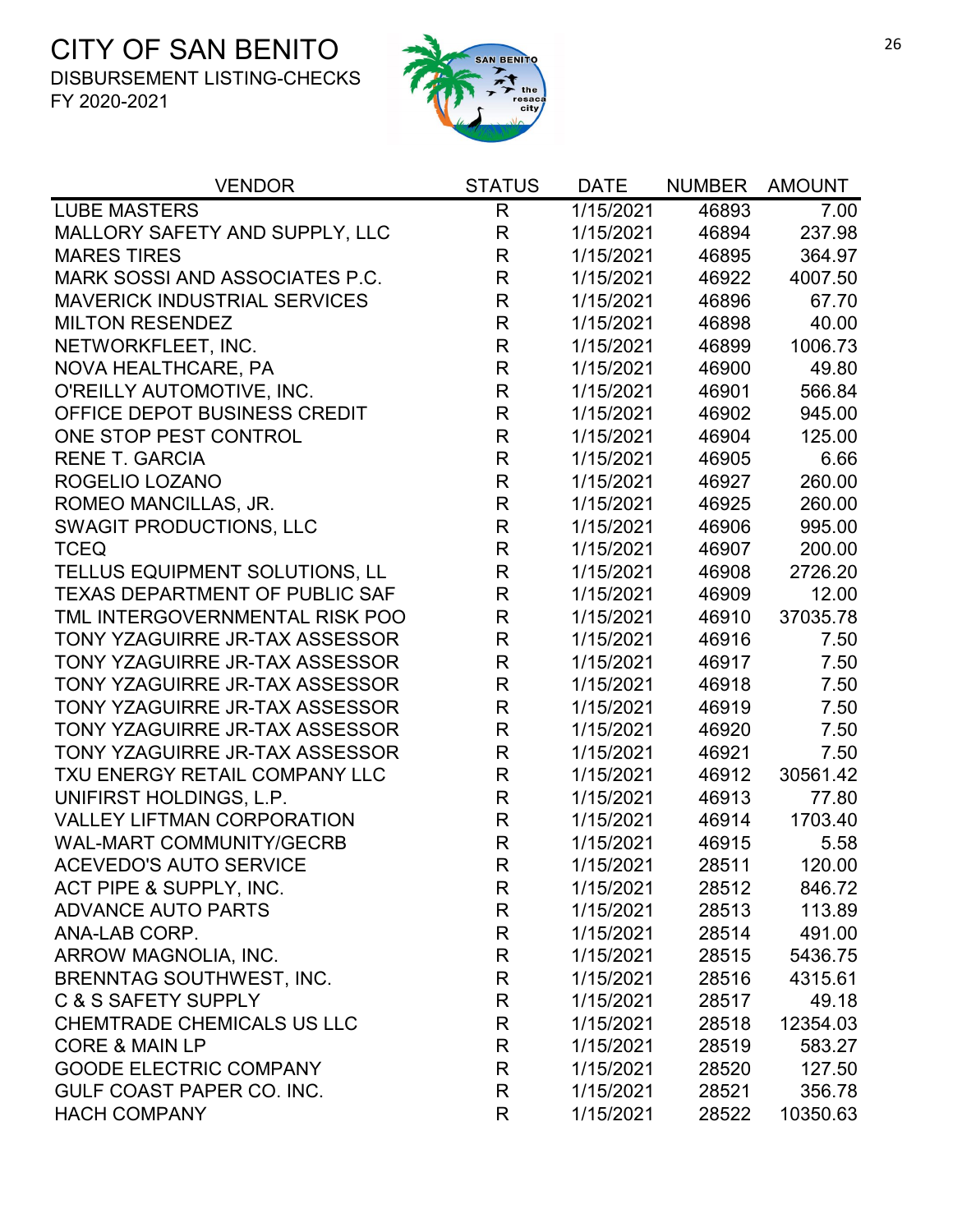

| HARLINGEN WATERWORKS SYSTEM<br>$\mathsf{R}$<br>$\overline{1/15/2021}$<br>28523<br><b>JCS INDUSTRIES, INC.</b><br>R<br>1/15/2021<br>28524<br>$\mathsf{R}$<br>MATHESON TRI-GAS, INC.<br>1/15/2021<br>28525<br>R<br>NETWORKFLEET, INC.<br>1/15/2021<br>28526<br>$\mathsf R$<br>ODESSA PUMPS & EQUIPMENT, INC.<br>1/15/2021<br>28527<br>R<br><b>TCEQ</b><br>1/15/2021<br>28528<br>$\mathsf{R}$<br><b>TEXAS RURAL WATER ASSOCIATION</b><br>1/15/2021<br>28529<br>$\mathsf{R}$<br>TXU ENERGY RETAIL COMPANY LLC<br>1/15/2021<br>28530<br>R<br>UNIFIRST HOLDINGS, L.P.<br>1/15/2021<br>28531 | 963.00<br>1046.00<br>102.54<br>291.42<br>1873.00<br>111.00<br>750.00<br>34075.61<br>101.20<br>275.95<br>517.14<br>278.60<br>100.00<br>100.00<br>100.00 |
|---------------------------------------------------------------------------------------------------------------------------------------------------------------------------------------------------------------------------------------------------------------------------------------------------------------------------------------------------------------------------------------------------------------------------------------------------------------------------------------------------------------------------------------------------------------------------------------|--------------------------------------------------------------------------------------------------------------------------------------------------------|
|                                                                                                                                                                                                                                                                                                                                                                                                                                                                                                                                                                                       |                                                                                                                                                        |
|                                                                                                                                                                                                                                                                                                                                                                                                                                                                                                                                                                                       |                                                                                                                                                        |
|                                                                                                                                                                                                                                                                                                                                                                                                                                                                                                                                                                                       |                                                                                                                                                        |
|                                                                                                                                                                                                                                                                                                                                                                                                                                                                                                                                                                                       |                                                                                                                                                        |
|                                                                                                                                                                                                                                                                                                                                                                                                                                                                                                                                                                                       |                                                                                                                                                        |
|                                                                                                                                                                                                                                                                                                                                                                                                                                                                                                                                                                                       |                                                                                                                                                        |
|                                                                                                                                                                                                                                                                                                                                                                                                                                                                                                                                                                                       |                                                                                                                                                        |
|                                                                                                                                                                                                                                                                                                                                                                                                                                                                                                                                                                                       |                                                                                                                                                        |
|                                                                                                                                                                                                                                                                                                                                                                                                                                                                                                                                                                                       |                                                                                                                                                        |
| $\mathsf{R}$<br><b>USA BLUE BOOK</b><br>28532<br>1/15/2021                                                                                                                                                                                                                                                                                                                                                                                                                                                                                                                            |                                                                                                                                                        |
| $\mathsf R$<br>TXU ENERGY RETAIL COMPANY LLC<br>1/15/2021<br>393                                                                                                                                                                                                                                                                                                                                                                                                                                                                                                                      |                                                                                                                                                        |
| $\mathsf R$<br><b>GOODE ELECTRIC COMPANY</b><br>1/15/2021<br>369                                                                                                                                                                                                                                                                                                                                                                                                                                                                                                                      |                                                                                                                                                        |
| $\mathsf{R}$<br><b>ADRIAN OROZCO</b><br>1/19/2021<br>46928                                                                                                                                                                                                                                                                                                                                                                                                                                                                                                                            |                                                                                                                                                        |
| <b>ANTONIO ALMENDAREZ</b><br>R<br>1/19/2021<br>46929                                                                                                                                                                                                                                                                                                                                                                                                                                                                                                                                  |                                                                                                                                                        |
| $\mathsf R$<br><b>CARLOS ACERO</b><br>1/19/2021<br>46930                                                                                                                                                                                                                                                                                                                                                                                                                                                                                                                              |                                                                                                                                                        |
| $\mathsf{R}$<br><b>CAROL LYNN SANCHEZ</b><br>1/20/2021<br>46936                                                                                                                                                                                                                                                                                                                                                                                                                                                                                                                       | 459.60                                                                                                                                                 |
| <b>CHRISTINA SANCHEZ</b><br>R<br>1/20/2021<br>46931                                                                                                                                                                                                                                                                                                                                                                                                                                                                                                                                   | 70.00                                                                                                                                                  |
| $\mathsf R$<br><b>FRED BELL</b><br>1/20/2021<br>46932                                                                                                                                                                                                                                                                                                                                                                                                                                                                                                                                 | 70.00                                                                                                                                                  |
| <b>RENE VILLAFRANCO</b><br>R<br>1/20/2021<br>46937                                                                                                                                                                                                                                                                                                                                                                                                                                                                                                                                    | 459.60                                                                                                                                                 |
| <b>RICARDO GUERRA</b><br>R<br>1/20/2021<br>46934                                                                                                                                                                                                                                                                                                                                                                                                                                                                                                                                      | 439.60                                                                                                                                                 |
| $\mathsf{R}$<br>THE FIRST BAPTIST CHURCH OF BR<br>1/20/2021<br>46935                                                                                                                                                                                                                                                                                                                                                                                                                                                                                                                  | 500.00                                                                                                                                                 |
| $\mathsf{R}$<br>YOLANDA VILLAFRANCA<br>1/20/2021<br>46933                                                                                                                                                                                                                                                                                                                                                                                                                                                                                                                             | 70.00                                                                                                                                                  |
| R<br>DAVID C. RODRIGUEZ<br>1/21/2021<br>46938                                                                                                                                                                                                                                                                                                                                                                                                                                                                                                                                         | 70.00                                                                                                                                                  |
| <b>MARIO G. PEREA</b><br>$\mathsf{R}$<br>1/21/2021<br>46939                                                                                                                                                                                                                                                                                                                                                                                                                                                                                                                           | 70.00                                                                                                                                                  |
| $\mathsf R$<br>AXA EQUITABLE C/O GREAT AMERIC<br>1/22/2021<br>161216                                                                                                                                                                                                                                                                                                                                                                                                                                                                                                                  | 300.00                                                                                                                                                 |
| R<br><b>CINDY BOUDLOCHE</b><br>1/22/2021<br>161210                                                                                                                                                                                                                                                                                                                                                                                                                                                                                                                                    | 1823.02                                                                                                                                                |
| $\mathsf{R}$<br><b>FIRST COMMUNITY BANK</b><br>1/22/2021<br>161217                                                                                                                                                                                                                                                                                                                                                                                                                                                                                                                    | 180.00                                                                                                                                                 |
| R<br><b>MIDLAND NATIONAL LIFE INS</b><br>1/22/2021<br>161211                                                                                                                                                                                                                                                                                                                                                                                                                                                                                                                          | 185.00                                                                                                                                                 |
| NATIONWIDE RETIREMENT SOLUTION<br>R<br>1/22/2021<br>161212                                                                                                                                                                                                                                                                                                                                                                                                                                                                                                                            | 840.00                                                                                                                                                 |
| SAN BENITO FIREMEN'S RELIEF &<br>R<br>1/22/2021<br>161213                                                                                                                                                                                                                                                                                                                                                                                                                                                                                                                             | 12259.68                                                                                                                                               |
| SAN BENITO POLICE OFFICERS/EMP<br>1/22/2021<br>161218<br>R                                                                                                                                                                                                                                                                                                                                                                                                                                                                                                                            | 42.50                                                                                                                                                  |
| <b>TEXAS MUNICIPAL POLICE ASSOCIA</b><br>R<br>1/22/2021<br>161219                                                                                                                                                                                                                                                                                                                                                                                                                                                                                                                     | 196.00                                                                                                                                                 |
| UNITED STATES TREASURY<br>R<br>1/22/2021<br>161214                                                                                                                                                                                                                                                                                                                                                                                                                                                                                                                                    | 80.00                                                                                                                                                  |
| R<br><b>UNITED WAY</b><br>1/22/2021<br>161215                                                                                                                                                                                                                                                                                                                                                                                                                                                                                                                                         | 26.00                                                                                                                                                  |
| R<br>A CLEAN PORTOCO<br>1/22/2021<br>46940                                                                                                                                                                                                                                                                                                                                                                                                                                                                                                                                            | 80.00                                                                                                                                                  |
| <b>ACEVEDO'S AUTO SERVICE</b><br>R<br>1/22/2021<br>46941                                                                                                                                                                                                                                                                                                                                                                                                                                                                                                                              | 190.00                                                                                                                                                 |
| R<br><b>B &amp; C CAR WASH</b><br>1/22/2021<br>46942                                                                                                                                                                                                                                                                                                                                                                                                                                                                                                                                  | 3.50                                                                                                                                                   |
| R<br><b>BARRIENTOS TIRES</b><br>1/22/2021<br>46943                                                                                                                                                                                                                                                                                                                                                                                                                                                                                                                                    | 408.00                                                                                                                                                 |
| <b>BOSWELL ELLIFF FORD</b><br>R<br>1/22/2021<br>46944                                                                                                                                                                                                                                                                                                                                                                                                                                                                                                                                 | 950.00                                                                                                                                                 |
| R<br><b>CARLOS ANDRADE</b><br>1/22/2021<br>46945                                                                                                                                                                                                                                                                                                                                                                                                                                                                                                                                      | 40.00                                                                                                                                                  |
| CC DISTRIBUTORS, INC.<br>R<br>1/22/2021<br>46946                                                                                                                                                                                                                                                                                                                                                                                                                                                                                                                                      | 1161.81                                                                                                                                                |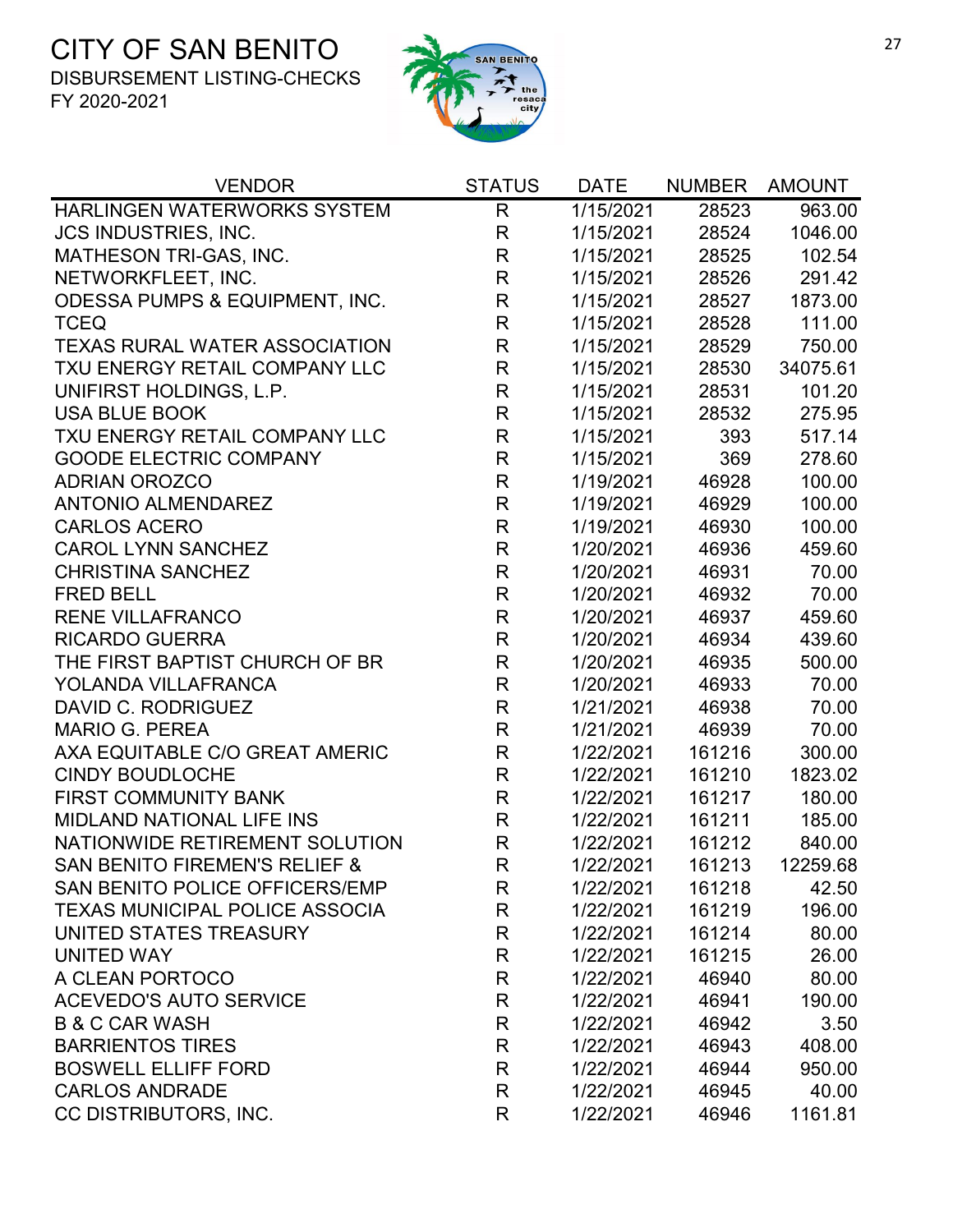

| <b>VENDOR</b>                         | <b>STATUS</b> | <b>DATE</b> | <b>NUMBER</b> | <b>AMOUNT</b> |
|---------------------------------------|---------------|-------------|---------------|---------------|
| CDW GOVERNMENT, INC.                  | R             | 1/22/2021   | 46947         | 560.18        |
| CENTRAL READY MIX CONCRETE COM        | $\mathsf{R}$  | 1/22/2021   | 46948         | 220.00        |
| <b>COMPLETE COACH WORKS</b>           | R             | 1/22/2021   | 46949         | 573.96        |
| <b>DIRECTV</b>                        | $\mathsf R$   | 1/22/2021   | 46950         | 129.06        |
| ELOY L. MARTINEZ                      | $\mathsf{R}$  | 1/22/2021   | 46951         | 40.00         |
| FIRESTONE COMPLETE AUTO CARE          | $\mathsf R$   | 1/22/2021   | 46953         | 291.66        |
| GASES101 LLC                          | R             | 1/22/2021   | 46954         | 540.00        |
| <b>GOODE ELECTRIC COMPANY</b>         | $\mathsf{R}$  | 1/22/2021   | 46955         | 212.50        |
| <b>GRAJALES TIRE SHOP</b>             | $\mathsf{R}$  | 1/22/2021   | 46956         | 5.00          |
| <b>GUADALUPE JARAMILLO</b>            | $\mathsf{R}$  | 1/22/2021   | 46957         | 628.20        |
| <b>JOSHUA HERNANDEZ</b>               | $\mathsf{R}$  | 1/22/2021   | 46958         | 57.96         |
| <b>KEVIN COLORADO</b>                 | $\mathsf{R}$  | 1/22/2021   | 46959         | 48.60         |
| KRONOS SAASHR, INC.                   | $\mathsf{R}$  | 1/22/2021   | 46960         | 10584.00      |
| LA CASA DE LAS FLORES                 | $\mathsf R$   | 1/22/2021   | 46961         | 60.00         |
| LINDE GAS & EQUIPMENT INC.            | $\mathsf{R}$  | 1/22/2021   | 46968         | 180.55        |
| <b>MAVERICK INDUSTRIAL SERVICES</b>   | $\mathsf{R}$  | 1/22/2021   | 46962         | 47.70         |
| <b>MCCOY'S BUILDING SUPPLY</b>        | $\mathsf{R}$  | 1/22/2021   | 46963         | 384.93        |
| O'REILLY AUTOMOTIVE, INC.             | $\mathsf{R}$  | 1/22/2021   | 46964         | 237.21        |
| OMNIBASE SERVICES OF TEXAS, LP        | R             | 1/22/2021   | 46965         | 558.00        |
| PIERSON INTELLECTUAL PROPERTY,        | $\mathsf{R}$  | 1/22/2021   | 46967         | 150.00        |
| PRUNEDA TECH SERVICE                  | $\mathsf{R}$  | 1/22/2021   | 46969         | 325.00        |
| R. VASQUEZ MUFFLERS & RADIATOR        | $\mathsf R$   | 1/22/2021   | 46966         | 175.00        |
| <b>STATE COMPTROLLER</b>              | $\mathsf{R}$  | 1/22/2021   | 46970         | 208.80        |
| <b>TENZO MCALLEN, LLC</b>             | $\mathsf{R}$  | 1/22/2021   | 46971         | 5200.00       |
| <b>TEXAS DEPARTMENT OF PUBLIC SAF</b> | $\mathsf{R}$  | 1/22/2021   | 46972         | 4.00          |
| <b>TROPHY PLUS</b>                    | R             | 1/22/2021   | 46973         | 19.80         |
| UNIFIRST HOLDINGS, L.P.               | $\mathsf{R}$  | 1/22/2021   | 46974         | 104.60        |
| UNIVERSAL REPAIR & SALES              | $\mathsf{R}$  | 1/22/2021   | 46975         | 2106.57       |
| <b>WAL-MART COMMUNITY/GECRB</b>       | $\mathsf{R}$  | 1/22/2021   | 46976         | 7.54          |
| ACT PIPE & SUPPLY, INC.               | R             | 1/22/2021   | 28548         | 1380.00       |
| ANA-LAB CORP.                         | R             | 1/22/2021   | 28549         | 219.00        |
| <b>AUTO ZONE</b>                      | R             | 1/22/2021   | 28550         | 125.28        |
| <b>BRENNTAG SOUTHWEST, INC.</b>       | R             | 1/22/2021   | 28551         | 8934.92       |
| CENTRAL READY MIX CONCRETE COM        | R             | 1/22/2021   | 28552         | 110.00        |
| <b>CHEMTRADE CHEMICALS US LLC</b>     | R             | 1/22/2021   | 28553         | 6079.63       |
| <b>CITY OF SAN BENITO</b>             | R             | 1/22/2021   | 28554         | 42298.16      |
| <b>CORE &amp; MAIN LP</b>             | R             | 1/22/2021   | 28555         | 298.20        |
| DPC INDUSTRIES, INC.                  | R             | 1/22/2021   | 28556         | 5136.00       |
| <b>DSHS CENTRAL LAB MC2004</b>        | R             | 1/22/2021   | 28557         | 236.08        |
| <b>GOODE ELECTRIC COMPANY</b>         | R             | 1/22/2021   | 28558         | 552.50        |
| <b>MCCOY'S BUILDING SUPPLY</b>        | R             | 1/22/2021   | 28559         | 189.88        |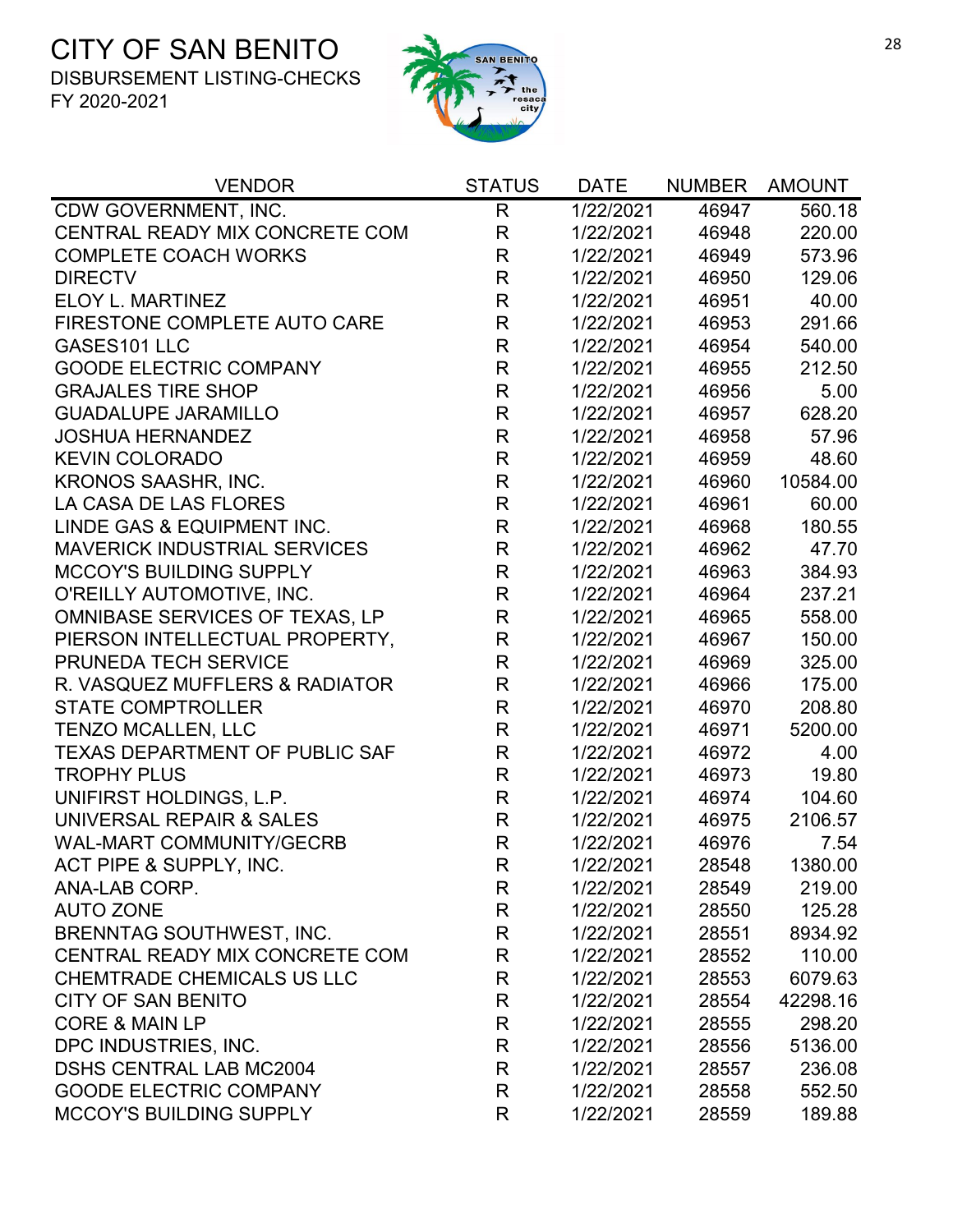

| <b>VENDOR</b>                          | <b>STATUS</b> | <b>DATE</b> | <b>NUMBER</b> | <b>AMOUNT</b> |
|----------------------------------------|---------------|-------------|---------------|---------------|
| <b>NEW CORE INC</b>                    | $\mathsf{R}$  | 1/22/2021   | 28560         | 387.65        |
| REPUBLIC SERVICES, INC #863            | $\mathsf{R}$  | 1/22/2021   | 28561         | 237.47        |
| TOPS THE OUTDOOR POWER STORE           | $\mathsf{R}$  | 1/22/2021   | 28562         | 127.63        |
| <b>U.S. POSTMASTER</b>                 | $\mathsf{R}$  | 1/22/2021   | 28534         | 610.23        |
| <b>U.S. POSTMASTER</b>                 | $\mathsf{R}$  | 1/22/2021   | 28564         | 19.47         |
| <b>VALLEY SOLVENTS &amp; CHEMICALS</b> | $\mathsf{R}$  | 1/22/2021   | 28563         | 604.75        |
| A&L FLOOR AND CARPET CARE              | $\mathsf{R}$  | 1/22/2021   | 1877          | 165.00        |
| A&L FLOOR AND CARPET CARE              | $\mathsf{R}$  | 1/22/2021   | 1878          | 325.00        |
| <b>ARMONIA MUSIC ADADEMY</b>           | $\mathsf{R}$  | 1/22/2021   | 1879          | 500.00        |
| <b>JOE D YBARRA</b>                    | $\mathsf{R}$  | 1/22/2021   | 1880          | 520.00        |
| <b>MAIN STREET BOUTIQUE</b>            | $\mathsf{R}$  | 1/22/2021   | 1881          | 375.00        |
| OFFICE DEPOT, INC                      | $\mathsf{R}$  | 1/22/2021   | 1882          | 315.64        |
| TIME WARNER CABLE                      | $\mathsf{R}$  | 1/22/2021   | 1883          | 244.41        |
| <b>AFLAC</b>                           | $\mathsf{R}$  | 1/26/2021   | 161224        | 994.52        |
| <b>COLONIAL LIFE INSURANCE</b>         | $\mathsf{R}$  | 1/26/2021   | 161222        | 3536.22       |
| M.A.S.A                                | $\mathsf{R}$  | 1/26/2021   | 161227        | 256.00        |
| METROPOLITAN LIFE INSURANCE CO         | R             | 1/26/2021   | 161225        | 3222.15       |
| <b>METROPOLITAN LIFE INSURANCE CO</b>  | $\mathsf R$   | 1/26/2021   | 161226        | 842.26        |
| <b>MUTUAL OF OMAHA</b>                 | $\mathsf R$   | 1/26/2021   | 161220        | 4621.36       |
| <b>CONCEPCION LEIJA</b>                | $\mathsf{R}$  | 1/28/2021   | 6738          | 2980.55       |
| <b>JUANA COTE</b>                      | $\mathsf R$   | 1/28/2021   | 6739          | 10356.36      |
| <b>ACEVEDO'S AUTO SERVICE</b>          | $\mathsf R$   | 1/29/2021   | 46977         | 500.00        |
| <b>ALYSSA ESCAMILLA</b>                | $\mathsf{R}$  | 1/29/2021   | 46978         | 48.60         |
| <b>AMY MARTINEZ</b>                    | $\mathsf{R}$  | 1/29/2021   | 46979         | 57.96         |
| <b>B &amp; C CAR WASH</b>              | $\mathsf{R}$  | 1/29/2021   | 46980         | 147.00        |
| <b>CARINA RAMIREZ</b>                  | $\mathsf{R}$  | 1/29/2021   | 46981         | 57.96         |
| <b>CHUY'S CUSTOM SPORTS</b>            | $\mathsf{R}$  | 1/29/2021   | 46982         | 200.00        |
| <b>CITY OF BROWNSVILLE</b>             | $\mathsf{R}$  | 1/29/2021   | 46983         | 36.00         |
| CONTINENTAL BATTERY COMPANY            | $\mathsf{R}$  | 1/29/2021   | 46984         | 110.34        |
| DENTON NAVARRO ROCHA BERNAL HY         | R             | 1/29/2021   | 47004         | 8361.00       |
| FIRESTONE COMPLETE AUTO CARE           | R             | 1/29/2021   | 46985         | 240.76        |
| <b>GRAJALES TIRE SHOP</b>              | $\mathsf{R}$  | 1/29/2021   | 46986         | 31.00         |
| GT DISTRIBUTORS, INC.                  | $\mathsf{R}$  | 1/29/2021   | 46987         | 205.80        |
| <b>ILIANA CERDAN</b>                   | $\mathsf{R}$  | 1/29/2021   | 46988         | 115.92        |
| LINEBARGER GOGGAN BLAIR & SAMP         | R             | 1/29/2021   | 46989         | 3129.24       |
| <b>MERCURY PUBLIC AFFAIRS LLC</b>      | R             | 1/29/2021   | 46990         | 6000.00       |
| <b>NORA SANCHEZ</b>                    | $\mathsf R$   | 1/29/2021   | 46991         | 57.96         |
| O'REILLY AUTOMOTIVE, INC.              | $\mathsf{R}$  | 1/29/2021   | 46992         | 328.82        |
| PF SAFETY & INDUSTRIAL SUPPLIE         | R             | 1/29/2021   | 46994         | 179.10        |
| PICO PROPANE AND FUELS                 | $\mathsf{R}$  | 1/29/2021   | 46995         | 7469.26       |
| PITTSBURGH PAINTS                      | R             | 1/29/2021   | 46996         | 89.75         |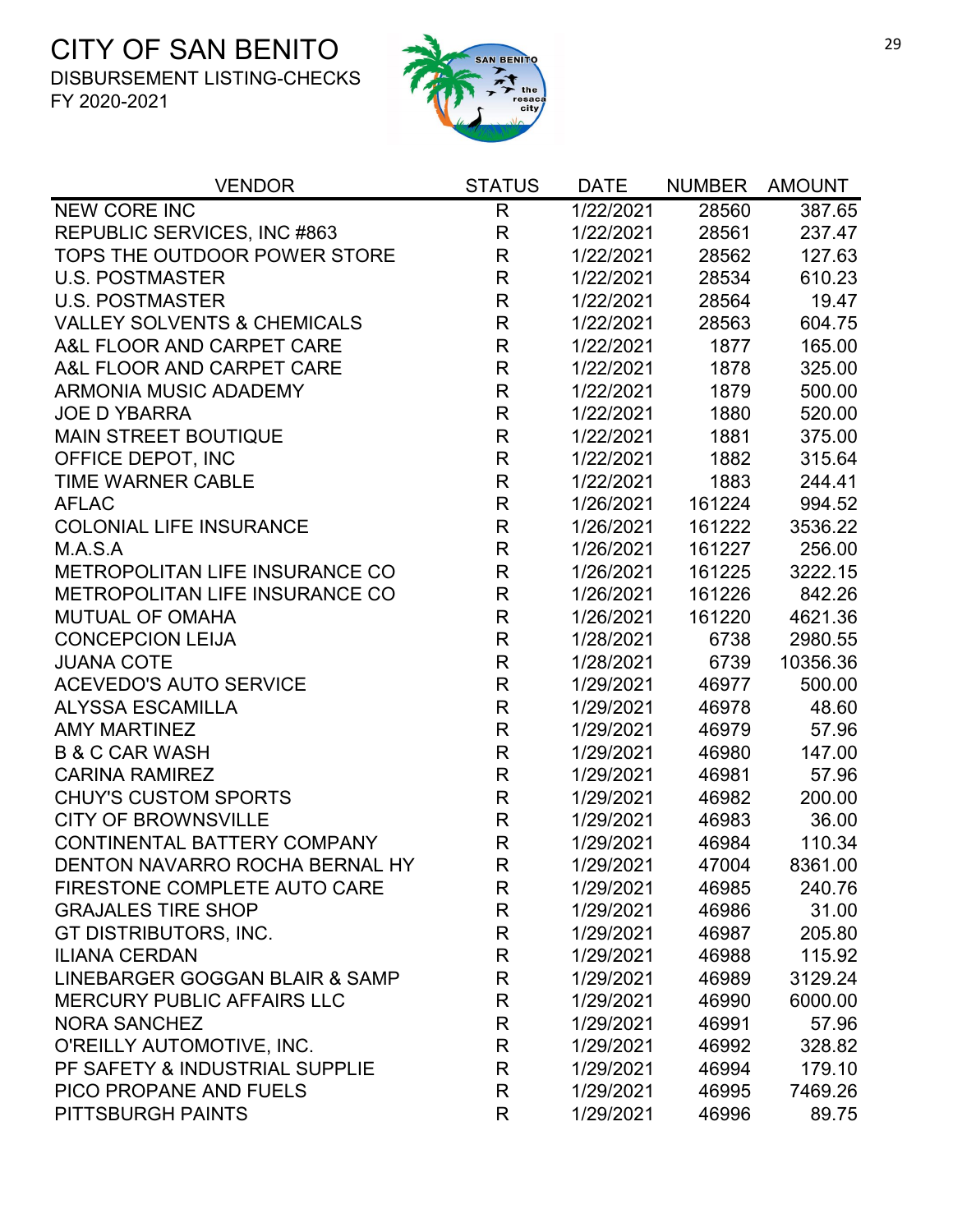

| <b>VENDOR</b>                            | <b>STATUS</b> | <b>DATE</b> | <b>NUMBER</b> | <b>AMOUNT</b> |
|------------------------------------------|---------------|-------------|---------------|---------------|
| <b>SANDY BARRIENTOS</b>                  | R             | 1/29/2021   | 46997         | 48.30         |
| <b>STATE COMPTROLLER</b>                 | R             | 1/29/2021   | 46998         | 36085.06      |
| UNIFIRST HOLDINGS, L.P.                  | $\mathsf R$   | 1/29/2021   | 46999         | 380.60        |
| <b>VALLEY IT SOLUTIONS</b>               | $\mathsf{R}$  | 1/29/2021   | 47000         | 14000.00      |
| <b>VERIZON WIRELESS</b>                  | $\mathsf R$   | 1/29/2021   | 47001         | 911.76        |
| <b>VERONICA SOTO</b>                     | $\mathsf R$   | 1/29/2021   | 47002         | 115.92        |
| <b>WAL-MART COMMUNITY/GECRB</b>          | $\mathsf R$   | 1/29/2021   | 47003         | 2.64          |
| ALFA LAVAL INC.                          | R             | 1/29/2021   | 28579         | 121.74        |
| ANA-LAB CORP.                            | $\mathsf R$   | 1/29/2021   | 28580         | 109.00        |
| <b>BARRIENTOS TIRES</b>                  | $\mathsf{R}$  | 1/29/2021   | 28581         | 23.00         |
| BRENNTAG SOUTHWEST, INC.                 | R             | 1/29/2021   | 28582         | 8080.26       |
| DENALI WATER SOLUTIONS LLC               | $\mathsf R$   | 1/29/2021   | 28583         | 4170.00       |
| <b>GOODE ELECTRIC COMPANY</b>            | $\mathsf{R}$  | 1/29/2021   | 28584         | 3754.37       |
| <b>INTEGRITY TESTING, INC.</b>           | R             | 1/29/2021   | 28586         | 5810.00       |
| <b>JCS INDUSTRIES, INC.</b>              | $\mathsf R$   | 1/29/2021   | 28587         | 1492.00       |
| <b>MCCOY'S BUILDING SUPPLY</b>           | $\mathsf{R}$  | 1/29/2021   | 28588         | 232.36        |
| MUNICIPAL PUMP & CONTROL, INC.           | $\mathsf R$   | 1/29/2021   | 28589         | 12027.25      |
| <b>NEW CORE INC</b>                      | $\mathsf{R}$  | 1/29/2021   | 28590         | 5500.00       |
| PF SAFETY & INDUSTRIAL SUPPLIE           | $\mathsf{R}$  | 1/29/2021   | 28591         | 220.40        |
| QUIPCO GLOBAL INC                        | $\mathsf R$   | 1/29/2021   | 28592         | 510.31        |
| SENDERO SOUTH COMPANY                    | $\mathsf{R}$  | 1/29/2021   | 28593         | 1080.00       |
| SHI GOVERNMENT SOLUTIONS, INC.           | $\mathsf R$   | 1/29/2021   | 28594         | 6369.00       |
| UNIFIRST HOLDINGS, L.P.                  | $\mathsf{R}$  | 1/29/2021   | 28595         | 290.00        |
| <b>USA BLUE BOOK</b>                     | $\mathsf{R}$  | 1/29/2021   | 28596         | 287.23        |
| <b>VALLEY SOLVENTS &amp; CHEMICALS</b>   | R             | 1/29/2021   | 28597         | 604.75        |
| <b>CITY OF SAN BENITO</b>                | $\mathsf R$   | 1/29/2021   | 1884          | 272.93        |
| <b>CITY OF SAN BENITO</b>                | R             | 1/29/2021   | 1886          | 5.00          |
| <b>CITY OF SAN BENITO</b>                | R             | 1/29/2021   | 1887          | 4500.00       |
| <b>FRESH CUT</b>                         | $\mathsf R$   | 1/29/2021   | 1888          | 212.50        |
| <b>LEAF CAPITAL FUNDING LLC</b>          | R             | 1/29/2021   | 1889          | 165.00        |
| OFFICE DEPOT, INC                        | R             | 1/29/2021   | 1890          | 77.26         |
| <b>SWEET DELI &amp; MORE</b>             | R             | 1/29/2021   | 1891          | 750.00        |
| <b>TRANS UNION LLC</b>                   | R             | 1/29/2021   | 1892          | 55.00         |
| <b>CHUY'S CUSTOM SPORTS</b>              | R             | 1/29/2021   | 267           | 2116.60       |
| <b>GOODE ELECTRIC COMPANY</b>            | R             | 1/29/2021   | 370           | 653.60        |
| <b>U. S. MARSHALLS SERVICE</b>           | R             | 1/29/2021   | 13            | 7740.00       |
| <b>SAN BENITO FIREMEN'S RELIEF &amp;</b> | R             | 2/4/2021    | 161256        | 480.00        |
| <b>ADT COMMERCIAL</b>                    | $\mathsf R$   | 2/4/2021    | 47007         | 60.52         |
| <b>ADVANCE AUTO PARTS</b>                | R             | 2/4/2021    | 47008         | 130.76        |
| <b>ANITA QUINONES</b>                    | R             | 2/4/2021    | 47010         | 57.96         |
| <b>AT&amp;T LONG DISTANCE</b>            | R             | 2/4/2021    | 47011         | 1376.45       |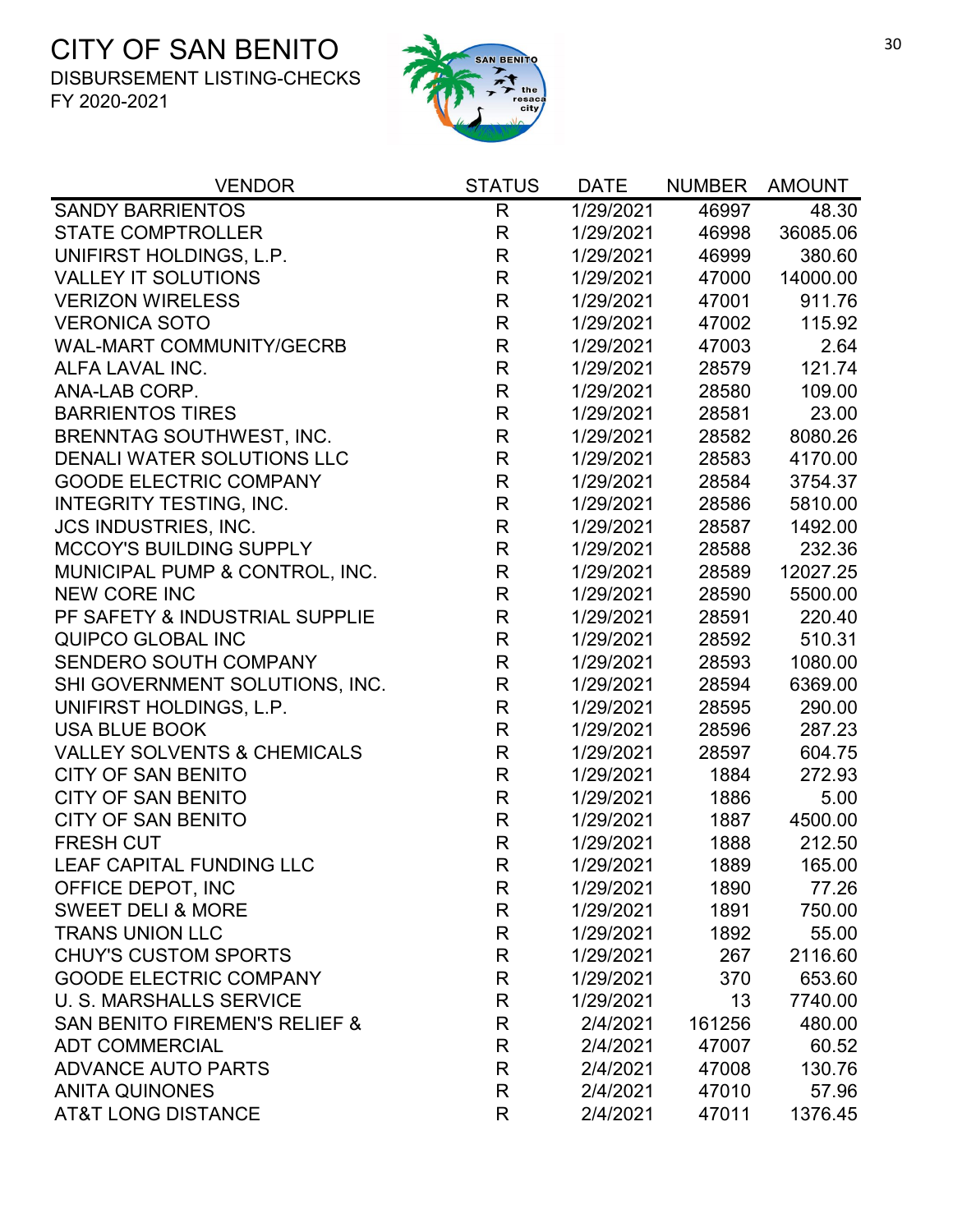

| <b>VENDOR</b>                         | <b>STATUS</b> | <b>DATE</b> | <b>NUMBER</b> | <b>AMOUNT</b> |
|---------------------------------------|---------------|-------------|---------------|---------------|
| <b>AT&amp;T LONG DISTANCE</b>         | $\mathsf{R}$  | 2/4/2021    | 47012         | 1036.92       |
| <b>BOSWELL ELLIFF FORD</b>            | $\mathsf{R}$  | 2/4/2021    | 47013         | 5.00          |
| <b>BRENDA NAVA</b>                    | $\mathsf R$   | 2/4/2021    | 47014         | 53.00         |
| CAMERON COUNTY ELECTIONS DEPAR        | $\mathsf R$   | 2/4/2021    | 47040         | 13926.00      |
| <b>CARLOS ANDRADE</b>                 | $\mathsf{R}$  | 2/4/2021    | 47015         | 40.00         |
| CDW GOVERNMENT, INC.                  | $\mathsf R$   | 2/4/2021    | 47016         | 189.21        |
| <b>CITIZEN OBSERVER LLC</b>           | $\mathsf R$   | 2/4/2021    | 47017         | 6000.00       |
| <b>COMPLETE COACH WORKS</b>           | $\mathsf R$   | 2/4/2021    | 47018         | 1006.26       |
| DENTON NAVARRO ROCHA BERNAL HY        | $\mathsf R$   | 2/4/2021    | 47019         | 242.50        |
| ELOY L. MARTINEZ                      | $\mathsf R$   | 2/4/2021    | 47020         | 40.00         |
| <b>FLOWER SHOP</b>                    | R             | 2/4/2021    | 47021         | 64.00         |
| <b>GRAJALES TIRE SHOP</b>             | $\mathsf R$   | 2/4/2021    | 47022         | 19.00         |
| H & V EQUIPMENT, INC.                 | $\mathsf R$   | 2/4/2021    | 47023         | 3676.50       |
| <b>JULIA FIGUEROA</b>                 | R             | 2/4/2021    | 47024         | 57.96         |
| LINEBARGER GOGGAN BLAIR & SAMP        | $\mathsf R$   | 2/4/2021    | 47025         | 6082.68       |
| <b>LUBE MASTERS</b>                   | $\mathsf{R}$  | 2/4/2021    | 47026         | 220.90        |
| MAGIC VALLEY ELECTRIC CO-OP           | $\mathsf R$   | 2/4/2021    | 47027         | 263.16        |
| MARK SOSSI AND ASSOCIATES P.C.        | $\mathsf R$   | 2/4/2021    | 47028         | 3920.00       |
| <b>METRO FIRE APPARATUS SPECIALIS</b> | $\mathsf{R}$  | 2/4/2021    | 47029         | 3981.00       |
| NANJAPPA SREENIVAS, M.D.              | R             | 2/4/2021    | 47030         | 450.00        |
| NEOTI, LLC                            | $\mathsf R$   | 2/4/2021    | 47031         | 396.47        |
| NETWORKFLEET, INC.                    | $\mathsf R$   | 2/4/2021    | 47032         | 1006.73       |
| O'REILLY AUTOMOTIVE, INC.             | $\mathsf R$   | 2/4/2021    | 47033         | 81.73         |
| PATRICIA HERNANDEZ                    | $\mathsf R$   | 2/4/2021    | 47034         | 57.96         |
| TELLUS EQUIPMENT SOLUTIONS, LL        | $\mathsf R$   | 2/4/2021    | 47035         | 302.28        |
| TOPS THE OUTDOOR POWER STORE          | $\mathsf R$   | 2/4/2021    | 47036         | 937.33        |
| <b>TYLER BUSINESS FROMS</b>           | $\mathsf{R}$  | 2/4/2021    | 47037         | 971.93        |
| UNIFIRST HOLDINGS, L.P.               | $\mathsf R$   | 2/4/2021    | 47038         | 74.40         |
| <b>WAL-MART COMMUNITY/GECRB</b>       | $\mathsf R$   | 2/4/2021    | 47039         | 5.58          |
| <b>ALLEGRA</b>                        | R             | 2/4/2021    | 28599         | 58.00         |
| ANA-LAB CORP.                         | R             | 2/4/2021    | 28600         | 960.00        |
| <b>AT&amp;T LONG DISTANCE</b>         | R             | 2/4/2021    | 28601         | 152.73        |
| <b>AT&amp;T LONG DISTANCE</b>         | R             | 2/4/2021    | 28602         | 152.73        |
| <b>BETA TECHNOLOGY</b>                | R             | 2/4/2021    | 28603         | 385.66        |
| <b>BIO-AQUATIC TESTING, INC.</b>      | R             | 2/4/2021    | 28604         | 1740.00       |
| BRENNTAG SOUTHWEST, INC.              | R             | 2/4/2021    | 28605         | 17011.54      |
| <b>CAMERON COUNTY IRRIGATION DIST</b> | R             | 2/4/2021    | 28606         | 36557.31      |
| CHEMTRADE CHEMICALS US LLC            | R             | 2/4/2021    | 28607         | 6238.23       |
| <b>CORE &amp; MAIN LP</b>             | R             | 2/4/2021    | 28608         | 297.86        |
| <b>GOODE ELECTRIC COMPANY</b>         | R             | 2/4/2021    | 28609         | 451.28        |
| <b>HACH COMPANY</b>                   | R             | 2/4/2021    | 28610         | 4071.29       |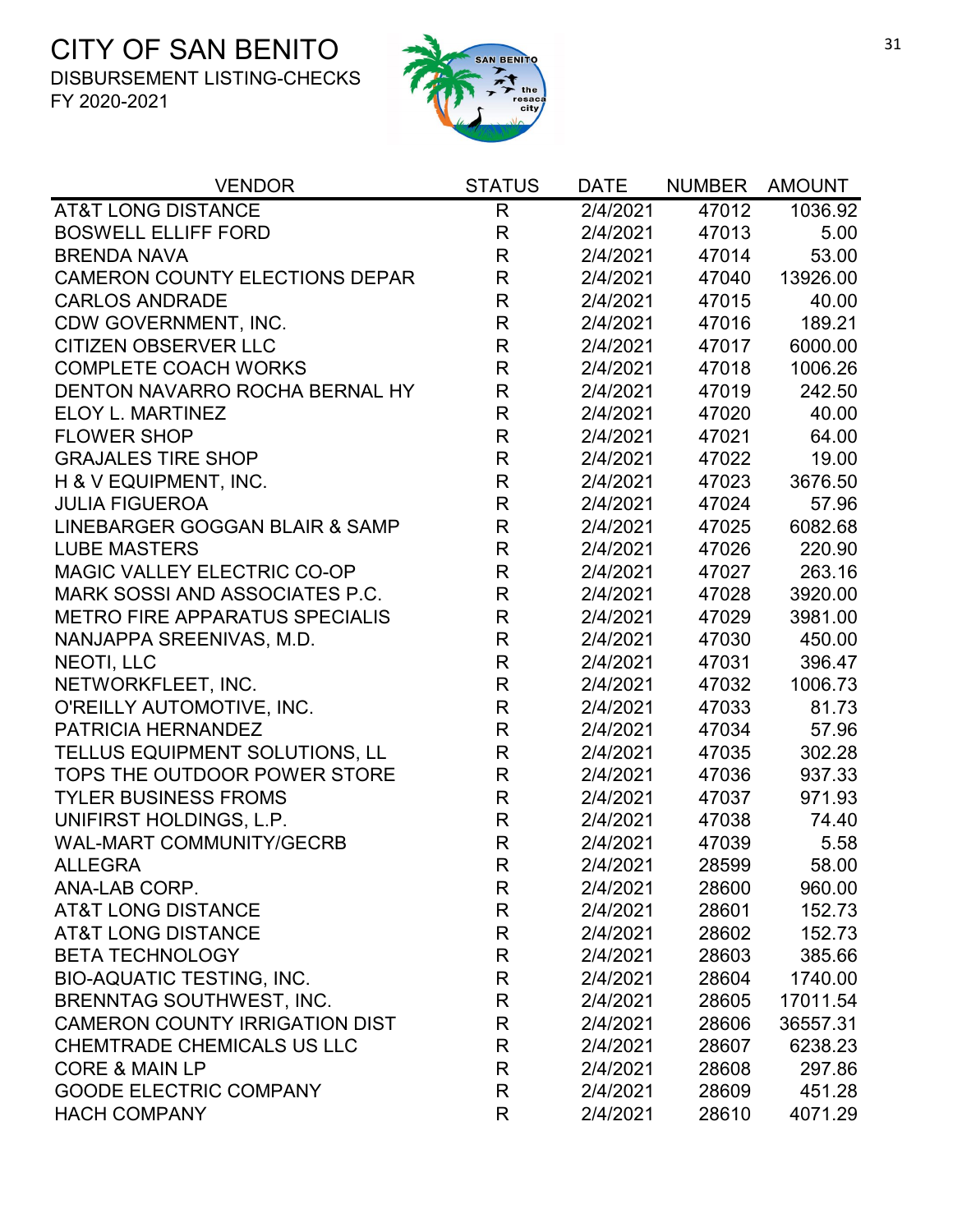

| <b>VENDOR</b>                                 | <b>STATUS</b> | <b>DATE</b> | <b>NUMBER</b> | <b>AMOUNT</b> |
|-----------------------------------------------|---------------|-------------|---------------|---------------|
| <b>HARLINGEN WATERWORKS SYSTEM</b>            | $\mathsf{R}$  | 2/4/2021    | 28611         | 1059.30       |
| <b>JCS INDUSTRIES, INC.</b>                   | $\mathsf{R}$  | 2/4/2021    | 28612         | 453.90        |
| <b>MCCOY'S BUILDING SUPPLY</b>                | $\mathsf{R}$  | 2/4/2021    | 28613         | 584.50        |
| NETWORKFLEET, INC.                            | $\mathsf{R}$  | 2/4/2021    | 28614         | 291.42        |
| QUIPCO GLOBAL INC                             | $\mathsf{R}$  | 2/4/2021    | 28615         | 59.99         |
| UNIFIRST HOLDINGS, L.P.                       | $\mathsf{R}$  | 2/4/2021    | 28616         | 394.75        |
| <b>VINEERA CHEMICALS, LLC</b>                 | $\mathsf R$   | 2/4/2021    | 28617         | 5840.00       |
| A&L FLOOR AND CARPET CARE                     | $\mathsf{R}$  | 2/4/2021    | 1893          | 165.00        |
| <b>ARKHAM COMICS</b>                          | $\mathsf R$   | 2/4/2021    | 1894          | 250.00        |
| TXU ENERGY RETAIL COMPANY LLC                 | $\mathsf{R}$  | 2/4/2021    | 1895          | 152.59        |
| <b>GOODE ELECTRIC COMPANY</b>                 | $\mathsf{R}$  | 2/4/2021    | 371           | 23432.44      |
| AXA EQUITABLE C/O GREAT AMERIC                | $\mathsf R$   | 2/5/2021    | 161250        | 300.00        |
| <b>CINDY BOUDLOCHE</b>                        | $\mathsf{R}$  | 2/5/2021    | 161244        | 1823.02       |
| <b>FIRST COMMUNITY BANK</b>                   | $\mathsf R$   | 2/5/2021    | 161253        | 180.00        |
| <b>MIDLAND NATIONAL LIFE INS</b>              | $\mathsf{R}$  | 2/5/2021    | 161245        | 185.00        |
| NATIONWIDE RETIREMENT SOLUTION                | $\mathsf{R}$  | 2/5/2021    | 161246        | 840.00        |
| <b>SAN BENITO FIREMEN'S RELIEF &amp;</b>      | $\mathsf{R}$  | 2/5/2021    | 161247        | 14090.92      |
| SAN BENITO POLICE OFFICERS/EMP                | $\mathsf{R}$  | 2/5/2021    | 161252        | 42.50         |
| <b>TEXAS MUNICIPAL POLICE ASSOCIA</b>         | $\mathsf R$   | 2/5/2021    | 161251        | 196.00        |
| UNITED STATES TREASURY                        | $\mathsf{R}$  | 2/5/2021    | 161248        | 80.00         |
| <b>UNITED WAY</b>                             | $\mathsf{R}$  | 2/5/2021    | 161249        | 26.00         |
| <b>U.S. POSTMASTER</b>                        | $\mathsf{R}$  | 2/5/2021    | 28618         | 650.96        |
| <b>CAMERON COUNTY TAX OFFICE</b>              | $\mathsf{R}$  | 2/9/2021    | 47041         | 7.50          |
| <b>EMERGENCY VEHICLE &amp; FLEET SERV</b>     | $\mathsf{R}$  | 2/9/2021    | 47042         | 82134.00      |
| TONY YZAGUIRRE JR-TAX ASSESSOR                | $\mathsf{R}$  | 2/9/2021    | 47043         | 7.50          |
| TONY YZAGUIRRE JR-TAX ASSESSOR                | $\mathsf R$   | 2/9/2021    | 47044         | 7.50          |
| A&L FLOOR AND CARPET CARE                     | $\mathsf R$   | 2/11/2021   | 1896          | 165.00        |
| <b>CABO BAR AND GRILL</b>                     | $\mathsf{R}$  | 2/11/2021   | 1897          | 875.00        |
| <b>CANTUS FRESH SEAFOOD</b>                   | $\mathsf{R}$  | 2/11/2021   | 1898          | 250.00        |
| <b>GULF SECOND HAND STORE</b>                 | R             | 2/11/2021   | 1899          | 216.66        |
| PRESTIGE LAWN CARE & LANDSCAPI                | R             | 2/11/2021   | 1900          | 200.00        |
| PRESTIGE LAWN CARE & LANDSCAPI                | $\mathsf{R}$  | 2/11/2021   | 1901          | 200.00        |
| <b>SAN BENITO NEWS</b>                        | $\mathsf R$   | 2/11/2021   | 1902          | 577.50        |
| SOUTH TEXAS MANUFACTURERS ASSO                | R             | 2/11/2021   | 1903          | 500.00        |
| <b>SWEET DELI &amp; MORE</b>                  | R             | 2/11/2021   | 1904          | 750.00        |
| <b>TRANS UNION LLC</b>                        | $\mathsf R$   | 2/11/2021   | 1905          | 55.00         |
| <b>TRANS UNION LLC</b>                        | R             | 2/11/2021   | 1906          | 40.00         |
| <b>VERIZON WIRELESS</b>                       | R             | 2/11/2021   | 1907          | 157.94        |
| <b>VIDA NUEVA CREATIONS</b>                   | R             | 2/11/2021   | 1908          | 500.00        |
| ALL VALLEY KEY & LOCK                         | R             | 2/12/2021   | 47045         | 2550.00       |
| <b>B &amp; H FOTO &amp; ELECTRONICS CORP.</b> | R             | 2/12/2021   | 47046         | 47.03         |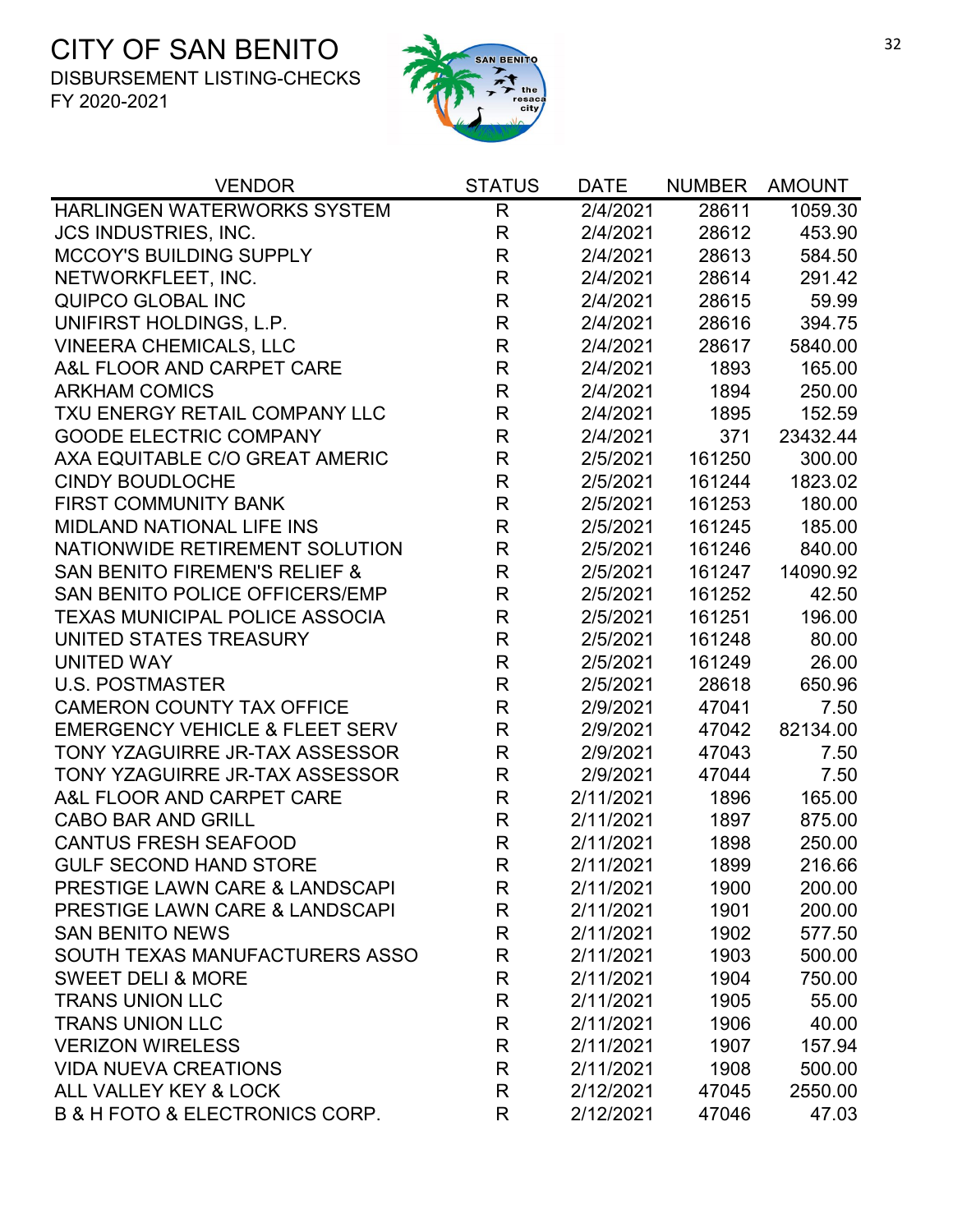

| <b>VENDOR</b>                         | <b>STATUS</b> | <b>DATE</b> | <b>NUMBER</b> | <b>AMOUNT</b> |
|---------------------------------------|---------------|-------------|---------------|---------------|
| <b>BARRIENTOS TIRES</b>               | R             | 2/12/2021   | 47047         | 570.00        |
| <b>BERTA ESPARZA</b>                  | $\mathsf{R}$  | 2/12/2021   | 47048         | 57.96         |
| <b>BOSWELL ELLIFF FORD</b>            | $\mathsf{R}$  | 2/12/2021   | 47049         | 462.89        |
| <b>BRENDA GUAJARDO</b>                | $\mathsf{R}$  | 2/12/2021   | 47050         | 93.60         |
| <b>BRENDA SOSA</b>                    | $\mathsf{R}$  | 2/12/2021   | 47051         | 115.92        |
| <b>CAMERON COUNTY TAX OFFICE</b>      | $\mathsf R$   | 2/12/2021   | 47052         | 7.50          |
| <b>CAMERON COUNTY TAX OFFICE</b>      | $\mathsf{R}$  | 2/12/2021   | 47053         | 7.50          |
| <b>CENTER POINT LARGE PRINT</b>       | $\mathsf{R}$  | 2/12/2021   | 47054         | 178.56        |
| <b>CHUY'S CUSTOM SPORTS</b>           | $\mathsf{R}$  | 2/12/2021   | 47055         | 34.00         |
| <b>COMPLETE COACH WORKS</b>           | $\mathsf R$   | 2/12/2021   | 47056         | 658.64        |
| <b>CULLIGAN WATER OF THE RIO GRAN</b> | $\mathsf{R}$  | 2/12/2021   | 47057         | 117.50        |
| <b>DENISE NIETO</b>                   | $\mathsf{R}$  | 2/12/2021   | 47058         | 57.96         |
| <b>ELLIFF MOTORS</b>                  | $\mathsf R$   | 2/12/2021   | 47059         | 347.41        |
| FIRESTONE COMPLETE AUTO CARE          | $\mathsf{R}$  | 2/12/2021   | 47060         | 21.00         |
| GT DISTRIBUTORS, INC.                 | $\mathsf R$   | 2/12/2021   | 47061         | 1796.84       |
| GULF COAST SIGN COMPANY INC.          | $\mathsf R$   | 2/12/2021   | 47062         | 250.00        |
| <b>INTERNAL CONTROL SYSTEMS</b>       | $\mathsf{R}$  | 2/12/2021   | 47063         | 834.00        |
| <b>J. MAYA DESIGNS AND GRAPHICS L</b> | $\mathsf R$   | 2/12/2021   | 47064         | 82.50         |
| <b>JASON WILLIAMS</b>                 | $\mathsf{R}$  | 2/12/2021   | 47065         | 57.96         |
| <b>JENNIFER GUERRA</b>                | $\mathsf{R}$  | 2/12/2021   | 47066         | 50.00         |
| JOHNSTONE SUPPLY OF LA FERIA          | $\mathsf R$   | 2/12/2021   | 47067         | 249.99        |
| LOWER RIO GRANDE VALLEY DEVELO        | $\mathsf R$   | 2/12/2021   | 47068         | 4364.00       |
| MALLORY SAFETY AND SUPPLY, LLC        | $\mathsf R$   | 2/12/2021   | 47069         | 118.99        |
| <b>MCCOY'S BUILDING SUPPLY</b>        | $\mathsf R$   | 2/12/2021   | 47070         | 719.15        |
| <b>MERCURY PUBLIC AFFAIRS LLC</b>     | $\mathsf{R}$  | 2/12/2021   | 47071         | 6000.00       |
| NOVA HEALTHCARE, PA                   | $\mathsf{R}$  | 2/12/2021   | 47072         | 124.50        |
| O'REILLY AUTOMOTIVE, INC.             | $\mathsf R$   | 2/12/2021   | 47073         | 67.63         |
| R. VASQUEZ MUFFLERS & RADIATOR        | $\mathsf{R}$  | 2/12/2021   | 47074         | 175.00        |
| R.G.V. FIREMEN'S AND FIRE MARS        | $\mathsf{R}$  | 2/12/2021   | 47075         | 125.00        |
| RIO GRANDE VALLEY COMMUNICATIO        | $\mathsf{R}$  | 2/12/2021   | 47076         | 19404.00      |
| <b>SAN BENITO NEWS</b>                | R             | 2/12/2021   | 47077         | 231.00        |
| SHI GOVERNMENT SOLUTIONS, INC.        | R             | 2/12/2021   | 47078         | 11818.00      |
| SMITH SECURITY GROUP, LLC             | R             | 2/12/2021   | 47079         | 34.95         |
| TELLUS EQUIPMENT SOLUTIONS, LL        | R             | 2/12/2021   | 47080         | 227.33        |
| <b>TEXAS GAS SERVICE</b>              | R             | 2/12/2021   | 47081         | 455.85        |
| <b>TEXAS MUNICIPAL LEAGUE</b>         | R             | 2/12/2021   | 47082         | 3426.00       |
| THE BROWNSVILLE HERALD                | R             | 2/12/2021   | 47083         | 166.40        |
| THE PENA ARBITRATION & MEDIATI        | R             | 2/12/2021   | 47084         | 650.00        |
| <b>THOMSON REUTERS - WEST</b>         | R             | 2/12/2021   | 47085         | 308.06        |
| TOPS THE OUTDOOR POWER STORE          | R             | 2/12/2021   | 47086         | 176.24        |
| TXU ENERGY RETAIL COMPANY LLC         | R             | 2/12/2021   | 47087         | 126.14        |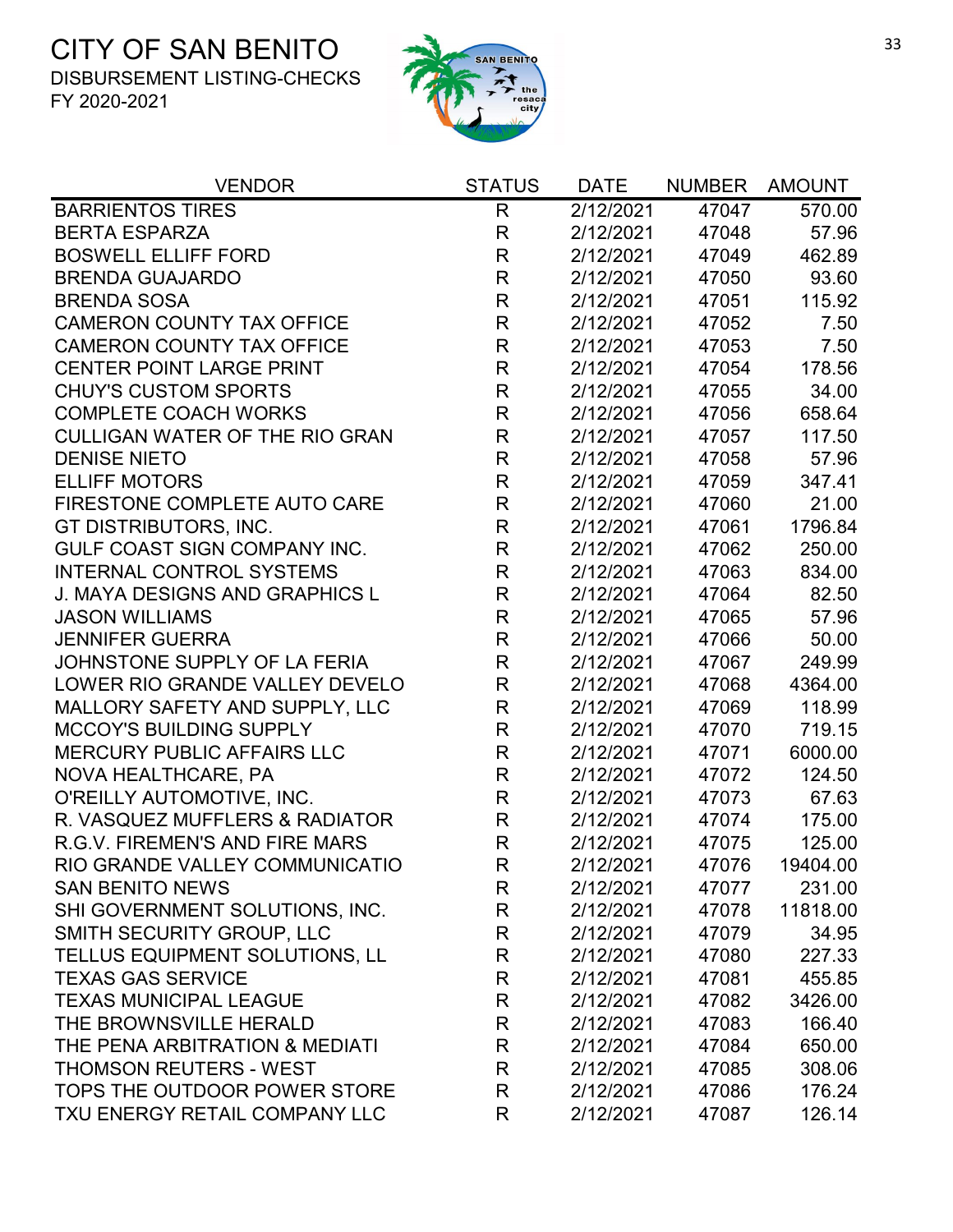

| <b>VENDOR</b>                            | <b>STATUS</b> | <b>DATE</b> | <b>NUMBER</b> | <b>AMOUNT</b> |
|------------------------------------------|---------------|-------------|---------------|---------------|
| ULINE, INC.                              | $\mathsf{R}$  | 2/12/2021   | 47088         | 736.17        |
| UNIFIRST HOLDINGS, L.P.                  | R             | 2/12/2021   | 47089         | 74.40         |
| UNIVERSAL REPAIR & SALES                 | R             | 2/12/2021   | 47090         | 352.00        |
| USA FOOTBALL, INC.                       | $\mathsf{R}$  | 2/12/2021   | 47091         | 44.83         |
| VALLEY VIEW CONSULTING, L.L.C.           | R             | 2/12/2021   | 47092         | 2752.88       |
| <b>WAL-MART COMMUNITY/GECRB</b>          | $\mathsf R$   | 2/12/2021   | 47093         | 13.04         |
| <b>ALLEGRA</b>                           | $\mathsf{R}$  | 2/12/2021   | 28646         | 330.19        |
| <b>CITY OF SAN BENITO</b>                | $\mathsf{R}$  | 2/12/2021   | 28647         | 21936.70      |
| <b>CITY OF SAN BENITO</b>                | $\mathsf{R}$  | 2/12/2021   | 28648         | 20050.08      |
| DENALI WATER SOLUTIONS LLC               | $\mathsf{R}$  | 2/12/2021   | 28649         | 675.00        |
| <b>GOODE ELECTRIC COMPANY</b>            | $\mathsf{R}$  | 2/12/2021   | 28650         | 760.50        |
| <b>INTEGRITY TESTING, INC.</b>           | $\mathsf R$   | 2/12/2021   | 28651         | 5485.00       |
| <b>JCS INDUSTRIES, INC.</b>              | $\mathsf{R}$  | 2/12/2021   | 28652         | 9877.69       |
| <b>JOHNNY'S TRUE VALUE</b>               | $\mathsf{R}$  | 2/12/2021   | 28653         | 287.84        |
| PEREZ AUTO REPAIR & ELECTRIC,            | R             | 2/12/2021   | 28654         | 345.69        |
| REPUBLIC SERVICES, INC #863              | $\mathsf{R}$  | 2/12/2021   | 28655         | 3319.80       |
| <b>U.S. POSTMASTER</b>                   | $\mathsf{R}$  | 2/12/2021   | 28658         | 607.40        |
| UNIFIRST HOLDINGS, L.P.                  | $\mathsf{R}$  | 2/12/2021   | 28656         | 131.80        |
| VALLEY VIEW CONSULTING, L.L.C.           | $\mathsf R$   | 2/12/2021   | 28657         | 2942.94       |
| <b>BBVA/PNC BANK</b>                     | $\mathsf{R}$  | 2/16/2021   | 47094         | 30426.38      |
| <b>BBVA/PNC BANK</b>                     | $\mathsf R$   | 2/16/2021   | 28659         | 223046.00     |
| <b>BBVA/PNC BANK</b>                     | $\mathsf R$   | 2/16/2021   | 268           | 355.24        |
| <b>BBVA/PNC BANK</b>                     | $\mathsf{R}$  | 2/16/2021   | 6740          | 20.17         |
| <b>BBVA/PNC BANK</b>                     | $\mathsf R$   | 2/16/2021   | 394           | 618.37        |
| <b>AFLAC</b>                             | $\mathsf{R}$  | 2/18/2021   | 161283        | 835.26        |
| M.A.S.A                                  | $\mathsf{R}$  | 2/18/2021   | 161284        | 265.00        |
| METROPOLITAN LIFE INSURANCE CO           | $\mathsf{R}$  | 2/18/2021   | 161285        | 818.38        |
| AXA EQUITABLE C/O GREAT AMERIC           | $\mathsf{R}$  | 2/19/2021   | 161279        | 300.00        |
| <b>CINDY BOUDLOCHE</b>                   | $\mathsf{R}$  | 2/19/2021   | 161278        | 1823.02       |
| <b>FIRST COMMUNITY BANK</b>              | R             | 2/19/2021   | 161282        | 195.00        |
| <b>MIDLAND NATIONAL LIFE INS</b>         | R             | 2/19/2021   | 161277        | 185.00        |
| NATIONWIDE RETIREMENT SOLUTION           | $\mathsf{R}$  | 2/19/2021   | 161274        | 840.00        |
| <b>SAN BENITO FIREMEN'S RELIEF &amp;</b> | R             | 2/19/2021   | 161276        | 12967.40      |
| SAN BENITO POLICE OFFICERS/EMP           | R             | 2/19/2021   | 161281        | 42.50         |
| <b>TEXAS MUNICIPAL POLICE ASSOCIA</b>    | R             | 2/19/2021   | 161280        | 196.00        |
| UNITED STATES TREASURY                   | R             | 2/19/2021   | 161273        | 80.00         |
| <b>UNITED WAY</b>                        | $\mathsf R$   | 2/19/2021   | 161275        | 26.00         |
| A CLEAN PORTOCO                          | $\mathsf{R}$  | 2/19/2021   | 47108         | 80.00         |
| <b>BARRIENTOS TIRES</b>                  | R             | 2/19/2021   | 47109         | 10.00         |
| <b>BBVA/PNC BANK</b>                     | $\mathsf{R}$  | 2/19/2021   | 47124         | 37.14         |
| <b>BOSWELL ELLIFF FORD</b>               | R             | 2/19/2021   | 47110         | 38.99         |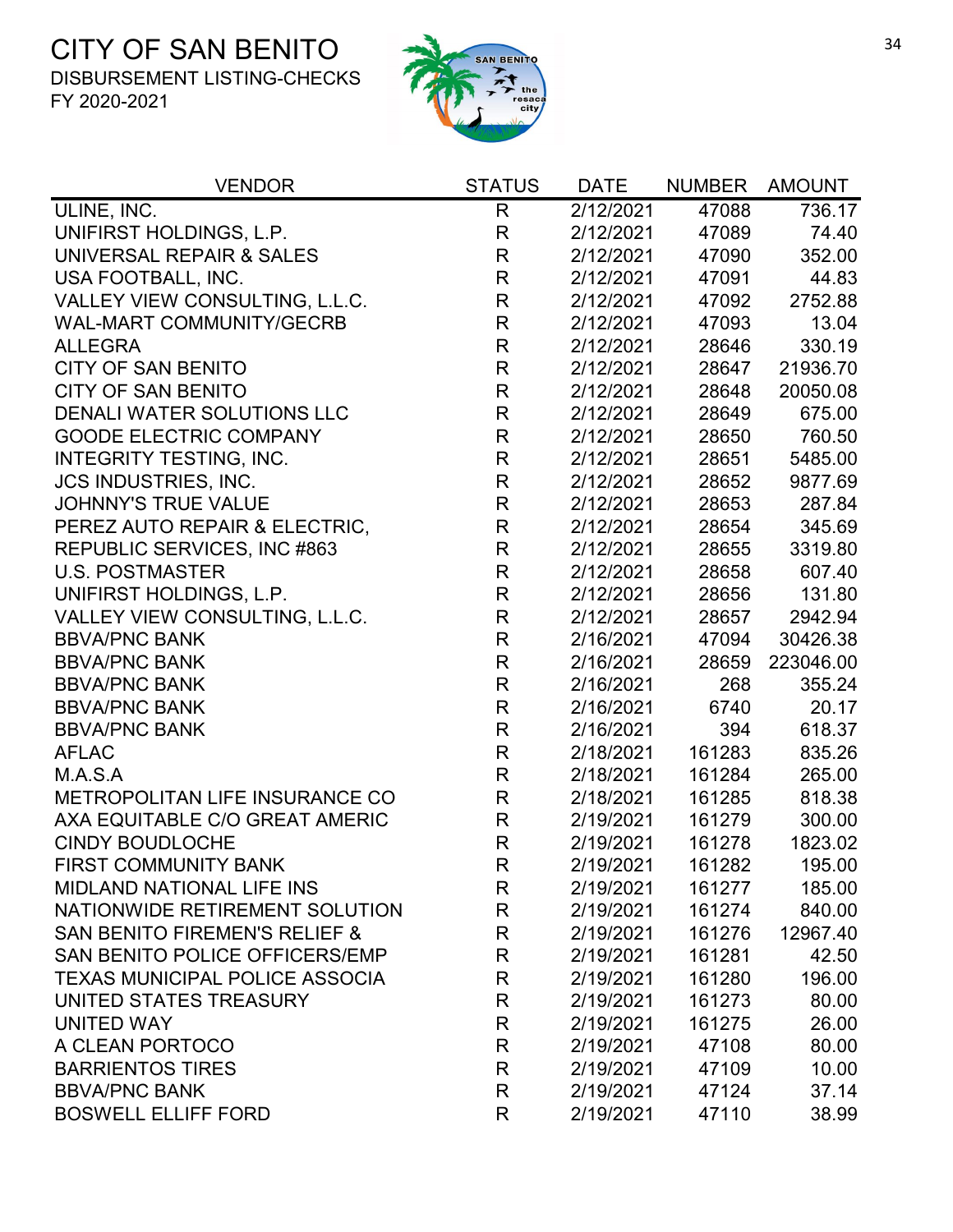

| <b>VENDOR</b>                        | <b>STATUS</b> | <b>DATE</b> | <b>NUMBER</b> | <b>AMOUNT</b> |
|--------------------------------------|---------------|-------------|---------------|---------------|
| <b>CPS HUMAN RESOURCE SERVICES</b>   | R             | 2/19/2021   | 47111         | 451.00        |
| H & V EQUIPMENT, INC.                | $\mathsf{R}$  | 2/19/2021   | 47112         | 14.22         |
| <b>HCE</b>                           | $\mathsf R$   | 2/19/2021   | 47113         | 1330.00       |
| J. MAYA DESIGNS AND GRAPHICS L       | $\mathsf{R}$  | 2/19/2021   | 47114         | 132.00        |
| <b>NUECES POWER EQUIPMENT</b>        | R             | 2/19/2021   | 47115         | 300.00        |
| OIL PATCH FUEL & SUPPLY, INC.        | $\mathsf R$   | 2/19/2021   | 47116         | 5026.20       |
| RED WING BUSINESS ADVANTAGE AC       | $\mathsf R$   | 2/19/2021   | 47117         | 1420.45       |
| <b>SAN BENITO NEWS</b>               | $\mathsf{R}$  | 2/19/2021   | 47119         | 165.00        |
| SHI GOVERNMENT SOLUTIONS, INC.       | $\mathsf R$   | 2/19/2021   | 47120         | 300.00        |
| SOUTHERN TIRE MART, LLC              | $\mathsf{R}$  | 2/19/2021   | 47121         | 696.60        |
| <b>TYLER TECHNOLOGIES, INC.</b>      | $\mathsf{R}$  | 2/19/2021   | 47122         | 138.00        |
| UNIFIRST HOLDINGS, L.P.              | $\mathsf{R}$  | 2/19/2021   | 47123         | 74.40         |
| ALAMO IRON WORKS, INC.               | $\mathsf{R}$  | 2/19/2021   | 28661         | 448.48        |
| ANA-LAB CORP.                        | $\mathsf{R}$  | 2/19/2021   | 28662         | 345.00        |
| <b>BRENNTAG SOUTHWEST, INC.</b>      | $\mathsf{R}$  | 2/19/2021   | 28663         | 3262.21       |
| <b>CORE &amp; MAIN LP</b>            | $\mathsf{R}$  | 2/19/2021   | 28664         | 1500.00       |
| <b>GOODE ELECTRIC COMPANY</b>        | $\mathsf{R}$  | 2/19/2021   | 28665         | 300.00        |
| <b>INTERNATIONAL MACHINE SHOP</b>    | $\mathsf{R}$  | 2/19/2021   | 28666         | 477.50        |
| <b>MCCOY'S BUILDING SUPPLY</b>       | R             | 2/19/2021   | 28667         | 132.75        |
| RED WING BUSINESS ADVANTAGE AC       | $\mathsf{R}$  | 2/19/2021   | 28668         | 428.98        |
| REPUBLIC SERVICES, INC #863          | $\mathsf R$   | 2/19/2021   | 28669         | 236.67        |
| <b>RGV PUMP &amp; EQUIPMENT, LLC</b> | $\mathsf{R}$  | 2/19/2021   | 28670         | 320.00        |
| SENDERO SOUTH COMPANY                | $\mathsf{R}$  | 2/19/2021   | 28671         | 225.00        |
| UNIFIRST HOLDINGS, L.P.              | $\mathsf{R}$  | 2/19/2021   | 28672         | 118.20        |
| <b>VINEERA CHEMICALS, LLC</b>        | $\mathsf{R}$  | 2/19/2021   | 28673         | 5840.00       |
| A CLEAN PORTOCO                      | $\mathsf{R}$  | 2/19/2021   | 269           | 586.50        |
| O'REILLY AUTOMOTIVE, INC.            | R             | 2/19/2021   | 270           | 209.98        |
| METROPOLITAN LIFE INSURANCE CO       | $\mathsf{R}$  | 2/22/2021   | 161288        | 3082.09       |
| <b>MUTUAL OF OMAHA</b>               | $\mathsf{R}$  | 2/22/2021   | 161286        | 4878.07       |
| <b>COLONIAL LIFE INSURANCE</b>       | R             | 2/24/2021   | 161289        | 3483.84       |
| <b>U.S. POSTMASTER</b>               | R             | 2/25/2021   | 28674         | 631.06        |
| ABEL & SON ENTERPRISES               | $\mathsf{R}$  | 2/26/2021   | 47125         | 1750.00       |
| <b>ADVANCE AUTO PARTS</b>            | $\mathsf{R}$  | 2/26/2021   | 47126         | 51.37         |
| AGH ENGINEERING & SURVEYING, L       | R             | 2/26/2021   | 47127         | 5000.00       |
| <b>B &amp; C CAR WASH</b>            | R             | 2/26/2021   | 47128         | 136.50        |
| <b>BOSWELL ELLIFF FORD</b>           | $\mathsf{R}$  | 2/26/2021   | 47129         | 323.02        |
| <b>BREX COMMERCIAL DOOR</b>          | R             | 2/26/2021   | 47130         | 1743.93       |
| <b>BURTON AUTO SUPPLY</b>            | R             | 2/26/2021   | 47131         | 77.59         |
| <b>CAMERON APPRAISAL DISTRICT</b>    | $\mathsf{R}$  | 2/26/2021   | 47132         | 17968.75      |
| <b>CARLOS ANDRADE</b>                | $\mathsf{R}$  | 2/26/2021   | 47133         | 40.00         |
| CC DISTRIBUTORS, INC.                | R             | 2/26/2021   | 47134         | 583.26        |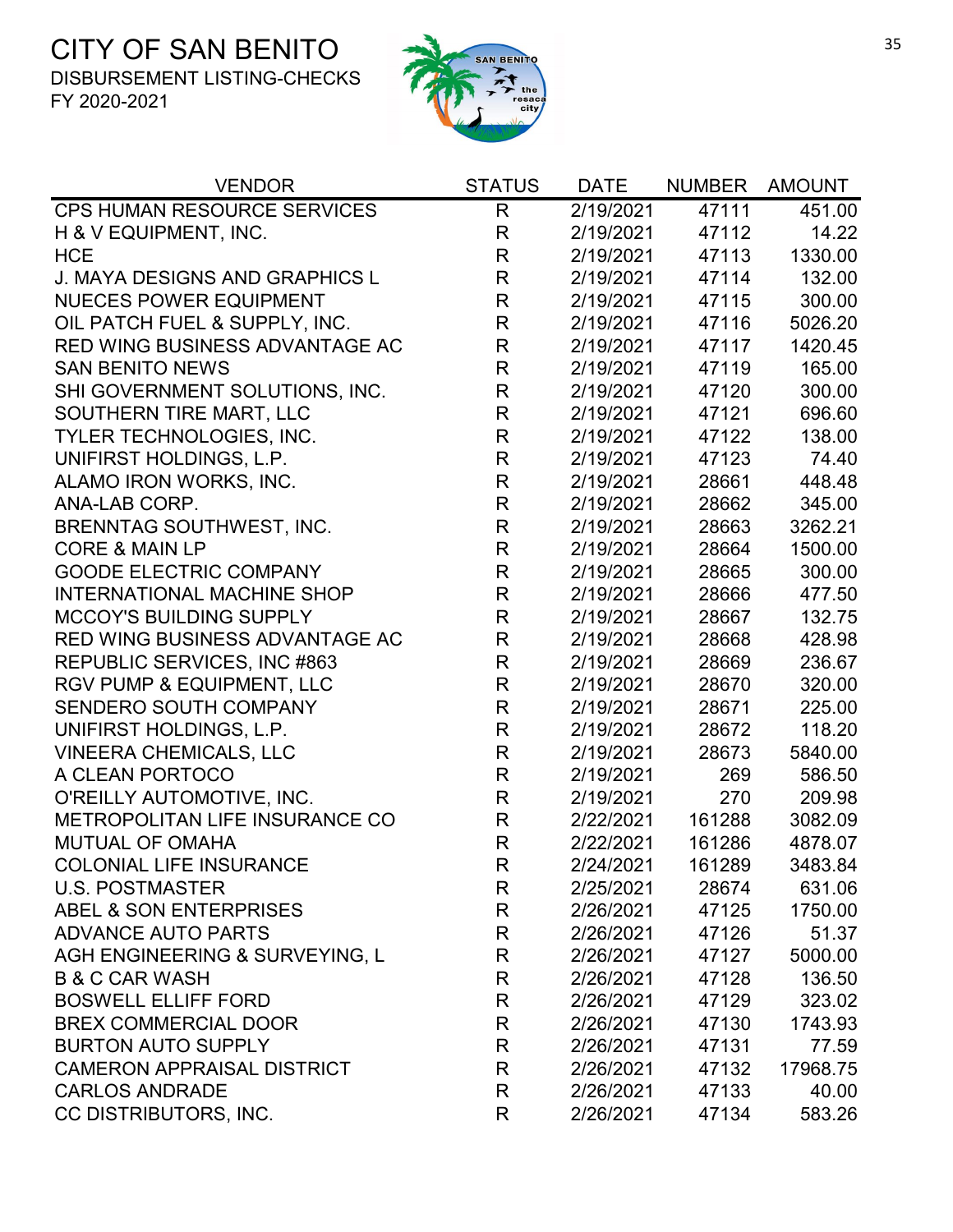

| <b>VENDOR</b>                         | <b>STATUS</b> | DATE      | <b>NUMBER</b> | AMOUNT    |
|---------------------------------------|---------------|-----------|---------------|-----------|
| <b>CHUY'S CUSTOM SPORTS</b>           | R             | 2/26/2021 | 47135         | 205.00    |
| <b>COMPLETE COACH WORKS</b>           | R             | 2/26/2021 | 47136         | 351.29    |
| DAS MANUFACTURING, INC.               | R             | 2/26/2021 | 47137         | 243.60    |
| ELOY L. MARTINEZ                      | R             | 2/26/2021 | 47138         | 40.00     |
| FIRESTONE COMPLETE AUTO CARE          | $\mathsf{R}$  | 2/26/2021 | 47139         | 288.06    |
| <b>FRED BELL</b>                      | $\mathsf{R}$  | 2/26/2021 | 47140         | 246.40    |
| <b>GARVER, LLC</b>                    | $\mathsf R$   | 2/26/2021 | 47141         | 3658.40   |
| <b>GOODE ELECTRIC COMPANY</b>         | $\mathsf{R}$  | 2/26/2021 | 47142         | 867.10    |
| <b>GRAJALES TIRE SHOP</b>             | R             | 2/26/2021 | 47143         | 4.00      |
| GT DISTRIBUTORS, INC.                 | $\mathsf{R}$  | 2/26/2021 | 47144         | 464.88    |
| GULF COAST PAPER CO. INC.             | $\mathsf R$   | 2/26/2021 | 47145         | 685.92    |
| GULF COAST SIGN COMPANY INC.          | $\mathsf{R}$  | 2/26/2021 | 47146         | 2500.00   |
| JOE W. FLY COMPANY, INC.              | $\mathsf{R}$  | 2/26/2021 | 47147         | 463.20    |
| <b>KENNY HEBEL</b>                    | $\mathsf{R}$  | 2/26/2021 | 47148         | 151.25    |
| <b>MAYRA SANCHEZ</b>                  | R             | 2/26/2021 | 47149         | 150.00    |
| <b>MCCOY'S BUILDING SUPPLY</b>        | $\mathsf{R}$  | 2/26/2021 | 47150         | 885.72    |
| <b>NUECES POWER EQUIPMENT</b>         | $\mathsf R$   | 2/26/2021 | 47152         | 165.03    |
| O'REILLY AUTOMOTIVE, INC.             | $\mathsf{R}$  | 2/26/2021 | 47153         | 1121.77   |
| PF SAFETY & INDUSTRIAL SUPPLIE        | $\mathsf R$   | 2/26/2021 | 47154         | 85.00     |
| PROGENT CORPORATION                   | $\mathsf{R}$  | 2/26/2021 | 47155         | 942.45    |
| PRUNEDA TECH SERVICE                  | $\mathsf{R}$  | 2/26/2021 | 47156         | 55.00     |
| RIO GRANDE STEEL, LTD.                | R             | 2/26/2021 | 47157         | 255.98    |
| SMITH SECURITY GROUP, LLC             | R             | 2/26/2021 | 47158         | 34.95     |
| <b>SOUTHSIDE BANK</b>                 | $\mathsf{R}$  | 2/26/2021 | 47159         | 125792.03 |
| <b>TARPON FIRE &amp; SAFETY</b>       | $\mathsf{R}$  | 2/26/2021 | 47160         | 60.00     |
| TELLUS EQUIPMENT SOLUTIONS, LL        | $\mathsf{R}$  | 2/26/2021 | 47161         | 6636.18   |
| <b>TEXAS DEPARTMENT OF PUBLIC SAF</b> | R             | 2/26/2021 | 47162         | 325.00    |
| TEXAS DEPARTMENT OF PUBLIC SAF        | $\mathsf{R}$  | 2/26/2021 | 47163         | 7.00      |
| TONY YZAGUIRRE JR-TAX ASSESSOR        | $\mathsf{R}$  | 2/26/2021 | 47164         | 7.50      |
| TOPS THE OUTDOOR POWER STORE          | R             | 2/26/2021 | 47165         | 310.14    |
| <b>TOSHIBA BUSINESS SOLUTIONS, US</b> | R             | 2/26/2021 | 47166         | 1208.49   |
| ULINE, INC.                           | R             | 2/26/2021 | 47167         | 502.37    |
| UNIFIRST HOLDINGS, L.P.               | R             | 2/26/2021 | 47168         | 145.00    |
| <b>VICENTE CERVANTES JR</b>           | R             | 2/26/2021 | 47169         | 980.00    |
| <b>WAL-MART COMMUNITY/GECRB</b>       | R             | 2/26/2021 | 47170         | 21.18     |
| ACT PIPE & SUPPLY, INC.               | R             | 2/26/2021 | 28704         | 6593.50   |
| ARGUINDEGUI OIL COMPANY II, LT        | R             | 2/26/2021 | 28705         | 2374.73   |
| ARROW MAGNOLIA, INC.                  | R             | 2/26/2021 | 28706         | 3624.50   |
| <b>AUTO ZONE</b>                      | R             | 2/26/2021 | 28707         | 76.16     |
| <b>BOSWELL ELLIFF FORD</b>            | R             | 2/26/2021 | 28708         | 134.98    |
| <b>CORE &amp; MAIN LP</b>             | R             | 2/26/2021 | 28709         | 1056.09   |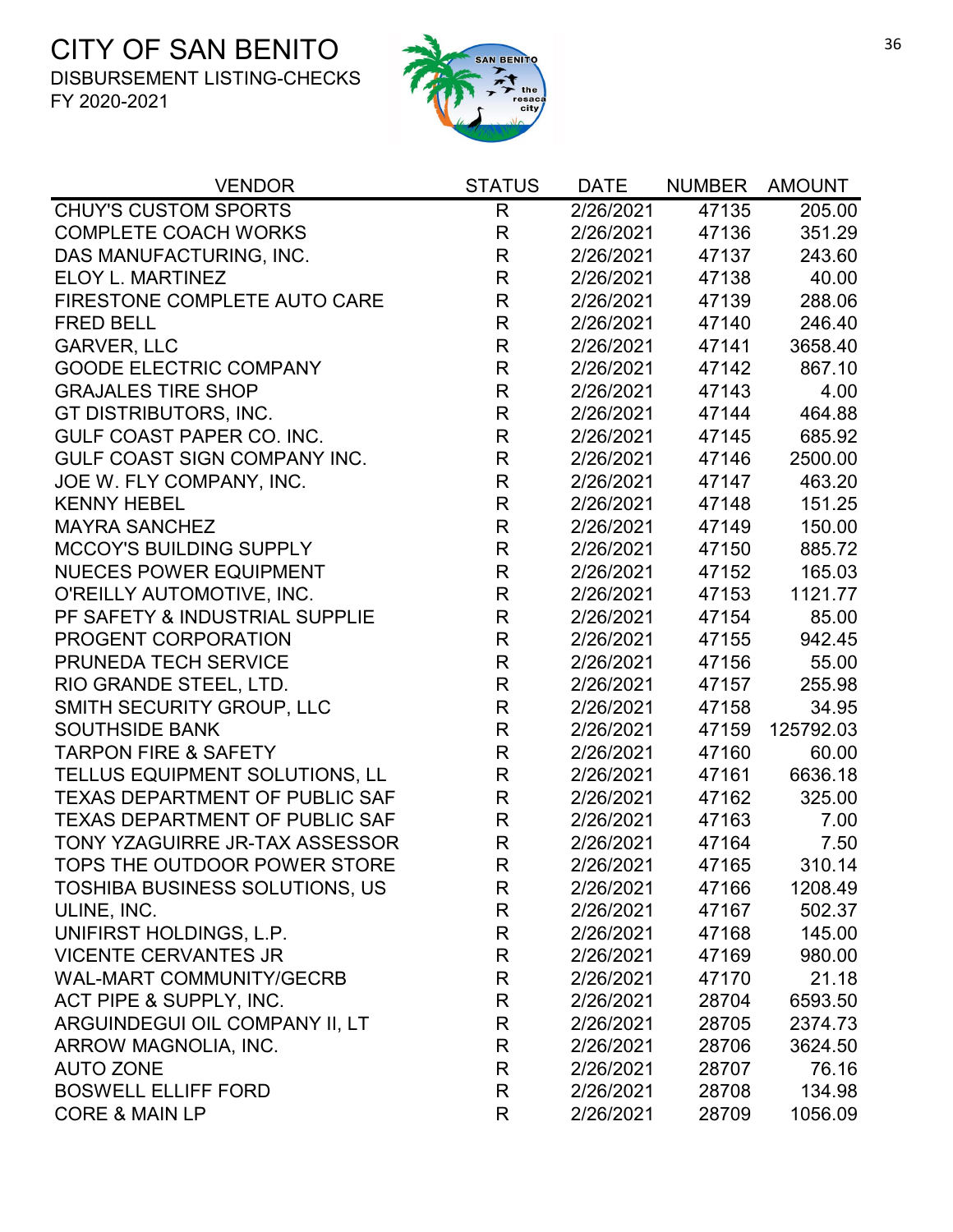

| <b>VENDOR</b>                            | <b>STATUS</b> | <b>DATE</b> | <b>NUMBER</b> | <b>AMOUNT</b> |
|------------------------------------------|---------------|-------------|---------------|---------------|
| DENALI WATER SOLUTIONS LLC               | $\mathsf{R}$  | 2/26/2021   | 28710         | 6255.00       |
| <b>DSHS CENTRAL LAB MC2004</b>           | R             | 2/26/2021   | 28711         | 263.32        |
| <b>GOODE ELECTRIC COMPANY</b>            | $\mathsf{R}$  | 2/26/2021   | 28712         | 762.20        |
| GULF COAST PAPER CO. INC.                | R             | 2/26/2021   | 28713         | 483.79        |
| O'REILLY AUTOMOTIVE, INC.                | R             | 2/26/2021   | 28714         | 128.39        |
| REPUBLIC SERVICES, INC #863              | R             | 2/26/2021   | 28715         | 3214.22       |
| TYLER TECHNOLOGIES, INC.                 | $\mathsf{R}$  | 2/26/2021   | 28716         | 385.40        |
| UNIFIRST HOLDINGS, L.P.                  | $\mathsf{R}$  | 2/26/2021   | 28717         | 118.20        |
| <b>CITY OF SAN BENITO</b>                | R             | 2/26/2021   | 2857          | 11.16         |
| <b>CITY OF SAN BENITO</b>                | R             | 2/26/2021   | 2858          | 11.16         |
| A&L FLOOR AND CARPET CARE                | $\mathsf{R}$  | 2/26/2021   | 1909          | 165.00        |
| ARCHER BUSINESS SYSTEM INC               | R             | 2/26/2021   | 1910          | 454.06        |
| <b>FRESH CUT</b>                         | $\mathsf{R}$  | 2/26/2021   | 1911          | 212.50        |
| <b>JOE D YBARRA</b>                      | $\mathsf{R}$  | 2/26/2021   | 1912          | 520.00        |
| <b>KATARINA GUERRA</b>                   | R             | 2/26/2021   | 1913          | 23.25         |
| <b>RIO GRANDE INFO</b>                   | $\mathsf{R}$  | 2/26/2021   | 1914          | 125.00        |
| <b>TIME WARNER CABLE</b>                 | R             | 2/26/2021   | 1915          | 244.41        |
| <b>BERNIE GARCIA</b>                     | $\mathsf{R}$  | 2/26/2021   | 1744          | 10.00         |
| <b>HECTOR LOPEZ</b>                      | $\mathsf{R}$  | 2/26/2021   | 1745          | 50.00         |
| <b>JOSE S BENAVIDES</b>                  | $\mathsf{R}$  | 2/26/2021   | 1746          | 50.00         |
| <b>MANUEL ALVAREZ</b>                    | $\mathsf{R}$  | 2/26/2021   | 1747          | 10.00         |
| <b>RENDELL STANSBURY</b>                 | $\mathsf{R}$  | 2/26/2021   | 1748          | 10.00         |
| <b>GOODE ELECTRIC COMPANY</b>            | R             | 2/26/2021   | 372           | 927.75        |
| RAILROAD COMMISSION OF TEXAS             | $\mathsf{R}$  | 3/3/2021    | 47171         | 3600.00       |
| A&L FLOOR AND CARPET CARE                | $\mathsf{R}$  | 3/3/2021    | 1916          | 165.00        |
| <b>ARKHAM COMICS</b>                     | $\mathsf{R}$  | 3/3/2021    | 1917          | 250.00        |
| <b>CITY OF SAN BENITO</b>                | $\mathsf R$   | 3/3/2021    | 1918          | 280.68        |
| <b>KATARINA GUERRA</b>                   | R             | 3/3/2021    | 1919          | 9.86          |
| OFFICE DEPOT, INC                        | R             | 3/3/2021    | 1920          | 10.59         |
| <b>BOGGUS FORD</b>                       | R             | 3/4/2021    | 47172         | 158275.00     |
| MARK SOSSI AND ASSOCIATES P.C.           | R             | 3/4/2021    | 47173         | 7000.00       |
| AXA EQUITABLE C/O GREAT AMERIC           | R             | 3/5/2021    | 161312        | 300.00        |
| <b>CINDY BOUDLOCHE</b>                   | $\mathsf{R}$  | 3/5/2021    | 161311        | 1828.70       |
| <b>FIRST COMMUNITY BANK</b>              | R             | 3/5/2021    | 161315        | 195.00        |
| <b>MIDLAND NATIONAL LIFE INS</b>         | R             | 3/5/2021    | 161310        | 185.00        |
| NATIONWIDE RETIREMENT SOLUTION           | R             | 3/5/2021    | 161307        | 840.00        |
| <b>SAN BENITO FIREMEN'S RELIEF &amp;</b> | R             | 3/5/2021    | 161309        | 13639.08      |
| SAN BENITO POLICE OFFICERS/EMP           | R             | 3/5/2021    | 161314        | 42.50         |
| <b>TEXAS MUNICIPAL POLICE ASSOCIA</b>    | $\mathsf{R}$  | 3/5/2021    | 161313        | 196.00        |
| UNITED STATES TREASURY                   | $\mathsf{R}$  | 3/5/2021    | 161306        | 80.00         |
| <b>UNITED WAY</b>                        | R             | 3/5/2021    | 161308        | 26.00         |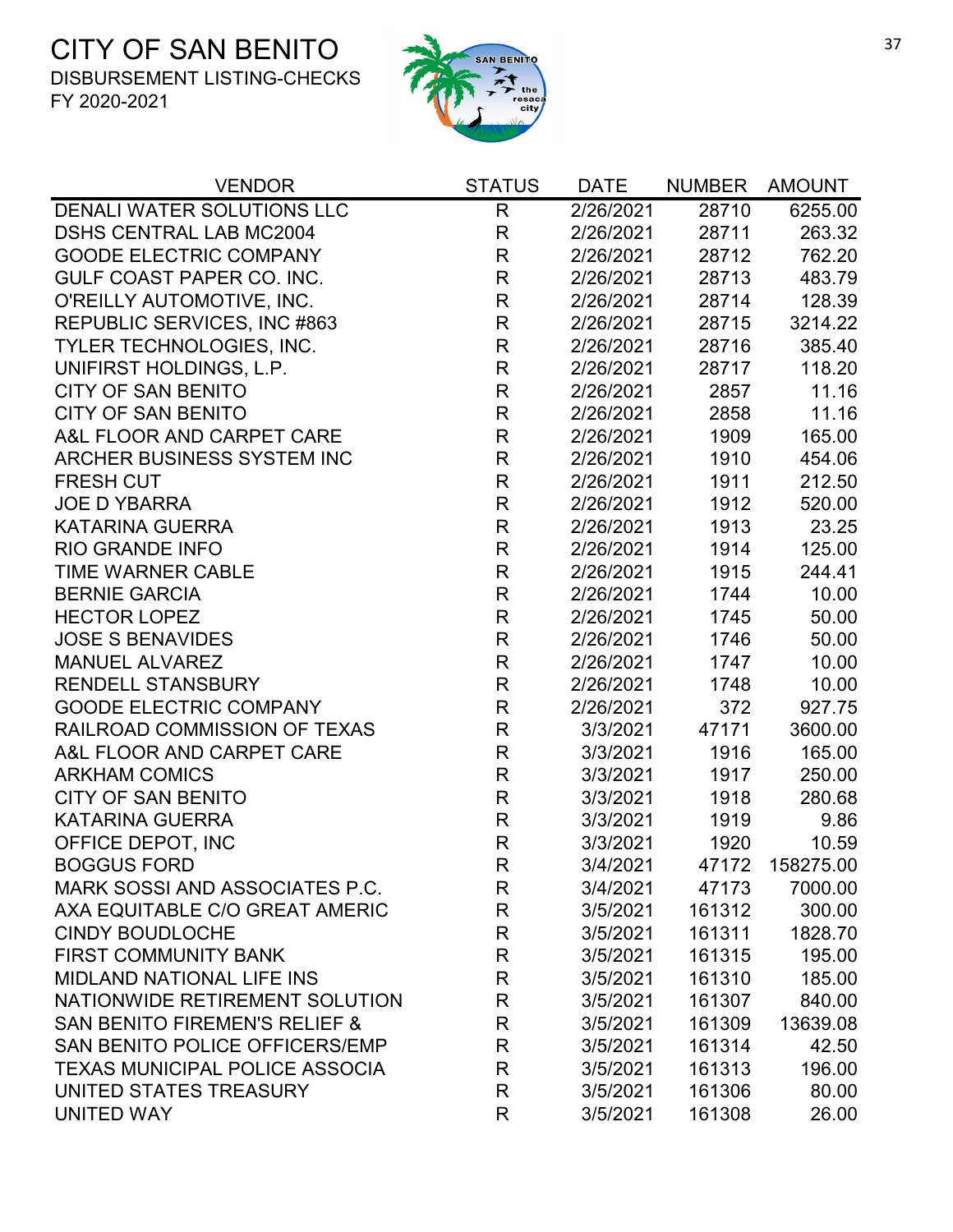

| <b>VENDOR</b>                         | <b>STATUS</b>           | <b>DATE</b> | <b>NUMBER</b> | <b>AMOUNT</b> |
|---------------------------------------|-------------------------|-------------|---------------|---------------|
| ADVENTURE PLAYGROUND SYSTEMS,         | $\mathsf{R}$            | 3/5/2021    | 47174         | 470.70        |
| ALL VALLEY KEY & LOCK                 | $\mathsf{R}$            | 3/5/2021    | 47175         | 190.00        |
| <b>AT&amp;T LONG DISTANCE</b>         | $\mathsf R$             | 3/5/2021    | 47176         | 1162.69       |
| <b>BOSWELL ELLIFF FORD</b>            | $\mathsf{R}$            | 3/5/2021    | 47177         | 38.99         |
| CDW GOVERNMENT, INC.                  | $\mathsf{R}$            | 3/5/2021    | 47178         | 2334.96       |
| <b>CENTER POINT LARGE PRINT</b>       | R                       | 3/5/2021    | 47179         | 89.28         |
| CENTRAL PLUMBING & ELECTRIC SU        | $\mathsf{R}$            | 3/5/2021    | 47180         | 222.78        |
| CENTRAL READY MIX CONCRETE COM        | R                       | 3/5/2021    | 47181         | 220.00        |
| <b>CHUY'S CUSTOM SPORTS</b>           | $\mathsf{R}$            | 3/5/2021    | 47182         | 30.00         |
| DENTON NAVARRO ROCHA BERNAL HY        | $\mathsf{R}$            | 3/5/2021    | 47183         | 11204.10      |
| <b>DIRECTV</b>                        | $\mathsf{R}$            | 3/5/2021    | 47184         | 128.15        |
| <b>EWING IRRIGATION PRODUCTS, INC</b> | $\mathsf{R}$            | 3/5/2021    | 47185         | 1689.20       |
| FIRESTONE COMPLETE AUTO CARE          | $\mathsf{R}$            | 3/5/2021    | 47186         | 287.66        |
| <b>GOODE ELECTRIC COMPANY</b>         | R                       | 3/5/2021    | 47187         | 355.80        |
| <b>GRAINGER</b>                       | $\mathsf{R}$            | 3/5/2021    | 47188         | 166.28        |
| <b>GRAJALES TIRE SHOP</b>             | $\mathsf{R}$            | 3/5/2021    | 47189         | 10.00         |
| GT DISTRIBUTORS, INC.                 | $\mathsf{R}$            | 3/5/2021    | 47190         | 877.89        |
| GULF COAST PAPER CO. INC.             | $\mathsf{R}$            | 3/5/2021    | 47191         | 1544.12       |
| MAGIC VALLEY ELECTRIC CO-OP           | $\mathsf{R}$            | 3/5/2021    | 47192         | 272.00        |
| <b>MARES TIRES</b>                    | $\mathsf{R}$            | 3/5/2021    | 47193         | 246.00        |
| <b>MAVERICK INDUSTRIAL SERVICES</b>   | $\overline{R}$          | 3/5/2021    | 47194         | 163.10        |
| <b>MCCOY'S BUILDING SUPPLY</b>        | $\mathsf{R}$            | 3/5/2021    | 47195         | 2.75          |
| NETWORKFLEET, INC.                    | $\mathsf{R}$            | 3/5/2021    | 47196         | 1006.73       |
| O'REILLY AUTOMOTIVE, INC.             | $\mathsf{R}$            | 3/5/2021    | 47197         | 358.47        |
| ONE STOP PEST CONTROL                 | R                       | 3/5/2021    | 47198         | 946.00        |
| R. VASQUEZ MUFFLERS & RADIATOR        | $\mathsf{R}$            | 3/5/2021    | 47200         | 150.00        |
| RIO GRANDE CONCRETE ACCESSORIE        | $\mathsf{R}$            | 3/5/2021    | 47201         | 147.61        |
| RIO GRANDE STEEL, LTD.                | $\mathsf{R}$            | 3/5/2021    | 47202         | 135.00        |
| <b>SAFETY VISION, LLC</b>             | $\overline{\mathsf{R}}$ | 3/5/2021    | 47203         | 3045.00       |
| TOPS THE OUTDOOR POWER STORE          | R                       | 3/5/2021    | 47204         | 199.78        |
| <b>TRANE</b>                          | R                       | 3/5/2021    | 47205         | 847.50        |
| UNIFIRST HOLDINGS, L.P.               | R                       | 3/5/2021    | 47206         | 275.20        |
| UNITED REFRIGERATION, INC.            | R                       | 3/5/2021    | 47207         | 213.60        |
| <b>ADVANCE AUTO PARTS</b>             | R                       | 3/5/2021    | 28718         | 116.57        |
| <b>ALAMO IRON WORKS</b>               | R                       | 3/5/2021    | 28719         | 1826.23       |
| ANA-LAB CORP.                         | R                       | 3/5/2021    | 28720         | 77.00         |
| ARGUINDEGUI OIL COMPANY II, LT        | R                       | 3/5/2021    | 28721         | 3159.01       |
| <b>AT&amp;T LONG DISTANCE</b>         | R                       | 3/5/2021    | 28722         | 152.73        |
| <b>BRENNTAG SOUTHWEST, INC.</b>       | R                       | 3/5/2021    | 28723         | 7875.41       |
| <b>CAMERON COUNTY IRRIGATION DIST</b> | R                       | 3/5/2021    | 28724         | 30507.95      |
| CHEMTRADE CHEMICALS US LLC            | R                       | 3/5/2021    | 28725         | 4919.15       |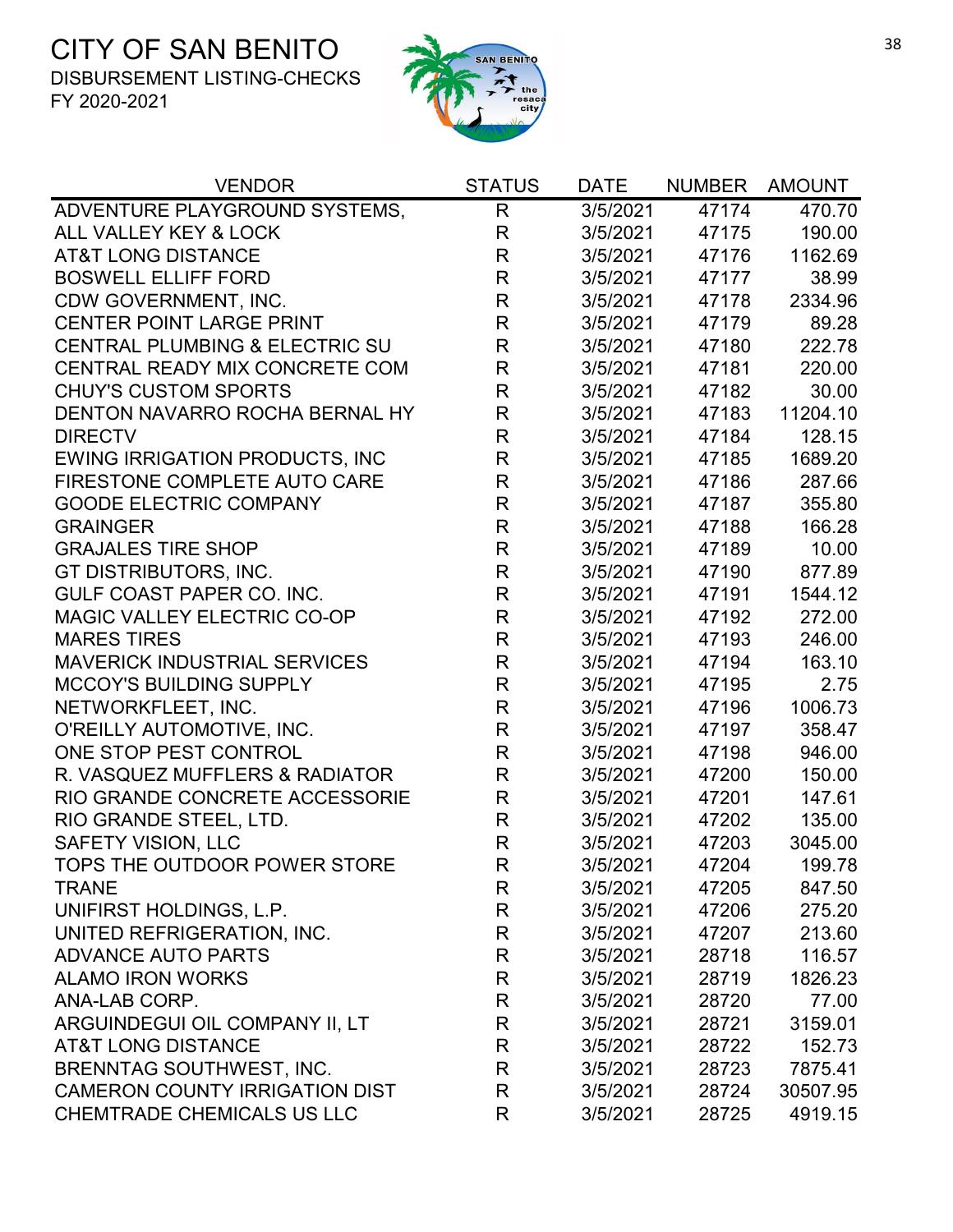

| <b>VENDOR</b>                             | <b>STATUS</b> | <b>DATE</b> | <b>NUMBER</b> | <b>AMOUNT</b> |
|-------------------------------------------|---------------|-------------|---------------|---------------|
| <b>CORE &amp; MAIN LP</b>                 | R             | 3/5/2021    | 28726         | 262.80        |
| <b>GOODE ELECTRIC COMPANY</b>             | $\mathsf{R}$  | 3/5/2021    | 28727         | 2893.22       |
| <b>GULF COAST PAPER CO. INC.</b>          | $\mathsf R$   | 3/5/2021    | 28728         | 220.30        |
| <b>HARLINGEN WATERWORKS SYSTEM</b>        | $\mathsf{R}$  | 3/5/2021    | 28729         | 963.00        |
| <b>HC ENGINEERING</b>                     | $\mathsf{R}$  | 3/5/2021    | 28742         | 1500.00       |
| <b>INTEGRITY TESTING, INC.</b>            | $\mathsf{R}$  | 3/5/2021    | 28730         | 5080.00       |
| <b>INTERNATIONAL MACHINE SHOP</b>         | $\mathsf R$   | 3/5/2021    | 28731         | 985.00        |
| NETWORKFLEET, INC.                        | $\mathsf R$   | 3/5/2021    | 28732         | 291.42        |
| OIL PATCH FUEL & SUPPLY, INC.             | $\mathsf R$   | 3/5/2021    | 28733         | 460.70        |
| <b>TCEQ</b>                               | R             | 3/5/2021    | 28734         | 111.00        |
| TONY YZAGUIRRE JR-TAX ASSESSOR            | $\mathsf R$   | 3/5/2021    | 28735         | 7.50          |
| TONY YZAGUIRRE JR-TAX ASSESSOR            | $\mathsf R$   | 3/5/2021    | 28736         | 7.50          |
| TONY YZAGUIRRE JR-TAX ASSESSOR            | $\mathsf R$   | 3/5/2021    | 28737         | 7.50          |
| TONY YZAGUIRRE JR-TAX ASSESSOR            | R             | 3/5/2021    | 28738         | 7.50          |
| <b>U.S. POSTMASTER</b>                    | $\mathsf R$   | 3/5/2021    | 28740         | 650.55        |
| UNIFIRST HOLDINGS, L.P.                   | $\mathsf R$   | 3/5/2021    | 28739         | 101.20        |
| UNIFIRST HOLDINGS, L.P.                   | $\mathsf R$   | 3/5/2021    | 28741         | 25.30         |
| <b>CHUY'S CUSTOM SPORTS</b>               | $\mathsf R$   | 3/5/2021    | 271           | 570.00        |
| FRONTERA MATERIALS, INC                   | $\mathsf R$   | 3/5/2021    | 272           | 35486.44      |
| <b>ERIC TREVINO</b>                       | $\mathsf R$   | 3/5/2021    | 1749          | 10.00         |
| <b>ROMAN LOPEZ</b>                        | $\mathsf R$   | 3/5/2021    | 1750          | 10.00         |
| <b>GOODE ELECTRIC COMPANY</b>             | $\mathsf R$   | 3/5/2021    | 373           | 153.10        |
| <b>ACEVEDO'S AUTO SERVICE</b>             | $\mathsf R$   | 3/10/2021   | 47208         | 1280.00       |
| <b>ADVANCE AUTO PARTS</b>                 | $\mathsf R$   | 3/10/2021   | 47209         | 26.78         |
| <b>BOSWELL ELLIFF FORD</b>                | $\mathsf{R}$  | 3/10/2021   | 47210         | 83.98         |
| CC DISTRIBUTORS, INC.                     | R             | 3/10/2021   | 47211         | 302.06        |
| CDW GOVERNMENT, INC.                      | $\mathsf R$   | 3/10/2021   | 47212         | 334.07        |
| <b>CENTER POINT LARGE PRINT</b>           | R             | 3/10/2021   | 47213         | 89.28         |
| <b>EMERGENCY VEHICLE &amp; FLEET SERV</b> | R             | 3/10/2021   | 47214         | 300.00        |
| FIRESTONE COMPLETE AUTO CARE              | R             | 3/10/2021   | 47215         | 319.88        |
| <b>FRONTERA MATERIALS, INC</b>            | R             | 3/10/2021   | 47216         | 7518.00       |
| <b>GOODE ELECTRIC COMPANY</b>             | R             | 3/10/2021   | 47217         | 1321.70       |
| <b>GRAJALES TIRE SHOP</b>                 | R             | 3/10/2021   | 47218         | 13.00         |
| GT DISTRIBUTORS, INC.                     | R             | 3/10/2021   | 47219         | 108.85        |
| <b>MANUEL DE LA ROSA</b>                  | R             | 3/10/2021   | 47220         | 5.45          |
| O'REILLY AUTOMOTIVE, INC.                 | R             | 3/10/2021   | 47221         | 248.42        |
| OIL PATCH FUEL & SUPPLY, INC.             | R             | 3/10/2021   | 47222         | 10138.92      |
| PICO PROPANE AND FUELS                    | R             | 3/10/2021   | 47223         | 19225.45      |
| PRECISION DELTA CORP.                     | R             | 3/10/2021   | 47224         | 1775.00       |
| <b>SAFETY VISION, LLC</b>                 | R             | 3/10/2021   | 47225         | 1300.00       |
| SAN BENITO CHAMBER OF COMMERCE            | R             | 3/10/2021   | 47226         | 10000.00      |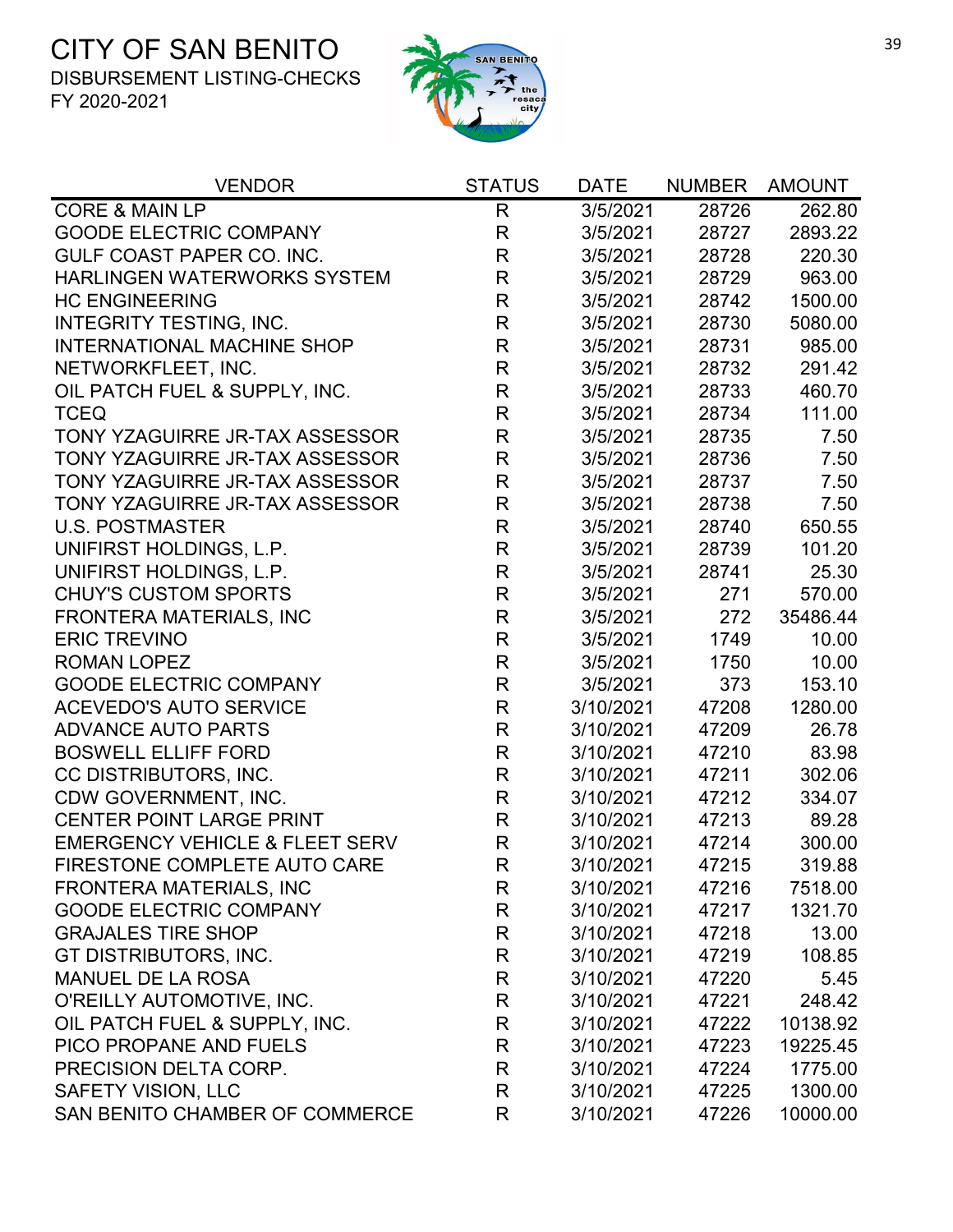

| <b>VENDOR</b>                         | <b>STATUS</b> | <b>DATE</b> | NUMBER AMOUNT |          |
|---------------------------------------|---------------|-------------|---------------|----------|
| SCHAEFFER MFG. CO. #551-17            | R             | 3/10/2021   | 47227         | 655.58   |
| STANARD & ASSOCIATES, INC             | R             | 3/10/2021   | 47228         | 317.50   |
| <b>TEXAS COMMISSION ON ENVIRONMEN</b> | $\mathsf R$   | 3/10/2021   | 47229         | 105.00   |
| THE CHAMBER HARLINGEN TEXAS           | R             | 3/10/2021   | 47230         | 300.00   |
| <b>THOMSON REUTERS - WEST</b>         | R             | 3/10/2021   | 47231         | 308.06   |
| UNIFIRST HOLDINGS, L.P.               | $\mathsf{R}$  | 3/10/2021   | 47232         | 29.80    |
| <b>VERIZON WIRELESS</b>               | $\mathsf{R}$  | 3/10/2021   | 47233         | 1823.52  |
| J. MAYA DESIGNS AND GRAPHICS L        | $\mathsf{R}$  | 3/10/2021   | 274           | 130.00   |
| <b>G &amp; G CONTRACTORS</b>          | $\mathsf{R}$  | 3/10/2021   | 374           | 63855.44 |
| <b>GALVAN SHEET METAL</b>             | $\mathsf{R}$  | 3/10/2021   | 375           | 40.00    |
| <b>CAMERON COUNTY CLERK</b>           | $\mathsf{R}$  | 3/11/2021   | 47234         | 40.00    |
| <b>CAROL LYNN SANCHEZ</b>             | R             | 3/11/2021   | 47235         | 126.36   |
| <b>MERCURY PUBLIC AFFAIRS LLC</b>     | $\mathsf{R}$  | 3/11/2021   | 47236         | 6000.00  |
| <b>SAN BENITO NEWS</b>                | R             | 3/11/2021   | 47237         | 214.50   |
| <b>ALLEGRA</b>                        | $\mathsf{R}$  | 3/11/2021   | 28745         | 639.03   |
| ANA-LAB CORP.                         | R             | 3/11/2021   | 28746         | 723.00   |
| BRENNTAG SOUTHWEST, INC.              | $\mathsf{R}$  | 3/11/2021   | 28747         | 452.60   |
| <b>GOODE ELECTRIC COMPANY</b>         | R             | 3/11/2021   | 28748         | 2027.72  |
| HERCULES INDUSTIRES INC               | $\mathsf{R}$  | 3/11/2021   | 28749         | 2429.78  |
| <b>U.S. POSTMASTER</b>                | $\mathsf{R}$  | 3/11/2021   | 28750         | 608.15   |
| UNIFIRST HOLDINGS, L.P.               | $\mathsf{R}$  | 3/11/2021   | 28751         | 27.20    |
| <b>USA BLUE BOOK</b>                  | R             | 3/11/2021   | 28752         | 12.15    |
| A&L FLOOR AND CARPET CARE             | R             | 3/11/2021   | 1921          | 165.00   |
| <b>ARMONIA MUSIC ADADEMY</b>          | $\mathsf{R}$  | 3/11/2021   | 1922          | 500.00   |
| <b>CABO BAR AND GRILL</b>             | R             | 3/11/2021   | 1923          | 875.00   |
| <b>CANTUS FRESH SEAFOOD</b>           | R             | 3/11/2021   | 1924          | 250.00   |
| <b>INGRYD A. MUNOZ</b>                | R             | 3/11/2021   | 1925          | 400.00   |
| <b>JOE D YBARRA</b>                   | R             | 3/11/2021   | 1926          | 520.00   |
| LEAF CAPITAL FUNDING LLC              | $\mathsf{R}$  | 3/11/2021   | 1927          | 176.50   |
| <b>MAIN STREET BOUTIQUE</b>           | R             | 3/11/2021   | 1939          | 375.00   |
| <b>MAIN STREET BOUTIQUE</b>           | R             | 3/11/2021   | 1940          | 375.00   |
| OFFICE DEPOT, INC                     | R             | 3/11/2021   | 1929          | 53.98    |
| OFFICE DEPOT, INC                     | R             | 3/11/2021   | 1930          | 36.99    |
| OFFICE DEPOT, INC                     | R             | 3/11/2021   | 1931          | 29.99    |
| ONE STOP PEST CONTROL                 | R             | 3/11/2021   | 1932          | 75.00    |
| PRESTIGE LAWN CARE & LANDSCAPI        | R             | 3/11/2021   | 1933          | 200.00   |
| PRESTIGE LAWN CARE & LANDSCAPI        | R             | 3/11/2021   | 1934          | 200.00   |
| <b>SWEET DELI &amp; MORE</b>          | R             | 3/11/2021   | 1935          | 750.00   |
| <b>TRANS UNION LLC</b>                | R             | 3/11/2021   | 1936          | 55.00    |
| <b>VERIZON WIRELESS</b>               | R             | 3/11/2021   | 1937          | 157.94   |
| <b>VIDA NUEVA CREATIONS</b>           | R             | 3/11/2021   | 1938          | 500.00   |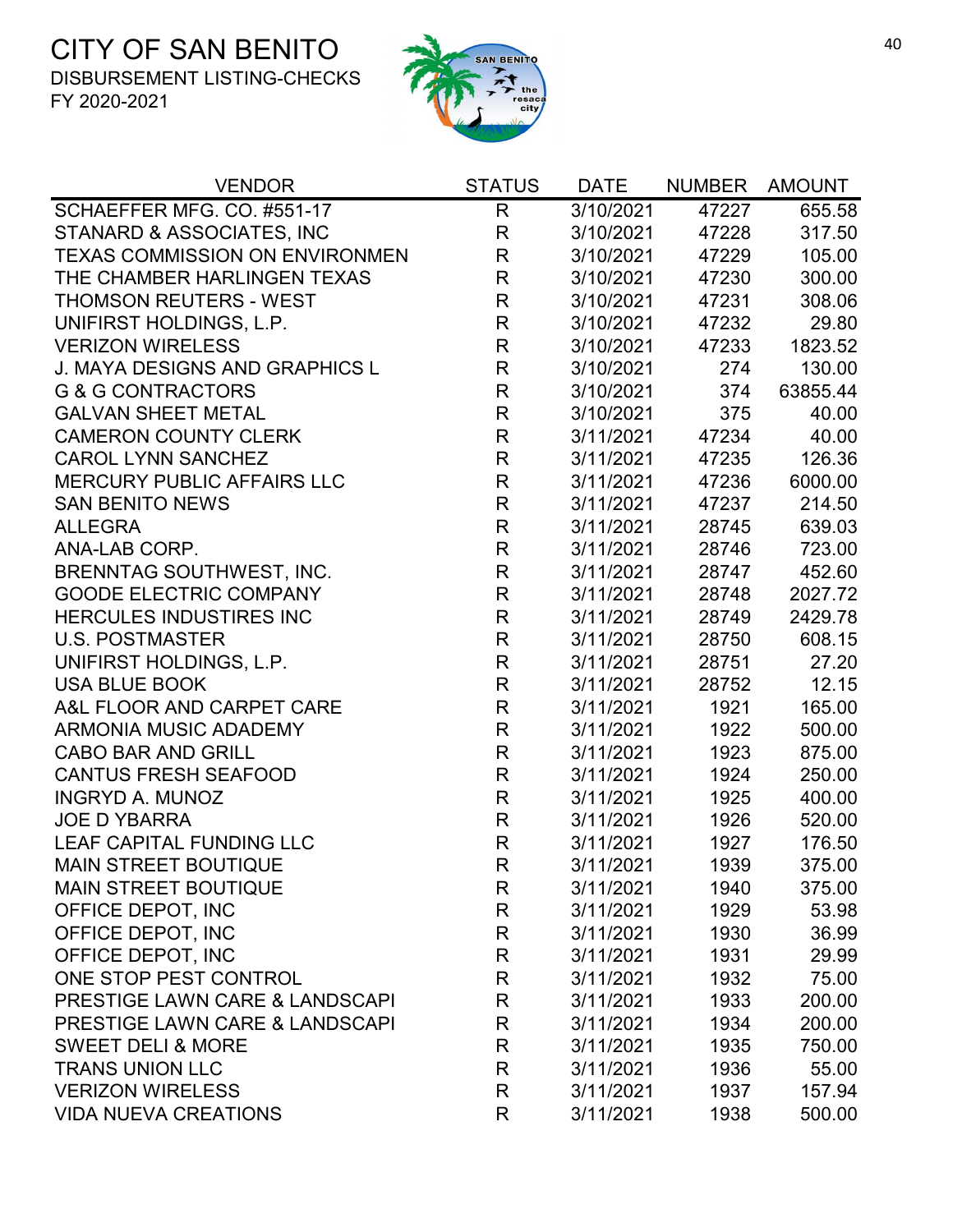

| <b>VENDOR</b>                                 | <b>STATUS</b> | <b>DATE</b> | <b>NUMBER</b> | <b>AMOUNT</b> |
|-----------------------------------------------|---------------|-------------|---------------|---------------|
| <b>BBVA/PNC BANK</b>                          | $\mathsf{R}$  | 3/15/2021   | 28753         | 220364.51     |
| <b>BBVA/PNC BANK</b>                          | R             | 3/15/2021   | 275           | 196.84        |
| <b>BBVA/PNC BANK</b>                          | R             | 3/15/2021   | 395           | 233.79        |
| <b>BBVA/PNC BANK</b>                          | $\mathsf{R}$  | 3/15/2021   | 1401          | 1398.44       |
| A CLEAN PORTOCO                               | $\mathsf{R}$  | 3/16/2021   | 47238         | 80.00         |
| ABEL & SON ENTERPRISES                        | $\mathsf{R}$  | 3/16/2021   | 47239         | 2250.00       |
| <b>ABEL MARTINEZ</b>                          | $\mathsf{R}$  | 3/16/2021   | 47240         | 120.00        |
| <b>ADVANCE AUTO PARTS</b>                     | R             | 3/16/2021   | 47241         | 221.33        |
| <b>AMANDA CERDAN</b>                          | R             | 3/16/2021   | 47242         | 57.96         |
| <b>B &amp; C CAR WASH</b>                     | $\mathsf{R}$  | 3/16/2021   | 47243         | 24.50         |
| <b>B &amp; H FOTO &amp; ELECTRONICS CORP.</b> | $\mathsf R$   | 3/16/2021   | 47244         | 1650.08       |
| <b>BBVA/PNC BANK</b>                          | $\mathsf{R}$  | 3/16/2021   | 47303         | 27141.00      |
| <b>BREATH TEST SERVICES</b>                   | $\mathsf{R}$  | 3/16/2021   | 47245         | 2000.00       |
| <b>BURTON AUTO SUPPLY</b>                     | $\mathsf{R}$  | 3/16/2021   | 47246         | 3.29          |
| <b>CAMERON COUNTY TAX OFFICE</b>              | R             | 3/16/2021   | 47247         | 7.50          |
| <b>CAMERON COUNTY TAX OFFICE</b>              | $\mathsf{R}$  | 3/16/2021   | 47248         | 7.50          |
| CENTRAL READY MIX CONCRETE COM                | $\mathsf{R}$  | 3/16/2021   | 47249         | 1540.00       |
| <b>CITY OF BROWNSVILLE</b>                    | $\mathsf{R}$  | 3/16/2021   | 47250         | 72.00         |
| CORE BUSINESS SOLUTIONS, INC.                 | $\mathsf{R}$  | 3/16/2021   | 47252         | 389.78        |
| <b>CUMMINS-ALLISON CORP</b>                   | $\mathsf{R}$  | 3/16/2021   | 47253         | 807.73        |
| <b>DAVID ROCHA</b>                            | $\mathsf{R}$  | 3/16/2021   | 47254         | 57.96         |
| EMERGENCY MEDICAL PRODUCTS, IN                | R             | 3/16/2021   | 47255         | 588.65        |
| FIRESTONE COMPLETE AUTO CARE                  | R             | 3/16/2021   | 47256         | 143.83        |
| <b>GLOBAL EQUIPMENT COMPANY INC.</b>          | $\mathsf{R}$  | 3/16/2021   | 47257         | 374.99        |
| <b>GRAINGER</b>                               | $\mathsf{R}$  | 3/16/2021   | 47258         | 39.66         |
| <b>GRAJALES TIRE SHOP</b>                     | $\mathsf{R}$  | 3/16/2021   | 47259         | 18.00         |
| GT DISTRIBUTORS, INC.                         | R             | 3/16/2021   | 47260         | 31.25         |
| HEAT SAFETY EQUIPMENT LLC.                    | $\mathsf{R}$  | 3/16/2021   | 47261         | 2251.15       |
| <b>JESUS ZUNIGA</b>                           | $\mathsf R$   | 3/16/2021   | 47262         | 115.93        |
| <b>JOSEPH VENTO</b>                           | $\mathsf{R}$  | 3/16/2021   | 47263         | 115.92        |
| LA CASA DE LAS FLORES                         | R             | 3/16/2021   | 47264         | 103.00        |
| <b>LAURA ANN MERCADO</b>                      | R             | 3/16/2021   | 47265         | 57.96         |
| LEXIPOL, LLC                                  | R             | 3/16/2021   | 47266         | 4686.90       |
| LEXISNEXIS RISK SOLUTIONS FL.                 | R             | 3/16/2021   | 47267         | 522.75        |
| <b>LUBE MASTERS</b>                           | R             | 3/16/2021   | 47268         | 224.15        |
| <b>LYNN PEAVEY COMPANY</b>                    | R             | 3/16/2021   | 47269         | 454.85        |
| <b>MARES TIRES</b>                            | R             | 3/16/2021   | 47270         | 398.00        |
| MARK SOSSI AND ASSOCIATES P.C.                | R             | 3/16/2021   | 47271         | 4515.00       |
| <b>MAYRA ESCOBEDO</b>                         | R             | 3/16/2021   | 47272         | 57.96         |
| <b>NANCY ALDAPE</b>                           | R             | 3/16/2021   | 47273         | 57.96         |
| <b>NICK GARZA</b>                             | R             | 3/16/2021   | 47274         | 57.96         |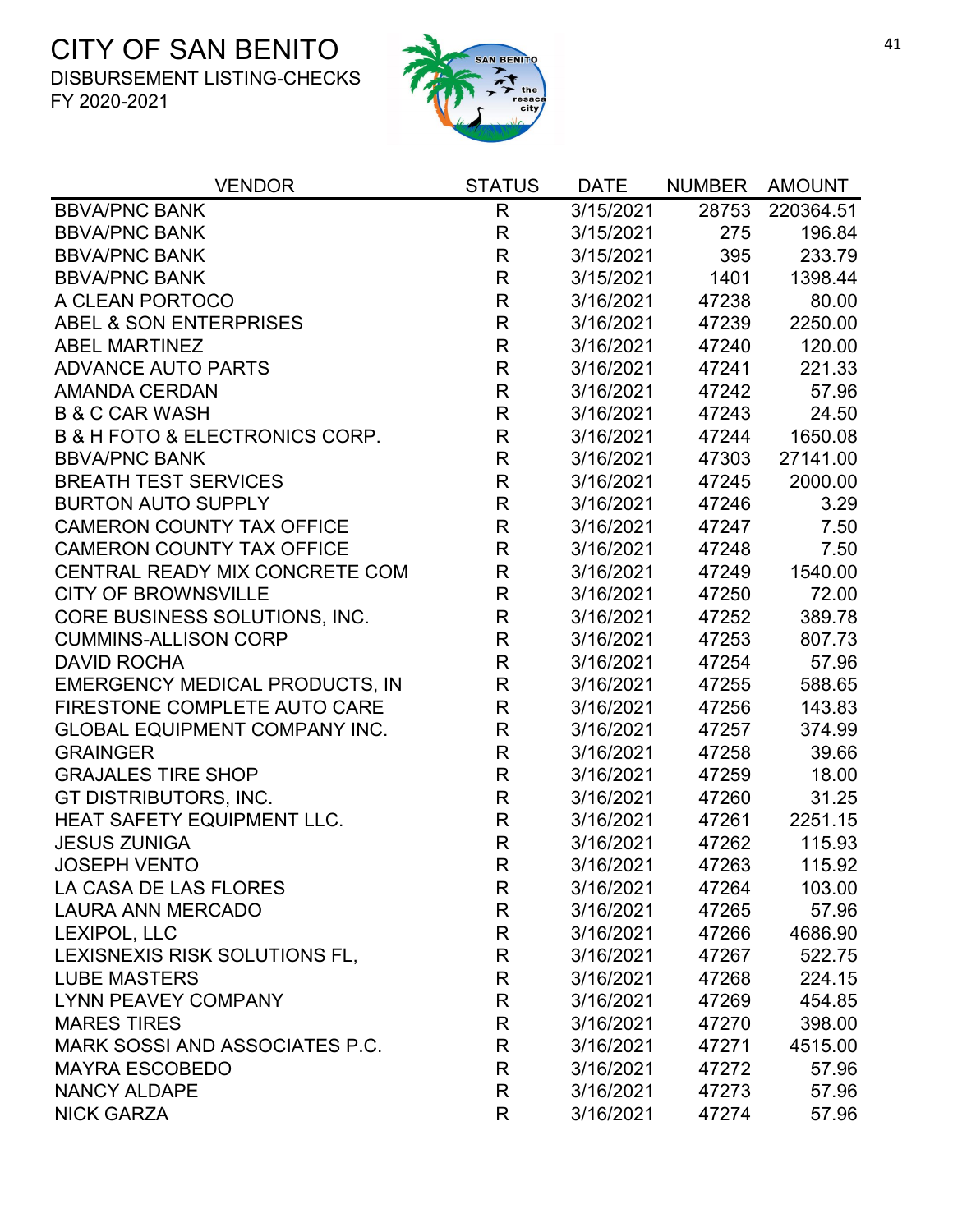

| <b>VENDOR</b>                            | <b>STATUS</b> | <b>DATE</b> | <b>NUMBER</b> | <b>AMOUNT</b> |
|------------------------------------------|---------------|-------------|---------------|---------------|
| NOVA HEALTHCARE, PA                      | R             | 3/16/2021   | 47275         | 99.60         |
| <b>NUECES POWER EQUIPMENT</b>            | R             | 3/16/2021   | 47276         | 120.46        |
| O'REILLY AUTOMOTIVE, INC.                | $\mathsf{R}$  | 3/16/2021   | 47277         | 228.94        |
| PITNEY BOWES INC.                        | $\mathsf{R}$  | 3/16/2021   | 47278         | 3000.00       |
| PRINCIPAL LIFE INSURANCE COMPA           | $\mathsf{R}$  | 3/16/2021   | 47279         | 2009.45       |
| PRUNEDA TECH SERVICE                     | $\mathsf{R}$  | 3/16/2021   | 47280         | 490.90        |
| RED WING BUSINESS ADVANTAGE AC           | R             | 3/16/2021   | 47281         | 2986.89       |
| RIO GRANDE STEEL, LTD.                   | R             | 3/16/2021   | 47302         | 299.98        |
| ROSALINDA TREVINO                        | $\mathsf{R}$  | 3/16/2021   | 47283         | 60.00         |
| <b>SHERWIN WILLIAMS</b>                  | R             | 3/16/2021   | 47284         | 139.50        |
| SIDDONS-MARTIN EMERGENCY GROUP           | $\mathsf R$   | 3/16/2021   | 47285         | 169.71        |
| <b>SILVIA SOSA</b>                       | R             | 3/16/2021   | 47286         | 57.96         |
| SIRCHIE FINGER PRINT LABS                | $\mathsf{R}$  | 3/16/2021   | 47287         | 171.44        |
| SOUTHERN TIRE MART, LLC                  | R             | 3/16/2021   | 47288         | 1842.20       |
| <b>SWAGIT PRODUCTIONS, LLC</b>           | $\mathsf{R}$  | 3/16/2021   | 47289         | 1990.00       |
| <b>TARPON FIRE &amp; SAFETY</b>          | $\mathsf{R}$  | 3/16/2021   | 47290         | 45.00         |
| <b>TEJAS RENTAL &amp; SALES</b>          | R             | 3/16/2021   | 47291         | 35.00         |
| TELLUS EQUIPMENT SOLUTIONS, LL           | R             | 3/16/2021   | 47292         | 232.74        |
| <b>TEXAS DEPARTMENT OF PUBLIC SAF</b>    | R             | 3/16/2021   | 47293         | 1.00          |
| TML INTERGOVERNMENTAL RISK POO           | $\mathsf{R}$  | 3/16/2021   | 47294         | 6763.95       |
| TOPS THE OUTDOOR POWER STORE             | $\mathsf{R}$  | 3/16/2021   | 47295         | 227.07        |
| <b>TOSHIBA BUSINESS SOLUTIONS, US</b>    | R             | 3/16/2021   | 47296         | 111.37        |
| UNIFIRST HOLDINGS, L.P.                  | R             | 3/16/2021   | 47297         | 148.80        |
| <b>VALLEY IT SOLUTIONS</b>               | $\mathsf{R}$  | 3/16/2021   | 47298         | 14000.00      |
| <b>VERONICA MEJILLA</b>                  | $\mathsf{R}$  | 3/16/2021   | 47299         | 57.96         |
| <b>VICTOR GONZALEZ</b>                   | R             | 3/16/2021   | 47300         | 67.62         |
| <b>WAL-MART COMMUNITY/GECRB</b>          | R             | 3/16/2021   | 47301         | 4.96          |
| <b>COASTAL VOICE &amp; DATA, LLC</b>     | $\mathsf{R}$  | 3/17/2021   | 1941          | 297.75        |
| SAN ANTONIO RETAIL MERCHANTS A           | $\mathsf{R}$  | 3/17/2021   | 1942          | 24.00         |
| <b>SAN ANTONIO RETAIL MERCHANTS A</b>    | R             | 3/17/2021   | 1943          | 24.50         |
| <b>TIME WARNER CABLE</b>                 | R             | 3/17/2021   | 1944          | 244.41        |
| <b>VALLEY MORNING STAR</b>               | R             | 3/17/2021   | 1945          | 83.88         |
| AXA EQUITABLE C/O GREAT AMERIC           | R             | 3/19/2021   | 161339        | 300.00        |
| <b>CINDY BOUDLOCHE</b>                   | R             | 3/19/2021   | 161333        | 1828.70       |
| <b>FIRST COMMUNITY BANK</b>              | R             | 3/19/2021   | 161340        | 195.00        |
| <b>MIDLAND NATIONAL LIFE INS</b>         | R             | 3/19/2021   | 161334        | 185.00        |
| NATIONWIDE RETIREMENT SOLUTION           | R             | 3/19/2021   | 161335        | 840.00        |
| <b>SAN BENITO FIREMEN'S RELIEF &amp;</b> | R             | 3/19/2021   | 161336        | 13305.84      |
| SAN BENITO POLICE OFFICERS/EMP           | R             | 3/19/2021   | 161341        | 42.50         |
| <b>TEXAS MUNICIPAL POLICE ASSOCIA</b>    | R             | 3/19/2021   | 161342        | 196.00        |
| UNITED STATES TREASURY                   | R             | 3/19/2021   | 161337        | 80.00         |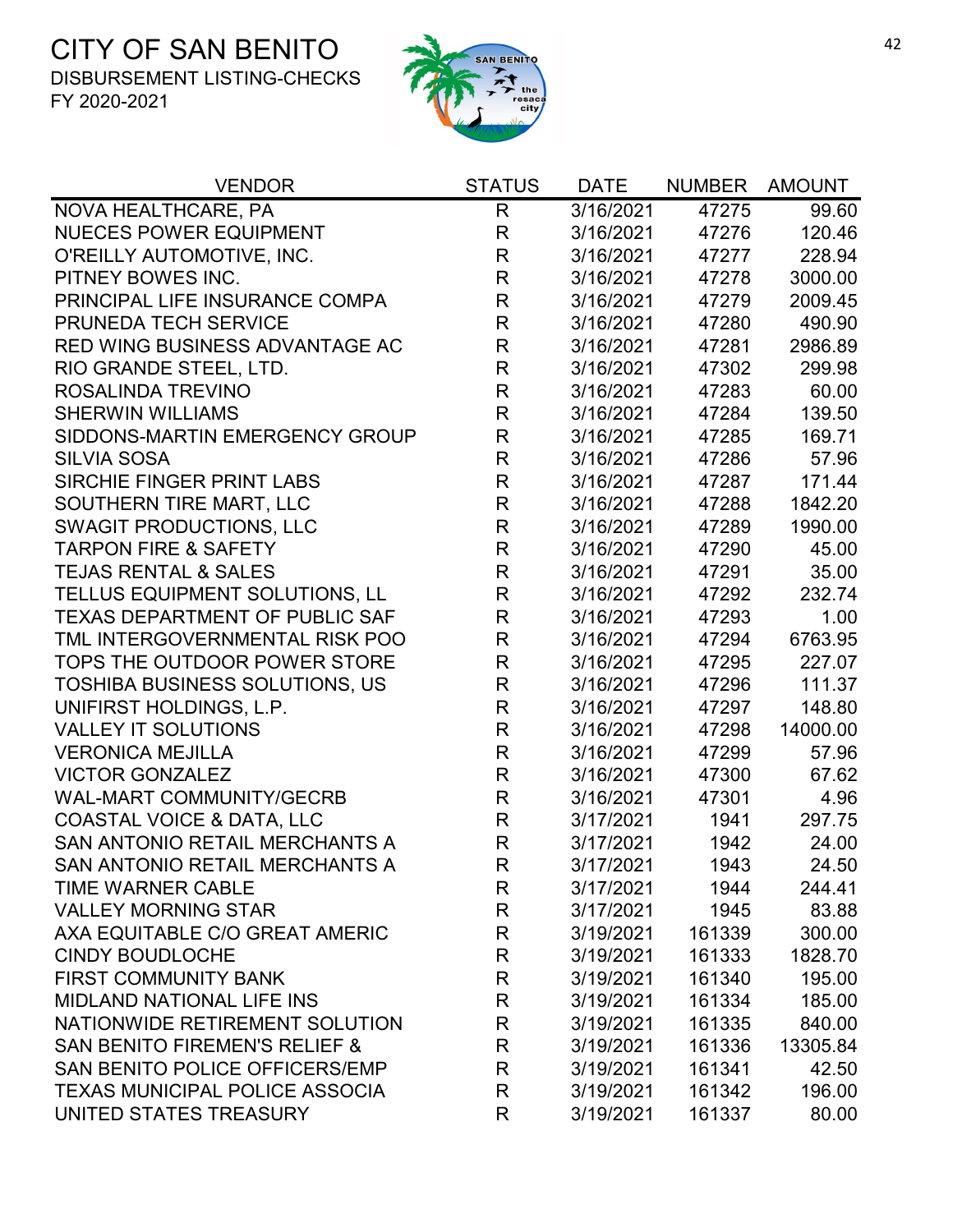

| <b>VENDOR</b>                                 | <b>STATUS</b> | <b>DATE</b> | <b>NUMBER</b> | <b>AMOUNT</b> |
|-----------------------------------------------|---------------|-------------|---------------|---------------|
| <b>UNITED WAY</b>                             | $\mathsf{R}$  | 3/19/2021   | 161338        | 26.00         |
| AGUAWORKS PIPE & SUPPLY, LLC.                 | R             | 3/19/2021   | 28756         | 6157.88       |
| <b>ALAMO IRON WORKS</b>                       | R             | 3/19/2021   | 28757         | 697.73        |
| ANA-LAB CORP.                                 | $\mathsf{R}$  | 3/19/2021   | 28758         | 328.00        |
| <b>BBVA/PNC BANK</b>                          | R             | 3/19/2021   | 28776         | 143.08        |
| BRENNTAG SOUTHWEST, INC.                      | R             | 3/19/2021   | 28759         | 7736.22       |
| <b>CITY OF SAN BENITO</b>                     | R             | 3/19/2021   | 28760         | 20780.35      |
| <b>CITY OF SAN BENITO</b>                     | R             | 3/19/2021   | 28761         | 20034.61      |
| DENALI WATER SOLUTIONS LLC                    | R             | 3/19/2021   | 28762         | 3475.00       |
| <b>DSHS CENTRAL LAB MC2004</b>                | R             | 3/19/2021   | 28763         | 82.60         |
| <b>GOODE ELECTRIC COMPANY</b>                 | R             | 3/19/2021   | 28764         | 1422.95       |
| GULF COAST PAPER CO. INC.                     | $\mathsf R$   | 3/19/2021   | 28765         | 440.60        |
| <b>HURRICANE FENCE COMPANY</b>                | R             | 3/19/2021   | 28766         | 3434.00       |
| <b>IVAN G. RAMIREZ</b>                        | R             | 3/19/2021   | 28767         | 313.00        |
| RED WING BUSINESS ADVANTAGE AC                | R             | 3/19/2021   | 28768         | 3830.96       |
| REPUBLIC SERVICES, INC #863                   | R             | 3/19/2021   | 28771         | 236.67        |
| UNIFIRST HOLDINGS, L.P.                       | R             | 3/19/2021   | 28772         | 216.00        |
| <b>USA BLUE BOOK</b>                          | R             | 3/19/2021   | 28773         | 7269.78       |
| <b>USA BLUE BOOK</b>                          | R             | 3/19/2021   | 28775         | 8.46          |
| <b>WESTECH ENGINEERING, INC.</b>              | $\mathsf{R}$  | 3/19/2021   | 28774         | 4700.00       |
| SAN ANTONIO RETAIL MERCHANTS A                | $\mathsf{R}$  | 3/19/2021   | 1946          | 24.00         |
| <b>CHRISTINA SANCHEZ</b>                      | R             | 3/19/2021   | 276           | 50.16         |
| <b>AFLAC</b>                                  | R             | 3/24/2021   | 161343        | 835.26        |
| <b>COLONIAL LIFE INSURANCE</b>                | R             | 3/24/2021   | 161344        | 3483.84       |
| M.A.S.A                                       | R             | 3/24/2021   | 161345        | 265.00        |
| METROPOLITAN LIFE INSURANCE CO                | R             | 3/24/2021   | 161346        | 3911.01       |
| <b>MUTUAL OF OMAHA</b>                        | R             | 3/24/2021   | 161347        | 5106.83       |
| <b>U.S. POSTMASTER</b>                        | R             | 3/24/2021   | 28777         | 629.78        |
| ABEL & SON ENTERPRISES                        | $\mathsf R$   | 3/26/2021   | 47312         | 1000.00       |
| ALL VALLEY KEY & LOCK                         | R             | 3/26/2021   | 47313         | 99.50         |
| <b>B &amp; H FOTO &amp; ELECTRONICS CORP.</b> | R             | 3/26/2021   | 47314         | 104.85        |
| <b>BETA TECHNOLOGY</b>                        | R             | 3/26/2021   | 47315         | 1984.48       |
| <b>BOSWELL ELLIFF FORD</b>                    | R             | 3/26/2021   | 47316         | 160.46        |
| <b>CAMERON COUNTY CLERK</b>                   | R             | 3/26/2021   | 47317         | 40.00         |
| <b>CAMERON COUNTY ELECTIONS DEPAR</b>         | R             | 3/26/2021   | 47318         | 9647.46       |
| <b>CAMERON COUNTY TAX OFFICE</b>              | R             | 3/26/2021   | 47319         | 15.00         |
| CC DISTRIBUTORS, INC.                         | R             | 3/26/2021   | 47320         | 81.60         |
| <b>COMPLETE COACH WORKS</b>                   | R             | 3/26/2021   | 47321         | 870.82        |
| <b>DIRECTV</b>                                | R             | 3/26/2021   | 47322         | 134.40        |
| <b>EMERGENCY TRAINING ALLIANCE BO</b>         | R             | 3/26/2021   | 47323         | 100.00        |
| FIRESTONE COMPLETE AUTO CARE                  | R             | 3/26/2021   | 47324         | 365.21        |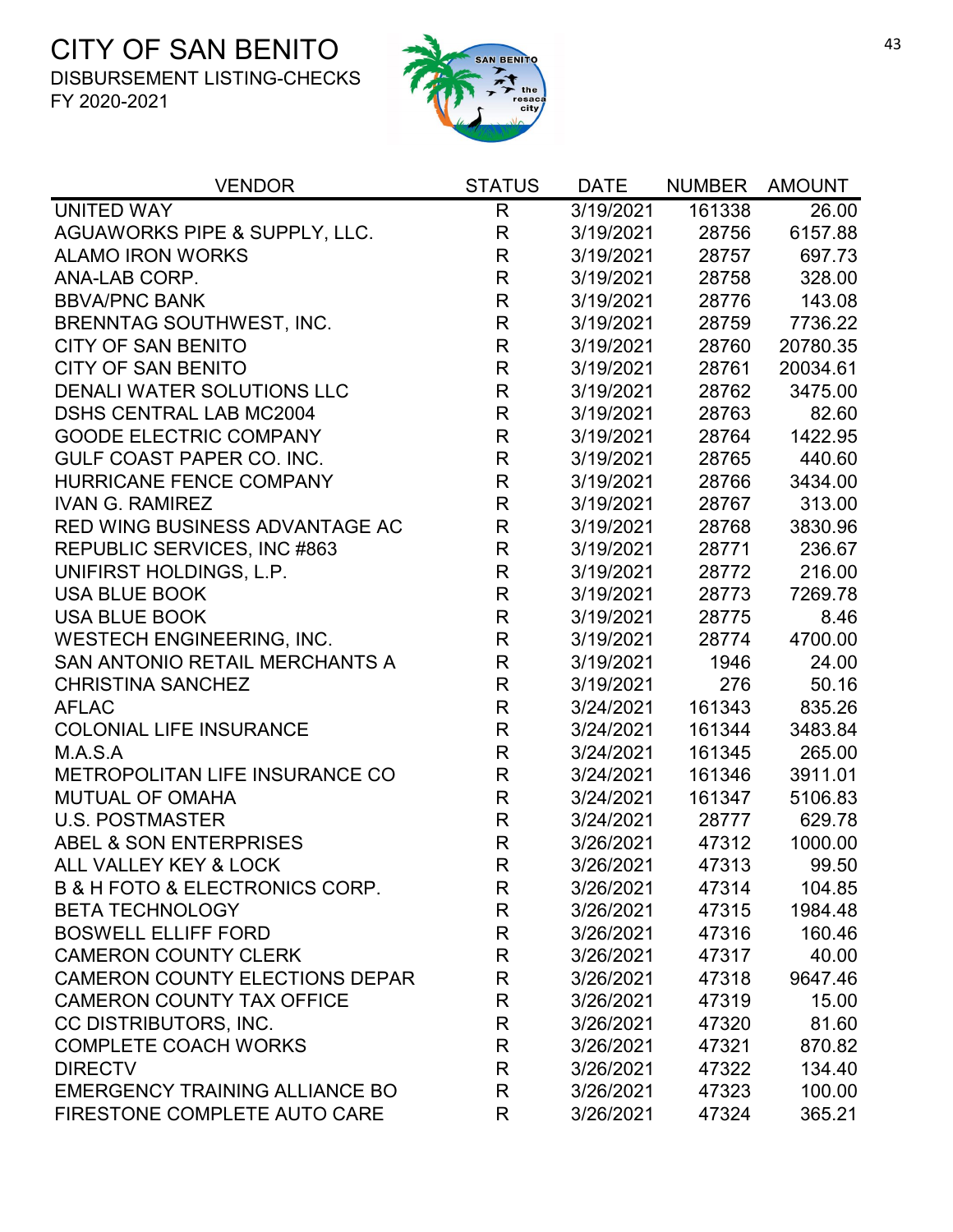

| <b>VENDOR</b>                            | <b>STATUS</b> | <b>DATE</b> | <b>NUMBER</b> | <b>AMOUNT</b> |
|------------------------------------------|---------------|-------------|---------------|---------------|
| <b>GRAINGER</b>                          | R             | 3/26/2021   | 47325         | 298.80        |
| <b>GRAJALES TIRE SHOP</b>                | $\mathsf{R}$  | 3/26/2021   | 47326         | 29.00         |
| <b>GULF COAST PAPER CO. INC.</b>         | R             | 3/26/2021   | 47327         | 884.73        |
| HEAT SAFETY EQUIPMENT LLC.               | R             | 3/26/2021   | 47328         | 1367.51       |
| <b>J &amp; J TIRE &amp; AUTO</b>         | $\mathsf{R}$  | 3/26/2021   | 47329         | 602.95        |
| <b>LUBE MASTERS</b>                      | $\mathsf{R}$  | 3/26/2021   | 47330         | 35.00         |
| <b>MCCOY'S BUILDING SUPPLY</b>           | $\mathsf R$   | 3/26/2021   | 47331         | 299.44        |
| <b>SOUTHWEST CUSTOM</b>                  | $\mathsf{R}$  | 3/26/2021   | 47310         | 1263.25       |
| <b>JNSP PROPERTIES LLC</b>               | $\mathsf{R}$  | 3/26/2021   | 47311         | 1327.50       |
| O'REILLY AUTOMOTIVE, INC.                | $\mathsf{R}$  | 3/26/2021   | 47332         | 322.14        |
| PF SAFETY & INDUSTRIAL SUPPLIE           | $\mathsf R$   | 3/26/2021   | 47333         | 240.00        |
| <b>PIGGY BACK TOWING &amp; RECOVERY</b>  | $\mathsf{R}$  | 3/26/2021   | 47334         | 500.00        |
| RAMIRO VILLARREAL JR.                    | $\mathsf{R}$  | 3/26/2021   | 47335         | 1525.00       |
| SHI GOVERNMENT SOLUTIONS, INC.           | $\mathsf R$   | 3/26/2021   | 47336         | 379.00        |
| TELLUS EQUIPMENT SOLUTIONS, LL           | R             | 3/26/2021   | 47337         | 860.85        |
| <b>TEXAS DEPARTMENT OF STATE HEAL</b>    | $\mathsf{R}$  | 3/26/2021   | 47338         | 70.00         |
| <b>TIME WARNER CABLE</b>                 | $\mathsf{R}$  | 3/26/2021   | 47339         | 1514.61       |
| <b>TIP TOP TOWING</b>                    | $\mathsf{R}$  | 3/26/2021   | 47340         | 95.00         |
| TONY YZAGUIRRE JR-TAX ASSESSOR           | $\mathsf R$   | 3/26/2021   | 47341         | 7.50          |
| TOPS THE OUTDOOR POWER STORE             | $\mathsf{R}$  | 3/26/2021   | 47342         | 1115.79       |
| <b>TRANE</b>                             | $\mathsf{R}$  | 3/26/2021   | 47343         | 3190.00       |
| ULINE, INC.                              | $\mathsf{R}$  | 3/26/2021   | 47344         | 552.19        |
| UNIFIRST HOLDINGS, L.P.                  | $\mathsf{R}$  | 3/26/2021   | 47345         | 150.60        |
| <b>WAL-MART COMMUNITY/GECRB</b>          | $\mathsf R$   | 3/26/2021   | 47346         | 1.76          |
| <b>GOODYEAR COMMERCIAL TIRE</b>          | $\mathsf{R}$  | 3/26/2021   | 28785         | 367.26        |
| UNIFIRST HOLDINGS, L.P.                  | $\mathsf R$   | 3/26/2021   | 28786         | 51.00         |
| A&L FLOOR AND CARPET CARE                | $\mathsf{R}$  | 3/26/2021   | 1947          | 165.00        |
| ARMONIA MUSIC ADADEMY                    | $\mathsf{R}$  | 3/26/2021   | 1948          | 500.00        |
| <b>FRESH CUT</b>                         | $\mathsf R$   | 3/26/2021   | 1949          | 212.50        |
| OFFICE DEPOT, INC                        | $\mathsf R$   | 3/26/2021   | 1950          | 140.15        |
| RGV FIRE SAFETY/SECURITY, LLC            | R             | 3/26/2021   | 1951          | 75.00         |
| AXA EQUITABLE C/O GREAT AMERIC           | R             | 4/1/2021    | 161371        | 300.00        |
| <b>CINDY BOUDLOCHE</b>                   | $\mathsf{R}$  | 4/1/2021    | 161365        | 1828.70       |
| <b>FIRST COMMUNITY BANK</b>              | R             | 4/1/2021    | 161372        | 195.00        |
| <b>MIDLAND NATIONAL LIFE INS</b>         | R             | 4/1/2021    | 161366        | 185.00        |
| NATIONWIDE RETIREMENT SOLUTION           | R             | 4/1/2021    | 161367        | 840.00        |
| <b>SAN BENITO FIREMEN'S RELIEF &amp;</b> | R             | 4/1/2021    | 161368        | 12916.08      |
| SAN BENITO POLICE OFFICERS/EMP           | R             | 4/1/2021    | 161373        | 42.50         |
| <b>TEXAS MUNICIPAL POLICE ASSOCIA</b>    | R             | 4/1/2021    | 161374        | 196.00        |
| UNITED STATES TREASURY                   | R             | 4/1/2021    | 161369        | 80.00         |
| UNITED WAY                               | R             | 4/1/2021    | 161370        | 26.00         |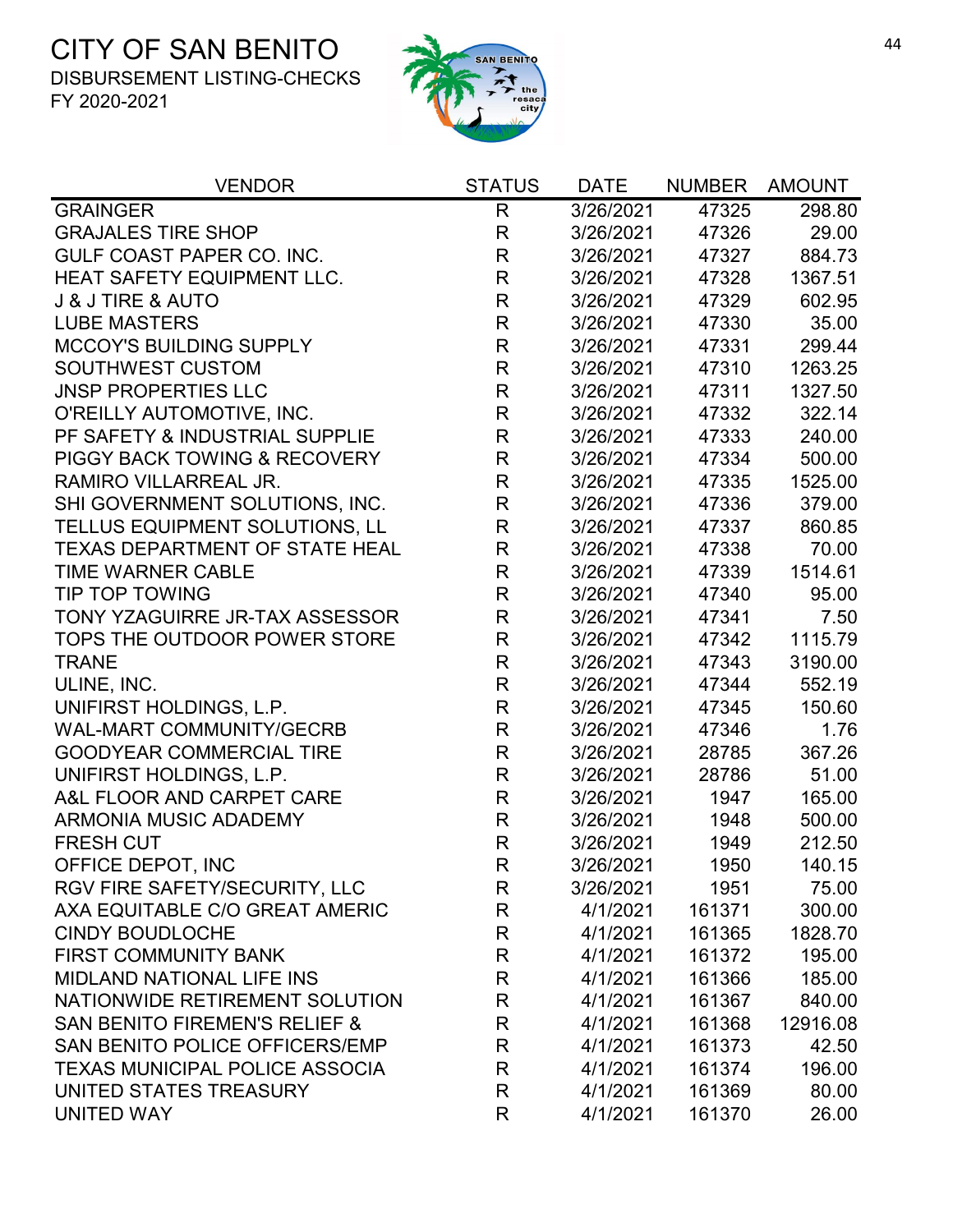

| <b>VENDOR</b>                         | <b>STATUS</b> | <b>DATE</b> | <b>NUMBER</b> | AMOUNT    |
|---------------------------------------|---------------|-------------|---------------|-----------|
| ABEL & SON ENTERPRISES                | $\mathsf{R}$  | 4/1/2021    | 47347         | 250.00    |
| <b>ACEVEDO'S AUTO SERVICE</b>         | $\mathsf{R}$  | 4/1/2021    | 47348         | 350.00    |
| <b>ADVANCE AUTO PARTS</b>             | R             | 4/1/2021    | 47349         | 91.95     |
| <b>B &amp; C CAR WASH</b>             | $\mathsf{R}$  | 4/1/2021    | 47350         | 94.50     |
| <b>BOSWELL ELLIFF FORD</b>            | $\mathsf{R}$  | 4/1/2021    | 47351         | 38.99     |
| CC DISTRIBUTORS, INC.                 | $\mathsf{R}$  | 4/1/2021    | 47352         | 219.60    |
| <b>DAISY BERLANGA</b>                 | $\mathsf{R}$  | 4/1/2021    | 47353         | 100.00    |
| DEALERS ELECTRICAL SUPPLY             | $\mathsf{R}$  | 4/1/2021    | 47354         | 354.03    |
| FIRESTONE COMPLETE AUTO CARE          | $\mathsf{R}$  | 4/1/2021    | 47355         | 236.74    |
| <b>GRAJALES TIRE SHOP</b>             | $\mathsf{R}$  | 4/1/2021    | 47356         | 26.00     |
| GT DISTRIBUTORS, INC.                 | $\mathsf{R}$  | 4/1/2021    | 47357         | 137.85    |
| <b>J &amp; J TIRE &amp; AUTO</b>      | $\mathsf{R}$  | 4/1/2021    | 47358         | 229.00    |
| MALLORY SAFETY AND SUPPLY, LLC        | $\mathsf{R}$  | 4/1/2021    | 47359         | 131.00    |
| <b>MCCOY'S BUILDING SUPPLY</b>        | $\mathsf{R}$  | 4/1/2021    | 47360         | 59.47     |
| O'REILLY AUTOMOTIVE, INC.             | $\mathsf{R}$  | 4/1/2021    | 47361         | 782.04    |
| <b>RUDY RODRIGUEZ</b>                 | $\mathsf{R}$  | 4/1/2021    | 47362         | 725.00    |
| UNITED REFRIGERATION, INC.            | $\mathsf{R}$  | 4/1/2021    | 47363         | 271.88    |
| DOGGETT HEAVY MACHINERY SERVIC        | $\mathsf{R}$  | 4/1/2021    | 28808         | 208000.00 |
| <b>U.S. POSTMASTER</b>                | $\mathsf{R}$  | 4/1/2021    | 28805         | 653.09    |
| UNIFIRST HOLDINGS, L.P.               | $\mathsf{R}$  | 4/1/2021    | 28807         | 64.20     |
| A&L FLOOR AND CARPET CARE             | $\mathsf{R}$  | 4/1/2021    | 1952          | 165.00    |
| <b>CITY OF SAN BENITO</b>             | $\mathsf{R}$  | 4/1/2021    | 1953          | 255.18    |
| <b>LEAF CAPITAL FUNDING LLC</b>       | $\mathsf{R}$  | 4/1/2021    | 1954          | 194.15    |
| OFFICE DEPOT, INC                     | $\mathsf{R}$  | 4/1/2021    | 1955          | 63.98     |
| <b>COLONIAL LIFE INSURANCE</b>        | $\mathsf{R}$  | 4/9/2021    | 161376        | 138.74    |
| <b>ASHLEY CASTELLANOS</b>             | $\mathsf{R}$  | 4/9/2021    | 47364         | 120.00    |
| <b>AUTO ZONE</b>                      | $\mathsf{R}$  | 4/9/2021    | 47365         | 107.99    |
| <b>B &amp; C CAR WASH</b>             | $\mathsf{R}$  | 4/9/2021    | 47366         | 17.50     |
| <b>BARRIENTOS TIRES</b>               | $\mathsf{R}$  | 4/9/2021    | 47367         | 30.00     |
| <b>BETA TECHNOLOGY</b>                | R             | 4/9/2021    | 47368         | 372.10    |
| <b>BIANCA LEMUS</b>                   | R             | 4/9/2021    | 47369         | 57.96     |
| <b>BOSWELL ELLIFF FORD</b>            | R             | 4/9/2021    | 47370         | 38.99     |
| BOYS & GIRLS CLUB OF SAN BENIT        | R             | 4/9/2021    | 47371         | 10000.00  |
| <b>BURTON AUTO SUPPLY</b>             | R             | 4/9/2021    | 47372         | 129.91    |
| <b>CAMERON COUNTY ELECTIONS DEPAR</b> | R             | 4/9/2021    | 47373         | 12700.13  |
| CC DISTRIBUTORS, INC.                 | R             | 4/9/2021    | 47374         | 421.30    |
| CENTRAL READY MIX CONCRETE COM        | R             | 4/9/2021    | 47375         | 220.00    |
| <b>CRISTINA PARKER</b>                | R             | 4/9/2021    | 47376         | 48.60     |
| DENTON NAVARRO ROCHA BERNAL HY        | R             | 4/9/2021    | 47377         | 405.00    |
| <b>ERNIE TAMEZ</b>                    | R             | 4/9/2021    | 47378         | 57.96     |
| FIRESTONE COMPLETE AUTO CARE          | R             | 4/9/2021    | 47379         | 199.93    |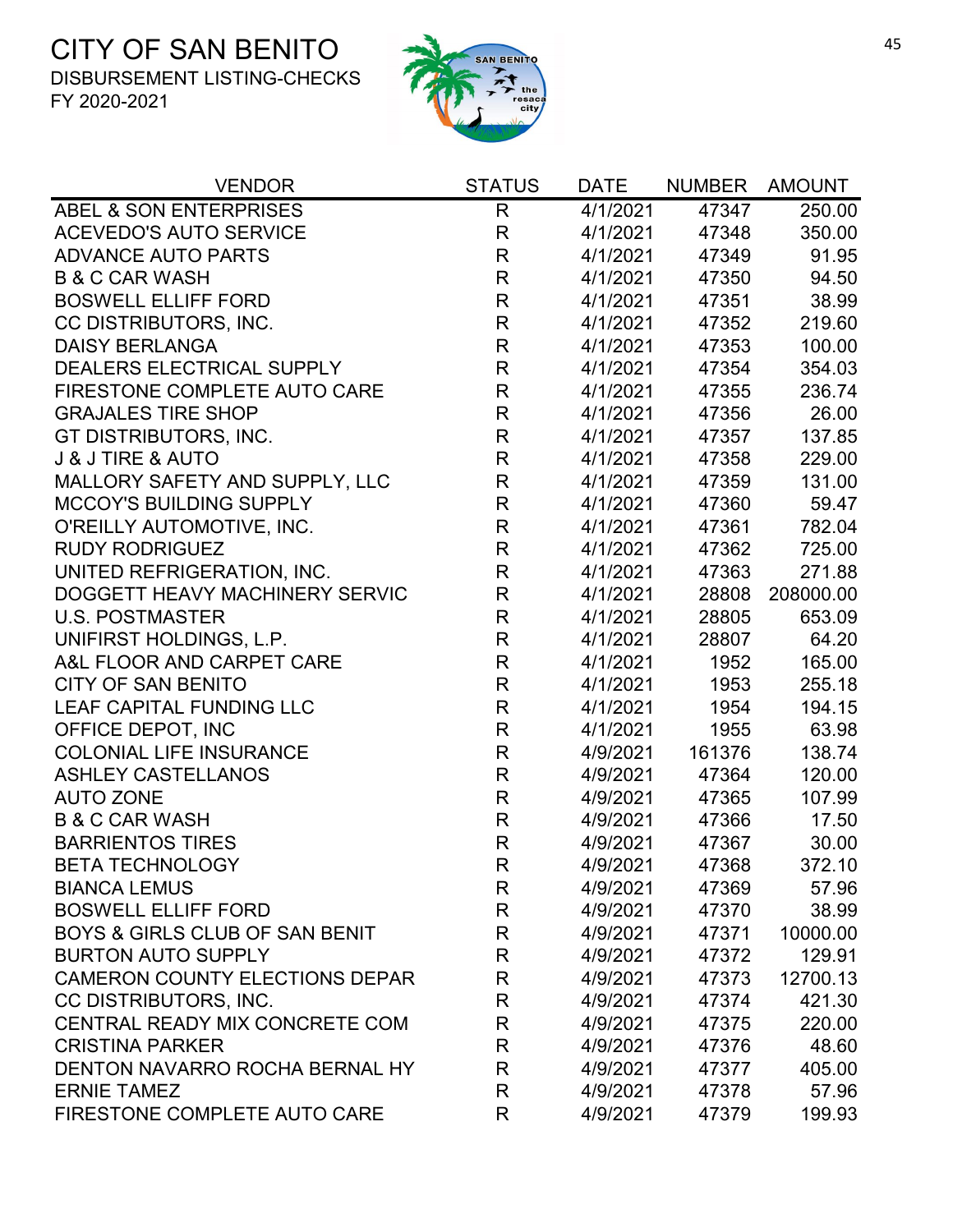

| <b>VENDOR</b>                         | <b>STATUS</b> | <b>DATE</b> | <b>NUMBER</b> | <b>AMOUNT</b> |
|---------------------------------------|---------------|-------------|---------------|---------------|
| <b>FLORESTELA GONZALEZ</b>            | $\mathsf{R}$  | 4/9/2021    | 47380         | 57.96         |
| <b>GRAJALES TIRE SHOP</b>             | $\mathsf{R}$  | 4/9/2021    | 47381         | 14.00         |
| <b>HECTOR LOPEZ</b>                   | $\mathsf{R}$  | 4/9/2021    | 47382         | 30.00         |
| IMMIXTECHNOLOGY, INC.                 | $\mathsf{R}$  | 4/9/2021    | 47383         | 3410.20       |
| <b>JANIE COLLAZO</b>                  | $\mathsf{R}$  | 4/9/2021    | 47384         | 112.92        |
| <b>JESUS MALDONADO, JR</b>            | $\mathsf{R}$  | 4/9/2021    | 47385         | 120.00        |
| <b>JOSE LUIS PEREZ, JR.</b>           | $\mathsf{R}$  | 4/9/2021    | 47386         | 64.62         |
| <b>KERRI VALENCIA</b>                 | $\mathsf{R}$  | 4/9/2021    | 47387         | 48.60         |
| LINEBARGER GOGGAN BLAIR & SAMP        | $\mathsf{R}$  | 4/9/2021    | 47388         | 3061.68       |
| <b>LUBE MASTERS</b>                   | $\mathsf{R}$  | 4/9/2021    | 47389         | 163.00        |
| <b>MARIA RODRIGUEZ</b>                | $\mathsf{R}$  | 4/9/2021    | 47390         | 57.96         |
| MARK SOSSI AND ASSOCIATES P.C.        | $\mathsf{R}$  | 4/9/2021    | 47407         | 5705.00       |
| MATHESON TRI-GAS, INC.                | $\mathsf{R}$  | 4/9/2021    | 47391         | 57.38         |
| MCCOY'S BUILDING SUPPLY               | $\mathsf{R}$  | 4/9/2021    | 47392         | 489.65        |
| NETWORKFLEET, INC.                    | $\mathsf{R}$  | 4/9/2021    | 47393         | 404.75        |
| <b>NUECES POWER EQUIPMENT</b>         | $\mathsf{R}$  | 4/9/2021    | 47394         | 283.50        |
| O'REILLY AUTOMOTIVE, INC.             | $\mathsf{R}$  | 4/9/2021    | 47395         | 163.29        |
| <b>PRISILLA GUERRERO</b>              | $\mathsf{R}$  | 4/9/2021    | 47396         | 48.30         |
| PRUNEDA TECH SERVICE                  | $\mathsf{R}$  | 4/9/2021    | 47397         | 319.85        |
| <b>RIO GRANDE GUARDIAN</b>            | $\mathsf{R}$  | 4/9/2021    | 47398         | 2500.00       |
| SIDDONS-MARTIN EMERGENCY GROUP        | $\mathsf{R}$  | 4/9/2021    | 47399         | 169.71        |
| <b>THOMSON REUTERS - WEST</b>         | R             | 4/9/2021    | 47400         | 308.06        |
| TML INTERGOVERNMENTAL RISK POO        | $\mathsf R$   | 4/9/2021    | 47401         | 74071.00      |
| UNIFIRST HOLDINGS, L.P.               | $\mathsf{R}$  | 4/9/2021    | 47402         | 50.20         |
| <b>VANESSA AGUILERA</b>               | $\mathsf{R}$  | 4/9/2021    | 47404         | 57.96         |
| <b>VICTOR GAITAN</b>                  | $\mathsf{R}$  | 4/9/2021    | 47405         | 50.00         |
| YOLANDA VILLAFRANCA                   | $\mathsf{R}$  | 4/9/2021    | 47406         | 57.96         |
| <b>BARRIENTOS TIRES</b>               | $\mathsf{R}$  | 4/9/2021    | 28809         | 5.00          |
| <b>BBVA/PNC BANK</b>                  | $\mathsf{R}$  | 4/9/2021    | 28810         | 212961.62     |
| <b>CAMERON COUNTY IRRIGATION DIST</b> | R             | 4/9/2021    | 28811         | 30718.07      |
| <b>CITY OF SAN BENITO</b>             | R             | 4/9/2021    | 28812         | 20581.67      |
| <b>CITY OF SAN BENITO</b>             | R             | 4/9/2021    | 28813         | 20124.58      |
| <b>MCCOY'S BUILDING SUPPLY</b>        | R             | 4/9/2021    | 28814         | 92.75         |
| O'REILLY AUTOMOTIVE, INC.             | R             | 4/9/2021    | 28815         | 454.21        |
| UNIFIRST HOLDINGS, L.P.               | R             | 4/9/2021    | 28816         | 64.20         |
| <b>GRAPHICS CENTER</b>                | $\mathsf{R}$  | 4/9/2021    | 1956          | 1500.00       |
| RIO SPORTS LIVE, LLC                  | R             | 4/9/2021    | 1957          | 12000.00      |
| SAN ANTONIO RETAIL MERCHANTS A        | R             | 4/9/2021    | 1958          | 24.50         |
| <b>VALLEY WIDE SPRINKLER SYSTEMS</b>  | R             | 4/9/2021    | 1959          | 324.20        |
| <b>VERIZON WIRELESS</b>               | R             | 4/9/2021    | 1960          | 311.36        |
| <b>ELOY J RODRIGUEZ</b>               | R             | 4/9/2021    | 396           | 119.00        |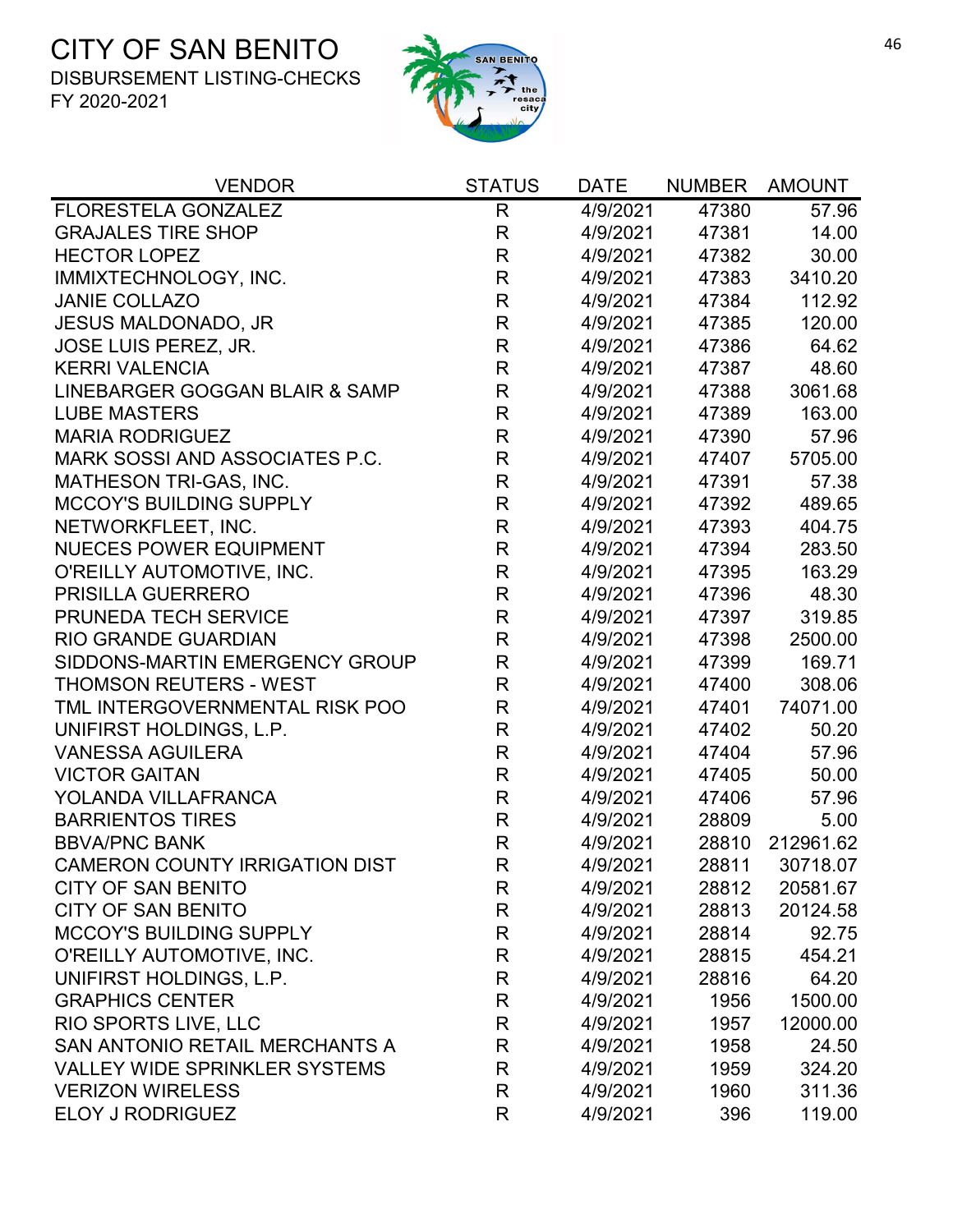

| <b>VENDOR</b>                            | <b>STATUS</b> | <b>DATE</b>       | <b>NUMBER</b> | <b>AMOUNT</b> |
|------------------------------------------|---------------|-------------------|---------------|---------------|
| <b>LA SIERRA ARTE</b>                    | $\mathsf{R}$  | $\sqrt{4}/9/2021$ | 397           | 85.00         |
| <b>U.S. POSTMASTER</b>                   | $\mathsf{R}$  | 4/13/2021         | 28817         | 610.43        |
| AXA EQUITABLE C/O GREAT AMERIC           | $\mathsf R$   | 4/16/2021         | 161398        | 300.00        |
| <b>CINDY BOUDLOCHE</b>                   | R             | 4/16/2021         | 161392        | 1828.70       |
| FIRST COMMUNITY BANK                     | $\mathsf R$   | 4/16/2021         | 161399        | 195.00        |
| <b>MIDLAND NATIONAL LIFE INS</b>         | R             | 4/16/2021         | 161393        | 185.00        |
| NATIONWIDE RETIREMENT SOLUTION           | $\mathsf R$   | 4/16/2021         | 161394        | 840.00        |
| <b>SAN BENITO FIREMEN'S RELIEF &amp;</b> | $\mathsf R$   | 4/16/2021         | 161395        | 13757.48      |
| SAN BENITO POLICE OFFICERS/EMP           | $\mathsf R$   | 4/16/2021         | 161400        | 45.00         |
| <b>TEXAS MUNICIPAL POLICE ASSOCIA</b>    | $\mathsf R$   | 4/16/2021         | 161401        | 196.00        |
| UNITED STATES TREASURY                   | $\mathsf R$   | 4/16/2021         | 161396        | 80.00         |
| <b>UNITED WAY</b>                        | $\mathsf R$   | 4/16/2021         | 161397        | 26.00         |
| A CLEAN PORTOCO                          | $\mathsf R$   | 4/16/2021         | 47408         | 80.00         |
| ALL VALLEY KEY & LOCK                    | R             | 4/16/2021         | 47409         | 265.00        |
| <b>AT&amp;T LONG DISTANCE</b>            | $\mathsf R$   | 4/16/2021         | 47410         | 1074.11       |
| <b>AUTO ZONE</b>                         | $\mathsf{R}$  | 4/16/2021         | 47411         | 55.99         |
| <b>BBVA/PNC BANK</b>                     | R             | 4/16/2021         | 47446         | 27677.61      |
| <b>BOSWELL ELLIFF FORD</b>               | $\mathsf R$   | 4/16/2021         | 47412         | 38.99         |
| <b>BURTON AUTO SUPPLY</b>                | $\mathsf R$   | 4/16/2021         | 47413         | 64.45         |
| CDW GOVERNMENT, INC.                     | R             | 4/16/2021         | 47415         | 1604.92       |
| <b>CHUY'S CUSTOM SPORTS</b>              | $\mathsf R$   | 4/16/2021         | 47416         | 42.00         |
| <b>COMPLETE COACH WORKS</b>              | $\mathsf R$   | 4/16/2021         | 47417         | 831.23        |
| <b>CULLIGAN WATER OF THE RIO GRAN</b>    | R             | 4/16/2021         | 47418         | 67.50         |
| DENTON NAVARRO ROCHA BERNAL HY           | $\mathsf R$   | 4/16/2021         | 47419         | 1987.00       |
| FIRESTONE COMPLETE AUTO CARE             | $\mathsf R$   | 4/16/2021         | 47420         | 7.00          |
| <b>GOODE ELECTRIC COMPANY</b>            | $\mathsf R$   | 4/16/2021         | 47421         | 196.65        |
| <b>GRAINGER</b>                          | $\mathsf R$   | 4/16/2021         | 47422         | 399.20        |
| <b>GRAJALES TIRE SHOP</b>                | R             | 4/16/2021         | 47423         | 7.00          |
| HARLINGEN GLASS & MIRROR CO.,            | $\mathsf R$   | 4/16/2021         | 47424         | 198.00        |
| J. MAYA DESIGNS AND GRAPHICS L           | R             | 4/16/2021         | 47425         | 105.00        |
| JOE W. FLY COMPANY, INC.                 | R             | 4/16/2021         | 47426         | 530.69        |
| LEXISNEXIS RISK SOLUTIONS FL,            | R             | 4/16/2021         | 47427         | 104.55        |
| <b>MAGIC VALLEY ELECTRIC CO-OP</b>       | R             | 4/16/2021         | 47428         | 272.00        |
| <b>MCCOY'S BUILDING SUPPLY</b>           | R             | 4/16/2021         | 47429         | 624.52        |
| O'REILLY AUTOMOTIVE, INC.                | R             | 4/16/2021         | 47430         | 560.83        |
| OIL PATCH FUEL & SUPPLY, INC.            | R             | 4/16/2021         | 47431         | 13872.68      |
| RIO GRANDE CONCRETE ACCESSORIE           | R             | 4/16/2021         | 47432         | 40.37         |
| <b>SAM HOUSTON STATE UNIVERSITY-L</b>    | $\mathsf{R}$  | 4/16/2021         | 47433         | 175.00        |
| SCHAEFFER MFG. CO. #551-17               | R             | 4/16/2021         | 47434         | 348.29        |
| SIRCHIE FINGER PRINT LABS                | R             | 4/16/2021         | 47435         | 68.76         |
| TELLUS EQUIPMENT SOLUTIONS, LL           | R             | 4/16/2021         | 47436         | 389.38        |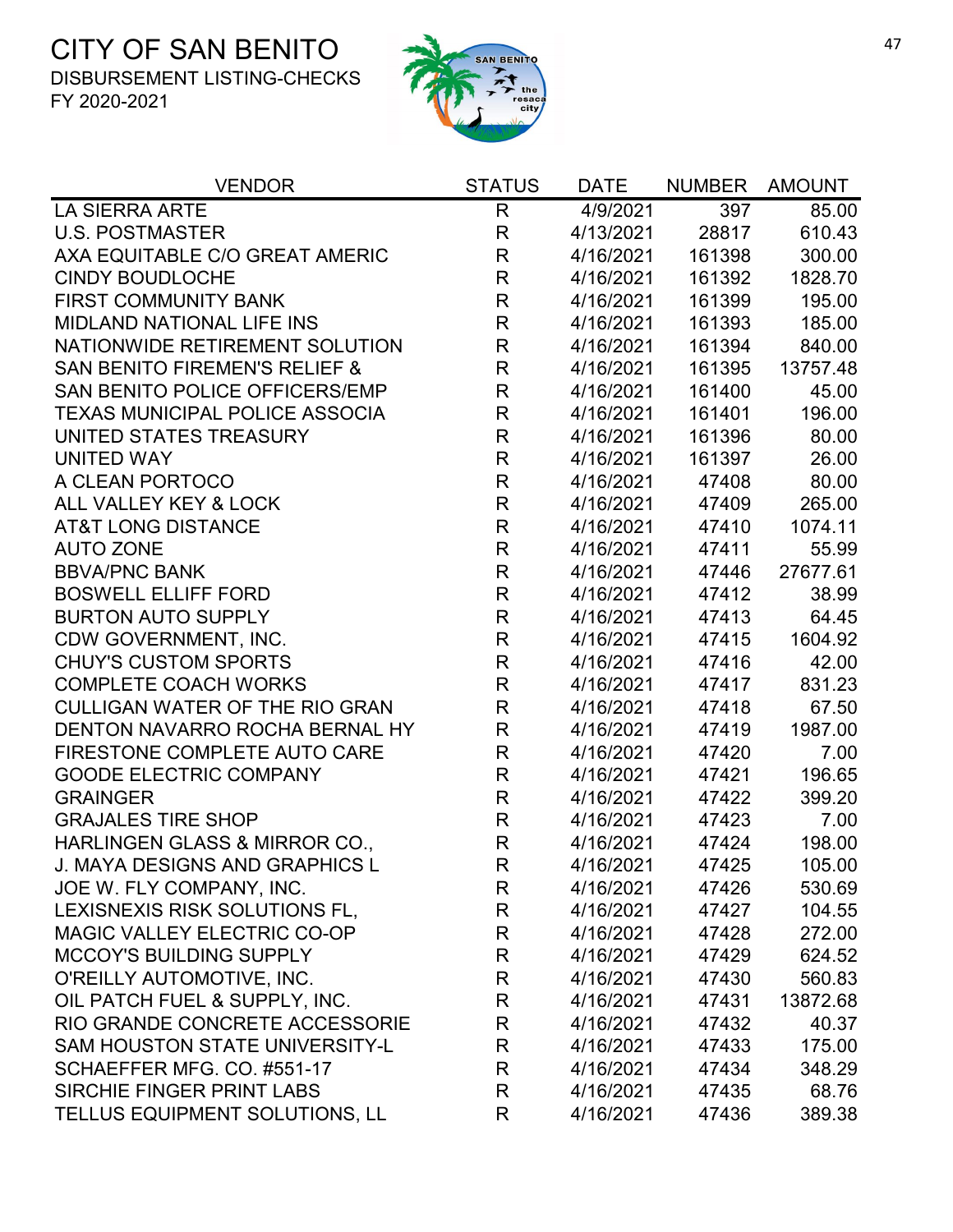

| <b>VENDOR</b>                         | <b>STATUS</b> | <b>DATE</b> | <b>NUMBER</b> | <b>AMOUNT</b> |
|---------------------------------------|---------------|-------------|---------------|---------------|
| THE PRODUCTIVITY CENTER, INC.         | $\mathsf{R}$  | 4/16/2021   | 47437         | 705.00        |
| TOPS THE OUTDOOR POWER STORE          | R             | 4/16/2021   | 47438         | 257.43        |
| <b>TOSHIBA BUSINESS SOLUTIONS, US</b> | R             | 4/16/2021   | 47439         | 111.37        |
| <b>TRANE</b>                          | R             | 4/16/2021   | 47440         | 884.00        |
| TXU ENERGY RETAIL COMPANY LLC         | $\mathsf R$   | 4/16/2021   | 47441         | 31030.10      |
| ULINE, INC.                           | $\mathsf{R}$  | 4/16/2021   | 47442         | 368.45        |
| UNIFIRST HOLDINGS, L.P.               | $\mathsf{R}$  | 4/16/2021   | 47443         | 297.60        |
| <b>VERIZON WIRELESS</b>               | R             | 4/16/2021   | 47444         | 911.76        |
| AGUAWORKS PIPE & SUPPLY, LLC.         | R             | 4/16/2021   | 28818         | 748.90        |
| <b>ALAMO IRON WORKS</b>               | R             | 4/16/2021   | 28819         | 120.64        |
| ANA-LAB CORP.                         | $\mathsf{R}$  | 4/16/2021   | 28820         | 204.00        |
| <b>AT&amp;T LONG DISTANCE</b>         | $\mathsf{R}$  | 4/16/2021   | 28821         | 152.73        |
| <b>AUTO ZONE</b>                      | R             | 4/16/2021   | 28854         | 212.98        |
| <b>BARRIENTOS TIRES</b>               | $\mathsf R$   | 4/16/2021   | 28823         | 23.00         |
| <b>BBVA/PNC BANK</b>                  | $\mathsf{R}$  | 4/16/2021   | 28870         | 214258.63     |
| <b>BRENNTAG SOUTHWEST, INC.</b>       | R             | 4/16/2021   | 28824         | 3234.13       |
| <b>BURTON AUTO SUPPLY</b>             | $\mathsf R$   | 4/16/2021   | 28825         | 18.63         |
| C & S SAFETY SUPPLY                   | R             | 4/16/2021   | 28826         | 54.96         |
| <b>CHEMTRADE CHEMICALS US LLC</b>     | $\mathsf R$   | 4/16/2021   | 28827         | 24142.55      |
| <b>CHUY'S CUSTOM SPORTS</b>           | $\mathsf{R}$  | 4/16/2021   | 28828         | 150.00        |
| <b>COMPLETE COACH WORKS</b>           | $\mathsf R$   | 4/16/2021   | 28829         | 1567.98       |
| <b>CORE &amp; MAIN LP</b>             | R             | 4/16/2021   | 28830         | 11458.39      |
| DPC INDUSTRIES, INC.                  | $\mathsf{R}$  | 4/16/2021   | 28831         | 9264.00       |
| <b>DSHS CENTRAL LAB MC2004</b>        | R             | 4/16/2021   | 28832         | 463.08        |
| <b>GOODE ELECTRIC COMPANY</b>         | R             | 4/16/2021   | 28833         | 2931.45       |
| GULF COAST PAPER CO. INC.             | $\mathsf{R}$  | 4/16/2021   | 28834         | 48.28         |
| <b>HACH COMPANY</b>                   | R             | 4/16/2021   | 28835         | 2575.28       |
| HARLINGEN WATERWORKS SYSTEM           | R             | 4/16/2021   | 28836         | 1059.30       |
| <b>INGERSOLL RAND COMPANY</b>         | $\mathsf{R}$  | 4/16/2021   | 28837         | 250.55        |
| JAH-CON INSTRUMENTATION. LLC          | R             | 4/16/2021   | 28838         | 5499.00       |
| MID-AMERICAN RESEARCH CHEMICAL        | R             | 4/16/2021   | 28839         | 213.00        |
| MUNICIPAL PUMP & CONTROL, INC.        | R             | 4/16/2021   | 28840         | 2410.00       |
| <b>NUECES POWER EQUIPMENT</b>         | R             | 4/16/2021   | 28841         | 6663.08       |
| O'REILLY AUTOMOTIVE, INC.             | R             | 4/16/2021   | 28842         | 124.21        |
| PATTERSON EQUIPMENT COMPANY, L        | R             | 4/16/2021   | 28843         | 4581.84       |
| SENDERO SOUTH COMPANY                 | R             | 4/16/2021   | 28844         | 367.50        |
| TOPS THE OUTDOOR POWER STORE          | R             | 4/16/2021   | 28845         | 35.82         |
| TREE OF LIFE GARDEN CENTER INC        | R             | 4/16/2021   | 28846         | 270.00        |
| TXU ENERGY RETAIL COMPANY LLC         | R             | 4/16/2021   | 28847         | 34499.74      |
| <b>TYLER TECHNOLOGIES, INC.</b>       | R             | 4/16/2021   | 28848         | 340.20        |
| UNIFIRST HOLDINGS, L.P.               | R             | 4/16/2021   | 28849         | 182.00        |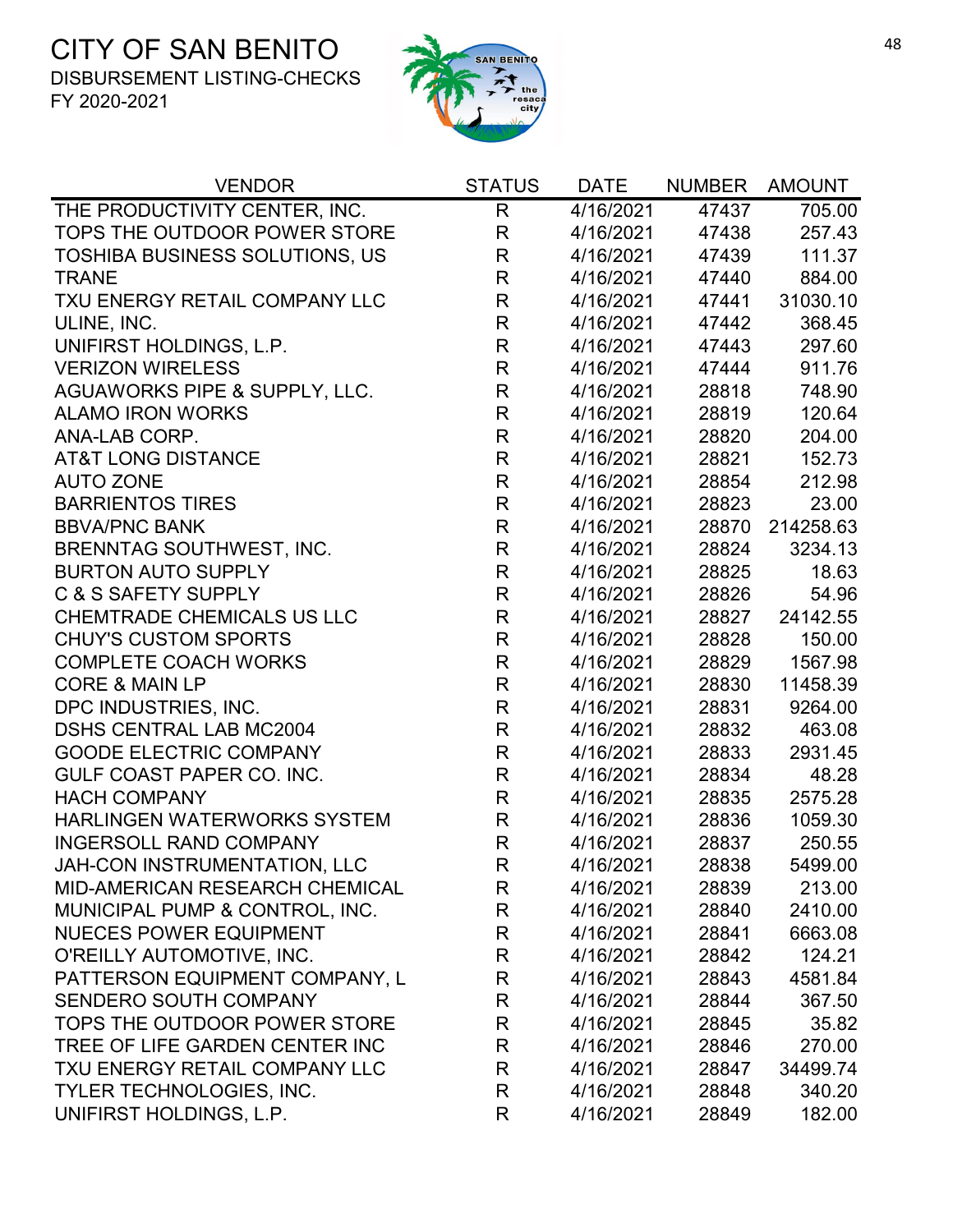

| <b>VENDOR</b>                             | <b>STATUS</b>  | <b>DATE</b>          | <b>NUMBER</b> | <b>AMOUNT</b> |
|-------------------------------------------|----------------|----------------------|---------------|---------------|
| UNIVERSAL REPAIR & SALES                  | $\overline{R}$ | $\frac{1}{4}$ 6/2021 | 28850         | 4016.24       |
| <b>VINEERA CHEMICALS, LLC</b>             | R              | 4/16/2021            | 28851         | 5984.80       |
| <b>WELLS FARGO BANK N.A.</b>              | $\mathsf{R}$   | 4/16/2021            | 28852         | 500.00        |
| XYLEM WATER SOLUTIONS U.S.A.,             | $\mathsf{R}$   | 4/16/2021            | 28853         | 8420.00       |
| A&L FLOOR AND CARPET CARE                 | $\mathsf{R}$   | 4/16/2021            | 1961          | 165.00        |
| <b>CITY OF SAN BENITO</b>                 | $\mathsf R$    | 4/16/2021            | 1962          | 78.25         |
| <b>GRAPHICS CENTER</b>                    | $\mathsf{R}$   | 4/16/2021            | 1963          | 455.00        |
| LA CASA DE LAS FLORES                     | $\mathsf{R}$   | 4/16/2021            | 1964          | 350.00        |
| RIO GRANDE VALLEY PARTNERSHIP             | $\mathsf{R}$   | 4/16/2021            | 1967          | 2500.00       |
| <b>TRANS UNION LLC</b>                    | $\mathsf{R}$   | 4/16/2021            | 1966          | 55.00         |
| <b>BBVA/PNC BANK</b>                      | $\mathsf{R}$   | 4/16/2021            | 277           | 4729.80       |
| <b>BBVA/PNC BANK</b>                      | $\mathsf R$    | 4/16/2021            | 398           | 1119.57       |
| <b>BBVA/PNC BANK</b>                      | $\mathsf{R}$   | 4/16/2021            | 1759          | 450.00        |
| <b>GABRIEL GONZALEZ</b>                   | R              | 4/16/2021            | 1751          | 30.00         |
| <b>JOSE SANTOS</b>                        | $\mathsf{R}$   | 4/16/2021            | 1752          | 30.00         |
| <b>JUAN CORTEZ</b>                        | $\mathsf{R}$   | 4/16/2021            | 1753          | 30.00         |
| <b>RENDELL STANSBURY</b>                  | $\mathsf R$    | 4/16/2021            | 1754          | 30.00         |
| <b>TTPOA</b>                              | $\mathsf{R}$   | 4/16/2021            | 1755          | 400.00        |
| <b>TTPOA</b>                              | $\mathsf{R}$   | 4/16/2021            | 1756          | 400.00        |
| <b>TTPOA</b>                              | R              | 4/16/2021            | 1757          | 400.00        |
| <b>TTPOA</b>                              | $\mathsf R$    | 4/16/2021            | 1758          | 400.00        |
| <b>BBVA/PNC BANK</b>                      | $\mathsf{R}$   | 4/16/2021            | 1402          | 721.51        |
| MARK SOSSI AND ASSOCIATES P.C.            | $\mathsf{R}$   | 4/21/2021            | 47456         | 4445.00       |
| ABEL & SON ENTERPRISES                    | $\mathsf{R}$   | 4/23/2021            | 47457         | 1250.00       |
| <b>ALLEGRA</b>                            | $\mathsf{R}$   | 4/23/2021            | 47458         | 108.15        |
| <b>BARRIENTOS TIRES</b>                   | R              | 4/23/2021            | 47459         | 10.00         |
| <b>BOSWELL ELLIFF FORD</b>                | $\mathsf{R}$   | 4/23/2021            | 47460         | 77.98         |
| CENTRAL READY MIX CONCRETE COM            | R              | 4/23/2021            | 47461         | 4950.00       |
| <b>CULLIGAN WATER OF THE RIO GRAN</b>     | $\mathsf R$    | 4/23/2021            | 47462         | 106.00        |
| DEALERS ELECTRICAL SUPPLY                 | R              | 4/23/2021            | 47463         | 207.10        |
| <b>DIRECTV</b>                            | R              | 4/23/2021            | 47464         | 128.15        |
| <b>EMERGENCY VEHICLE &amp; FLEET SERV</b> | R              | 4/23/2021            | 47465         | 2386.00       |
| <b>EWING IRRIGATION PRODUCTS, INC.</b>    | R              | 4/23/2021            | 47466         | 422.71        |
| FIRESTONE COMPLETE AUTO CARE              | R              | 4/23/2021            | 47467         | 7.00          |
| <b>FRONTERA MATERIALS, INC</b>            | R              | 4/23/2021            | 47492         | 23563.30      |
| <b>GRAJALES TIRE SHOP</b>                 | R              | 4/23/2021            | 47468         | 5.00          |
| <b>GULF COAST PAPER CO. INC.</b>          | R              | 4/23/2021            | 47469         | 462.24        |
| <b>HOLDEN SECURITY &amp; STORM SHUTTE</b> | R              | 4/23/2021            | 47470         | 6360.00       |
| <b>J &amp; J TIRE &amp; AUTO</b>          | R              | 4/23/2021            | 47471         | 371.00        |
| <b>J. MAYA DESIGNS AND GRAPHICS L</b>     | R              | 4/23/2021            | 47472         | 453.75        |
| <b>LUBE MASTERS</b>                       | R              | 4/23/2021            | 47473         | 28.00         |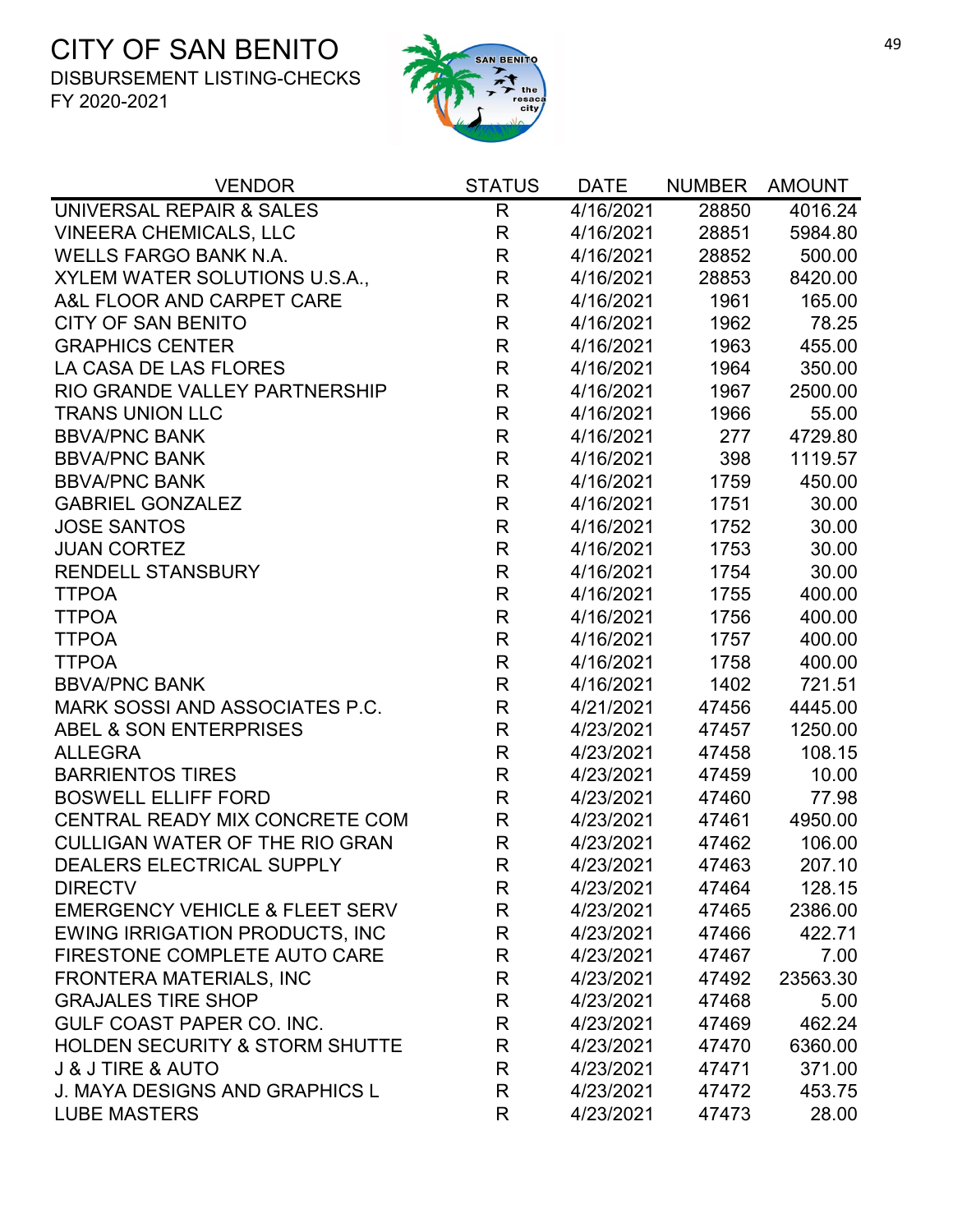

| <b>VENDOR</b>                     | <b>STATUS</b> | <b>DATE</b> | <b>NUMBER</b> | <b>AMOUNT</b> |
|-----------------------------------|---------------|-------------|---------------|---------------|
| MCCOY'S BUILDING SUPPLY           | $\mathsf{R}$  | 4/23/2021   | 47474         | 268.42        |
| <b>MERCURY PUBLIC AFFAIRS LLC</b> | R             | 4/23/2021   | 47475         | 6000.00       |
| O'REILLY AUTOMOTIVE, INC.         | R             | 4/23/2021   | 47476         | 361.46        |
| OMNIBASE SERVICES OF TEXAS, LP    | R             | 4/23/2021   | 47477         | 1482.00       |
| PEREZ AUTO REPAIR & ELECTRIC,     | R             | 4/23/2021   | 47478         | 90.00         |
| R. VASQUEZ MUFFLERS & RADIATOR    | $\mathsf R$   | 4/23/2021   | 47479         | 50.00         |
| RED WING BUSINESS ADVANTAGE AC    | $\mathsf R$   | 4/23/2021   | 47480         | 266.99        |
| RIO GRANDE VALLEY COMMUNICATIO    | R             | 4/23/2021   | 47481         | 430.00        |
| <b>SAN BENITO NEWS</b>            | R             | 4/23/2021   | 47482         | 214.50        |
| <b>TEJAS RENTAL &amp; SALES</b>   | $\mathsf{R}$  | 4/23/2021   | 47483         | 3751.88       |
| <b>TEXAS GAS SERVICE</b>          | R             | 4/23/2021   | 47484         | 24.28         |
| TONY YZAGUIRRE JR-TAX ASSESSOR    | $\mathsf R$   | 4/23/2021   | 47486         | 7.50          |
| TONY YZAGUIRRE JR-TAX ASSESSOR    | R             | 4/23/2021   | 47487         | 7.50          |
| TONY YZAGUIRRE JR-TAX ASSESSOR    | $\mathsf R$   | 4/23/2021   | 47488         | 7.50          |
| TXU ENERGY RETAIL COMPANY LLC     | R             | 4/23/2021   | 47489         | 58686.86      |
| UNIFIRST HOLDINGS, L.P.           | $\mathsf{R}$  | 4/23/2021   | 47490         | 74.40         |
| <b>WAL-MART COMMUNITY/GECRB</b>   | $\mathsf{R}$  | 4/23/2021   | 47491         | 15.32         |
| <b>ACEVEDO'S AUTO SERVICE</b>     | $\mathsf{R}$  | 4/23/2021   | 28873         | 919.00        |
| ACT PIPE & SUPPLY, INC.           | R             | 4/23/2021   | 28874         | 2590.49       |
| <b>ADVANCE AUTO PARTS</b>         | R             | 4/23/2021   | 28875         | 191.59        |
| <b>ALAMO IRON WORKS</b>           | $\mathsf{R}$  | 4/23/2021   | 28876         | 40.80         |
| ANA-LAB CORP.                     | R             | 4/23/2021   | 28877         | 1961.00       |
| <b>BRENNTAG SOUTHWEST, INC.</b>   | R             | 4/23/2021   | 28878         | 22492.71      |
| <b>CORE &amp; MAIN LP</b>         | $\mathsf{R}$  | 4/23/2021   | 28879         | 288.00        |
| DPC INDUSTRIES, INC.              | R             | 4/23/2021   | 28880         | 5204.00       |
| <b>DSHS CENTRAL LAB MC2004</b>    | R             | 4/23/2021   | 28881         | 909.69        |
| <b>GOODE ELECTRIC COMPANY</b>     | $\mathsf{R}$  | 4/23/2021   | 28882         | 4777.45       |
| <b>GRAINGER</b>                   | R             | 4/23/2021   | 28883         | 97.21         |
| <b>GRAJALES TIRE SHOP</b>         | $\mathsf R$   | 4/23/2021   | 28884         | 14.00         |
| <b>HACH COMPANY</b>               | R             | 4/23/2021   | 28885         | 1085.86       |
| INTEGRITY TESTING, INC.           | R             | 4/23/2021   | 28886         | 5810.00       |
| <b>INTERNATIONAL MACHINE SHOP</b> | R             | 4/23/2021   | 28887         | 500.00        |
| <b>JCS INDUSTRIES, INC.</b>       | R             | 4/23/2021   | 28888         | 9766.66       |
| O'REILLY AUTOMOTIVE, INC.         | R             | 4/23/2021   | 28889         | 94.83         |
| POLYDYNE INC.                     | R             | 4/23/2021   | 28890         | 4032.00       |
| REPUBLIC SERVICES, INC #863       | R             | 4/23/2021   | 28891         | 231.67        |
| <b>TEXAS TANK SERVICES</b>        | R             | 4/23/2021   | 28892         | 2603.00       |
| TXU ENERGY RETAIL COMPANY LLC     | R             | 4/23/2021   | 28893         | 25618.75      |
| <b>U.S. POSTMASTER</b>            | R             | 4/23/2021   | 28896         | 633.00        |
| UNIFIRST HOLDINGS, L.P.           | R             | 4/23/2021   | 28894         | 125.00        |
| UTW TIRE COLLECTION SERVICES      | R             | 4/23/2021   | 28895         | 1593.75       |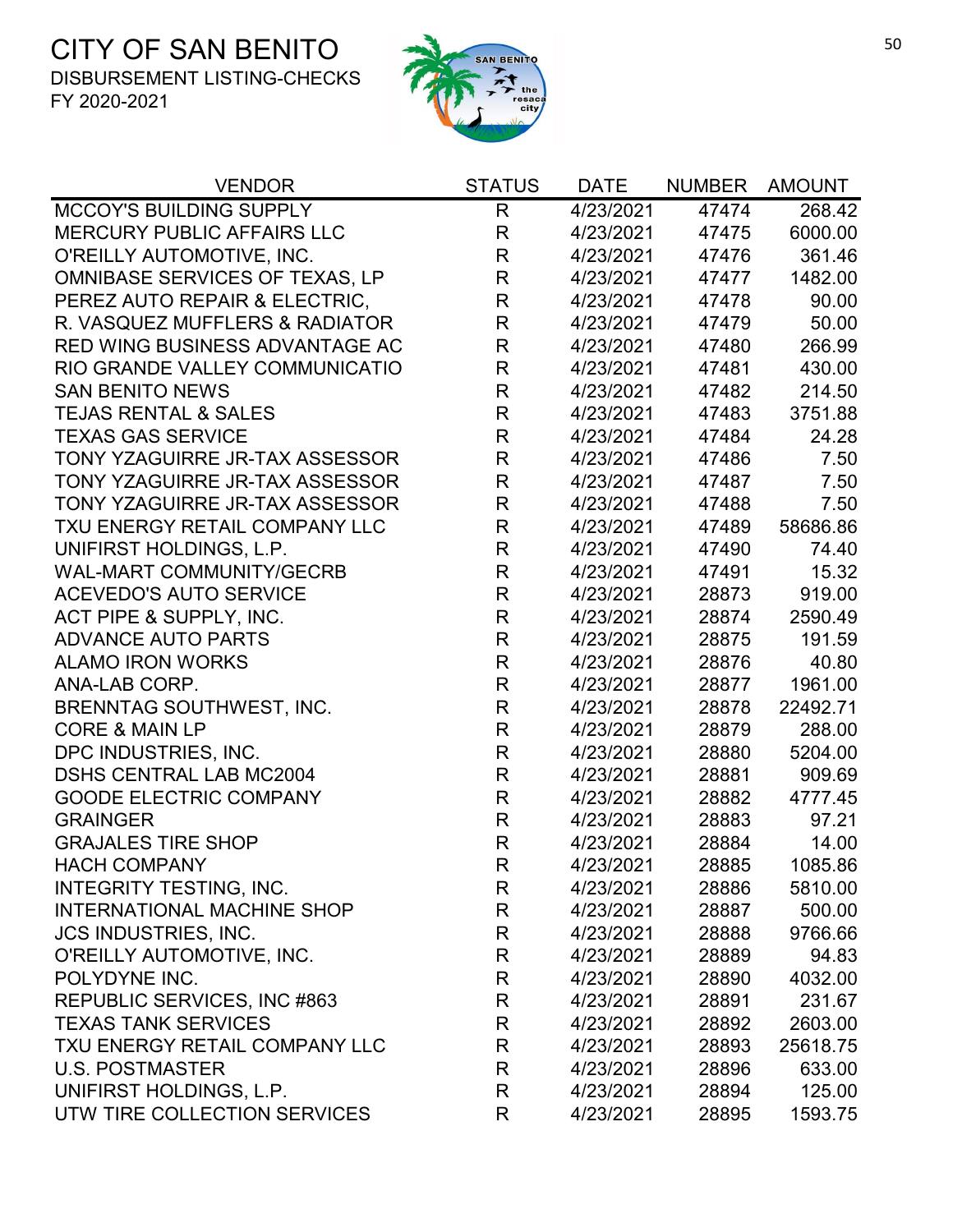

| <b>VENDOR</b>                                 | <b>STATUS</b> | <b>DATE</b> | <b>NUMBER</b> | AMOUNT   |
|-----------------------------------------------|---------------|-------------|---------------|----------|
| A&L FLOOR AND CARPET CARE                     | $\mathsf{R}$  | 4/23/2021   | 1968          | 165.00   |
| <b>INGRYD A. MUNOZ</b>                        | R             | 4/23/2021   | 1969          | 400.00   |
| <b>JOE D YBARRA</b>                           | $\mathsf{R}$  | 4/23/2021   | 1970          | 520.00   |
| <b>RAMON CLAUDIO</b>                          | $\mathsf{R}$  | 4/23/2021   | 1971          | 460.00   |
| <b>RESACA CITY ELECTRIC CO.</b>               | $\mathsf{R}$  | 4/23/2021   | 1972          | 225.00   |
| <b>TIME WARNER CABLE</b>                      | $\mathsf{R}$  | 4/23/2021   | 1973          | 244.41   |
| MARIA DEL CARMEN GUTIERREZ DE                 | $\mathsf{R}$  | 4/23/2021   | 6742          | 12337.10 |
| TXU ENERGY RETAIL COMPANY LLC                 | $\mathsf{R}$  | 4/23/2021   | 399           | 1053.24  |
| <b>DARIO GONZALEZ</b>                         | R             | 4/23/2021   | 1761          | 50.00    |
| <b>JOSE SANTOS</b>                            | $\mathsf R$   | 4/23/2021   | 1762          | 50.00    |
| <b>SERGIO DE LA GARZA</b>                     | $\mathsf{R}$  | 4/23/2021   | 1763          | 50.00    |
| <b>AFLAC</b>                                  | $\mathsf{R}$  | 4/26/2021   | 161402        | 835.26   |
| <b>COLONIAL LIFE INSURANCE</b>                | R             | 4/26/2021   | 161403        | 3566.44  |
| M.A.S.A                                       | $\mathsf{R}$  | 4/26/2021   | 161404        | 256.00   |
| METROPOLITAN LIFE INSURANCE CO                | $\mathsf R$   | 4/26/2021   | 161405        | 3895.31  |
| <b>MUTUAL OF OMAHA</b>                        | R             | 4/26/2021   | 161407        | 5035.22  |
| AXA EQUITABLE C/O GREAT AMERIC                | $\mathsf{R}$  | 4/30/2021   | 161428        | 300.00   |
| <b>CINDY BOUDLOCHE</b>                        | $\mathsf{R}$  | 4/30/2021   | 161423        | 1828.70  |
| MIDLAND NATIONAL LIFE INS                     | $\mathsf{R}$  | 4/30/2021   | 161424        | 185.00   |
| NATIONWIDE RETIREMENT SOLUTION                | R             | 4/30/2021   | 161425        | 840.00   |
| <b>SAN BENITO FIREMEN'S RELIEF &amp;</b>      | $\mathsf{R}$  | 4/30/2021   | 161426        | 12798.60 |
| UNITED STATES TREASURY                        | $\mathsf{R}$  | 4/30/2021   | 161427        | 80.00    |
| A&L FLOOR AND CARPET CARE                     | $\mathsf{R}$  | 4/30/2021   | 1974          | 165.00   |
| <b>CASCOS &amp; ASSOCIATES PC</b>             | $\mathsf R$   | 4/30/2021   | 1975          | 5000.00  |
| <b>CITY OF SAN BENITO</b>                     | $\mathsf{R}$  | 4/30/2021   | 1976          | 269.37   |
| LEAF CAPITAL FUNDING LLC                      | $\mathsf{R}$  | 4/30/2021   | 1977          | 176.50   |
| TXU ENERGY RETAIL COMPANY LLC                 | R             | 4/30/2021   | 1978          | 236.18   |
| TXU ENERGY RETAIL COMPANY LLC                 | R             | 4/30/2021   | 1979          | 211.23   |
| <b>TOBIAS BENAVIDES</b>                       | $\mathsf{R}$  | 4/30/2021   | 1764          | 40.00    |
| <b>ACEVEDO'S AUTO SERVICE</b>                 | R             | 5/3/2021    | 47493         | 580.00   |
| <b>ALLEGRA</b>                                | R             | 5/3/2021    | 47494         | 120.10   |
| <b>B &amp; H FOTO &amp; ELECTRONICS CORP.</b> | R             | 5/3/2021    | 47495         | 1755.20  |
| <b>BOSWELL ELLIFF FORD</b>                    | R             | 5/3/2021    | 47496         | 77.98    |
| <b>CAMERON COUNTY TAX OFFICE</b>              | R             | 5/3/2021    | 47518         | 7.50     |
| CASCOS & ASSOCIATES P.C.                      | R             | 5/3/2021    | 47497         | 19910.00 |
| <b>CITY OF BROWNSVILLE</b>                    | R             | 5/3/2021    | 47498         | 36.00    |
| <b>CM GRAPHICS/JAMAR</b>                      | R             | 5/3/2021    | 47499         | 427.75   |
| FIRESTONE COMPLETE AUTO CARE                  | R             | 5/3/2021    | 47500         | 134.38   |
| <b>GALLS, LLC</b>                             | R             | 5/3/2021    | 47501         | 163.50   |
| <b>GRAINGER</b>                               | R             | 5/3/2021    | 47502         | 201.50   |
| <b>GRAJALES TIRE SHOP</b>                     | R             | 5/3/2021    | 47503         | 7.00     |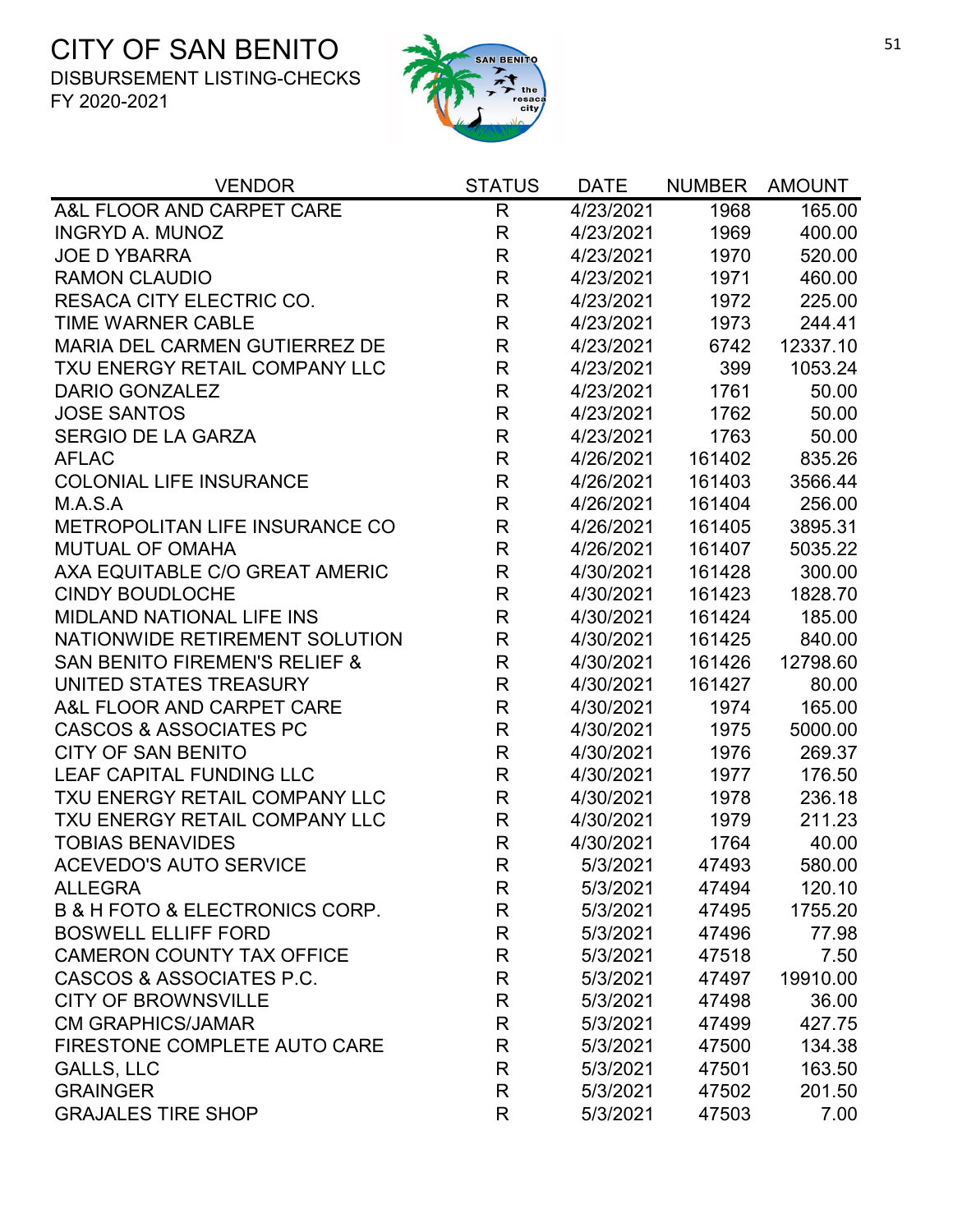

| <b>VENDOR</b>                             | <b>STATUS</b>           | <b>DATE</b> | <b>NUMBER</b> | <b>AMOUNT</b> |
|-------------------------------------------|-------------------------|-------------|---------------|---------------|
| <b>GUAJARDO TURF FARMS, INC.</b>          | R                       | 5/3/2021    | 47504         | 320.00        |
| <b>HARLINGEN GLASS &amp; MIRROR CO.,</b>  | $\mathsf R$             | 5/3/2021    | 47505         | 220.00        |
| <b>INGRAM LIBRARY SERVICES, INC.</b>      | $\mathsf{R}$            | 5/3/2021    | 47506         | 84.00         |
| <b>J &amp; J TIRE &amp; AUTO</b>          | R                       | 5/3/2021    | 47507         | 389.94        |
| LOWER RIO GRANDE VALLEY DEVELO            | $\mathsf{R}$            | 5/3/2021    | 47508         | 5278.00       |
| <b>MAVERICK INDUSTRIAL SERVICES</b>       | $\mathsf{R}$            | 5/3/2021    | 47509         | 163.10        |
| O'REILLY AUTOMOTIVE, INC.                 | $\mathsf R$             | 5/3/2021    | 47510         | 298.74        |
| PITTSBURGH PAINTS                         | $\mathsf{R}$            | 5/3/2021    | 47511         | 215.01        |
| <b>REGION 1 REPAIR, LLC</b>               | $\mathsf{R}$            | 5/3/2021    | 47512         | 298.50        |
| <b>TEXAS DEPARTMENT OF PUBLIC SAF</b>     | $\mathsf{R}$            | 5/3/2021    | 47513         | 5.00          |
| THE WALL STREET JOURNAL                   | $\mathsf{R}$            | 5/3/2021    | 47514         | 599.88        |
| <b>TIP TOP TOWING</b>                     | $\mathsf{R}$            | 5/3/2021    | 47515         | 95.00         |
| <b>TRANE</b>                              | $\mathsf{R}$            | 5/3/2021    | 47516         | 4730.00       |
| <b>TRANTEX TRANSPORTATION PRODUCT</b>     | $\mathsf R$             | 5/3/2021    | 47517         | 1115.60       |
| CASCOS & ASSOCIATES P.C.                  | $\mathsf{R}$            | 5/3/2021    | 28897         | 19090.00      |
| <b>HARLINGEN WATERWORKS SYSTEM</b>        | $\overline{\mathsf{R}}$ | 5/3/2021    | 28898         | 963.00        |
| <b>MOTOROLA SOLUTIONS, INC</b>            | $\mathsf{R}$            | 5/3/2021    | 14            | 24683.80      |
| <b>CAMERON COUNTY TAX OFFICE</b>          | R                       | 5/4/2021    | 47519         | 7.50          |
| TONY YZAGUIRRE JR-TAX ASSESSOR            | $\mathsf R$             | 5/4/2021    | 47520         | 7.50          |
| <b>U.S. POSTMASTER</b>                    | $\mathsf{R}$            | 5/5/2021    | 28899         | 655.11        |
| ABEL & SON ENTERPRISES                    | $\mathsf R$             | 5/7/2021    | 47521         | 1000.00       |
| ALL VALLEY KEY & LOCK                     | $\mathsf{R}$            | 5/7/2021    | 47522         | 40.00         |
| <b>ALLEGRA</b>                            | $\mathsf{R}$            | 5/7/2021    | 47523         | 66.31         |
| AMERICAN SOCIETY OF COMPOSERS             | R                       | 5/7/2021    | 47524         | 377.66        |
| <b>B &amp; C CAR WASH</b>                 | $\mathsf{R}$            | 5/7/2021    | 47525         | 171.50        |
| <b>BARRIENTOS TIRES</b>                   | $\mathsf R$             | 5/7/2021    | 47526         | 80.00         |
| <b>BURTON AUTO SUPPLY</b>                 | $\mathsf{R}$            | 5/7/2021    | 47527         | 341.35        |
| <b>CAMERON COUNTY TAX OFFICE</b>          | $\mathsf{R}$            | 5/7/2021    | 47528         | 7.50          |
| <b>CENTRAL PLUMBING &amp; ELECTRIC SU</b> | $\mathsf{R}$            | 5/7/2021    | 47529         | 286.61        |
| CENTRAL READY MIX CONCRETE COM            | R                       | 5/7/2021    | 47530         | 880.00        |
| <b>CULLIGAN WATER OF THE RIO GRAN</b>     | R                       | 5/7/2021    | 47531         | 37.50         |
| DEALERS ELECTRICAL SUPPLY                 | R                       | 5/7/2021    | 47532         | 160.92        |
| <b>DELTA SPECIALTY SIGNS &amp; SUPPL</b>  | R                       | 5/7/2021    | 47533         | 219.00        |
| DENTON NAVARRO ROCHA BERNAL HY            | R                       | 5/7/2021    | 47534         | 1911.00       |
| DOGGETT HEAVY MACHINERY SERVIC            | R                       | 5/7/2021    | 47535         | 7123.56       |
| <b>ELEXIS CASTILLO</b>                    | R                       | 5/7/2021    | 47536         | 51.30         |
| ENVISIONWARE, INC.                        | R                       | 5/7/2021    | 47537         | 1008.00       |
| FIRESTONE COMPLETE AUTO CARE              | R                       | 5/7/2021    | 47538         | 708.57        |
| FIRESTONE COMPLETE AUTO CARE              | R                       | 5/7/2021    | 47566         | 255.05        |
| <b>FRONTERA MATERIALS, INC</b>            | R                       | 5/7/2021    | 47539         | 26617.20      |
| <b>GARVER, LLC</b>                        | R                       | 5/7/2021    | 47540         | 460.00        |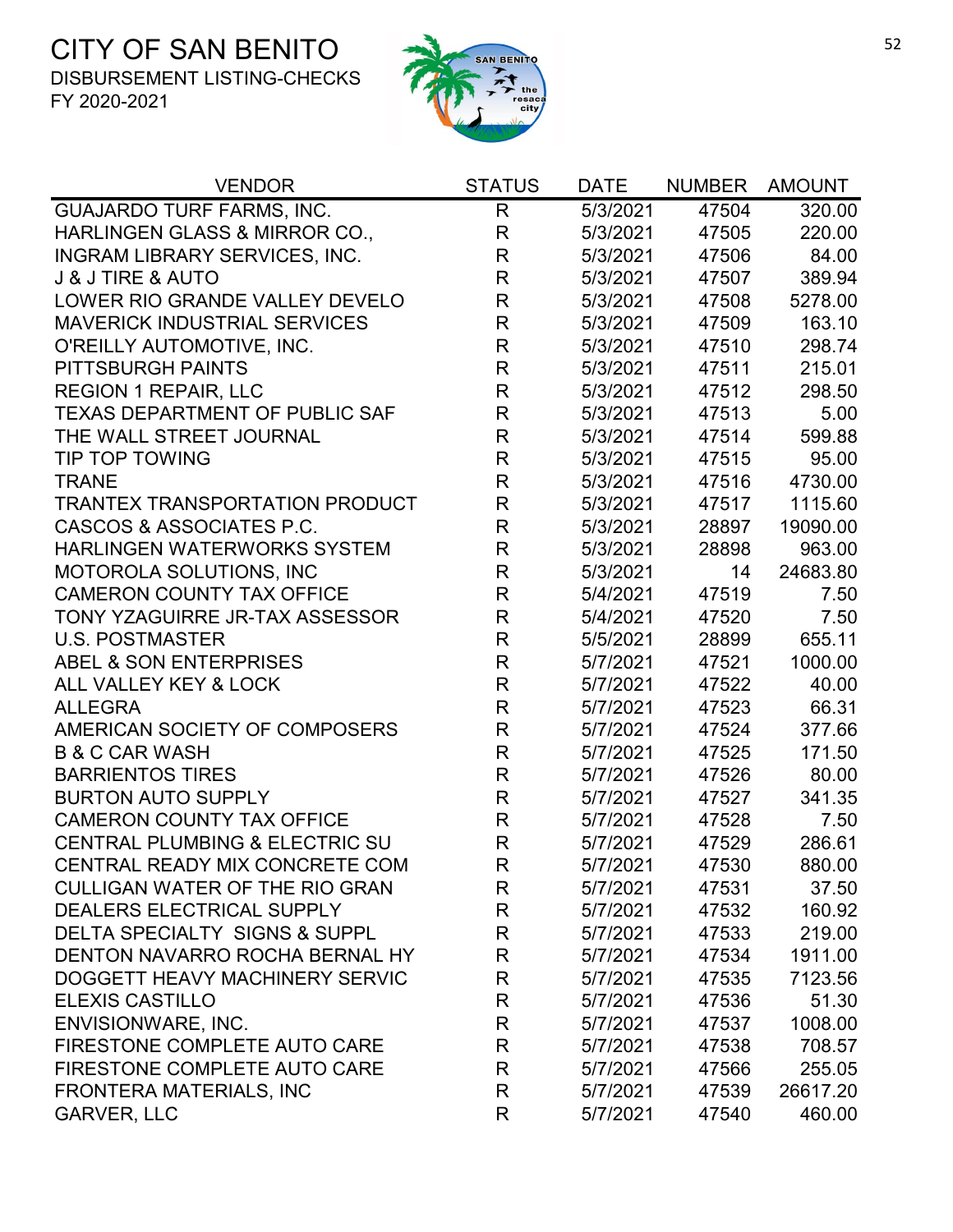

| <b>VENDOR</b>                             | <b>STATUS</b> | <b>DATE</b> | <b>NUMBER</b> | <b>AMOUNT</b> |
|-------------------------------------------|---------------|-------------|---------------|---------------|
| <b>GRAJALES TIRE SHOP</b>                 | $\mathsf{R}$  | 5/7/2021    | 47541         | 39.00         |
| <b>GUZMAN &amp; MUNOZ</b>                 | $\mathsf{R}$  | 5/7/2021    | 47542         | 5892.50       |
| $H$ & H OIL, L.P.                         | $\mathsf{R}$  | 5/7/2021    | 47543         | 100.00        |
| INGRAM LIBRARY SERVICES, INC.             | $\mathsf{R}$  | 5/7/2021    | 47544         | 1325.29       |
| <b>J &amp; J TIRE &amp; AUTO</b>          | $\mathsf{R}$  | 5/7/2021    | 47545         | 2043.95       |
| <b>J. MAYA DESIGNS AND GRAPHICS L</b>     | $\mathsf{R}$  | 5/7/2021    | 47546         | 45.00         |
| <b>JESSIE DURAN</b>                       | $\mathsf R$   | 5/7/2021    | 47547         | 51.30         |
| LINEBARGER GOGGAN BLAIR & SAMP            | $\mathsf R$   | 5/7/2021    | 47548         | 7847.71       |
| MAGIC VALLEY ELECTRIC CO-OP               | $\mathsf R$   | 5/7/2021    | 47549         | 272.00        |
| <b>MANUEL DE LA ROSA</b>                  | $\mathsf R$   | 5/7/2021    | 47550         | 74.44         |
| MARK SOSSI AND ASSOCIATES P.C.            | $\mathsf R$   | 5/7/2021    | 47567         | 6545.00       |
| <b>MCCOY'S BUILDING SUPPLY</b>            | $\mathsf R$   | 5/7/2021    | 47551         | 647.12        |
| <b>MILTON RESENDEZ</b>                    | $\mathsf{R}$  | 5/7/2021    | 47552         | 10.84         |
| NETWORKFLEET, INC.                        | $\mathsf{R}$  | 5/7/2021    | 47553         | 566.65        |
| O'REILLY AUTOMOTIVE, INC.                 | R             | 5/7/2021    | 47554         | 652.84        |
| PEREZ AUTO REPAIR & ELECTRIC,             | $\mathsf R$   | 5/7/2021    | 47555         | 85.00         |
| PROFESSIONAL SERVICE INDUSTRIE            | $\mathsf R$   | 5/7/2021    | 47556         | 733.50        |
| <b>SAFETY VISION, LLC</b>                 | $\mathsf R$   | 5/7/2021    | 47557         | 163.00        |
| SAN BENITO FRIENDS OF THE LIBR            | $\mathsf{R}$  | 5/7/2021    | 47558         | 89.40         |
| SHI GOVERNMENT SOLUTIONS, INC.            | $\mathsf R$   | 5/7/2021    | 47559         | 171.00        |
| <b>STX GLASS CO LLC</b>                   | $\mathsf R$   | 5/7/2021    | 47560         | 295.00        |
| TYLER TECHNOLOGIES, INC.                  | $\mathsf{R}$  | 5/7/2021    | 47561         | 3000.00       |
| UNIFIRST HOLDINGS, L.P.                   | $\mathsf{R}$  | 5/7/2021    | 47562         | 363.60        |
| <b>VALDEZ HOUSE MOVERS</b>                | $\mathsf{R}$  | 5/7/2021    | 47568         | 1500.00       |
| <b>VALLEY WIDE SECURITY</b>               | $\mathsf{R}$  | 5/7/2021    | 47563         | 725.00        |
| W.T. COX SUBSCRIPTIONS, INC.              | $\mathsf{R}$  | 5/7/2021    | 47564         | 1314.55       |
| WITMER PUBLIC SAFETY GROUP, IN            | R             | 5/7/2021    | 47565         | 254.68        |
| <b>ACEVEDO'S AUTO SERVICE</b>             | $\mathsf R$   | 5/7/2021    | 28908         | 260.00        |
| <b>ALAMO IRON WORKS</b>                   | R             | 5/7/2021    | 28909         | 892.14        |
| ANA-LAB CORP.                             | R             | 5/7/2021    | 28910         | 1532.00       |
| ARGUINDEGUI OIL COMPANY II, LT            | R             | 5/7/2021    | 28911         | 1441.93       |
| <b>BARRIENTOS TIRES</b>                   | R             | 5/7/2021    | 28912         | 5.00          |
| <b>BIO-AQUATIC TESTING, INC.</b>          | $\mathsf R$   | 5/7/2021    | 28913         | 1590.00       |
| <b>BRENNTAG SOUTHWEST, INC.</b>           | R             | 5/7/2021    | 28914         | 4499.43       |
| <b>CAMERON COUNTY IRRIGATION DIST</b>     | R             | 5/7/2021    | 28915         | 30886.88      |
| <b>CENTRAL PLUMBING &amp; ELECTRIC SU</b> | R             | 5/7/2021    | 28916         | 271.92        |
| <b>CHEMTRADE CHEMICALS US LLC</b>         | $\mathsf{R}$  | 5/7/2021    | 28917         | 6338.40       |
| <b>CORE &amp; MAIN LP</b>                 | $\mathsf{R}$  | 5/7/2021    | 28918         | 5956.60       |
| <b>DAVID PARRA</b>                        | R             | 5/7/2021    | 28919         | 2655.00       |
| DENALI WATER SOLUTIONS LLC                | $\mathsf{R}$  | 5/7/2021    | 28920         | 6255.00       |
| ENVIRONMENTAL RESOURCE ASSOCIA            | R             | 5/7/2021    | 28921         | 129.12        |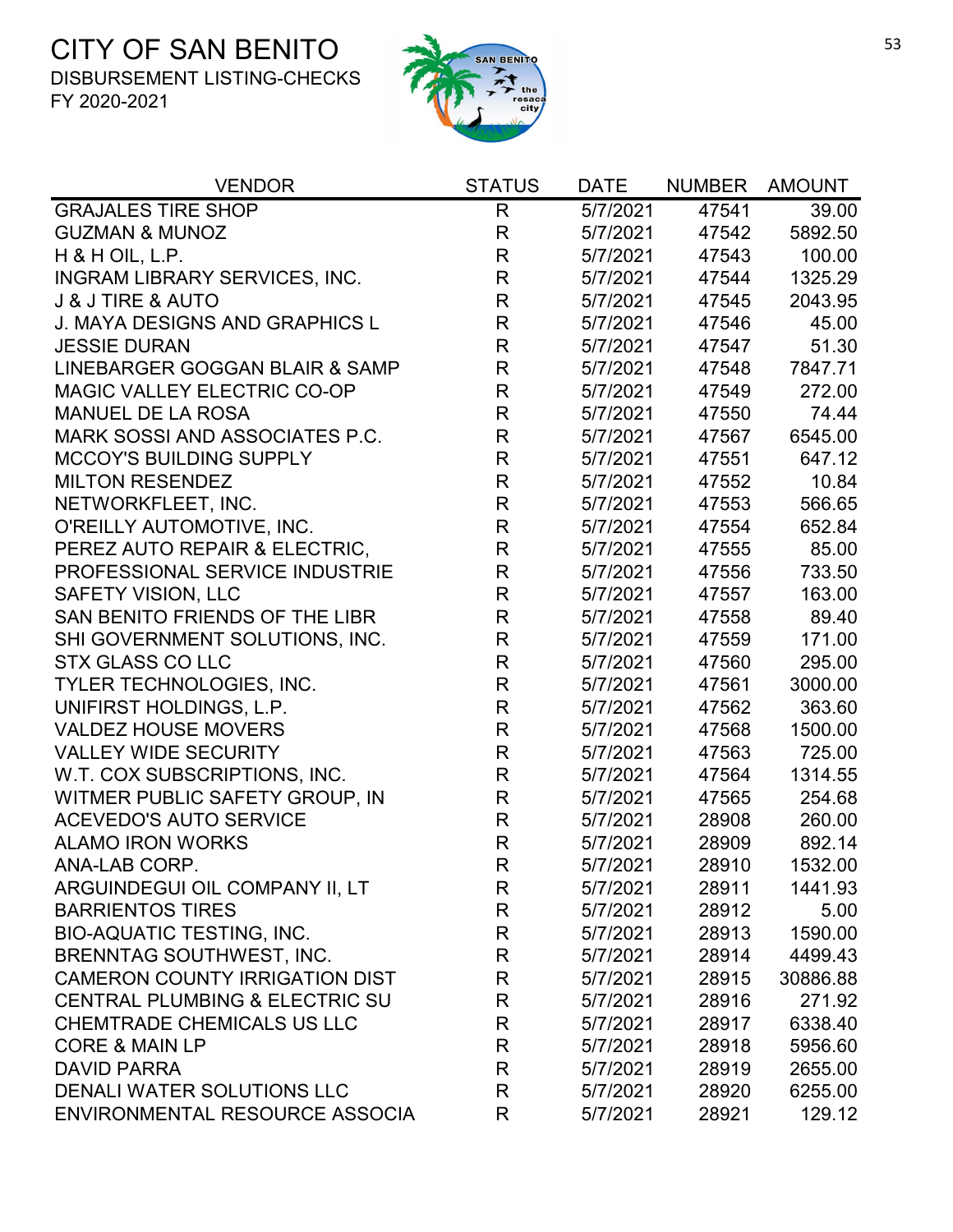

| <b>VENDOR</b>                             | <b>STATUS</b> | <b>DATE</b> | <b>NUMBER</b> | <b>AMOUNT</b> |
|-------------------------------------------|---------------|-------------|---------------|---------------|
| <b>GOODE ELECTRIC COMPANY</b>             | R.            | 5/7/2021    | 28922         | 1836.30       |
| <b>HACH COMPANY</b>                       | R             | 5/7/2021    | 28923         | 198.00        |
| <b>HOLT-CAT</b>                           | $\mathsf{R}$  | 5/7/2021    | 28924         | 6157.63       |
| <b>INGERSOLL RAND COMPANY</b>             | $\mathsf{R}$  | 5/7/2021    | 28925         | 3005.98       |
| INTEGRITY TESTING, INC.                   | $\mathsf{R}$  | 5/7/2021    | 28926         | 5350.00       |
| <b>INTERNATIONAL MACHINE SHOP</b>         | R             | 5/7/2021    | 28927         | 4731.00       |
| <b>JCS INDUSTRIES, INC.</b>               | $\mathsf{R}$  | 5/7/2021    | 28928         | 1597.00       |
| <b>MARES TIRES</b>                        | $\mathsf{R}$  | 5/7/2021    | 28929         | 224.00        |
| <b>MCCOY'S BUILDING SUPPLY</b>            | R             | 5/7/2021    | 28930         | 1379.04       |
| NETWORKFLEET, INC.                        | $\mathsf R$   | 5/7/2021    | 28931         | 310.56        |
| <b>NEW CORE INC</b>                       | $\mathsf R$   | 5/7/2021    | 28932         | 7672.89       |
| O'REILLY AUTOMOTIVE, INC.                 | $\mathsf{R}$  | 5/7/2021    | 28933         | 586.10        |
| PEREZ AUTO REPAIR & ELECTRIC.             | R             | 5/7/2021    | 28934         | 65.00         |
| SCHAEFFER MFG. CO. #551-17                | $\mathsf{R}$  | 5/7/2021    | 28935         | 630.34        |
| <b>U.S. POSTMASTER</b>                    | $\mathsf R$   | 5/7/2021    | 28936         | 245.00        |
| UNIFIRST HOLDINGS, L.P.                   | $\mathsf{R}$  | 5/7/2021    | 28937         | 284.00        |
| <b>USA BLUE BOOK</b>                      | $\mathsf R$   | 5/7/2021    | 28939         | 378.75        |
| UTW TIRE COLLECTION SERVICES              | $\mathsf{R}$  | 5/7/2021    | 28940         | 2113.75       |
| <b>VALLEY SOLVENTS &amp; CHEMICALS</b>    | $\mathsf{R}$  | 5/7/2021    | 28941         | 574.75        |
| A&L FLOOR AND CARPET CARE                 | R             | 5/7/2021    | 1980          | 165.00        |
| <b>CITY OF SAN BENITO</b>                 | $\mathsf R$   | 5/7/2021    | 1981          | 4500.00       |
| <b>CITY OF SAN BENITO</b>                 | $\mathsf{R}$  | 5/7/2021    | 1982          | 6.12          |
| <b>CITY OF SAN BENITO</b>                 | $\mathsf{R}$  | 5/7/2021    | 1983          | 1400.00       |
| <b>CITY OF SAN BENITO</b>                 | $\mathsf R$   | 5/7/2021    | 1984          | 4500.00       |
| <b>CITY OF SAN BENITO</b>                 | $\mathsf{R}$  | 5/7/2021    | 1985          | 1400.00       |
| <b>KATARINA GUERRA</b>                    | $\mathsf{R}$  | 5/7/2021    | 1986          | 14.90         |
| <b>PRESTIGE LAWN CARE &amp; LANDSCAPI</b> | R             | 5/7/2021    | 1987          | 75.80         |
| PRESTIGE LAWN CARE & LANDSCAPI            | $\mathsf{R}$  | 5/7/2021    | 1988          | 200.00        |
| PRESTIGE LAWN CARE & LANDSCAPI            | $\mathsf R$   | 5/7/2021    | 1989          | 200.00        |
| <b>SAN ANTONIO RETAIL MERCHANTS A</b>     | R             | 5/7/2021    | 1990          | 24.50         |
| <b>CHUY'S CUSTOM SPORTS</b>               | R             | 5/7/2021    | 278           | 1093.65       |
| <b>U.S. POSTMASTER</b>                    | R             | 5/13/2021   | 28942         | 610.63        |
| AXA EQUITABLE C/O GREAT AMERIC            | R             | 5/14/2021   | 161448        | 300.00        |
| <b>CINDY BOUDLOCHE</b>                    | R             | 5/14/2021   | 161442        | 1828.70       |
| <b>FIRST COMMUNITY BANK</b>               | R             | 5/14/2021   | 161449        | 195.00        |
| <b>MIDLAND NATIONAL LIFE INS</b>          | R             | 5/14/2021   | 161443        | 185.00        |
| NATIONWIDE RETIREMENT SOLUTION            | R             | 5/14/2021   | 161444        | 840.00        |
| <b>SAN BENITO FIREMEN'S RELIEF &amp;</b>  | R             | 5/14/2021   | 161445        | 13254.44      |
| SAN BENITO POLICE OFFICERS/EMP            | R             | 5/14/2021   | 161450        | 45.00         |
| <b>TEXAS MUNICIPAL POLICE ASSOCIA</b>     | R             | 5/14/2021   | 161451        | 196.00        |
| UNITED STATES TREASURY                    | R             | 5/14/2021   | 161446        | 80.00         |
|                                           |               |             |               |               |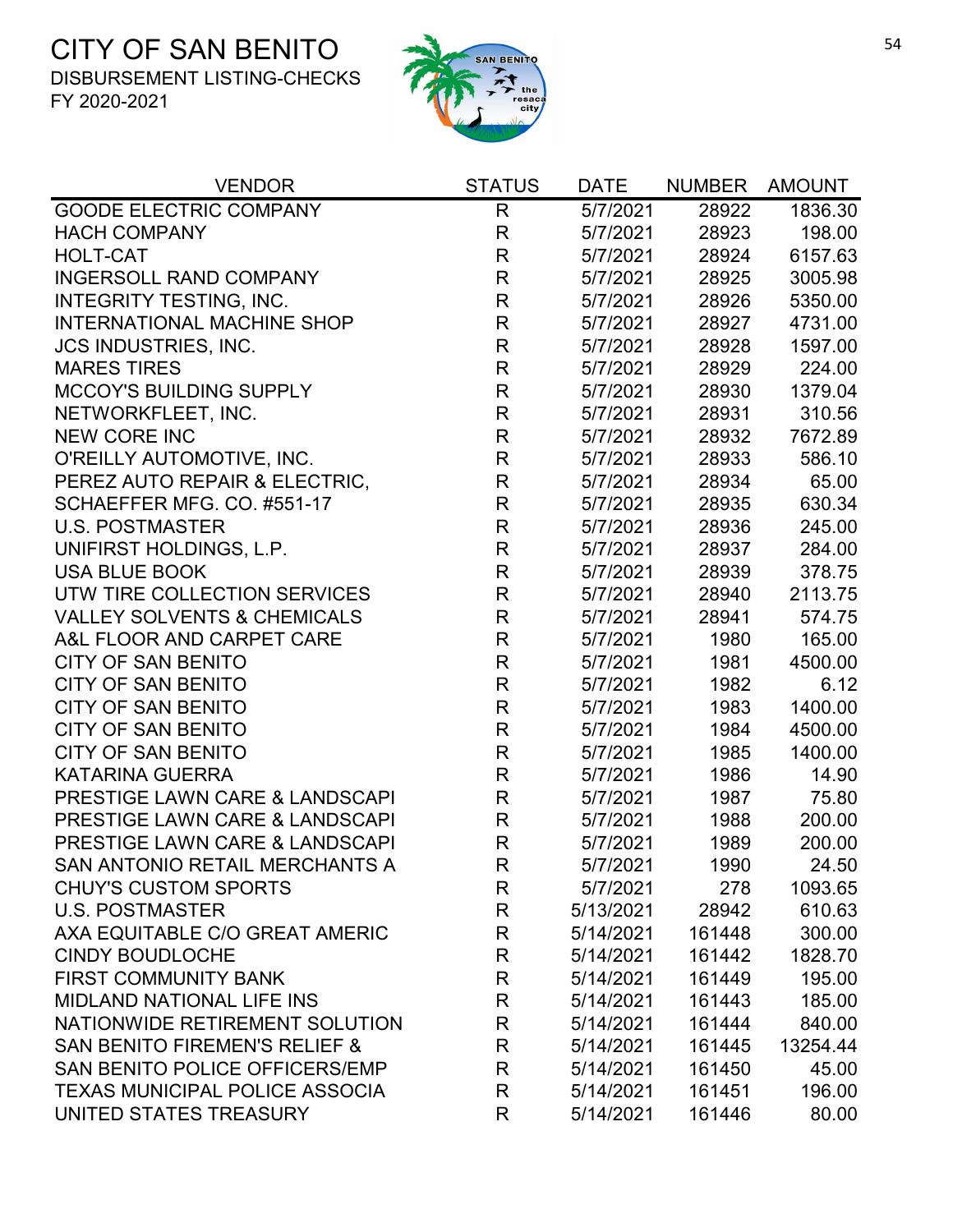

| <b>VENDOR</b>                                 | <b>STATUS</b> | <b>DATE</b>            | <b>NUMBER</b> | <b>AMOUNT</b> |
|-----------------------------------------------|---------------|------------------------|---------------|---------------|
| UNITED WAY                                    | $\mathsf{R}$  | $\overline{5}/14/2021$ | 161447        | 26.00         |
| A CLEAN PORTOCO                               | $\mathsf{R}$  | 5/14/2021              | 47569         | 80.00         |
| <b>ADVANCE AUTO PARTS</b>                     | $\mathsf{R}$  | 5/14/2021              | 47570         | 434.13        |
| ALL VALLEY KEY & LOCK                         | R             | 5/14/2021              | 47571         | 190.00        |
| <b>B &amp; H FOTO &amp; ELECTRONICS CORP.</b> | $\mathsf R$   | 5/14/2021              | 47572         | 129.49        |
| <b>BBVA/PNC BANK</b>                          | $\mathsf{R}$  | 5/14/2021              | 47597         | 31071.03      |
| BOUND TO STAY BOUND BOOKS, INC                | $\mathsf R$   | 5/14/2021              | 47573         | 1528.13       |
| <b>CULLIGAN WATER OF THE RIO GRAN</b>         | $\mathsf{R}$  | 5/14/2021              | 47574         | 26.00         |
| FIRESTONE COMPLETE AUTO CARE                  | $\mathsf R$   | 5/14/2021              | 47576         | 667.34        |
| <b>FRED BELL</b>                              | $\mathsf{R}$  | 5/14/2021              | 47577         | 359.04        |
| <b>GALLS, LLC</b>                             | $\mathsf R$   | 5/14/2021              | 47578         | 66.00         |
| <b>GALVAN SHEET METAL</b>                     | $\mathsf{R}$  | 5/14/2021              | 47579         | 228.00        |
| <b>GOODE ELECTRIC COMPANY</b>                 | R             | 5/14/2021              | 47580         | 1144.02       |
| <b>GRAJALES TIRE SHOP</b>                     | $\mathsf R$   | 5/14/2021              | 47581         | 10.00         |
| GT DISTRIBUTORS, INC.                         | $\mathsf R$   | 5/14/2021              | 47582         | 149.85        |
| LINDE GAS & EQUIPMENT INC.                    | $\mathsf{R}$  | 5/14/2021              | 47588         | 15.21         |
| <b>MCCOY'S BUILDING SUPPLY</b>                | $\mathsf{R}$  | 5/14/2021              | 47583         | 363.16        |
| MENTALIX, INC.                                | R             | 5/14/2021              | 47584         | 4590.00       |
| NETWORKFLEET, INC.                            | $\mathsf{R}$  | 5/14/2021              | 47585         | 404.75        |
| <b>NICOLAS RENE DIAZ</b>                      | $\mathsf R$   | 5/14/2021              | 47586         | 350.00        |
| <b>NORMA RAMON</b>                            | $\mathsf R$   | 5/14/2021              | 47587         | 1450.00       |
| RED WING BUSINESS ADVANTAGE AC                | $\mathsf{R}$  | 5/14/2021              | 47589         | 418.99        |
| <b>RENE GARZA</b>                             | R             | 5/14/2021              | 47590         | 50.00         |
| <b>SAN BENITO NEWS</b>                        | $\mathsf R$   | 5/14/2021              | 47591         | 30.00         |
| <b>TEXAS HOTEL &amp; LODGING ASSOCIAT</b>     | R             | 5/14/2021              | 47592         | 1905.00       |
| <b>THOMSON REUTERS - WEST</b>                 | $\mathsf R$   | 5/14/2021              | 47593         | 308.06        |
| TML INTERGOVERNMENTAL RISK POO                | $\mathsf{R}$  | 5/14/2021              | 47594         | 42035.75      |
| TOPS THE OUTDOOR POWER STORE                  | R             | 5/14/2021              | 47595         | 219.58        |
| TYLER TECHNOLOGIES, INC.                      | $\mathsf R$   | 5/14/2021              | 47596         | 5199.91       |
| ALAMO IRON WORKS, INC.                        | R             | 5/14/2021              | 28943         | 223.80        |
| <b>ALAMO IRON WORKS</b>                       | R.            | 5/14/2021              | 28944         | 223.80        |
| <b>BBVA/PNC BANK</b>                          | R             | 5/14/2021              | 28951         | 1945.02       |
| BRENNTAG SOUTHWEST, INC.                      | R             | 5/14/2021              | 28945         | 4952.39       |
| <b>MCCOY'S BUILDING SUPPLY</b>                | R             | 5/14/2021              | 28946         | 334.48        |
| PEREZ AUTO REPAIR & ELECTRIC,                 | R             | 5/14/2021              | 28947         | 118.69        |
| UNIFIRST HOLDINGS, L.P.                       | R             | 5/14/2021              | 28948         | 26.80         |
| XYLEM WATER SOLUTIONS U.S.A.,                 | R             | 5/14/2021              | 28949         | 6084.04       |
| <b>GRAINGER</b>                               | R             | 5/14/2021              | 1001          | 199.04        |
| A&L FLOOR AND CARPET CARE                     | R             | 5/14/2021              | 1991          | 165.00        |
| ARCHER BUSINESS SYSTEM INC                    | R             | 5/14/2021              | 1992          | 845.99        |
| <b>VERIZON WIRELESS</b>                       | R             | 5/14/2021              | 1993          | 221.98        |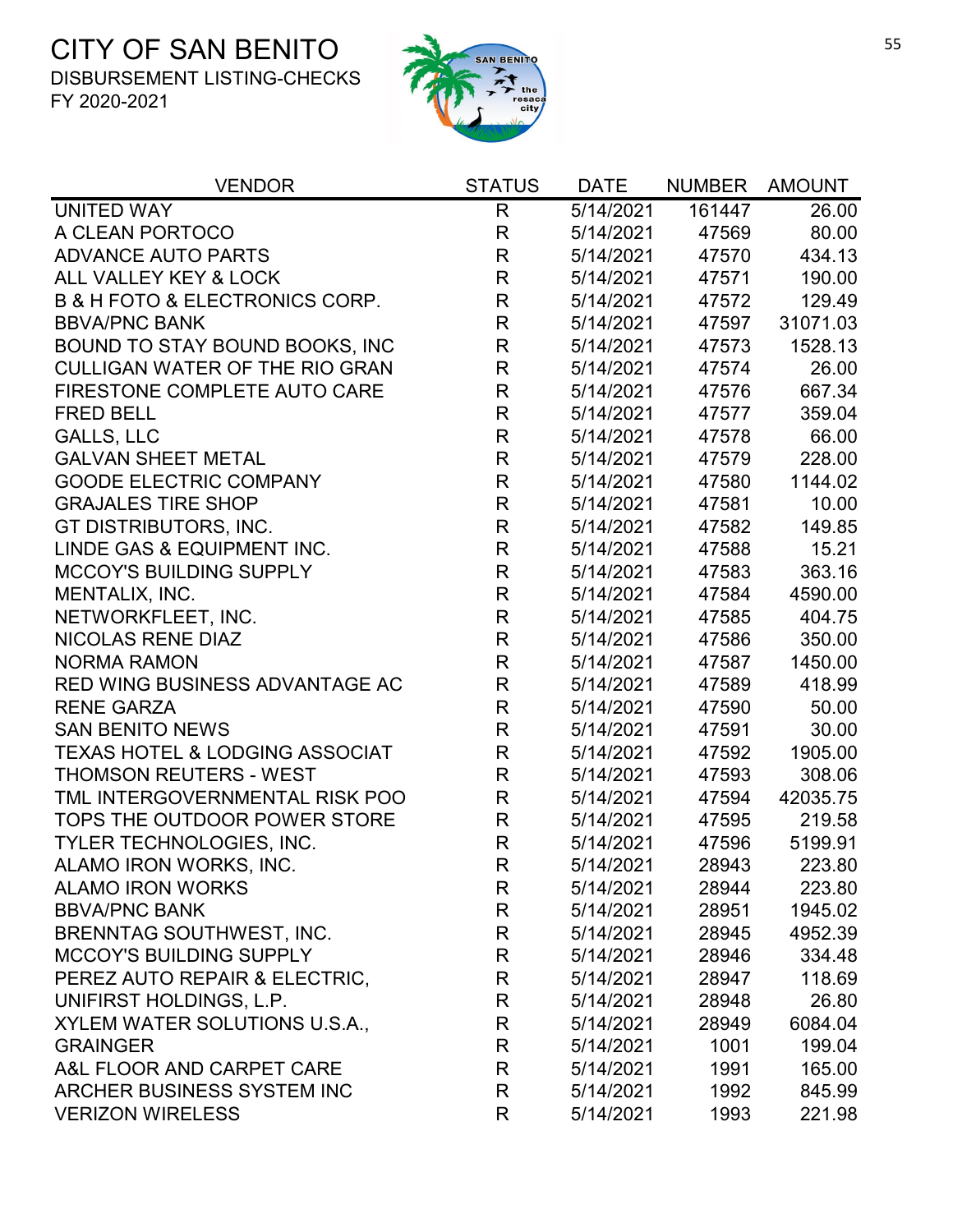

| <b>VENDOR</b>                                 | <b>STATUS</b> | <b>DATE</b> | <b>NUMBER</b> | <b>AMOUNT</b> |
|-----------------------------------------------|---------------|-------------|---------------|---------------|
| <b>BBVA/PNC BANK</b>                          | R             | 5/14/2021   | 279           | 541.90        |
| <b>BBVA/PNC BANK</b>                          | $\mathsf R$   | 5/14/2021   | 400           | 579.00        |
| <b>BBVA/PNC BANK</b>                          | R             | 5/14/2021   | 1770          | 695.00        |
| <b>DARIO GONZALEZ</b>                         | $\mathsf{R}$  | 5/14/2021   | 1765          | 60.00         |
| <b>GABRIEL GONZALEZ</b>                       | R             | 5/14/2021   | 1766          | 60.00         |
| <b>JOSE BENAVIDES</b>                         | $\mathsf{R}$  | 5/14/2021   | 1767          | 60.00         |
| <b>OSCAR LARA</b>                             | $\mathsf R$   | 5/14/2021   | 1768          | 60.00         |
| <b>RENDELL STANSBURY</b>                      | R             | 5/14/2021   | 1769          | 60.00         |
| <b>U.S. POSTMASTER</b>                        | $\mathsf R$   | 5/20/2021   | 28953         | 636.34        |
| <b>ADVANCE AUTO PARTS</b>                     | $\mathsf{R}$  | 5/21/2021   | 47604         | 20.99         |
| <b>AT&amp;T LONG DISTANCE</b>                 | $\mathsf{R}$  | 5/21/2021   | 47605         | 1447.49       |
| <b>B &amp; H FOTO &amp; ELECTRONICS CORP.</b> | $\mathsf R$   | 5/21/2021   | 47606         | 394.91        |
| <b>B &amp; H FOTO &amp; ELECTRONICS CORP.</b> | $\mathsf R$   | 5/21/2021   | 47628         | 394.91        |
| CDW GOVERNMENT, INC.                          | $\mathsf{R}$  | 5/21/2021   | 47607         | 1472.64       |
| <b>CENTER POINT LARGE PRINT</b>               | R             | 5/21/2021   | 47608         | 89.28         |
| CENTRAL READY MIX CONCRETE COM                | $\mathsf{R}$  | 5/21/2021   | 47609         | 220.00        |
| DEALERS ELECTRICAL SUPPLY                     | $\mathsf{R}$  | 5/21/2021   | 47610         | 80.46         |
| DOGGETT FREIGHTLINER OF SOUTH                 | R             | 5/21/2021   | 47611         | 1650.41       |
| <b>GRAJALES TIRE SHOP</b>                     | $\mathsf{R}$  | 5/21/2021   | 47612         | 14.00         |
| GT DISTRIBUTORS, INC.                         | $\mathsf{R}$  | 5/21/2021   | 47613         | 754.88        |
| GULF COAST PAPER CO. INC.                     | $\mathsf{R}$  | 5/21/2021   | 47614         | 886.32        |
| HURRICANE FENCE COMPANY                       | R             | 5/21/2021   | 47615         | 1268.00       |
| MARK SOSSI AND ASSOCIATES P.C.                | $\mathsf R$   | 5/21/2021   | 47629         | 4200.00       |
| <b>MCCOY'S BUILDING SUPPLY</b>                | $\mathsf{R}$  | 5/21/2021   | 47616         | 289.01        |
| <b>NUECES POWER EQUIPMENT</b>                 | R             | 5/21/2021   | 47617         | 10639.12      |
| O'REILLY AUTOMOTIVE, INC.                     | $\mathsf R$   | 5/21/2021   | 47618         | 202.80        |
| OIL PATCH FUEL & SUPPLY, INC.                 | R             | 5/21/2021   | 47619         | 4567.10       |
| R. VASQUEZ MUFFLERS & RADIATOR                | $\mathsf{R}$  | 5/21/2021   | 47620         | 45.00         |
| <b>RATES/RGV</b>                              | $\mathsf R$   | 5/21/2021   | 47621         | 200.00        |
| <b>REGION 1 REPAIR, LLC</b>                   | R             | 5/21/2021   | 47622         | 195.00        |
| RIO GRANDE CONCRETE ACCESSORIE                | R             | 5/21/2021   | 47623         | 47.46         |
| <b>SWAGIT PRODUCTIONS, LLC</b>                | R             | 5/21/2021   | 47624         | 2290.00       |
| TEXAS DEPARTMENT OF PUBLIC SAF                | $\mathsf{R}$  | 5/21/2021   | 47625         | 6.00          |
| TXU ENERGY RETAIL COMPANY LLC                 | R             | 5/21/2021   | 47626         | 120.14        |
| UNIFIRST HOLDINGS, L.P.                       | R             | 5/21/2021   | 47627         | 128.40        |
| <b>VICTOR INSURANCE MANAGERS INC</b>          | R             | 5/21/2021   | 47630         | 156480.95     |
| ANA-LAB CORP.                                 | R             | 5/21/2021   | 28955         | 244.00        |
| <b>AT&amp;T LONG DISTANCE</b>                 | R             | 5/21/2021   | 28956         | 152.73        |
| <b>BETA TECHNOLOGY</b>                        | R             | 5/21/2021   | 28957         | 252.00        |
| <b>BRENNTAG SOUTHWEST, INC.</b>               | R             | 5/21/2021   | 28958         | 4339.59       |
| <b>BURTON AUTO SUPPLY</b>                     | R             | 5/21/2021   | 28959         | 279.35        |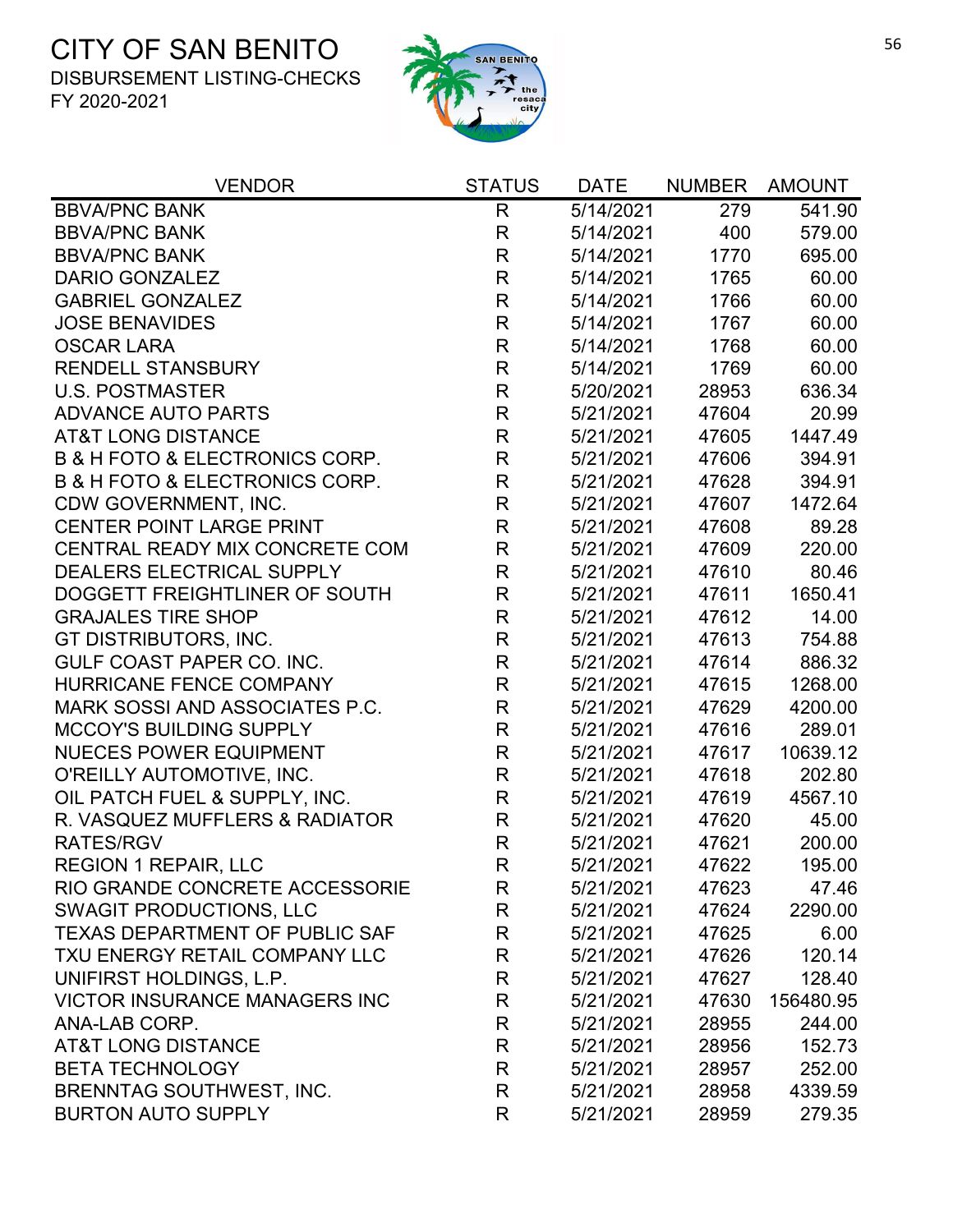

| <b>VENDOR</b>                            | <b>STATUS</b> | <b>DATE</b> | <b>NUMBER</b> | <b>AMOUNT</b> |
|------------------------------------------|---------------|-------------|---------------|---------------|
| CENTRAL READY MIX CONCRETE COM           | $\mathsf{R}$  | 5/21/2021   | 28960         | 110.00        |
| <b>CORE &amp; MAIN LP</b>                | $\mathsf{R}$  | 5/21/2021   | 28961         | 277.07        |
| DENALI WATER SOLUTIONS LLC               | $\mathsf R$   | 5/21/2021   | 28962         | 3475.00       |
| <b>GOODE ELECTRIC COMPANY</b>            | $\mathsf{R}$  | 5/21/2021   | 28963         | 8345.17       |
| J. MAYA DESIGNS AND GRAPHICS L           | $\mathsf R$   | 5/21/2021   | 28964         | 180.00        |
| <b>JCS INDUSTRIES, INC.</b>              | $\mathsf{R}$  | 5/21/2021   | 28965         | 23119.59      |
| UNIFIRST HOLDINGS, L.P.                  | $\mathsf{R}$  | 5/21/2021   | 28966         | 888.84        |
| <b>VICTOR INSURANCE MANAGERS INC</b>     | R             | 5/21/2021   | 28981         | 30651.74      |
| <b>WWATER TECH, INC.</b>                 | $\mathsf{R}$  | 5/21/2021   | 28967         | 3808.05       |
| XYLEM WATER SOLUTIONS U.S.A.,            | $\mathsf{R}$  | 5/21/2021   | 28968         | 9502.54       |
| A&L FLOOR AND CARPET CARE                | $\mathsf{R}$  | 5/21/2021   | 1994          | 165.00        |
| <b>CITY OF SAN BENITO</b>                | ${\sf R}$     | 5/21/2021   | 1995          | 1400.00       |
| <b>CITY OF SAN BENITO</b>                | $\mathsf{R}$  | 5/21/2021   | 1996          | 4500.00       |
| <b>CITY OF SAN BENITO</b>                | $\mathsf R$   | 5/21/2021   | 1997          | 1400.00       |
| <b>INGRYD A. MUNOZ</b>                   | $\mathsf R$   | 5/21/2021   | 1998          | 400.00        |
| <b>JOE D YBARRA</b>                      | $\mathsf{R}$  | 5/21/2021   | 1999          | 520.00        |
| LA CASA DE LAS FLORES                    | $\mathsf{R}$  | 5/21/2021   | 2000          | 350.00        |
| OFFICE DEPOT, INC                        | $\mathsf{R}$  | 5/21/2021   | 2001          | 269.10        |
| OFFICE DEPOT, INC                        | $\mathsf{R}$  | 5/21/2021   | 2002          | 31.99         |
| OFFICE DEPOT, INC                        | $\mathsf R$   | 5/21/2021   | 2003          | 96.97         |
| <b>REBECA CASTILLO</b>                   | ${\sf R}$     | 5/21/2021   | 2004          | 60.65         |
| <b>REBECA CASTILLO</b>                   | $\mathsf{R}$  | 5/21/2021   | 2005          | 55.72         |
| <b>REBECA CASTILLO</b>                   | $\mathsf{R}$  | 5/21/2021   | 2006          | 51.52         |
| <b>TIME WARNER CABLE</b>                 | $\mathsf{R}$  | 5/21/2021   | 2007          | 245.41        |
| <b>TRANS UNION LLC</b>                   | $\mathsf{R}$  | 5/21/2021   | 2008          | 55.00         |
| <b>CASCOS &amp; ASSOCIATES PC</b>        | $\mathsf{R}$  | 5/21/2021   | 6743          | 4900.00       |
| <b>RETIREMENT HORIZONS INCORPORAT</b>    | R             | 5/21/2021   | 6744          | 1000.00       |
| AXA EQUITABLE C/O GREAT AMERIC           | $\mathsf{R}$  | 5/28/2021   | 161472        | 300.00        |
| <b>CINDY BOUDLOCHE</b>                   | $\mathsf{R}$  | 5/28/2021   | 161466        | 1828.70       |
| <b>FIRST COMMUNITY BANK</b>              | R             | 5/28/2021   | 161473        | 195.00        |
| <b>MIDLAND NATIONAL LIFE INS</b>         | R             | 5/28/2021   | 161467        | 185.00        |
| NATIONWIDE RETIREMENT SOLUTION           | R             | 5/28/2021   | 161468        | 840.00        |
| <b>SAN BENITO FIREMEN'S RELIEF &amp;</b> | $\mathsf R$   | 5/28/2021   | 161469        | 12855.66      |
| SAN BENITO POLICE OFFICERS/EMP           | R             | 5/28/2021   | 161474        | 45.00         |
| <b>TEXAS MUNICIPAL POLICE ASSOCIA</b>    | R             | 5/28/2021   | 161475        | 182.00        |
| UNITED STATES TREASURY                   | R             | 5/28/2021   | 161470        | 80.00         |
| <b>UNITED WAY</b>                        | $\mathsf R$   | 5/28/2021   | 161471        | 26.00         |
| <b>B &amp; C CAR WASH</b>                | R             | 5/28/2021   | 47631         | 150.50        |
| <b>BELINDA SANCHEZ</b>                   | R             | 5/28/2021   | 47632         | 115.92        |
| <b>BOSWELL ELLIFF FORD</b>               | $\mathsf R$   | 5/28/2021   | 47633         | 38.99         |
| <b>CAMERON APPRAISAL DISTRICT</b>        | R             | 5/28/2021   | 47634         | 17968.75      |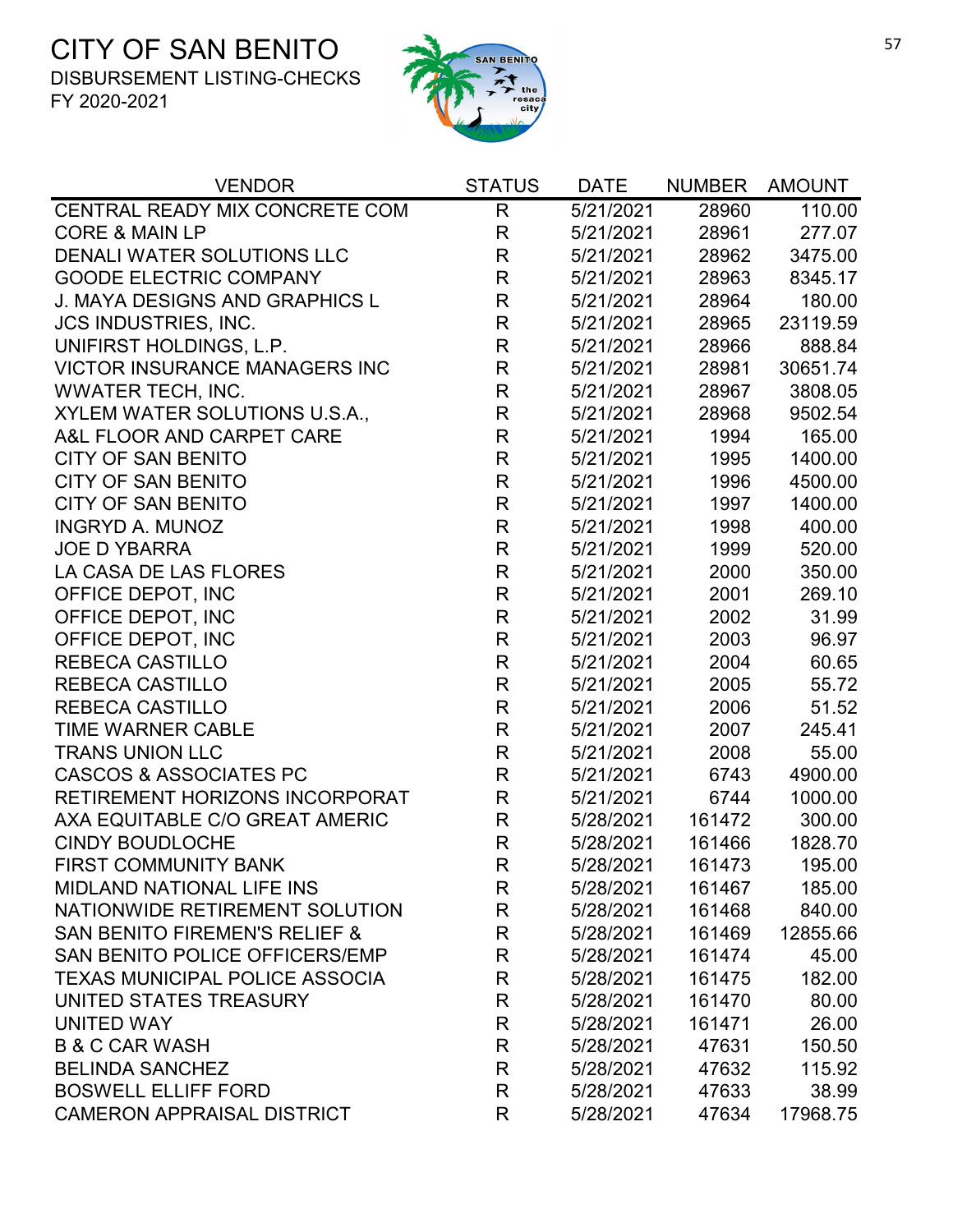

| <b>VENDOR</b>                         | <b>STATUS</b> | <b>DATE</b> | <b>NUMBER</b> | <b>AMOUNT</b> |
|---------------------------------------|---------------|-------------|---------------|---------------|
| <b>CAROLINA BAEZ</b>                  | $\mathsf{R}$  | 5/28/2021   | 47635         | 115.92        |
| <b>CONNIE MEDINA</b>                  | $\mathsf{R}$  | 5/28/2021   | 47636         | 57.96         |
| D & R GLASS ETC INC.                  | $\mathsf{R}$  | 5/28/2021   | 47637         | 210.00        |
| ESTRADA-HINOJOSA & COMPANY, IN        | R             | 5/28/2021   | 47638         | 10000.02      |
| <b>EWING IRRIGATION PRODUCTS, INC</b> | $\mathsf R$   | 5/28/2021   | 47639         | 290.85        |
| <b>GALLS, LLC</b>                     | $\mathsf R$   | 5/28/2021   | 47640         | 208.00        |
| <b>GRAJALES TIRE SHOP</b>             | $\mathsf R$   | 5/28/2021   | 47641         | 8.00          |
| GT DISTRIBUTORS, INC.                 | $\mathsf{R}$  | 5/28/2021   | 47642         | 997.12        |
| <b>J. MAYA DESIGNS AND GRAPHICS L</b> | $\mathsf{R}$  | 5/28/2021   | 47643         | 198.00        |
| JAMAR TECHNOLOGIES, INC               | $\mathsf R$   | 5/28/2021   | 47644         | 4340.00       |
| <b>JENNIFER GRAY</b>                  | $\mathsf R$   | 5/28/2021   | 47645         | 57.96         |
| <b>JOSE BARBOSA</b>                   | $\mathsf{R}$  | 5/28/2021   | 47646         | 115.92        |
| <b>JUANA LARA</b>                     | $\mathsf{R}$  | 5/28/2021   | 47647         | 57.96         |
| <b>KARINA GONZALES</b>                | $\mathsf{R}$  | 5/28/2021   | 47648         | 114.92        |
| LAW OFFICE OF ALAN T. OZUNA           | R             | 5/28/2021   | 47649         | 812.50        |
| MALLORY SAFETY AND SUPPLY, LLC        | R             | 5/28/2021   | 47650         | 39.00         |
| <b>MARIA JIMENEZ</b>                  | $\mathsf R$   | 5/28/2021   | 47651         | 97.20         |
| <b>MAYRA LERMA</b>                    | $\mathsf{R}$  | 5/28/2021   | 47652         | 57.96         |
| <b>MCCOY'S BUILDING SUPPLY</b>        | $\mathsf{R}$  | 5/28/2021   | 47653         | 97.41         |
| NOVA HEALTHCARE, PA                   | $\mathsf{R}$  | 5/28/2021   | 47654         | 74.70         |
| O'REILLY AUTOMOTIVE, INC.             | $\mathsf{R}$  | 5/28/2021   | 47655         | 340.40        |
| PITNEY BOWES INC.                     | $\mathsf{R}$  | 5/28/2021   | 47656         | 3000.00       |
| <b>SANDRA ROBLEDO</b>                 | $\mathsf{R}$  | 5/28/2021   | 47657         | 64.62         |
| TXU ENERGY RETAIL COMPANY LLC         | $\mathsf R$   | 5/28/2021   | 47658         | 30092.19      |
| UNIFIRST HOLDINGS, L.P.               | $\mathsf R$   | 5/28/2021   | 47659         | 158.20        |
| VALLEY VIEW CONSULTING, L.L.C.        | $\mathsf R$   | 5/28/2021   | 47660         | 3834.88       |
| <b>WAL-MART COMMUNITY/GECRB</b>       | $\mathsf R$   | 5/28/2021   | 47661         | 46.29         |
| ANA-LAB CORP.                         | R             | 5/28/2021   | 28994         | 4344.00       |
| <b>BARRIENTOS TIRES</b>               | R             | 5/28/2021   | 28995         | 5.00          |
| BRENNTAG SOUTHWEST, INC.              | R             | 5/28/2021   | 28996         | 7860.00       |
| <b>CHEMTRADE CHEMICALS US LLC</b>     | R             | 5/28/2021   | 28997         | 6196.49       |
| <b>CITY OF SAN BENITO</b>             | R             | 5/28/2021   | 29011         | 20865.76      |
| <b>CITY OF SAN BENITO</b>             | R             | 5/28/2021   | 29012         | 20037.34      |
| <b>CORE &amp; MAIN LP</b>             | R             | 5/28/2021   | 28998         | 3620.22       |
| DPC INDUSTRIES, INC.                  | R             | 5/28/2021   | 28999         | 2780.00       |
| <b>DSHS CENTRAL LAB MC2004</b>        | R             | 5/28/2021   | 29000         | 227.00        |
| ESTRADA-HINOJOSA & COMPANY, IN        | R             | 5/28/2021   | 29001         | 19999.98      |
| <b>GOODE ELECTRIC COMPANY</b>         | R             | 5/28/2021   | 29002         | 1057.50       |
| <b>JCS INDUSTRIES, INC.</b>           | R             | 5/28/2021   | 29003         | 8844.00       |
| <b>MARES TIRES</b>                    | R             | 5/28/2021   | 29004         | 465.00        |
| <b>NUECES POWER EQUIPMENT</b>         | R             | 5/28/2021   | 29005         | 385.00        |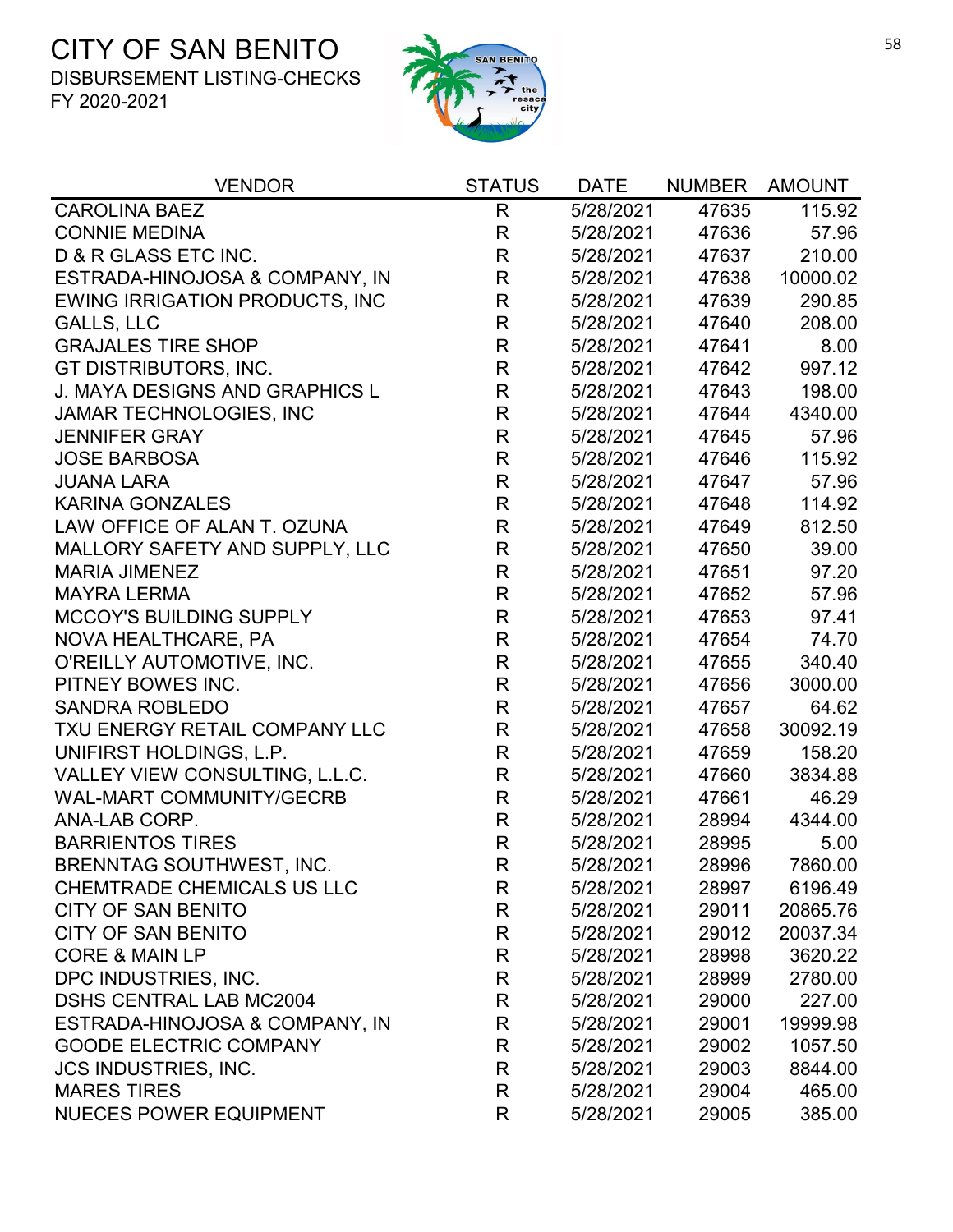

| <b>VENDOR</b>                             | <b>STATUS</b> | <b>DATE</b> | <b>NUMBER</b> | <b>AMOUNT</b> |
|-------------------------------------------|---------------|-------------|---------------|---------------|
| ODESSA PUMPS & EQUIPMENT, INC.            | R             | 5/28/2021   | 29006         | 5640.40       |
| TXU ENERGY RETAIL COMPANY LLC             | $\mathsf{R}$  | 5/28/2021   | 29007         | 15038.91      |
| UNIFIRST HOLDINGS, L.P.                   | $\mathsf{R}$  | 5/28/2021   | 29009         | 148.80        |
| VALLEY VIEW CONSULTING, L.L.C.            | $\mathsf{R}$  | 5/28/2021   | 29010         | 3340.78       |
| A&L FLOOR AND CARPET CARE                 | $\mathsf{R}$  | 5/28/2021   | 2009          | 165.00        |
| <b>CITY OF SAN BENITO</b>                 | $\mathsf{R}$  | 5/28/2021   | 2010          | 6.15          |
| <b>CITY OF SAN BENITO</b>                 | $\mathsf{R}$  | 5/28/2021   | 2011          | 5.10          |
| <b>CITY OF SAN BENITO</b>                 | $\mathsf{R}$  | 5/28/2021   | 2012          | 35.54         |
| <b>CITY OF SAN BENITO</b>                 | $\mathsf{R}$  | 5/28/2021   | 2017          | 7.14          |
| MARK SOSSI AND ASSOCIATES P.C.            | $\mathsf{R}$  | 5/28/2021   | 2018          | 2260.00       |
| <b>PRESTIGE LAWN CARE &amp; LANDSCAPI</b> | $\mathsf R$   | 5/28/2021   | 2013          | 200.00        |
| PRESTIGE LAWN CARE & LANDSCAPI            | $\mathsf{R}$  | 5/28/2021   | 2014          | 200.00        |
| <b>PRESTIGE LAWN CARE &amp; LANDSCAPI</b> | $\mathsf{R}$  | 5/28/2021   | 2015          | 200.00        |
| PRESTIGE LAWN CARE & LANDSCAPI            | $\mathsf{R}$  | 5/28/2021   | 2016          | 200.00        |
| TXU ENERGY RETAIL COMPANY LLC             | $\mathsf{R}$  | 5/28/2021   | 30425         | 1204.29       |
| <b>U.S. POSTMASTER</b>                    | $\mathsf{R}$  | 6/2/2021    | 29013         | 655.10        |
| A CLEAN PORTOCO                           | $\mathsf{R}$  | 6/4/2021    | 47662         | 80.00         |
| ABEL & SON ENTERPRISES                    | $\mathsf{R}$  | 6/4/2021    | 47663         | 500.00        |
| <b>ACEVEDO'S AUTO SERVICE</b>             | $\mathsf{R}$  | 6/4/2021    | 47664         | 150.00        |
| <b>AT&amp;T LONG DISTANCE</b>             | $\mathsf{R}$  | 6/4/2021    | 47692         | 1523.54       |
| <b>BOSWELL ELLIFF FORD</b>                | $\mathsf{R}$  | 6/4/2021    | 47665         | 43.49         |
| <b>CENTER POINT LARGE PRINT</b>           | $\mathsf{R}$  | 6/4/2021    | 47693         | 89.28         |
| CENTRAL FENCE & SUPPLY, LTD               | $\mathsf{R}$  | 6/4/2021    | 47666         | 1147.00       |
| <b>COLLABORATIVE SUMMER LIBRARY P</b>     | $\mathsf{R}$  | 6/4/2021    | 47667         | 275.36        |
| <b>COMPLETE COACH WORKS</b>               | $\mathsf{R}$  | 6/4/2021    | 47668         | 569.79        |
| DENTON NAVARRO ROCHA BERNAL HY            | $\mathsf{R}$  | 6/4/2021    | 47694         | 1969.00       |
| <b>ERGON ASPHALT AND EMULSIONS, I</b>     | R             | 6/4/2021    | 47670         | 4046.81       |
| <b>FRONTERA MATERIALS, INC</b>            | R             | 6/4/2021    | 47671         | 1318.85       |
| <b>FRY'S PHARMACY</b>                     | $\mathsf{R}$  | 6/4/2021    | 47672         | 80.00         |
| GASES101 LLC                              | $\mathsf{R}$  | 6/4/2021    | 47673         | 345.00        |
| <b>GRAJALES TIRE SHOP</b>                 | R             | 6/4/2021    | 47674         | 11.00         |
| HONEY BEEZ FLOWERS GIFTS BY MA            | R             | 6/4/2021    | 47675         | 100.00        |
| <b>J &amp; J TIRE &amp; AUTO</b>          | R             | 6/4/2021    | 47676         | 988.95        |
| MAGIC VALLEY ELECTRIC CO-OP               | R             | 6/4/2021    | 47695         | 268.43        |
| MARK SOSSI AND ASSOCIATES P.C.            | R             | 6/4/2021    | 47691         | 4025.00       |
| <b>MCCOY'S BUILDING SUPPLY</b>            | R             | 6/4/2021    | 47677         | 161.13        |
| MEDIA CONTROL SYSTEMS, LLC                | R             | 6/4/2021    | 47696         | 800.00        |
| MEGAMORPHSIS, INC.                        | R             | 6/4/2021    | 47678         | 2947.50       |
| O'REILLY AUTOMOTIVE, INC.                 | R             | 6/4/2021    | 47679         | 492.25        |
| OIL PATCH FUEL & SUPPLY, INC.             | R             | 6/4/2021    | 47680         | 8356.53       |
| ONE STOP PEST CONTROL                     | R             | 6/4/2021    | 47681         | 946.00        |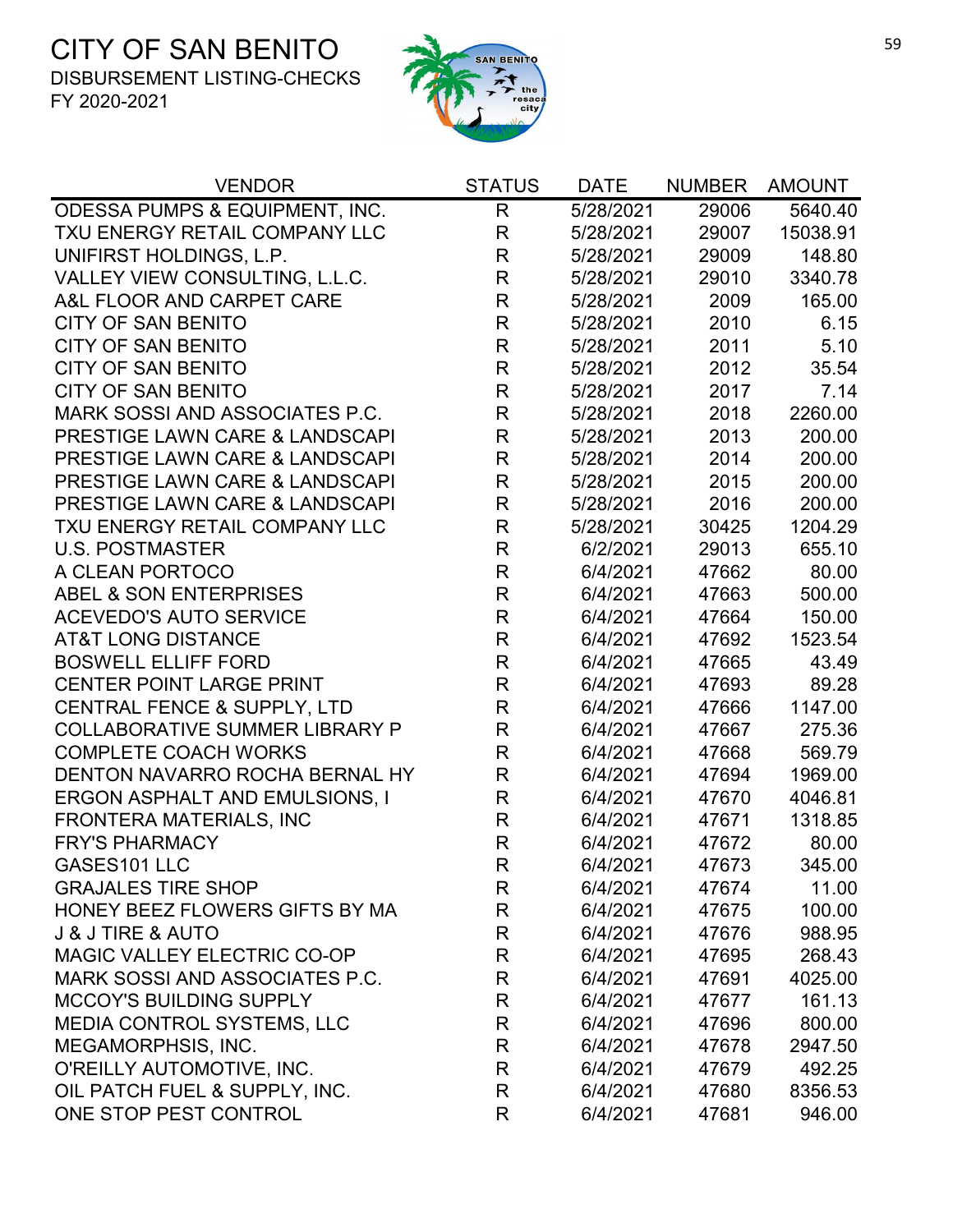

| <b>VENDOR</b>                         | <b>STATUS</b> | <b>DATE</b> | <b>NUMBER</b> | <b>AMOUNT</b> |
|---------------------------------------|---------------|-------------|---------------|---------------|
| PATHMARK TRAFFIC PRODUCTS OF T        | R             | 6/4/2021    | 47683         | 264.75        |
| <b>SAN BENITO NEWS</b>                | $\mathsf R$   | 6/4/2021    | 47684         | 506.00        |
| <b>SAN BENITO NEWS</b>                | $\mathsf{R}$  | 6/4/2021    | 47697         | 379.50        |
| SHI GOVERNMENT SOLUTIONS, INC.        | $\mathsf R$   | 6/4/2021    | 47685         | 1280.00       |
| SIRCHIE FINGER PRINT LABS             | $\mathsf R$   | 6/4/2021    | 47686         | 39.28         |
| <b>SOCORRO T HERNANDEZ</b>            | $\mathsf{R}$  | 6/4/2021    | 47698         | 700.00        |
| <b>TEJAS RENTAL &amp; SALES</b>       | $\mathsf R$   | 6/4/2021    | 47687         | 3751.88       |
| <b>TOBIAS BENAVIDES</b>               | $\mathsf R$   | 6/4/2021    | 47699         | 40.00         |
| <b>TRANE</b>                          | R             | 6/4/2021    | 47688         | 196.00        |
| UNIFIRST HOLDINGS, L.P.               | $\mathsf R$   | 6/4/2021    | 47689         | 60.80         |
| <b>WAL-MART COMMUNITY/GECRB</b>       | $\mathsf{R}$  | 6/4/2021    | 47690         | 6.34          |
| ALAMO IRON WORKS, INC.                | R             | 6/4/2021    | 29022         | 281.80        |
| <b>AT&amp;T LONG DISTANCE</b>         | $\mathsf R$   | 6/4/2021    | 29023         | 152.73        |
| <b>BARRIENTOS TIRES</b>               | $\mathsf{R}$  | 6/4/2021    | 29024         | 15.00         |
| <b>BRENNTAG SOUTHWEST, INC.</b>       | R             | 6/4/2021    | 29025         | 3313.94       |
| <b>CAMERON COUNTY IRRIGATION DIST</b> | $\mathsf R$   | 6/4/2021    | 29026         | 26772.45      |
| CHEMTRADE CHEMICALS US LLC            | $\mathsf{R}$  | 6/4/2021    | 29027         | 6207.62       |
| <b>CHUY'S CUSTOM SPORTS</b>           | $\mathsf{R}$  | 6/4/2021    | 29028         | 84.00         |
| <b>CORE &amp; MAIN LP</b>             | $\mathsf{R}$  | 6/4/2021    | 29029         | 299.52        |
| DPC INDUSTRIES, INC.                  | $\mathsf{R}$  | 6/4/2021    | 29030         | 3704.00       |
| ELLIFF MOTORS HGN, LTD.               | $\mathsf R$   | 6/4/2021    | 29031         | 5995.00       |
| <b>GOODE ELECTRIC COMPANY</b>         | $\mathsf R$   | 6/4/2021    | 29032         | 540.00        |
| HARLINGEN WATERWORKS SYSTEM           | $\mathsf{R}$  | 6/4/2021    | 29033         | 963.00        |
| <b>HOLT-CAT</b>                       | $\mathsf R$   | 6/4/2021    | 29034         | 1913.90       |
| <b>INTEGRITY TESTING, INC.</b>        | $\mathsf{R}$  | 6/4/2021    | 29035         | 5720.00       |
| <b>NUECES POWER EQUIPMENT</b>         | $\mathsf{R}$  | 6/4/2021    | 29036         | 30.72         |
| PATTERSON EQUIPMENT COMPANY, L        | $\mathsf{R}$  | 6/4/2021    | 29037         | 677.50        |
| <b>SAN BENITO NEWS</b>                | $\mathsf{R}$  | 6/4/2021    | 29038         | 165.00        |
| UNIFIRST HOLDINGS, L.P.               | $\mathsf R$   | 6/4/2021    | 29039         | 98.20         |
| UNIVERSAL REPAIR & SALES              | R             | 6/4/2021    | 29040         | 9420.10       |
| A&L FLOOR AND CARPET CARE             | R             | 6/4/2021    | 2019          | 165.00        |
| <b>BS REDZONE CHILL &amp; GRILL</b>   | R             | 6/4/2021    | 2020          | 750.00        |
| <b>CITY OF SAN BENITO</b>             | R             | 6/4/2021    | 2021          | 274.37        |
| <b>DULCERIA LA MEXICANITA</b>         | R             | 6/4/2021    | 2027          | 500.00        |
| <b>DULCERIA LA MEXICANITA</b>         | R             | 6/4/2021    | 2028          | 500.00        |
| <b>FLORES &amp; TORRES, LLP</b>       | R             | 6/4/2021    | 2029          | 2505.00       |
| <b>FLORES &amp; TORRES, LLP</b>       | R             | 6/4/2021    | 2030          | 1395.00       |
| <b>FLORES &amp; TORRES, LLP</b>       | R             | 6/4/2021    | 2031          | 870.00        |
| <b>FLORES &amp; TORRES, LLP</b>       | R             | 6/4/2021    | 2032          | 1905.00       |
| <b>FLORES &amp; TORRES, LLP</b>       | R             | 6/4/2021    | 2033          | 1200.00       |
| <b>FLORES &amp; TORRES, LLP</b>       | R             | 6/4/2021    | 2034          | 825.00        |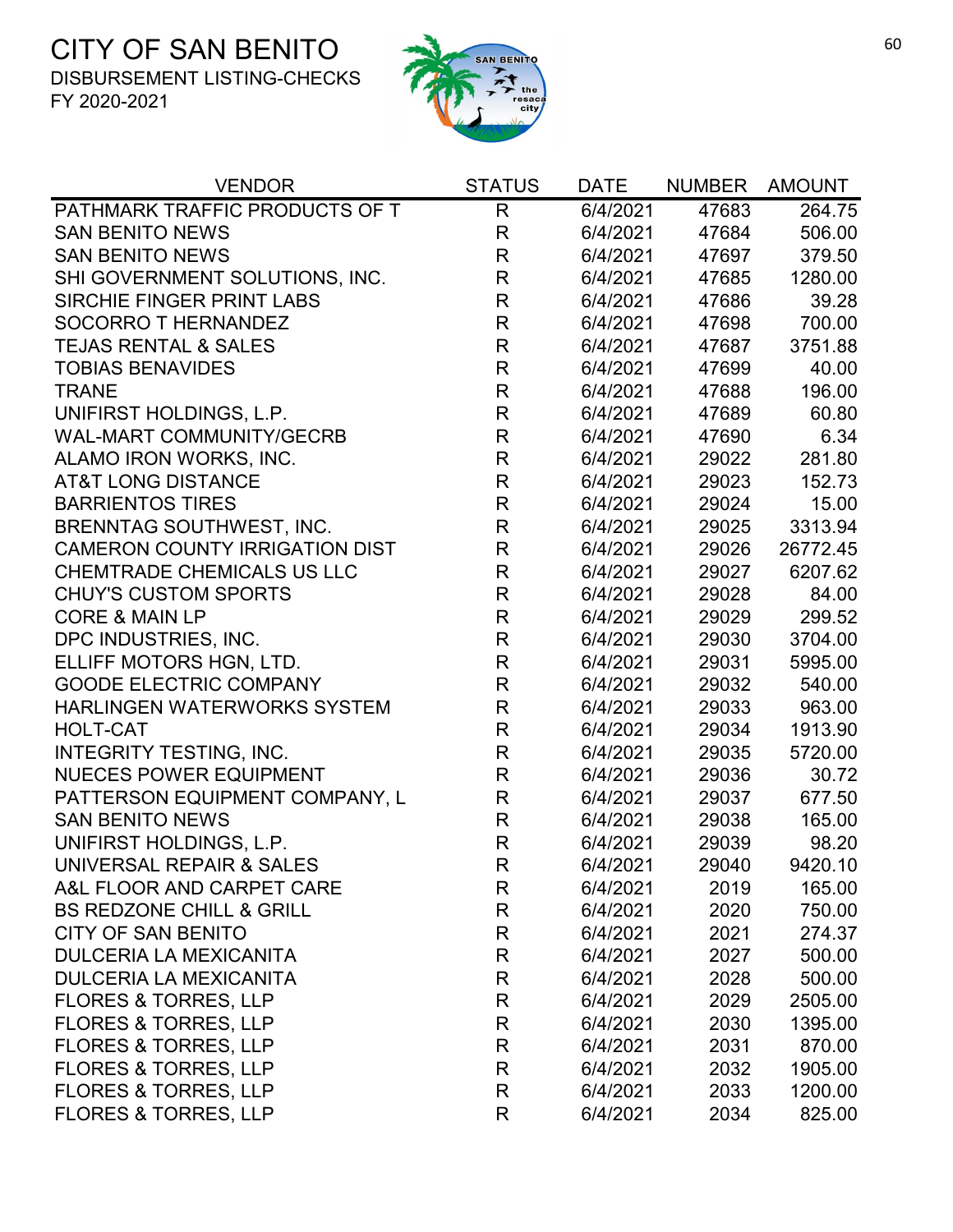

| <b>VENDOR</b>                         | <b>STATUS</b> | <b>DATE</b> | <b>NUMBER</b> | <b>AMOUNT</b> |
|---------------------------------------|---------------|-------------|---------------|---------------|
| <b>FLORES &amp; TORRES, LLP</b>       | $\mathsf{R}$  | 6/4/2021    | 2035          | 1905.00       |
| <b>GRAPHICS CENTER</b>                | $\mathsf{R}$  | 6/4/2021    | 2036          | 1500.00       |
| LEAF CAPITAL FUNDING LLC              | $\mathsf{R}$  | 6/4/2021    | 2023          | 176.50        |
| MINERVA'S ART, JEWERLY AND PER        | $\mathsf{R}$  | 6/4/2021    | 2024          | 375.00        |
| TXU ENERGY RETAIL COMPANY LLC         | $\mathsf{R}$  | 6/4/2021    | 2025          | 203.93        |
| <b>VERIZON WIRELESS</b>               | $\mathsf R$   | 6/4/2021    | 2026          | 221.98        |
| <b>BETA TECHNOLOGY</b>                | $\mathsf R$   | 6/4/2021    | 280           | 1077.52       |
| ONSOLVE, LLC                          | R             | 6/4/2021    | 281           | 6195.00       |
| PITTSBURGH PAINTS                     | $\mathsf R$   | 6/4/2021    | 376           | 125.26        |
| MOTOROLA SOLUTIONS, INC               | $\mathsf R$   | 6/4/2021    | 15            | 600.00        |
| CORE BUSINESS SOLUTIONS, INC.         | $\mathsf R$   | 6/7/2021    | 47700         | 139.00        |
| <b>ELVIA BENAVIDEZ</b>                | $\mathsf R$   | 6/7/2021    | 47701         | 265.00        |
| SHI GOVERNMENT SOLUTIONS, INC.        | $\mathsf R$   | 6/7/2021    | 47702         | 383.00        |
| SMITH SECURITY GROUP, LLC             | R             | 6/7/2021    | 47703         | 204.80        |
| STANARD & ASSOCIATES, INC             | R             | 6/7/2021    | 47704         | 858.52        |
| URE CONSULTING GROUP, LLC             | $\mathsf{R}$  | 6/7/2021    | 47705         | 3835.00       |
| <b>COLONIAL LIFE INSURANCE</b>        | $\mathsf R$   | 6/9/2021    | 161476        | 3435.83       |
| M.A.S.A                               | $\mathsf R$   | 6/9/2021    | 161477        | 242.00        |
| ABEL & SON ENTERPRISES                | $\mathsf R$   | 6/9/2021    | 47706         | 1500.00       |
| <b>ACEVEDO'S AUTO SERVICE</b>         | $\mathsf R$   | 6/9/2021    | 47707         | 200.00        |
| <b>ADVANCE AUTO PARTS</b>             | $\mathsf R$   | 6/9/2021    | 47708         | 15.38         |
| <b>BARRIENTOS TIRES</b>               | $\mathsf R$   | 6/9/2021    | 47709         | 35.00         |
| <b>BOSWELL ELLIFF FORD</b>            | $\mathsf R$   | 6/9/2021    | 47710         | 157.45        |
| <b>CAMERON COUNTY TAX OFFICE</b>      | $\mathsf R$   | 6/9/2021    | 47711         | 7.50          |
| <b>CAMERON COUNTY TAX OFFICE</b>      | $\mathsf R$   | 6/9/2021    | 47712         | 15.00         |
| CC DISTRIBUTORS, INC.                 | $\mathsf R$   | 6/9/2021    | 47713         | 835.48        |
| <b>COMPLETE COACH WORKS</b>           | $\mathsf R$   | 6/9/2021    | 47715         | 2506.79       |
| <b>EWING IRRIGATION PRODUCTS, INC</b> | $\mathsf R$   | 6/9/2021    | 47716         | 1783.07       |
| <b>J &amp; J TIRE &amp; AUTO</b>      | $\mathsf R$   | 6/9/2021    | 47717         | 178.00        |
| <b>LUBE MASTERS</b>                   | R             | 6/9/2021    | 47718         | 21.00         |
| <b>MATHESON TRI-GAS, INC.</b>         | R             | 6/9/2021    | 47719         | 80.66         |
| <b>MATT'S CASH AND CARRY</b>          | R             | 6/9/2021    | 47720         | 285.47        |
| <b>MCCOY'S BUILDING SUPPLY</b>        | R             | 6/9/2021    | 47721         | 435.58        |
| PICO PROPANE AND FUELS                | R             | 6/9/2021    | 47722         | 9837.48       |
| <b>SWAGIT PRODUCTIONS, LLC</b>        | R             | 6/9/2021    | 47723         | 1145.00       |
| <b>THOMSON REUTERS - WEST</b>         | R             | 6/9/2021    | 47724         | 308.06        |
| TML INTERGOVERNMENTAL RISK POO        | R             | 6/9/2021    | 47725         | 37691.72      |
| TOPS THE OUTDOOR POWER STORE          | R             | 6/9/2021    | 47726         | 568.08        |
| UNIFIRST HOLDINGS, L.P.               | R             | 6/9/2021    | 47727         | 270.00        |
| <b>WAL-MART COMMUNITY/GECRB</b>       | R             | 6/9/2021    | 47728         | 22.66         |
| ACT PIPE & SUPPLY, INC.               | R             | 6/9/2021    | 29041         | 4923.02       |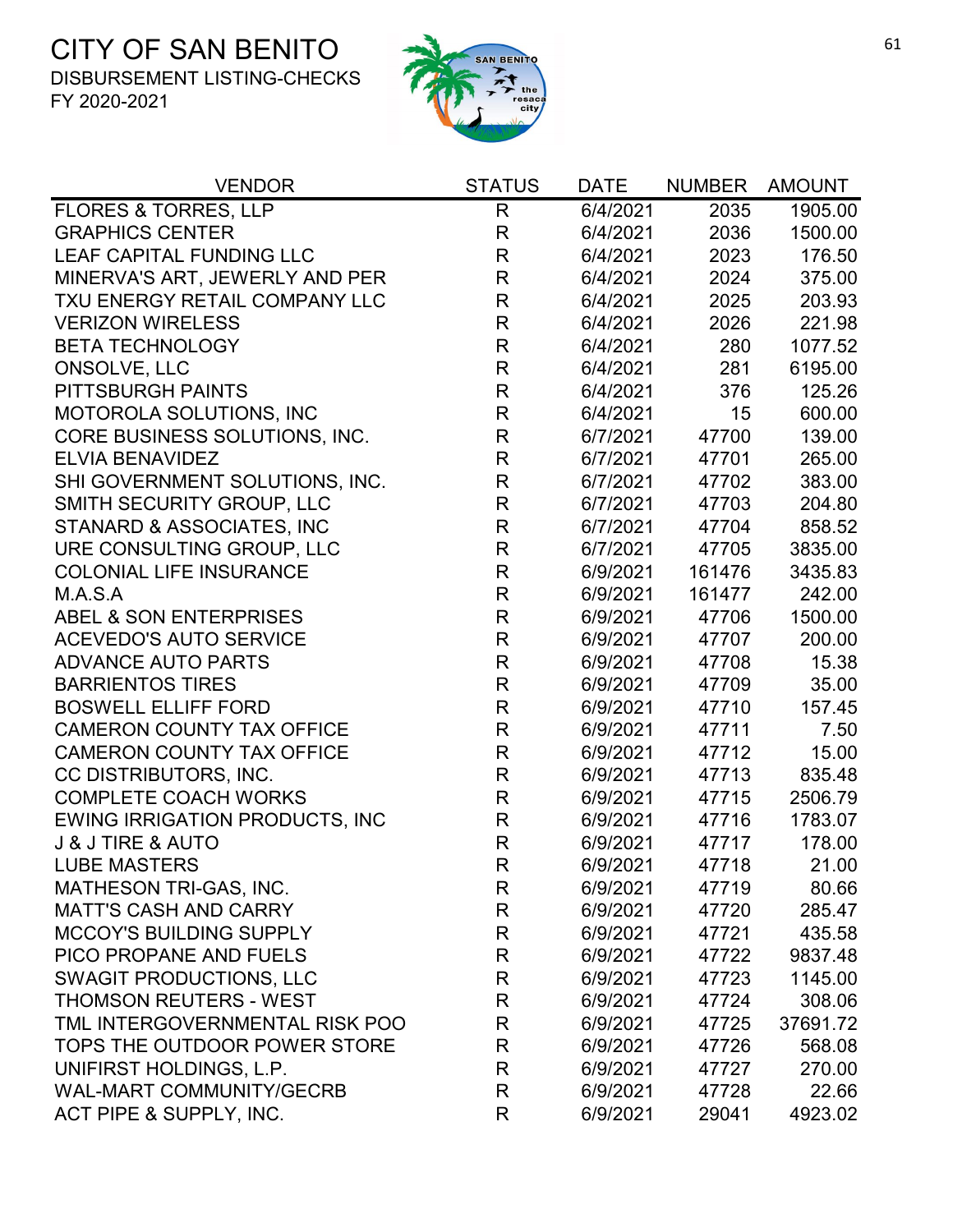

| <b>VENDOR</b>                            | <b>STATUS</b>           | <b>DATE</b> | <b>NUMBER</b> | <b>AMOUNT</b> |
|------------------------------------------|-------------------------|-------------|---------------|---------------|
| <b>ALAMO IRON WORKS</b>                  | R                       | 6/9/2021    | 29042         | 424.89        |
| ARAIZA GENERAL CONSTRUCTION              | $\mathsf R$             | 6/9/2021    | 29043         | 9975.00       |
| <b>BRENNTAG SOUTHWEST, INC.</b>          | $\mathsf{R}$            | 6/9/2021    | 29044         | 7684.38       |
| <b>BURTON AUTO SUPPLY</b>                | $\mathsf{R}$            | 6/9/2021    | 29045         | 54.87         |
| <b>C &amp; S SAFETY SUPPLY</b>           | R                       | 6/9/2021    | 29046         | 70.87         |
| DPC INDUSTRIES, INC.                     | $\mathsf{R}$            | 6/9/2021    | 29047         | 500.00        |
| GULF COAST PAPER CO. INC.                | $\mathsf R$             | 6/9/2021    | 29048         | 1041.14       |
| <b>GUZMAN &amp; MUNOZ</b>                | $\mathsf{R}$            | 6/9/2021    | 29049         | 6036.00       |
| <b>JOHNNY'S TRUE VALUE</b>               | $\mathsf{R}$            | 6/9/2021    | 29050         | 297.65        |
| TOPS THE OUTDOOR POWER STORE             | $\mathsf R$             | 6/9/2021    | 29051         | 1049.99       |
| UNIFIRST HOLDINGS, L.P.                  | $\mathsf{R}$            | 6/9/2021    | 29052         | 77.80         |
| <b>WESTECH ENGINEERING, INC.</b>         | $\mathsf{R}$            | 6/9/2021    | 29053         | 3458.37       |
| ADVENTURE PLAYGROUND SYSTEMS,            | R                       | 6/9/2021    | 2860          | 13649.40      |
| ZEAGER BROS., INC.                       | $\mathsf R$             | 6/9/2021    | 2861          | 6701.94       |
| <b>TEXAS MUNICIPAL RETIREMENT SYS</b>    | $\overline{\mathsf{R}}$ | 6/10/2021   | 161501        | 45738.67      |
| <b>CHUY'S CUSTOM SPORTS</b>              | $\mathsf{R}$            | 6/10/2021   | 47729         | 84.00         |
| <b>COMPLETE COACH WORKS</b>              | $\mathsf R$             | 6/10/2021   | 47730         | 1334.59       |
| <b>CRYSTAL CLEAR WATER</b>               | $\mathsf R$             | 6/10/2021   | 47731         | 211.90        |
| <b>GRAJALES TIRE SHOP</b>                | $\mathsf{R}$            | 6/10/2021   | 47732         | 10.00         |
| LEXISNEXIS RISK SOLUTIONS FL,            | $\mathsf{R}$            | 6/10/2021   | 47733         | 104.55        |
| <b>MERCURY PUBLIC AFFAIRS LLC</b>        | $\mathsf R$             | 6/10/2021   | 47734         | 12000.00      |
| PEREZ AUTO REPAIR & ELECTRIC,            | $\mathsf R$             | 6/10/2021   | 47735         | 119.50        |
| SHI GOVERNMENT SOLUTIONS, INC.           | $\mathsf{R}$            | 6/10/2021   | 47736         | 267.00        |
| <b>CITY OF SAN BENITO</b>                | $\mathsf R$             | 6/10/2021   | 29069         | 20811.21      |
| <b>CITY OF SAN BENITO</b>                | $\mathsf{R}$            | 6/10/2021   | 29070         | 20130.14      |
| PITNEY BOWES GLOBAL FINANCIAL            | $\mathsf R$             | 6/10/2021   | 29071         | 1050.39       |
| <b>RED WING BUSINESS ADVANTAGE AC</b>    | $\mathsf{R}$            | 6/10/2021   | 29072         | 150.00        |
| <b>REBECA CASTILLO</b>                   | $\mathsf{R}$            | 6/10/2021   | 2037          | 100.00        |
| <b>SAN BENITO NEWS</b>                   | $\mathsf{R}$            | 6/10/2021   | 2038          | 165.00        |
| SAN ANTONIO RETAIL MERCHANTS A           | R                       | 6/10/2021   | 2039          | 24.50         |
| <b>AFLAC</b>                             | R                       | 6/11/2021   | 161490        | 804.32        |
| <b>U.S. POSTMASTER</b>                   | R                       | 6/11/2021   | 29073         | 612.32        |
| AXA EQUITABLE C/O GREAT AMERIC           | $\mathsf R$             | 6/16/2021   | 161497        | 300.00        |
| <b>CINDY BOUDLOCHE</b>                   | $\mathsf R$             | 6/16/2021   | 161491        | 1828.70       |
| <b>FIRST COMMUNITY BANK</b>              | R                       | 6/16/2021   | 161498        | 195.00        |
| <b>MIDLAND NATIONAL LIFE INS</b>         | R                       | 6/16/2021   | 161492        | 185.00        |
| NATIONWIDE RETIREMENT SOLUTION           | $\mathsf R$             | 6/16/2021   | 161493        | 840.00        |
| <b>SAN BENITO FIREMEN'S RELIEF &amp;</b> | R                       | 6/16/2021   | 161494        | 14275.10      |
| SAN BENITO POLICE OFFICERS/EMP           | R                       | 6/16/2021   | 161499        | 45.00         |
| <b>TEXAS MUNICIPAL POLICE ASSOCIA</b>    | $\mathsf R$             | 6/16/2021   | 161500        | 196.00        |
| UNITED STATES TREASURY                   | R                       | 6/16/2021   | 161495        | 80.00         |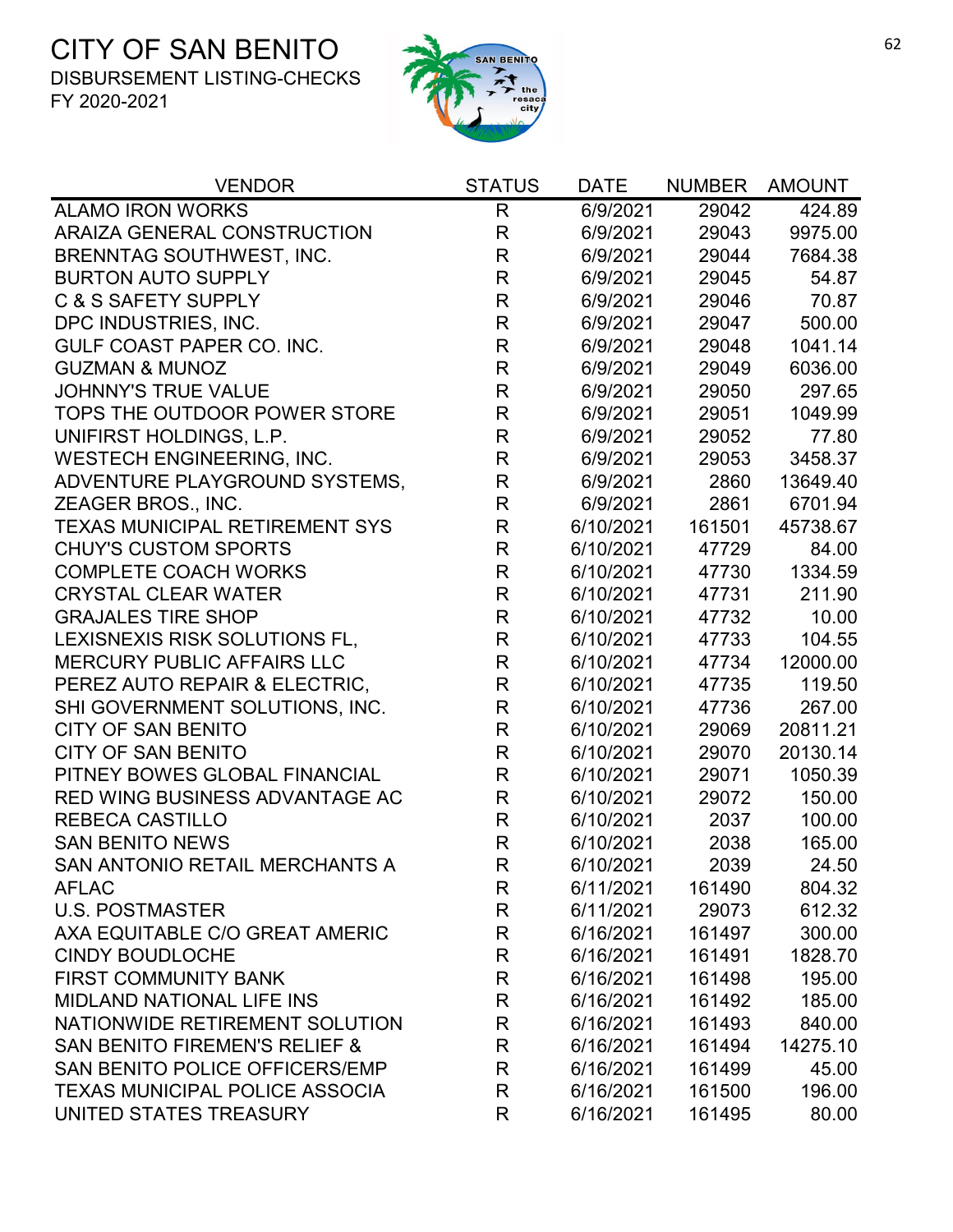

| <b>VENDOR</b>                            | <b>STATUS</b> | <b>DATE</b> | <b>NUMBER</b> | <b>AMOUNT</b> |
|------------------------------------------|---------------|-------------|---------------|---------------|
| <b>UNITED WAY</b>                        | R             | 6/16/2021   | 161496        | 26.00         |
| METROPOLITAN LIFE INSURANCE CO           | $\mathsf R$   | 6/17/2021   | 161502        | 3857.70       |
| <b>ACEVEDO'S AUTO SERVICE</b>            | R             | 6/17/2021   | 47737         | 368.00        |
| <b>ADVANCE AUTO PARTS</b>                | $\mathsf{R}$  | 6/17/2021   | 47738         | 44.41         |
| <b>ANAKAREN RIOS</b>                     | R             | 6/17/2021   | 47774         | 57.96         |
| <b>ARACELI MORALES</b>                   | $\mathsf{R}$  | 6/17/2021   | 47775         | 57.96         |
| <b>BARRIENTOS PLUMBING</b>               | $\mathsf{R}$  | 6/17/2021   | 47739         | 332.00        |
| <b>BARRIENTOS TIRES</b>                  | R             | 6/17/2021   | 47740         | 5.00          |
| <b>BBVA/PNC BANK</b>                     | $\mathsf R$   | 6/17/2021   | 47786         | 36820.17      |
| <b>BEATRIZ JIMENEZ</b>                   | $\mathsf{R}$  | 6/17/2021   | 47776         | 57.96         |
| <b>BOSWELL ELLIFF FORD</b>               | R             | 6/17/2021   | 47741         | 38.99         |
| <b>BURTON AUTO SUPPLY</b>                | R             | 6/17/2021   | 47742         | 207.33        |
| <b>CINDY RANGEL</b>                      | $\mathsf{R}$  | 6/17/2021   | 47777         | 57.96         |
| <b>CITY OF BROWNSVILLE</b>               | $\mathsf{R}$  | 6/17/2021   | 47743         | 36.00         |
| CORE BUSINESS SOLUTIONS, INC.            | R             | 6/17/2021   | 47778         | 278.00        |
| D & R GLASS ETC INC.                     | $\mathsf R$   | 6/17/2021   | 47744         | 165.00        |
| <b>DANIELLE CONTRERAS</b>                | $\mathsf{R}$  | 6/17/2021   | 47779         | 57.96         |
| <b>DELTA SPECIALTY SIGNS &amp; SUPPL</b> | R             | 6/17/2021   | 47745         | 406.90        |
| <b>EDDIE PATINO</b>                      | $\mathsf{R}$  | 6/17/2021   | 47746         | 57.96         |
| <b>EWING IRRIGATION PRODUCTS, INC</b>    | $\mathsf{R}$  | 6/17/2021   | 47747         | 2479.40       |
| FIRESTONE COMPLETE AUTO CARE             | $\mathsf{R}$  | 6/17/2021   | 47748         | 98.21         |
| <b>FRONTERA MATERIALS, INC</b>           | R             | 6/17/2021   | 47749         | 23948.14      |
| <b>GRAJALES TIRE SHOP</b>                | $\mathsf{R}$  | 6/17/2021   | 47750         | 7.00          |
| <b>INTERNAL CONTROL SYSTEMS</b>          | R             | 6/17/2021   | 47751         | 1210.00       |
| <b>INTERNAL CONTROL SYSTEMS</b>          | R             | 6/17/2021   | 47780         | 1854.89       |
| <b>J. MAYA DESIGNS AND GRAPHICS L</b>    | $\mathsf{R}$  | 6/17/2021   | 47752         | 55.00         |
| <b>JACKIE PADILLA</b>                    | R             | 6/17/2021   | 47781         | 170.88        |
| <b>KATHRYN TORRES</b>                    | R             | 6/17/2021   | 47782         | 231.84        |
| <b>KRISTAL PENA</b>                      | $\mathsf R$   | 6/17/2021   | 47753         | 57.96         |
| <b>LAURA YBARRA</b>                      | R             | 6/17/2021   | 47783         | 57.96         |
| LIBERTY MJ FIREWORKS LLC                 | R             | 6/17/2021   | 47773         | 6000.00       |
| <b>LUZ PRUKOP</b>                        | R             | 6/17/2021   | 47755         | 48.30         |
| <b>MCCOY'S BUILDING SUPPLY</b>           | R             | 6/17/2021   | 47756         | 1181.92       |
| <b>MOISES SERDAN</b>                     | R             | 6/17/2021   | 47784         | 521.63        |
| NOVA HEALTHCARE, PA                      | R             | 6/17/2021   | 47757         | 124.50        |
| O'REILLY AUTOMOTIVE, INC.                | R             | 6/17/2021   | 47758         | 188.28        |
| OIL PATCH FUEL & SUPPLY, INC.            | R             | 6/17/2021   | 47759         | 6967.95       |
| <b>RACHEL BARRIENTOS</b>                 | R             | 6/17/2021   | 47760         | 57.96         |
| <b>ROSA RODRIGUEZ</b>                    | R             | 6/17/2021   | 47761         | 57.96         |
| <b>RYAN CASTANEDA</b>                    | R             | 6/17/2021   | 47762         | 57.96         |
| <b>SAN BENITO NEWS</b>                   | R             | 6/17/2021   | 47763         | 1230.00       |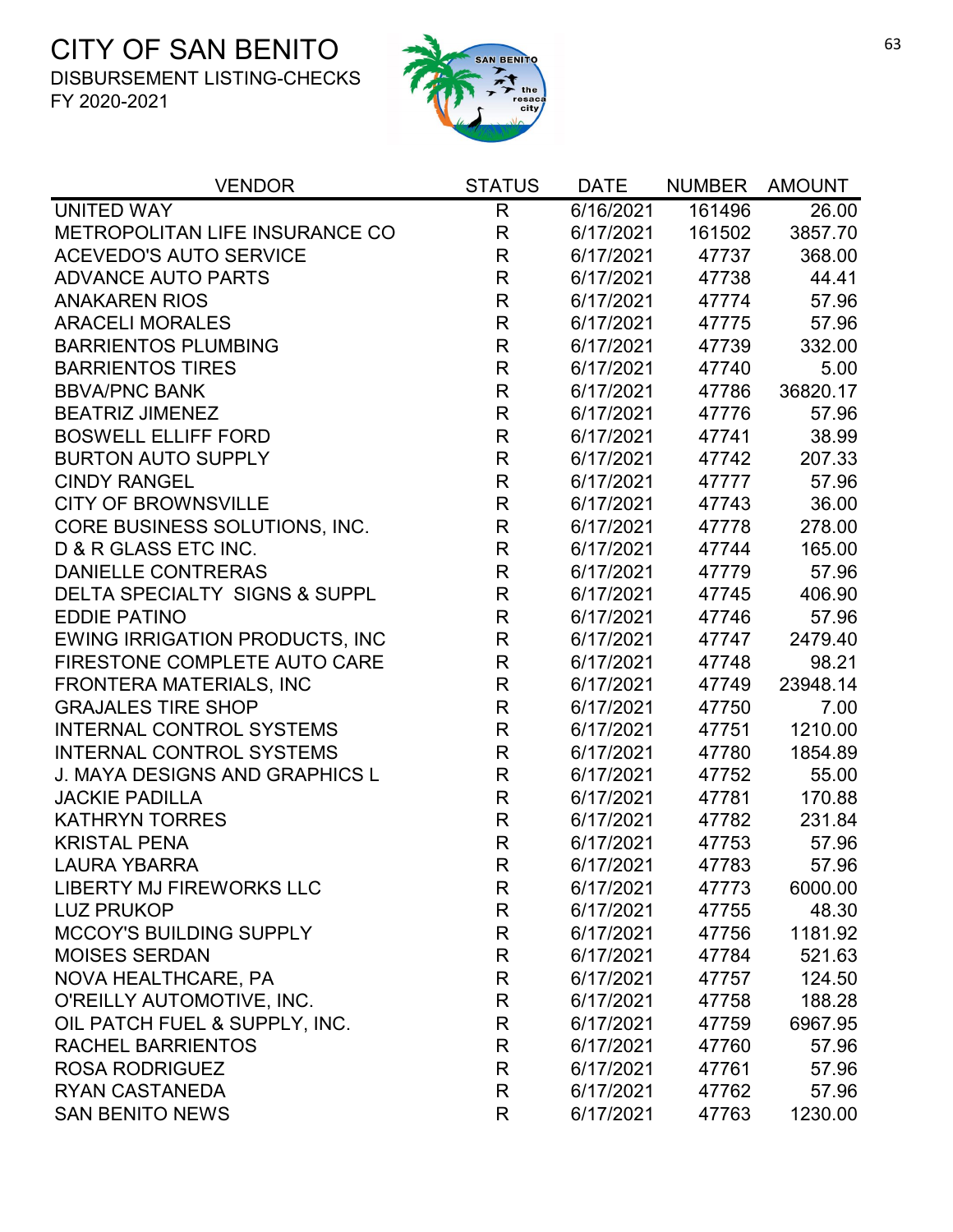

| <b>VENDOR</b>                         | <b>STATUS</b> | <b>DATE</b> | <b>NUMBER</b> | <b>AMOUNT</b> |
|---------------------------------------|---------------|-------------|---------------|---------------|
| SHI GOVERNMENT SOLUTIONS, INC.        | R             | 6/17/2021   | 47764         | 114.00        |
| T & W TIRE, LLC.                      | $\mathsf{R}$  | 6/17/2021   | 47765         | 140.87        |
| <b>TEJAS RENTAL &amp; SALES</b>       | $\mathsf R$   | 6/17/2021   | 47766         | 1533.00       |
| <b>TOSHIBA BUSINESS SOLUTIONS, US</b> | R             | 6/17/2021   | 47767         | 85.02         |
| ULINE, INC.                           | $\mathsf{R}$  | 6/17/2021   | 47768         | 626.03        |
| UNIFIRST HOLDINGS, L.P.               | $\mathsf{R}$  | 6/17/2021   | 47769         | 121.60        |
| <b>VALLEY BAPTIST MEDICAL CENTER</b>  | $\mathsf{R}$  | 6/17/2021   | 47770         | 750.00        |
| <b>VALLEY IT SOLUTIONS</b>            | $\mathsf{R}$  | 6/17/2021   | 47785         | 21000.00      |
| W.T. COX SUBSCRIPTIONS, INC.          | $\mathsf{R}$  | 6/17/2021   | 47771         | 90.40         |
| <b>WAL-MART COMMUNITY/GECRB</b>       | $\mathsf{R}$  | 6/17/2021   | 47772         | 10.52         |
| ACT PIPE & SUPPLY, INC.               | $\mathsf{R}$  | 6/17/2021   | 29086         | 2925.45       |
| ANA-LAB CORP.                         | $\mathsf{R}$  | 6/17/2021   | 29087         | 142.00        |
| <b>AUTO ZONE</b>                      | $\mathsf{R}$  | 6/17/2021   | 29088         | 107.99        |
| <b>BARRIENTOS TIRES</b>               | $\mathsf{R}$  | 6/17/2021   | 29089         | 15.00         |
| <b>BBVA/PNC BANK</b>                  | $\mathsf{R}$  | 6/17/2021   | 29112         | 222629.33     |
| <b>BBVA/PNC BANK</b>                  | $\mathsf{R}$  | 6/17/2021   | 29114         | 580.91        |
| <b>BILL BUNTON AUTO SUPPLY - MACH</b> | $\mathsf{R}$  | 6/17/2021   | 29090         | 50.16         |
| <b>C &amp; S SAFETY SUPPLY</b>        | $\mathsf{R}$  | 6/17/2021   | 29091         | 651.05        |
| CARROT-TOP INDUSTRIES, INC.           | $\mathsf{R}$  | 6/17/2021   | 29092         | 88.48         |
| <b>CORE &amp; MAIN LP</b>             | $\mathsf{R}$  | 6/17/2021   | 29093         | 10281.60      |
| DENALI WATER SOLUTIONS LLC            | $\mathsf{R}$  | 6/17/2021   | 29094         | 1390.00       |
| DOGGETT HEAVY MACHINERY SERVIC        | $\mathsf R$   | 6/17/2021   | 29095         | 6072.61       |
| <b>DSHS CENTRAL LAB MC2004</b>        | $\mathsf{R}$  | 6/17/2021   | 29097         | 663.92        |
| <b>GOODE ELECTRIC COMPANY</b>         | $\mathsf{R}$  | 6/17/2021   | 29098         | 466.00        |
| <b>GRAINGER</b>                       | $\mathsf{R}$  | 6/17/2021   | 29099         | 270.21        |
| <b>GRAJALES TIRE SHOP</b>             | $\mathsf{R}$  | 6/17/2021   | 29100         | 6.00          |
| GULF COAST PAPER CO. INC.             | $\mathsf{R}$  | 6/17/2021   | 29101         | 413.35        |
| <b>HACH COMPANY</b>                   | $\mathsf{R}$  | 6/17/2021   | 29102         | 2268.32       |
| <b>HOLT-CAT</b>                       | $\mathsf{R}$  | 6/17/2021   | 29103         | 3971.22       |
| <b>J. MAYA DESIGNS AND GRAPHICS L</b> | R             | 6/17/2021   | 29104         | 110.00        |
| LONE STAR GLASS & MIRROR              | R             | 6/17/2021   | 29105         | 200.00        |
| PEREZ AUTO REPAIR & ELECTRIC,         | R             | 6/17/2021   | 29106         | 436.94        |
| PEREZ AUTO REPAIR & ELECTRIC,         | R             | 6/17/2021   | 29110         | 348.49        |
| REPUBLIC SERVICES, INC #863           | R             | 6/17/2021   | 29107         | 468.34        |
| T & W TIRE, LLC.                      | R             | 6/17/2021   | 29108         | 644.78        |
| UNIFIRST HOLDINGS, L.P.               | R             | 6/17/2021   | 29109         | 158.60        |
| UNIFIRST HOLDINGS, L.P.               | R             | 6/17/2021   | 29111         | 13.60         |
| PITTSBURGH PAINTS                     | R             | 6/17/2021   | 1002          | 1328.40       |
| <b>CITY OF SAN BENITO</b>             | R             | 6/17/2021   | 2040          | 4500.00       |
| <b>CITY OF SAN BENITO</b>             | R             | 6/17/2021   | 2041          | 1400.00       |
| <b>GRAPHICS CENTER</b>                | R             | 6/17/2021   | 2043          | 390.81        |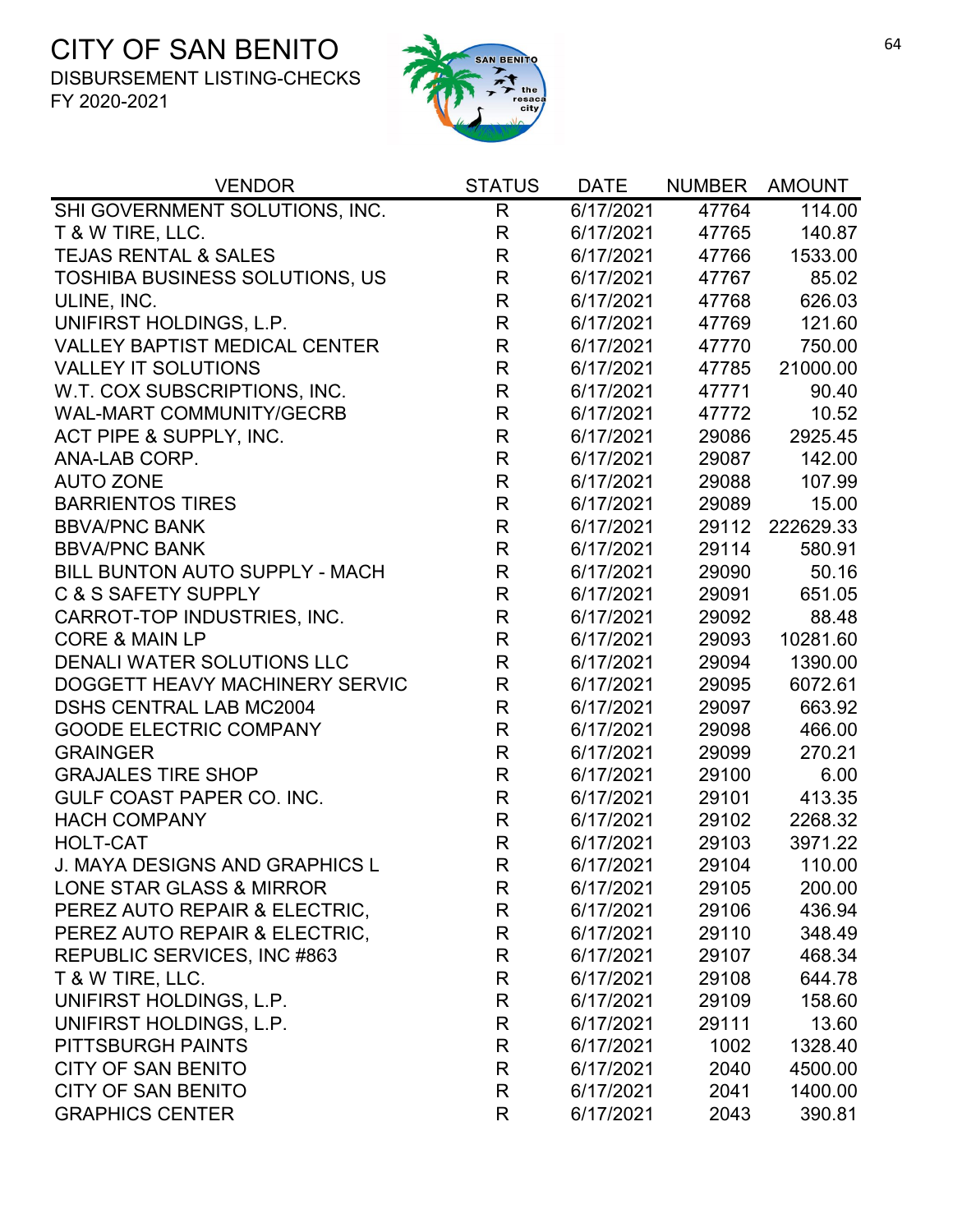

| <b>VENDOR</b>                    | <b>STATUS</b> | <b>DATE</b> | <b>NUMBER</b> | AMOUNT  |
|----------------------------------|---------------|-------------|---------------|---------|
| <b>INGRYD A. MUNOZ</b>           | $\mathsf{R}$  | 6/17/2021   | 2044          | 640.00  |
| <b>JOE D YBARRA</b>              | R             | 6/17/2021   | 2045          | 640.00  |
| OFFICE DEPOT, INC                | $\mathsf R$   | 6/17/2021   | 2046          | 610.37  |
| OFFICE DEPOT, INC                | R             | 6/17/2021   | 2047          | 49.39   |
| OFFICE DEPOT, INC                | $\mathsf R$   | 6/17/2021   | 2048          | 32.99   |
| OFFICE DEPOT, INC                | $\mathsf{R}$  | 6/17/2021   | 2049          | 539.98  |
| OFFICE DEPOT, INC                | $\mathsf{R}$  | 6/17/2021   | 2050          | 149.99  |
| <b>TRANS UNION LLC</b>           | $\mathsf R$   | 6/17/2021   | 2051          | 55.00   |
| <b>BBVA/PNC BANK</b>             | R             | 6/17/2021   | 282           | 93.45   |
| <b>BBVA/PNC BANK</b>             | R             | 6/17/2021   | 283           | 84.18   |
| <b>BBVA/PNC BANK</b>             | $\mathsf R$   | 6/17/2021   | 401           | 530.83  |
| <b>BBVA/PNC BANK</b>             | $\mathsf R$   | 6/17/2021   | 402           | 96.62   |
| <b>BBVA/PNC BANK</b>             | R             | 6/17/2021   | 1403          | 671.88  |
| <b>CITY OF SAN BENITO</b>        | R             | 6/17/2021   | 75            | 1604.75 |
| <b>CITY OF SAN BENITO</b>        | $\mathsf R$   | 6/17/2021   | 76            | 1647.10 |
| <b>CITY OF SAN BENITO</b>        | R             | 6/17/2021   | 77            | 1424.85 |
| <b>CITY OF SAN BENITO</b>        | $\mathsf R$   | 6/17/2021   | 78            | 11.16   |
| <b>CITY OF SAN BENITO</b>        | R             | 6/17/2021   | 79            | 59.41   |
| <b>CITY OF SAN BENITO</b>        | R             | 6/17/2021   | 80            | 1606.83 |
| <b>CITY OF SAN BENITO</b>        | R             | 6/17/2021   | 81            | 1656.08 |
| <b>CITY OF SAN BENITO</b>        | R             | 6/17/2021   | 82            | 12.26   |
| <b>CITY OF SAN BENITO</b>        | $\mathsf R$   | 6/17/2021   | 83            | 1649.19 |
| <b>CITY OF SAN BENITO</b>        | R             | 6/17/2021   | 84            | 1649.18 |
| <b>CITY OF SAN BENITO</b>        | $\mathsf R$   | 6/17/2021   | 86            | 12.14   |
| <b>CITY OF SAN BENITO</b>        | R             | 6/17/2021   | 89            | 1647.10 |
| <b>CITY OF SAN BENITO</b>        | R             | 6/17/2021   | 90            | 1651.64 |
| <b>CITY OF SAN BENITO</b>        | R             | 6/17/2021   | 91            | 1647.10 |
| <b>CITY OF SAN BENITO</b>        | R             | 6/17/2021   | 92            | 12.99   |
| <b>CITY OF SAN BENITO</b>        | $\mathsf R$   | 6/17/2021   | 93            | 53.84   |
| <b>CITY OF SAN BENITO</b>        | R             | 6/17/2021   | 94            | 12.14   |
| <b>U.S. POSTMASTER</b>           | R             | 6/23/2021   | 29115         | 637.17  |
| SAN BENITO FIREMEN'S RELIEF &    | R             | 6/24/2021   | 161514        | 6888.00 |
| <b>A-PRESS EXPRESS</b>           | $\mathsf R$   | 6/24/2021   | 47794         | 16.00   |
| <b>ACTION FENCE CO.</b>          | R             | 6/24/2021   | 47795         | 3820.00 |
| <b>ADVANCE AUTO PARTS</b>        | R             | 6/24/2021   | 47796         | 297.44  |
| <b>ANIBAL VALDEZ</b>             | $\mathsf{R}$  | 6/24/2021   | 47797         | 85.00   |
| <b>B &amp; C CAR WASH</b>        | R             | 6/24/2021   | 47798         | 3.50    |
| <b>BARRIENTOS TIRES</b>          | R             | 6/24/2021   | 47799         | 15.00   |
| <b>BOSWELL ELLIFF FORD</b>       | R             | 6/24/2021   | 47800         | 38.99   |
| <b>BREATH TEST SERVICES</b>      | R             | 6/24/2021   | 47801         | 2000.00 |
| <b>CAMERON COUNTY TAX OFFICE</b> | R             | 6/24/2021   | 47802         | 7.50    |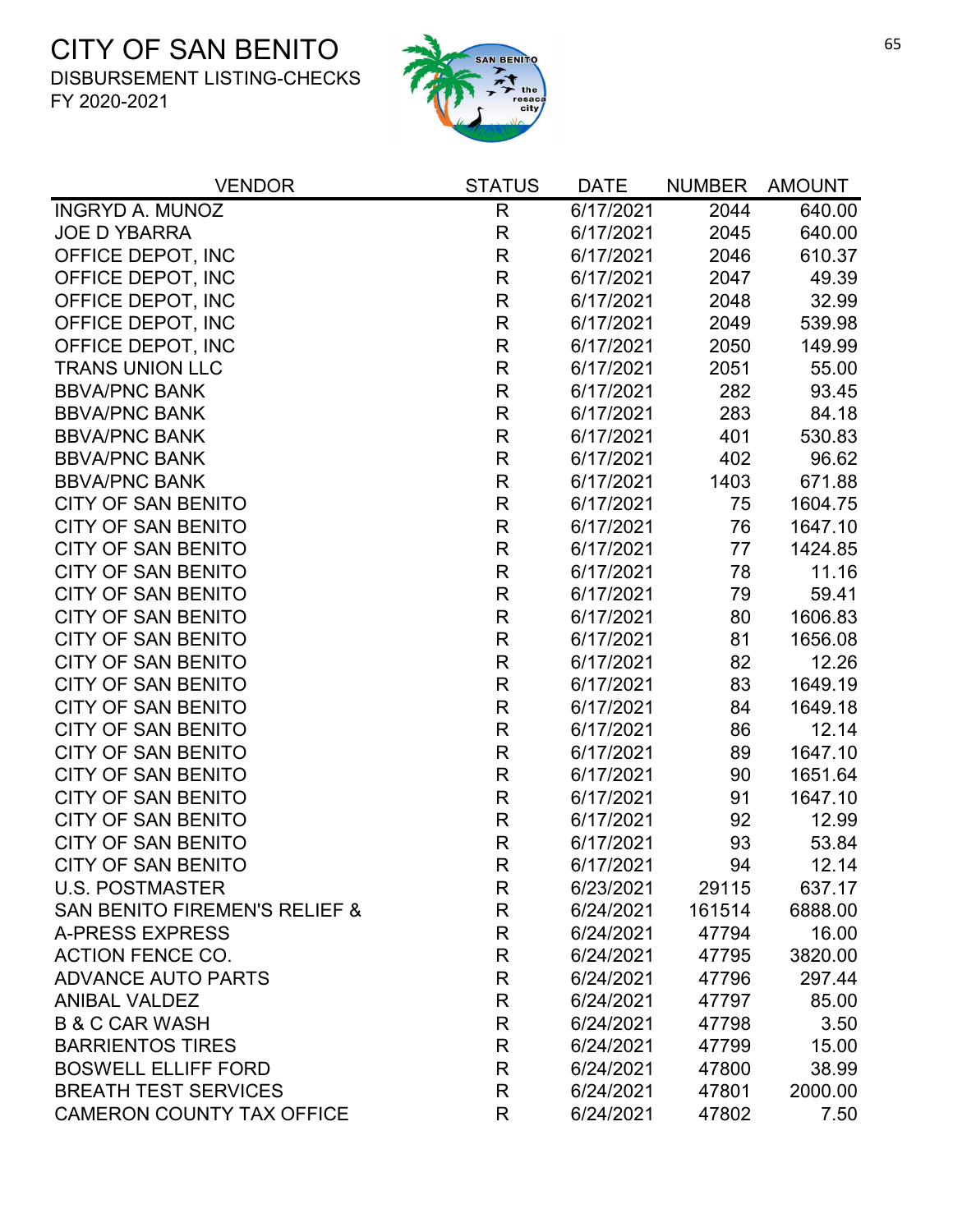

| <b>VENDOR</b>                            | <b>STATUS</b> | <b>DATE</b> | <b>NUMBER</b> | <b>AMOUNT</b> |
|------------------------------------------|---------------|-------------|---------------|---------------|
| CENTRAL READY MIX CONCRETE COM           | $\mathsf{R}$  | 6/24/2021   | 47803         | 990.00        |
| <b>CHUY'S CUSTOM SPORTS</b>              | $\mathsf R$   | 6/24/2021   | 47804         | 84.00         |
| <b>COLLABORATIVE SUMMER LIBRARY P</b>    | $\mathsf{R}$  | 6/24/2021   | 47805         | 111.92        |
| <b>COMPLETE COACH WORKS</b>              | $\mathsf{R}$  | 6/24/2021   | 47806         | 697.04        |
| <b>CONNIE MEDINA</b>                     | R             | 6/24/2021   | 47807         | 165.00        |
| <b>DELTA SPECIALTY SIGNS &amp; SUPPL</b> | $\mathsf R$   | 6/24/2021   | 47808         | 293.25        |
| DICK OFFICE SUPPLY, INC.                 | $\mathsf R$   | 6/24/2021   | 47809         | 91.00         |
| <b>ELLIFF MOTORS</b>                     | $\mathsf R$   | 6/24/2021   | 47810         | 239.85        |
| FIRESTONE COMPLETE AUTO CARE             | $\mathsf R$   | 6/24/2021   | 47811         | 7.00          |
| <b>GALLS, LLC</b>                        | $\mathsf R$   | 6/24/2021   | 47812         | 56.00         |
| <b>GOODE ELECTRIC COMPANY</b>            | $\mathsf{R}$  | 6/24/2021   | 47813         | 931.95        |
| <b>GRAJALES TIRE SHOP</b>                | $\mathsf{R}$  | 6/24/2021   | 47814         | 10.00         |
| HEAT SAFETY EQUIPMENT LLC.               | $\mathsf R$   | 6/24/2021   | 47815         | 519.75        |
| <b>J &amp; J TIRE &amp; AUTO</b>         | $\mathsf R$   | 6/24/2021   | 47816         | 178.00        |
| LEWIS ELECTRIC MOTORS, INC.              | $\mathsf R$   | 6/24/2021   | 47817         | 284.26        |
| <b>LIBERTY MJ FIREWORKS LLC</b>          | $\mathsf{R}$  | 6/24/2021   | 47818         | 6000.00       |
| LINEBARGER GOGGAN BLAIR & SAMP           | $\mathsf R$   | 6/24/2021   | 47819         | 12920.09      |
| <b>MATT'S CASH AND CARRY</b>             | $\mathsf{R}$  | 6/24/2021   | 47820         | 89.90         |
| <b>MCCOY'S BUILDING SUPPLY</b>           | $\mathsf R$   | 6/24/2021   | 47821         | 60.96         |
| <b>METRO FIRE APPARATUS SPECIALIS</b>    | $\mathsf R$   | 6/24/2021   | 47822         | 1520.00       |
| <b>NUECES POWER EQUIPMENT</b>            | $\mathsf R$   | 6/24/2021   | 47823         | 11560.60      |
| O'REILLY AUTOMOTIVE, INC.                | $\mathsf R$   | 6/24/2021   | 47824         | 275.33        |
| PEREZ AUTO REPAIR & ELECTRIC,            | $\mathsf R$   | 6/24/2021   | 47825         | 95.00         |
| PINKERMAN PSYCHOLOGICAL SERVIC           | $\mathsf R$   | 6/24/2021   | 47826         | 425.00        |
| PITTSBURGH PAINTS                        | $\mathsf R$   | 6/24/2021   | 47827         | 269.98        |
| PRECISION DELTA CORP.                    | $\mathsf R$   | 6/24/2021   | 47828         | 1012.20       |
| PROGENT CORPORATION                      | $\mathsf R$   | 6/24/2021   | 47829         | 832.50        |
| <b>STITCH GALLERY</b>                    | $\mathsf{R}$  | 6/24/2021   | 47830         | 400.00        |
| <b>TEXAS GAS SERVICE</b>                 | $\mathsf{R}$  | 6/24/2021   | 47831         | 178.34        |
| TOPS THE OUTDOOR POWER STORE             | R             | 6/24/2021   | 47832         | 1520.58       |
| TXU ENERGY RETAIL COMPANY LLC            | R             | 6/24/2021   | 47833         | 27126.85      |
| UNIFIRST HOLDINGS, L.P.                  | R             | 6/24/2021   | 47834         | 60.80         |
| ACT PIPE & SUPPLY, INC.                  | R             | 6/24/2021   | 29116         | 2087.83       |
| ALAMO IRON WORKS, INC.                   | R             | 6/24/2021   | 29117         | 102.89        |
| ANA-LAB CORP.                            | R             | 6/24/2021   | 29118         | 606.00        |
| <b>BRENNTAG SOUTHWEST, INC.</b>          | R             | 6/24/2021   | 29119         | 5228.80       |
| CENTRAL READY MIX CONCRETE COM           | R             | 6/24/2021   | 29120         | 385.00        |
| <b>CORE &amp; MAIN LP</b>                | R             | 6/24/2021   | 29121         | 268.92        |
| <b>CUMMINS SOUTHERN PLAINS, LLC</b>      | R             | 6/24/2021   | 29122         | 6264.64       |
| <b>ELLIFF MOTORS</b>                     | R             | 6/24/2021   | 29123         | 5995.00       |
| <b>GOODE ELECTRIC COMPANY</b>            | R             | 6/24/2021   | 29124         | 4170.76       |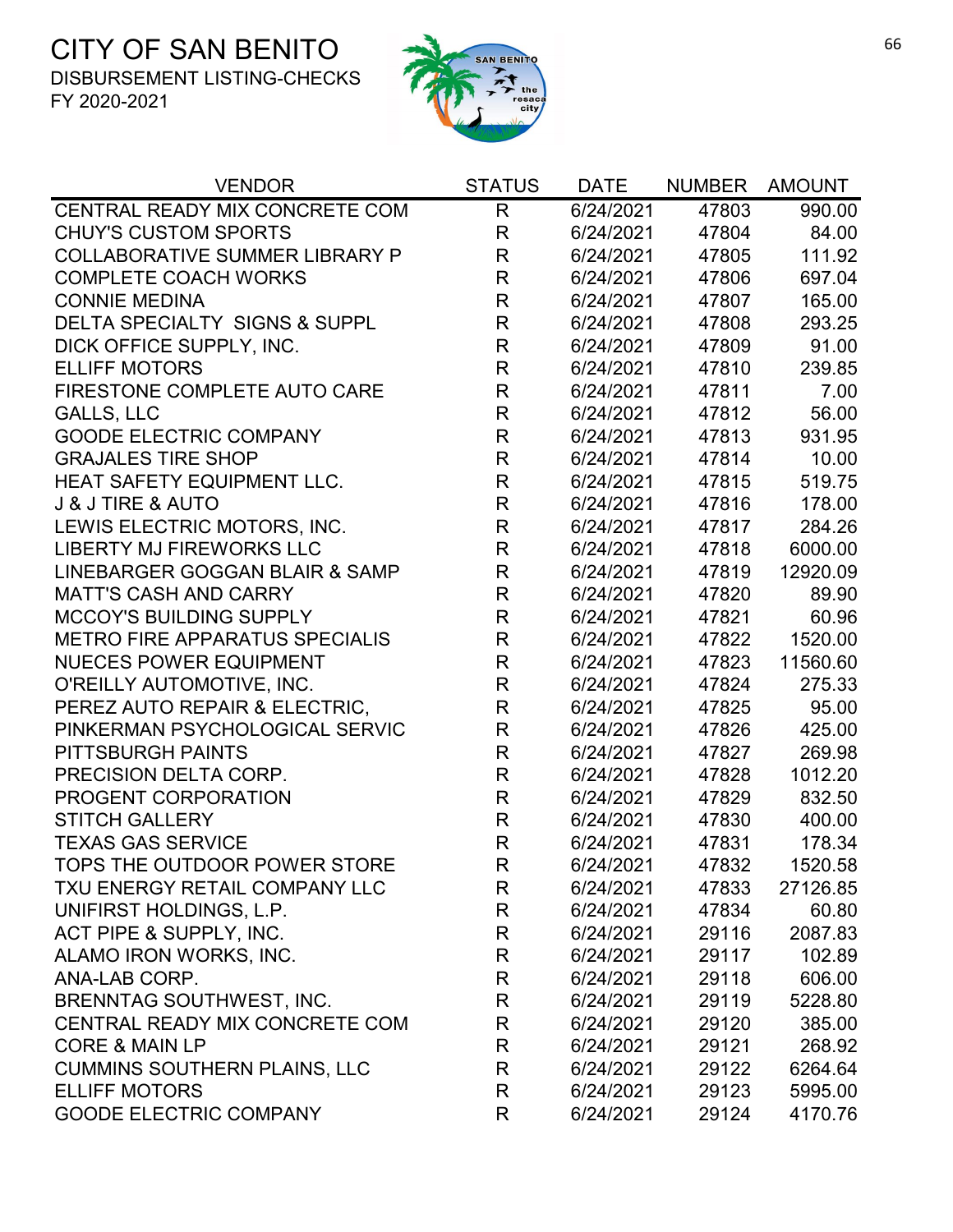

| <b>VENDOR</b>                                 | <b>STATUS</b> | <b>DATE</b> | <b>NUMBER</b> | <b>AMOUNT</b> |
|-----------------------------------------------|---------------|-------------|---------------|---------------|
| GULF COAST PAPER CO. INC.                     | $\mathsf{R}$  | 6/24/2021   | 29125         | 746.48        |
| <b>INGERSOLL RAND COMPANY</b>                 | $\mathsf R$   | 6/24/2021   | 29126         | 2755.45       |
| <b>JCS INDUSTRIES, INC.</b>                   | R             | 6/24/2021   | 29127         | 3319.32       |
| <b>MCCOY'S BUILDING SUPPLY</b>                | R             | 6/24/2021   | 29128         | 579.14        |
| SHI GOVERNMENT SOLUTIONS, INC.                | R             | 6/24/2021   | 29129         | 850.00        |
| TXU ENERGY RETAIL COMPANY LLC                 | R             | 6/24/2021   | 29130         | 31535.72      |
| UNIFIRST HOLDINGS, L.P.                       | $\mathsf R$   | 6/24/2021   | 29131         | 97.80         |
| <b>VALLEY SOLVENTS &amp; CHEMICALS</b>        | $\mathsf{R}$  | 6/24/2021   | 29132         | 604.75        |
| XYLEM WATER SOLUTIONS U.S.A.,                 | R             | 6/24/2021   | 29133         | 4972.12       |
| A&L FLOOR AND CARPET CARE                     | $\mathsf{R}$  | 6/24/2021   | 2052          | 165.00        |
| <b>BS REDZONE CHILL &amp; GRILL</b>           | $\mathsf{R}$  | 6/24/2021   | 2053          | 750.00        |
| LEAF CAPITAL FUNDING LLC                      | $\mathsf R$   | 6/24/2021   | 2054          | 176.50        |
| PRESTIGE LAWN CARE & LANDSCAPI                | R             | 6/24/2021   | 2055          | 200.00        |
| PRESTIGE LAWN CARE & LANDSCAPI                | R             | 6/24/2021   | 2056          | 200.00        |
| PRESTIGE LAWN CARE & LANDSCAPI                | R             | 6/24/2021   | 2057          | 200.00        |
| <b>TIME WARNER CABLE</b>                      | $\mathsf{R}$  | 6/24/2021   | 2058          | 245.41        |
| <b>VALLEY SHREDDING SERVICE</b>               | $\mathsf R$   | 6/24/2021   | 2059          | 60.95         |
| TXU ENERGY RETAIL COMPANY LLC                 | R             | 6/24/2021   | 403           | 767.93        |
| AXA EQUITABLE C/O GREAT AMERIC                | R             | 6/25/2021   | 161525        | 300.00        |
| <b>CINDY BOUDLOCHE</b>                        | R             | 6/25/2021   | 161534        | 1828.70       |
| <b>FIRST COMMUNITY BANK</b>                   | $\mathsf R$   | 6/25/2021   | 161528        | 195.00        |
| <b>MIDLAND NATIONAL LIFE INS</b>              | R             | 6/25/2021   | 161533        | 185.00        |
| NATIONWIDE RETIREMENT SOLUTION                | R             | 6/25/2021   | 161530        | 825.00        |
| <b>SAN BENITO FIREMEN'S RELIEF &amp;</b>      | $\mathsf R$   | 6/25/2021   | 161532        | 12891.60      |
| SAN BENITO POLICE OFFICERS/EMP                | $\mathsf R$   | 6/25/2021   | 161527        | 45.00         |
| <b>TEXAS MUNICIPAL POLICE ASSOCIA</b>         | $\mathsf R$   | 6/25/2021   | 161526        | 196.00        |
| UNITED STATES TREASURY                        | R             | 6/25/2021   | 161529        | 80.00         |
| <b>UNITED WAY</b>                             | R             | 6/25/2021   | 161531        | 26.00         |
| <b>LOS GARCIA BROS</b>                        | R             | 6/25/2021   | 47835         | 500.00        |
| <b>AFLAC</b>                                  | R             | 7/1/2021    | 161537        | 804.32        |
| MUTUAL OF OMAHA                               | R             | 7/1/2021    | 161535        | 4934.92       |
| A CLEAN PORTOCO                               | R             | 7/1/2021    | 47836         | 240.00        |
| ABEL & SON ENTERPRISES                        | R             | 7/1/2021    | 47837         | 1000.00       |
| <b>ACEVEDO'S AUTO SERVICE</b>                 | R             | 7/1/2021    | 47838         | 320.00        |
| <b>ADVANCE AUTO PARTS</b>                     | R             | 7/1/2021    | 47839         | 238.93        |
| <b>B &amp; C CAR WASH</b>                     | R             | 7/1/2021    | 47840         | 108.50        |
| <b>B &amp; H FOTO &amp; ELECTRONICS CORP.</b> | R             | 7/1/2021    | 47841         | 1761.49       |
| <b>BELEN PENA</b>                             | R             | 7/1/2021    | 47842         | 2500.00       |
| <b>BELEN PENA</b>                             | R             | 7/1/2021    | 47843         | 2300.00       |
| <b>BOSWELL ELLIFF FORD</b>                    | R             | 7/1/2021    | 47844         | 142.48        |
| <b>CAMERON COUNTY CLERK</b>                   | R             | 7/1/2021    | 47845         | 80.00         |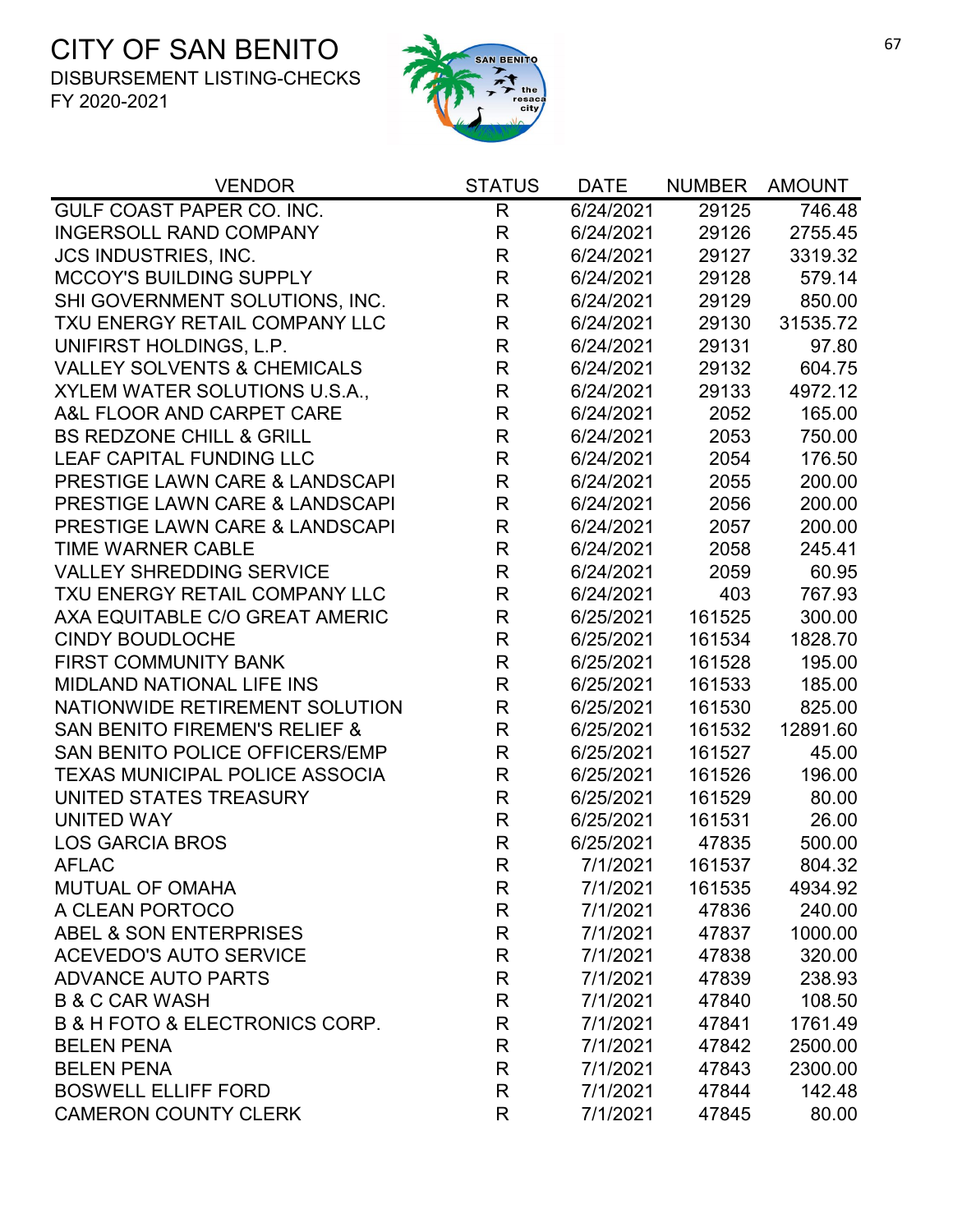

| <b>VENDOR</b>                           | <b>STATUS</b> | <b>DATE</b> | <b>NUMBER</b> | <b>AMOUNT</b> |
|-----------------------------------------|---------------|-------------|---------------|---------------|
| <b>CAMERON COUNTY IRRIGATION DIST</b>   | R             | 7/1/2021    | 47846         | 400.00        |
| <b>CENTER POINT LARGE PRINT</b>         | $\mathsf{R}$  | 7/1/2021    | 47847         | 89.28         |
| <b>CHUY'S CUSTOM SPORTS</b>             | $\mathsf{R}$  | 7/1/2021    | 47848         | 28.00         |
| <b>COMPLETE COACH WORKS</b>             | R             | 7/1/2021    | 47849         | 410.41        |
| DEALERS ELECTRICAL SUPPLY               | $\mathsf{R}$  | 7/1/2021    | 47850         | 272.07        |
| FEDERAL EXPRESS CORPORATION             | $\mathsf{R}$  | 7/1/2021    | 47851         | 26.02         |
| FIRESTONE COMPLETE AUTO CARE            | $\mathsf{R}$  | 7/1/2021    | 47852         | 147.83        |
| <b>GOODE ELECTRIC COMPANY</b>           | $\mathsf{R}$  | 7/1/2021    | 47853         | 3689.65       |
| <b>GRAJALES TIRE SHOP</b>               | $\mathsf{R}$  | 7/1/2021    | 47854         | 12.00         |
| <b>HECTOR GONZALEZ</b>                  | R             | 7/1/2021    | 47855         | 1200.00       |
| <b>JUAN ARTURO TAPIA</b>                | $\mathsf{R}$  | 7/1/2021    | 47856         | 150.00        |
| <b>JUAN LONGORIA JR</b>                 | $\mathsf{R}$  | 7/1/2021    | 47857         | 900.00        |
| <b>JUAN VASQUEZ ALEJANDRO</b>           | R             | 7/1/2021    | 47858         | 700.00        |
| MAGIC VALLEY ELECTRIC CO-OP             | $\mathsf{R}$  | 7/1/2021    | 47859         | 268.43        |
| <b>MARK SOSSI AND ASSOCIATES P.C.</b>   | $\mathsf{R}$  | 7/1/2021    | 47879         | 5460.00       |
| <b>MAVERICK INDUSTRIAL SERVICES</b>     | $\mathsf{R}$  | 7/1/2021    | 47860         | 115.40        |
| <b>MCCOY'S BUILDING SUPPLY</b>          | $\mathsf{R}$  | 7/1/2021    | 47861         | 947.07        |
| <b>NUECES POWER EQUIPMENT</b>           | $\mathsf{R}$  | 7/1/2021    | 47862         | 5592.18       |
| O'REILLY AUTOMOTIVE, INC.               | R             | 7/1/2021    | 47863         | 27.48         |
| PHESCO INTERNATIONAL, LLC               | $\mathsf{R}$  | 7/1/2021    | 47864         | 4710.75       |
| <b>PIGGY BACK TOWING &amp; RECOVERY</b> | $\mathsf{R}$  | 7/1/2021    | 47865         | 250.00        |
| R. VASQUEZ MUFFLERS & RADIATOR          | $\mathsf{R}$  | 7/1/2021    | 47866         | 125.00        |
| SANTIAGO ARMANDO CASTILLO               | R             | 7/1/2021    | 47867         | 700.00        |
| <b>SENAIDA LOPEZ</b>                    | $\mathsf{R}$  | 7/1/2021    | 47868         | 165.00        |
| <b>SMITH SECURITY GROUP, LLC</b>        | R             | 7/1/2021    | 47869         | 34.95         |
| <b>SWAGIT PRODUCTIONS, LLC</b>          | $\mathsf{R}$  | 7/1/2021    | 47870         | 1145.00       |
| TELLUS EQUIPMENT SOLUTIONS, LL          | $\mathsf{R}$  | 7/1/2021    | 47871         | 10.39         |
| <b>TEXAS DEPARTMENT OF PUBLIC SAF</b>   | $\mathsf{R}$  | 7/1/2021    | 47872         | 14.00         |
| THREE STAR MUFFLER SHOP                 | $\mathsf{R}$  | 7/1/2021    | 47873         | 180.00        |
| TOPS THE OUTDOOR POWER STORE            | R             | 7/1/2021    | 47874         | 850.69        |
| ULINE, INC.                             | R             | 7/1/2021    | 47875         | 686.92        |
| UNIFIRST HOLDINGS, L.P.                 | $\mathsf{R}$  | 7/1/2021    | 47876         | 124.60        |
| <b>WAL-MART COMMUNITY/GECRB</b>         | $\mathsf{R}$  | 7/1/2021    | 47877         | 4.98          |
| <b>WAL-MART COMMUNITY/GECRB</b>         | R             | 7/1/2021    | 47878         | 6.30          |
| ACT PIPE & SUPPLY, INC.                 | R             | 7/1/2021    | 29140         | 6126.00       |
| ANA-LAB CORP.                           | R             | 7/1/2021    | 29141         | 1239.00       |
| BRENNTAG SOUTHWEST, INC.                | R             | 7/1/2021    | 29142         | 3582.96       |
| <b>BURTON AUTO SUPPLY</b>               | R             | 7/1/2021    | 29143         | 86.47         |
| <b>CAMERON COUNTY IRRIGATION DIST</b>   | $\mathsf{R}$  | 7/1/2021    | 29144         | 20478.03      |
| CHEMTRADE CHEMICALS US LLC              | R             | 7/1/2021    | 29145         | 12340.12      |
| <b>CORE &amp; MAIN LP</b>               | R             | 7/1/2021    | 29146         | 476.30        |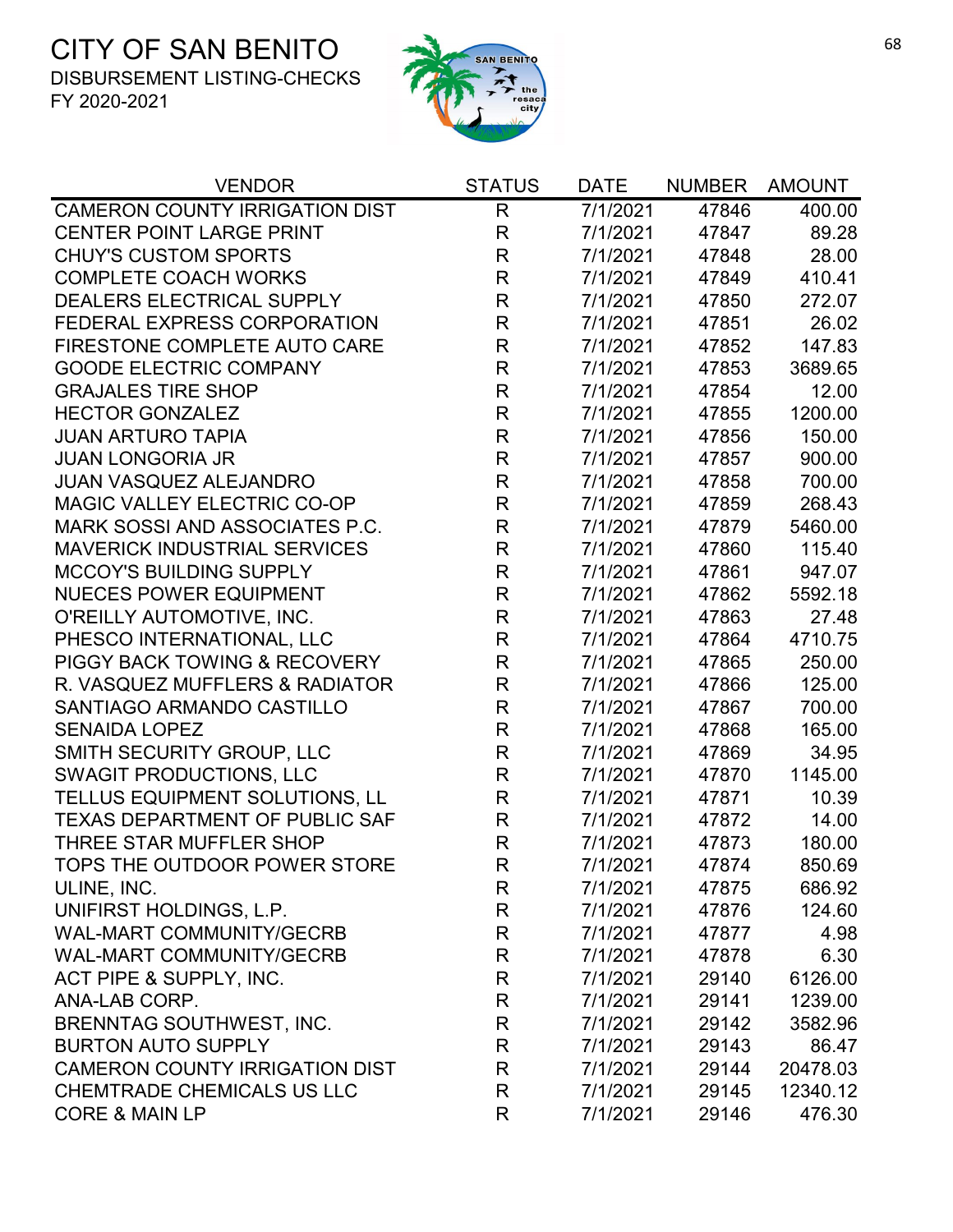

| <b>VENDOR</b><br><b>STATUS</b>                            | <b>DATE</b> | <b>NUMBER</b> | <b>AMOUNT</b> |
|-----------------------------------------------------------|-------------|---------------|---------------|
| <b>CUMMINS SOUTHERN PLAINS, LLC</b><br>R                  | 7/1/2021    | 29147         | 403.61        |
| <b>GOODE ELECTRIC COMPANY</b><br>$\mathsf{R}$             | 7/1/2021    | 29148         | 3270.00       |
| $\mathsf{R}$<br><b>GRAINGER</b>                           | 7/1/2021    | 29149         | 266.94        |
| $\mathsf{R}$<br><b>HOLT-CAT</b>                           | 7/1/2021    | 29150         | 3320.91       |
| $\mathsf{R}$<br><b>ODESSA PUMPS &amp; EQUIPMENT, INC.</b> | 7/1/2021    | 29151         | 2811.20       |
| $\mathsf{R}$<br>PF SAFETY & INDUSTRIAL SUPPLIE            | 7/1/2021    | 29152         | 1146.50       |
| $\mathsf{R}$<br>RAYNE OF THE RIO GRANDE VALLEY            | 7/1/2021    | 29153         | 596.00        |
| $\mathsf{R}$<br>REPUBLIC SERVICES, INC #863               | 7/1/2021    | 29154         | 6659.32       |
| $\mathsf{R}$<br>TELLUS EQUIPMENT SOLUTIONS, LL            | 7/1/2021    | 29155         | 255.00        |
| UNIFIRST HOLDINGS, L.P.<br>$\mathsf{R}$                   | 7/1/2021    | 29157         | 230.00        |
| $\mathsf{R}$<br>A&L FLOOR AND CARPET CARE                 | 7/1/2021    | 2060          | 165.00        |
| $\mathsf{R}$<br><b>CITY OF SAN BENITO</b>                 | 7/1/2021    | 2061          | 294.28        |
| $\mathsf{R}$<br><b>DULCERIA LA MEXICANITA</b>             | 7/1/2021    | 2062          | 500.00        |
| ONE STOP PEST CONTROL<br>$\mathsf{R}$                     | 7/1/2021    | 2063          | 75.00         |
| $\mathsf{R}$<br><b>COLONIAL LIFE INSURANCE</b>            | 7/2/2021    | 161538        | 3377.18       |
| $\mathsf{R}$<br>M.A.S.A                                   | 7/2/2021    | 161539        | 219.00        |
| $\mathsf{R}$<br><b>INTERNAL CONTROL SYSTEMS</b>           | 7/2/2021    | 47880         | 112.50        |
| $\mathsf{R}$<br><b>LUBE MASTERS</b>                       | 7/2/2021    | 47881         | 132.90        |
| $\mathsf{R}$<br><b>MCCOY'S BUILDING SUPPLY</b>            | 7/2/2021    | 47882         | 168.02        |
| <b>NOE SANCHEZ</b><br>$\mathsf{R}$                        | 7/2/2021    | 47883         | 100.00        |
| $\mathsf{R}$<br>PICO PROPANE AND FUELS                    | 7/2/2021    | 47884         | 4779.70       |
| STANARD & ASSOCIATES, INC<br>$\mathsf{R}$                 | 7/2/2021    | 47885         | 177.50        |
| $\mathsf{R}$<br><b>CITY OF SAN BENITO</b>                 | 7/2/2021    | 29159         | 41101.31      |
| $\mathsf{R}$<br><b>GRAJALES TIRE SHOP</b>                 | 7/2/2021    | 29160         | 5.00          |
| $\mathsf{R}$<br>GULF COAST PAPER CO. INC.                 | 7/2/2021    | 29161         | 147.66        |
| $\mathsf{R}$<br><b>HARLINGEN WATERWORKS SYSTEM</b>        | 7/2/2021    | 29162         | 963.00        |
| $\mathsf{R}$<br><b>U.S. POSTMASTER</b>                    | 7/2/2021    | 29158         | 656.39        |
| $\mathsf{R}$<br>UNIFIRST HOLDINGS, L.P.                   | 7/2/2021    | 29163         | 33.60         |
| $\mathsf{R}$<br><b>ALLEGRA</b>                            | 7/2/2021    | 1003          | 88.00         |
| $\mathsf{R}$<br><b>ACEVEDO'S AUTO SERVICE</b>             | 7/6/2021    | 47886         | 150.00        |
| <b>ADVANCE AUTO PARTS</b><br>R                            | 7/6/2021    | 47887         | 541.09        |
| <b>BOSWELL ELLIFF FORD</b><br>R                           | 7/6/2021    | 47888         | 38.99         |
| <b>CAMERON COUNTY TAX OFFICE</b><br>R                     | 7/6/2021    | 47889         | 7.50          |
| <b>CAMERON COUNTY TAX OFFICE</b><br>R                     | 7/6/2021    | 47890         | 7.50          |
| <b>CAMERON COUNTY TAX OFFICE</b><br>R                     | 7/6/2021    | 47891         | 7.50          |
| <b>CAMERON COUNTY TAX OFFICE</b><br>R                     | 7/6/2021    | 47892         | 7.50          |
| <b>CAMERON COUNTY TAX OFFICE</b><br>$\mathsf R$           | 7/6/2021    | 47893         | 7.50          |
| <b>CAMERON COUNTY TAX OFFICE</b><br>R                     | 7/6/2021    | 47894         | 7.50          |
| FIRESTONE COMPLETE AUTO CARE<br>R                         | 7/6/2021    | 47895         | 143.83        |
| <b>J &amp; J TIRE &amp; AUTO</b><br>R                     | 7/6/2021    | 47896         | 90.00         |
| <b>LUBE MASTERS</b><br>R                                  | 7/6/2021    | 47897         | 42.00         |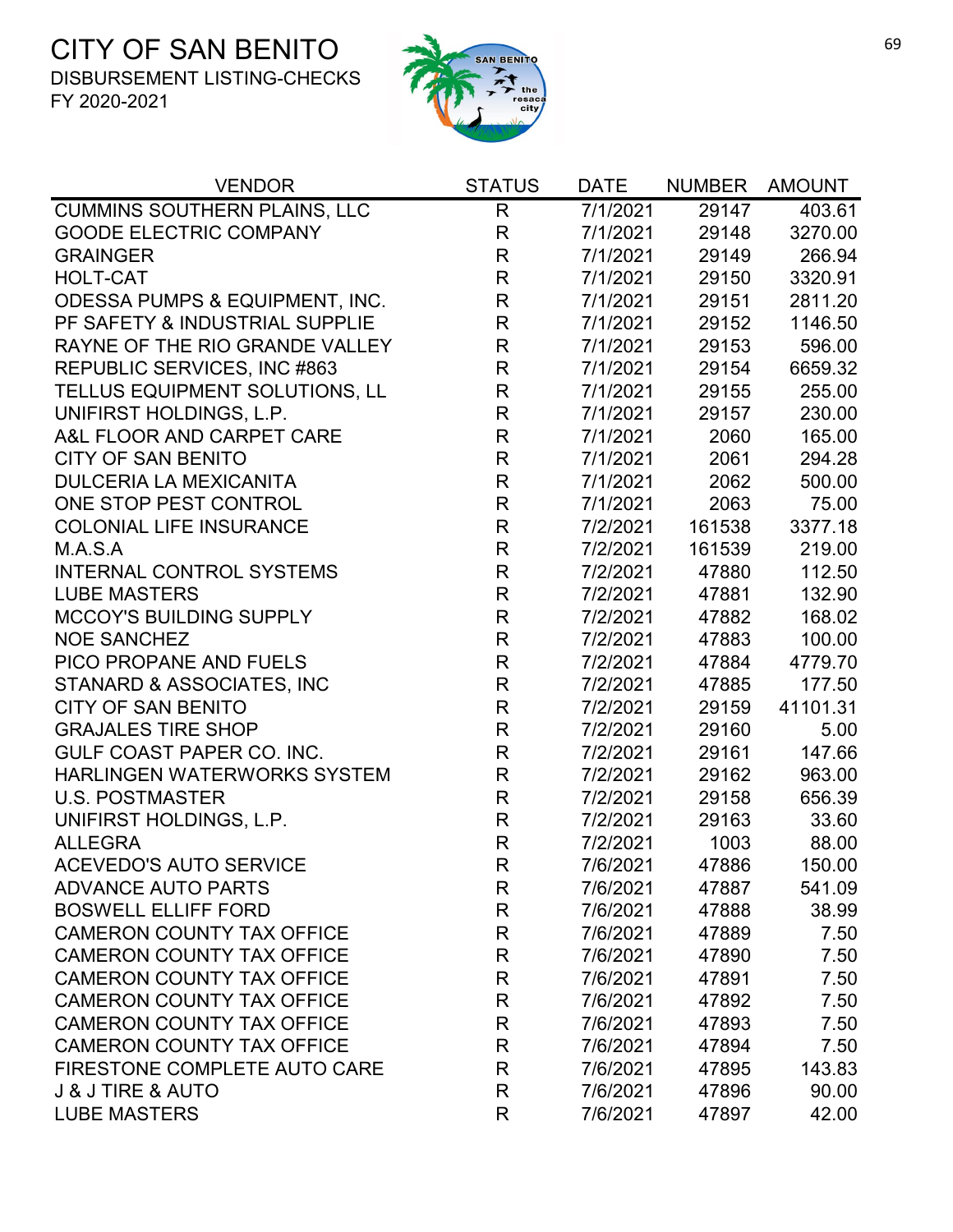

| <b>VENDOR</b>                             | <b>STATUS</b> | <b>DATE</b> | <b>NUMBER</b> | <b>AMOUNT</b> |
|-------------------------------------------|---------------|-------------|---------------|---------------|
| <b>MAVERICK INDUSTRIAL SERVICES</b>       | R             | 7/6/2021    | 47898         | 47.70         |
| <b>TARPON FIRE &amp; SAFETY</b>           | $\mathsf R$   | 7/6/2021    | 47899         | 45.00         |
| A/C A'S SERVICE                           | $\mathsf R$   | 7/7/2021    | 47900         | 11500.00      |
| <b>ABEL &amp; SON ENTERPRISES</b>         | $\mathsf{R}$  | 7/7/2021    | 47901         | 750.00        |
| <b>ABEL MARTINEZ</b>                      | $\mathsf R$   | 7/7/2021    | 47902         | 40.00         |
| <b>ADVANCE AUTO PARTS</b>                 | $\mathsf R$   | 7/7/2021    | 47903         | 247.84        |
| <b>ALLEGRA</b>                            | $\mathsf{R}$  | 7/7/2021    | 47904         | 304.39        |
| <b>BANKNOTE CORPORATION OF AMERIC</b>     | $\mathsf R$   | 7/7/2021    | 47905         | 680.00        |
| <b>COASTAL EVENT RENTALS, LLC</b>         | R             | 7/7/2021    | 47906         | 768.00        |
| DENTON NAVARRO ROCHA BERNAL HY            | R             | 7/7/2021    | 47907         | 1188.50       |
| <b>ERIC TREVINO</b>                       | R             | 7/7/2021    | 47908         | 50.00         |
| <b>GONZALEZ LANDSCAPING</b>               | $\mathsf R$   | 7/7/2021    | 47909         | 1000.00       |
| <b>GOODE ELECTRIC COMPANY</b>             | $\mathsf R$   | 7/7/2021    | 47910         | 90.00         |
| <b>GRAJALES TIRE SHOP</b>                 | $\mathsf{R}$  | 7/7/2021    | 47911         | 6.00          |
| HEFFNER DESIGN TEAM, PLLC                 | R             | 7/7/2021    | 47912         | 1581.86       |
| <b>IRENT SERIES LLAC</b>                  | R             | 7/7/2021    | 47913         | 2152.00       |
| <b>JJ'S RENTAL</b>                        | $\mathsf R$   | 7/7/2021    | 47914         | 1030.00       |
| JOE W. FLY COMPANY, INC.                  | $\mathsf R$   | 7/7/2021    | 47915         | 494.94        |
| <b>MCCOY'S BUILDING SUPPLY</b>            | $\mathsf R$   | 7/7/2021    | 47916         | 29.05         |
| <b>ROMAN LOPEZ</b>                        | $\mathsf R$   | 7/7/2021    | 47917         | 50.00         |
| ROYAL METAL BUILDING COMPONENT            | $\mathsf{R}$  | 7/7/2021    | 47918         | 223.52        |
| <b>SCOTT MERRIMAN INC.</b>                | $\mathsf R$   | 7/7/2021    | 47919         | 545.00        |
| SHI GOVERNMENT SOLUTIONS, INC.            | $\mathsf R$   | 7/7/2021    | 47920         | 2220.80       |
| <b>TEJAS RENTAL &amp; SALES</b>           | $\mathsf R$   | 7/7/2021    | 47921         | 2632.90       |
| TOPS THE OUTDOOR POWER STORE              | $\mathsf R$   | 7/7/2021    | 47922         | 2527.17       |
| UNIFIRST HOLDINGS, L.P.                   | $\mathsf R$   | 7/7/2021    | 47923         | 210.00        |
| UNITED REFRIGERATION, INC.                | $\mathsf R$   | 7/7/2021    | 47924         | 931.27        |
| A&L FLOOR AND CARPET CARE                 | $\mathsf R$   | 7/7/2021    | 2064          | 165.00        |
| A&L FLOOR AND CARPET CARE                 | $\mathsf R$   | 7/7/2021    | 2065          | 165.00        |
| <b>COASTAL VOICE &amp; DATA, LLC</b>      | R             | 7/7/2021    | 2066          | 488.00        |
| <b>GRAPHICS CENTER</b>                    | R             | 7/7/2021    | 2067          | 250.00        |
| LA CASA DE LAS FLORES                     | R             | 7/7/2021    | 2075          | 350.00        |
| LA CASA DE LAS FLORES                     | R             | 7/7/2021    | 2076          | 350.00        |
| MINERVA'S ART, JEWERLY AND PER            | R             | 7/7/2021    | 2077          | 375.00        |
| MINERVA'S ART, JEWERLY AND PER            | R             | 7/7/2021    | 2078          | 375.00        |
| <b>PRESTIGE LAWN CARE &amp; LANDSCAPI</b> | R             | 7/7/2021    | 2070          | 200.00        |
| <b>PRESTIGE LAWN CARE &amp; LANDSCAPI</b> | R             | 7/7/2021    | 2071          | 200.00        |
| <b>SAN BENITO NEWS</b>                    | R             | 7/7/2021    | 2072          | 495.00        |
| SAN ANTONIO RETAIL MERCHANTS A            | R             | 7/7/2021    | 2073          | 24.50         |
| <b>SECRETARY OF STATE</b>                 | R             | 7/7/2021    | 2074          | 15.00         |
| <b>FRONTERA MATERIALS, INC</b>            | R             | 7/8/2021    | 47925         | 55079.67      |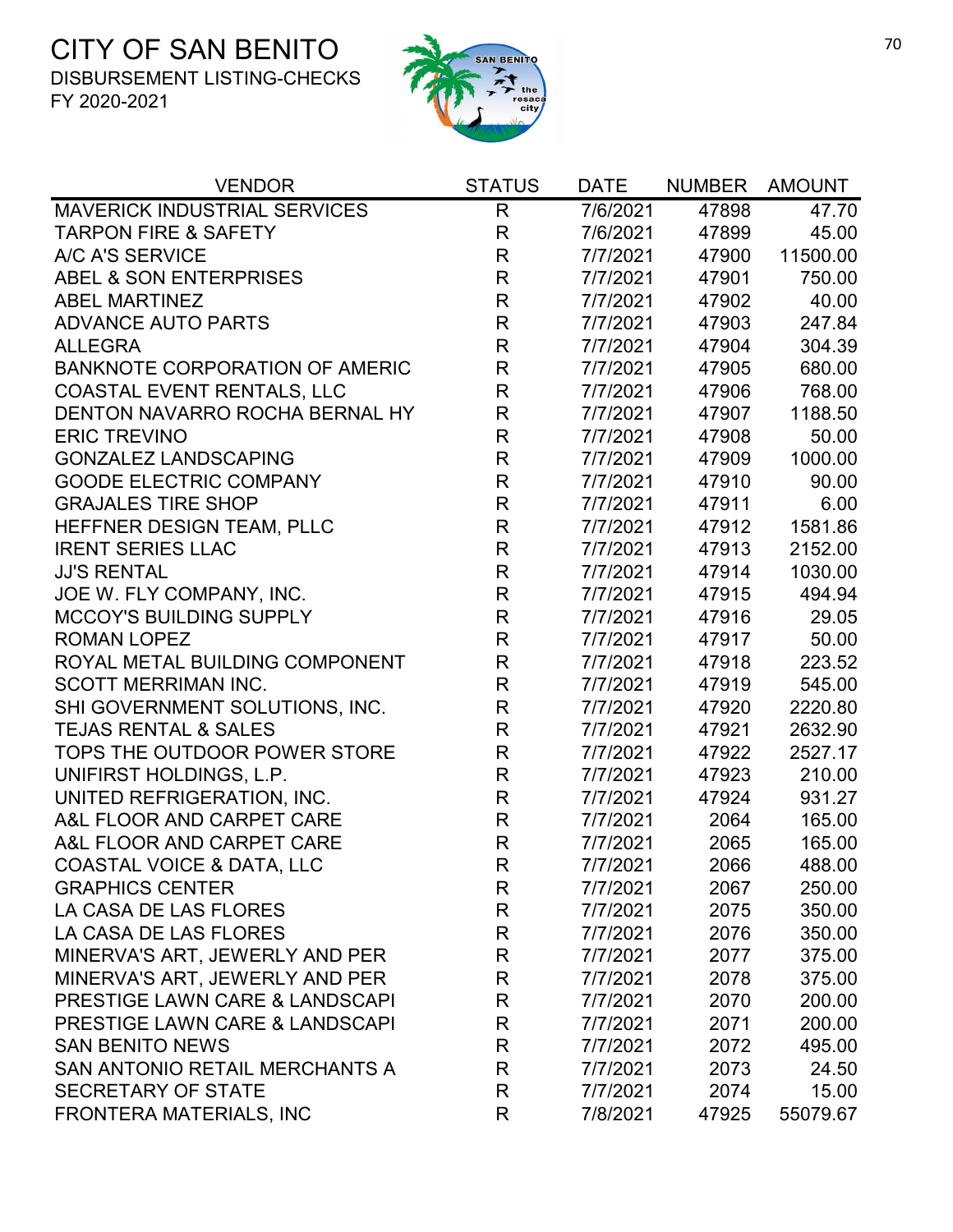

| <b>VENDOR</b>                            | <b>STATUS</b> | <b>DATE</b> | <b>NUMBER</b> | <b>AMOUNT</b> |
|------------------------------------------|---------------|-------------|---------------|---------------|
| MIRIAM YAMILETH PEREZ AGUILAR            | $\mathsf{R}$  | 7/8/2021    | 47926         | 150.00        |
| <b>TEJAS RENTAL &amp; SALES</b>          | $\mathsf{R}$  | 7/8/2021    | 47927         | 1875.94       |
| UNIFIRST HOLDINGS, L.P.                  | $\mathsf R$   | 7/8/2021    | 47928         | 60.80         |
| <b>BRENNTAG SOUTHWEST, INC.</b>          | $\mathsf{R}$  | 7/8/2021    | 29187         | 4431.50       |
| DPC INDUSTRIES, INC.                     | $\mathsf{R}$  | 7/8/2021    | 29188         | 2780.00       |
| <b>GOODE ELECTRIC COMPANY</b>            | $\mathsf{R}$  | 7/8/2021    | 29189         | 1751.14       |
| HURRICANE FENCE COMPANY                  | $\mathsf{R}$  | 7/8/2021    | 29190         | 4122.00       |
| <b>INTEGRITY TESTING, INC.</b>           | $\mathsf{R}$  | 7/8/2021    | 29191         | 5675.00       |
| <b>QUALITY CONVERTER</b>                 | $\mathsf{R}$  | 7/8/2021    | 29192         | 1180.00       |
| UNIFIRST HOLDINGS, L.P.                  | $\mathsf{R}$  | 7/8/2021    | 29193         | 122.00        |
| AXA EQUITABLE C/O GREAT AMERIC           | $\mathsf R$   | 7/9/2021    | 161556        | 300.00        |
| <b>CINDY BOUDLOCHE</b>                   | $\mathsf R$   | 7/9/2021    | 161550        | 1828.70       |
| <b>FIRST COMMUNITY BANK</b>              | R             | 7/9/2021    | 161557        | 195.00        |
| <b>MIDLAND NATIONAL LIFE INS</b>         | $\mathsf{R}$  | 7/9/2021    | 161551        | 185.00        |
| NATIONWIDE RETIREMENT SOLUTION           | $\mathsf{R}$  | 7/9/2021    | 161552        | 825.00        |
| <b>SAN BENITO FIREMEN'S RELIEF &amp;</b> | $\mathsf{R}$  | 7/9/2021    | 161553        | 13754.48      |
| <b>TEXAS MUNICIPAL POLICE ASSOCIA</b>    | $\mathsf R$   | 7/9/2021    | 161558        | 196.00        |
| UNITED STATES TREASURY                   | $\mathsf R$   | 7/9/2021    | 161554        | 80.00         |
| <b>UNITED WAY</b>                        | $\mathsf{R}$  | 7/9/2021    | 161555        | 26.00         |
| <b>HILDA LAMAS</b>                       | $\mathsf{R}$  | 7/9/2021    | 47929         | 200.00        |
| <b>RICHARD GARCIA</b>                    | $\mathsf{R}$  | 7/9/2021    | 47930         | 300.00        |
| <b>ADRIAN TAPIA</b>                      | $\mathsf{R}$  | 7/9/2021    | 1004          | 1100.00       |
| DAGOBERTO MENDOZA                        | $\mathsf{R}$  | 7/9/2021    | 1005          | 1100.00       |
| <b>DEBRA D WATKINS</b>                   | $\mathsf{R}$  | 7/9/2021    | 1006          | 900.00        |
| <b>ELVIRA CAVAZOS</b>                    | $\mathsf R$   | 7/9/2021    | 1007          | 1200.00       |
| <b>EMMA OLVERA VILLEGAS</b>              | $\mathsf{R}$  | 7/9/2021    | 1008          | 1200.00       |
| <b>ISAAC GARAY</b>                       | $\mathsf{R}$  | 7/9/2021    | 1009          | 1100.00       |
| <b>ISRAEL AMBRIZ</b>                     | $\mathsf{R}$  | 7/9/2021    | 1010          | 500.00        |
| <b>JAKELINE SIFUENTES</b>                | $\mathsf{R}$  | 7/9/2021    | 1011          | 1000.00       |
| <b>JAQUELINE CORONADO</b>                | R             | 7/9/2021    | 1012          | 1100.00       |
| <b>JUAN C SOLIS</b>                      | R             | 7/9/2021    | 1013          | 1200.00       |
| <b>JUAN F. LEAL</b>                      | R             | 7/9/2021    | 1014          | 900.00        |
| <b>JUAN IRACHETA</b>                     | $\mathsf{R}$  | 7/9/2021    | 1021          | 700.00        |
| <b>JUAN PERALES</b>                      | R             | 7/9/2021    | 1015          | 900.00        |
| <b>LUIS D. CONTRERAS II</b>              | $\mathsf{R}$  | 7/9/2021    | 1016          | 300.00        |
| <b>MARIBEL RANGEL</b>                    | $\mathsf{R}$  | 7/9/2021    | 1017          | 1200.00       |
| <b>NATALIE M. ROA</b>                    | $\mathsf{R}$  | 7/9/2021    | 1018          | 100.00        |
| <b>NYDIA ESTRADA</b>                     | $\mathsf{R}$  | 7/9/2021    | 1019          | 1200.00       |
| PATRICIA M GONZALEZ                      | R             | 7/9/2021    | 1020          | 500.00        |
| METROPOLITAN LIFE INSURANCE CO           | R             | 7/14/2021   | 161559        | 3757.65       |
| <b>ABEL MARTINEZ</b>                     | R             | 7/14/2021   | 47931         | 230.00        |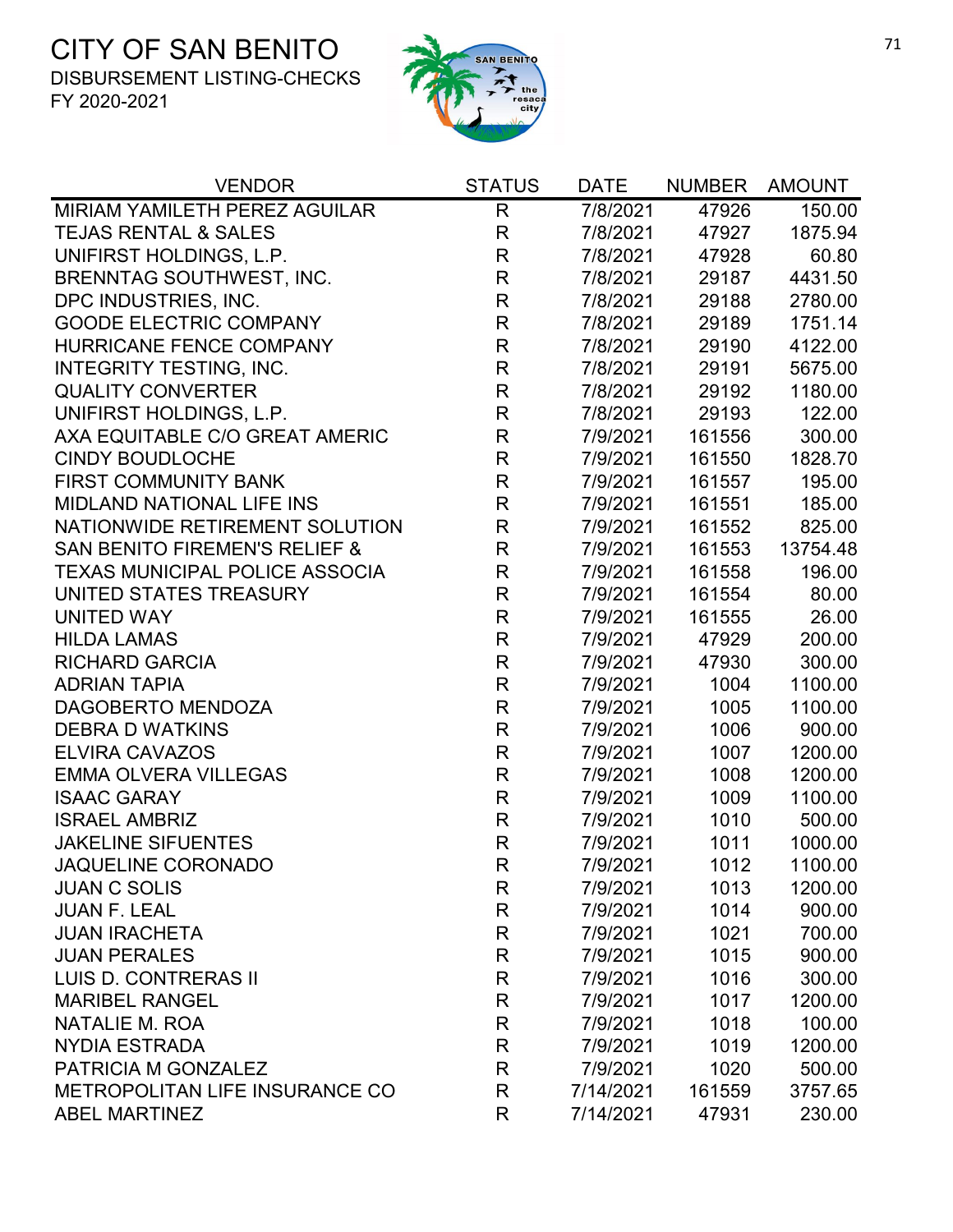

| <b>VENDOR</b>                             | <b>STATUS</b> | <b>DATE</b> | <b>NUMBER</b> | <b>AMOUNT</b> |
|-------------------------------------------|---------------|-------------|---------------|---------------|
| <b>ADVANCE AUTO PARTS</b>                 | $\mathsf{R}$  | 7/14/2021   | 47932         | 37.51         |
| ALL VALLEY FAMILY MEDICAL, PLL            | R             | 7/14/2021   | 47933         | 980.00        |
| <b>ALLEGRA</b>                            | R             | 7/14/2021   | 47934         | 240.00        |
| <b>BARRIENTOS TIRES</b>                   | $\mathsf{R}$  | 7/14/2021   | 47935         | 30.00         |
| <b>BOSWELL ELLIFF FORD</b>                | $\mathsf{R}$  | 7/14/2021   | 47936         | 38.99         |
| <b>CENTER POINT LARGE PRINT</b>           | $\mathsf{R}$  | 7/14/2021   | 47937         | 89.28         |
| <b>CHUY'S CUSTOM SPORTS</b>               | $\mathsf{R}$  | 7/14/2021   | 47938         | 2242.50       |
| <b>COASTAL EVENT RENTALS, LLC</b>         | R             | 7/14/2021   | 47939         | 2075.00       |
| DEL BRAVO ICE LLC                         | $\mathsf{R}$  | 7/14/2021   | 47940         | 750.00        |
| <b>EMERGENCY VEHICLE &amp; FLEET SERV</b> | R             | 7/14/2021   | 47941         | 2981.90       |
| <b>EWING IRRIGATION PRODUCTS, INC</b>     | $\mathsf{R}$  | 7/14/2021   | 47942         | 174.16        |
| FIRESTONE COMPLETE AUTO CARE              | $\mathsf{R}$  | 7/14/2021   | 47943         | 287.66        |
| <b>GRAJALES TIRE SHOP</b>                 | R             | 7/14/2021   | 47944         | 13.00         |
| GT DISTRIBUTORS, INC.                     | $\mathsf{R}$  | 7/14/2021   | 47945         | 185.39        |
| HERC RENTALS INC.                         | R             | 7/14/2021   | 47946         | 530.00        |
| KRONOS SAASHR, INC.                       | $\mathsf{R}$  | 7/14/2021   | 47947         | 1500.00       |
| LEXISNEXIS RISK SOLUTIONS FL,             | $\mathsf{R}$  | 7/14/2021   | 47948         | 209.10        |
| <b>MARES TIRES</b>                        | $\mathsf{R}$  | 7/14/2021   | 47949         | 685.00        |
| <b>METRO FIRE APPARATUS SPECIALIS</b>     | $\mathsf{R}$  | 7/14/2021   | 47950         | 286.00        |
| NOVA HEALTHCARE, PA                       | $\mathsf{R}$  | 7/14/2021   | 47951         | 124.50        |
| O'REILLY AUTOMOTIVE, INC.                 | $\mathsf{R}$  | 7/14/2021   | 47952         | 139.07        |
| OIL PATCH FUEL & SUPPLY, INC.             | $\mathsf{R}$  | 7/14/2021   | 47953         | 8403.80       |
| OMNIBASE SERVICES OF TEXAS, LP            | R             | 7/14/2021   | 47954         | 1326.00       |
| OSCAR R MUNOZ JR.                         | $\mathsf{R}$  | 7/14/2021   | 47955         | 550.00        |
| <b>SAN BENITO NEWS</b>                    | $\mathsf{R}$  | 7/14/2021   | 47956         | 60.00         |
| SCHAEFFER MFG. CO. #551-17                | $\mathsf{R}$  | 7/14/2021   | 47957         | 1002.05       |
| SHI GOVERNMENT SOLUTIONS, INC.            | R             | 7/14/2021   | 47958         | 4161.00       |
| <b>STATE COMPTROLLER</b>                  | $\mathsf{R}$  | 7/14/2021   | 47959         | 356.40        |
| SWEETWATER SOUND, INC.                    | $\mathsf{R}$  | 7/14/2021   | 47960         | 3981.99       |
| <b>TEXAS DEPARTMENT OF PUBLIC SAF</b>     | R             | 7/14/2021   | 47961         | 6.00          |
| <b>THOMSON REUTERS - WEST</b>             | R             | 7/14/2021   | 47962         | 311.14        |
| TONY YZAGUIRRE JR-TAX ASSESSOR            | R             | 7/14/2021   | 47963         | 7.50          |
| <b>UBEO LLC</b>                           | $\mathsf{R}$  | 7/14/2021   | 47964         | 139.00        |
| ULINE, INC.                               | R             | 7/14/2021   | 47965         | 1816.91       |
| <b>VALLEY WIDE SECURITY</b>               | R             | 7/14/2021   | 47966         | 130.00        |
| <b>WAL-MART COMMUNITY/GECRB</b>           | R             | 7/14/2021   | 47967         | 6.79          |
| ACT PIPE & SUPPLY, INC.                   | $\mathsf{R}$  | 7/14/2021   | 29197         | 3873.00       |
| <b>ALLEGRA</b>                            | R             | 7/14/2021   | 29198         | 230.00        |
| <b>BARRIENTOS TIRES</b>                   | R             | 7/14/2021   | 29199         | 5.00          |
| BORDER AIR CONDITIONING INC.              | R             | 7/14/2021   | 29200         | 1115.00       |
| <b>BOSWELL ELLIFF FORD</b>                | R             | 7/14/2021   | 29201         | 137.50        |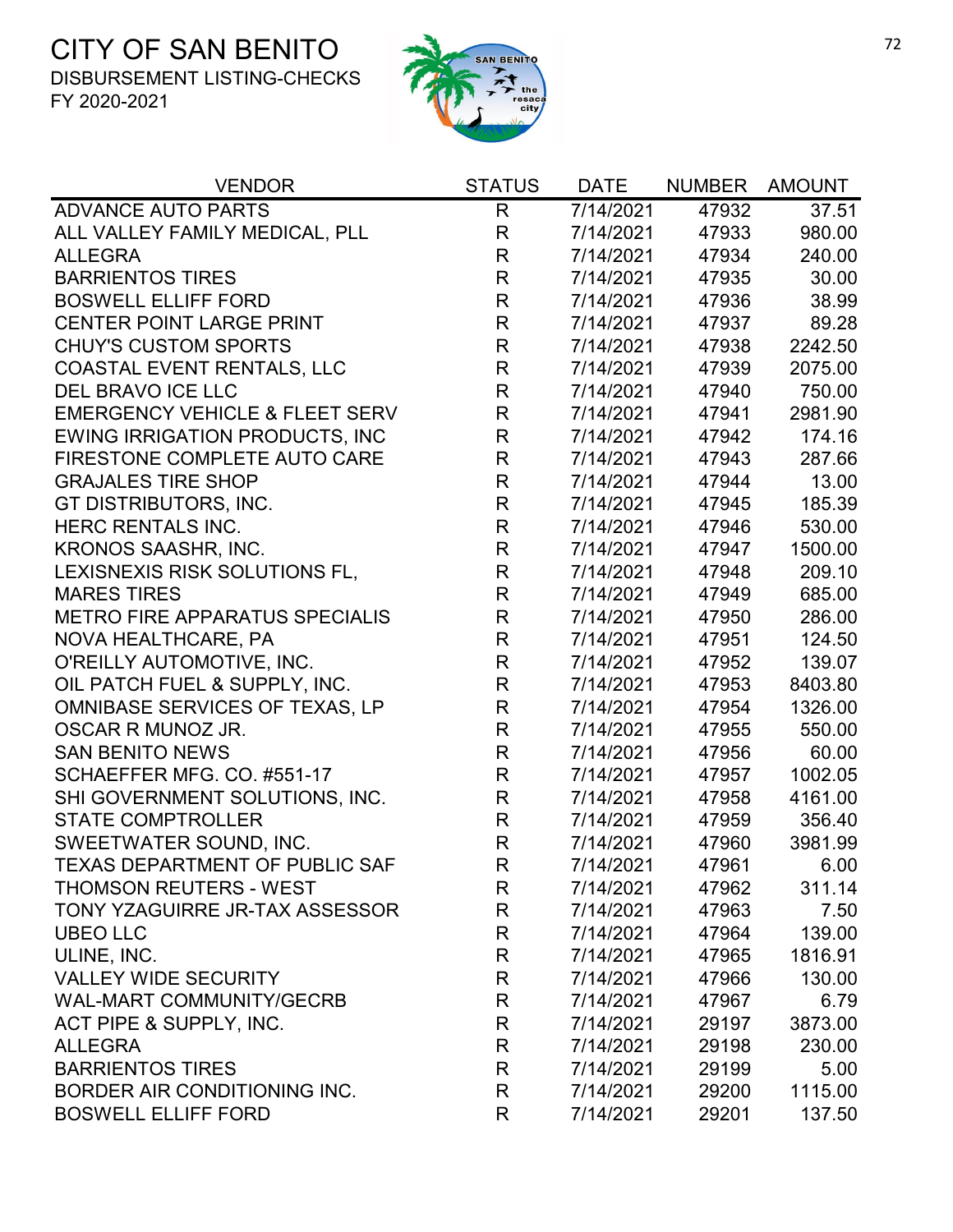

| <b>VENDOR</b>                    | <b>STATUS</b> | <b>DATE</b> | <b>NUMBER</b> | <b>AMOUNT</b> |
|----------------------------------|---------------|-------------|---------------|---------------|
| <b>CAMERON COUNTY TAX OFFICE</b> | R             | 7/14/2021   | 29202         | 7.50          |
| <b>CAMERON COUNTY TAX OFFICE</b> | $\mathsf{R}$  | 7/14/2021   | 29203         | 7.50          |
| CENTRAL READY MIX CONCRETE COM   | R             | 7/14/2021   | 29204         | 55.00         |
| <b>CORE &amp; MAIN LP</b>        | $\mathsf{R}$  | 7/14/2021   | 29205         | 5022.56       |
| FIRESTONE COMPLETE AUTO CARE     | $\mathsf R$   | 7/14/2021   | 29206         | 14.00         |
| <b>GOODE ELECTRIC COMPANY</b>    | $\mathsf{R}$  | 7/14/2021   | 29207         | 1027.55       |
| <b>GULF COAST PAPER CO. INC.</b> | $\mathsf R$   | 7/14/2021   | 29208         | 120.00        |
| <b>JCS INDUSTRIES, INC.</b>      | $\mathsf{R}$  | 7/14/2021   | 29209         | 2092.00       |
| M & S FENCE AND WELDING REPAIR   | R             | 7/14/2021   | 29210         | 125.00        |
| O'REILLY AUTOMOTIVE, INC.        | R             | 7/14/2021   | 29211         | 107.76        |
| REPUBLIC SERVICES, INC #863      | $\mathsf R$   | 7/14/2021   | 29212         | 231.67        |
| <b>TYLER TECHNOLOGIES, INC.</b>  | R             | 7/14/2021   | 29213         | 364.90        |
| UNIFIRST HOLDINGS, L.P.          | R             | 7/14/2021   | 29214         | 20.00         |
| A&L FLOOR AND CARPET CARE        | $\mathsf R$   | 7/14/2021   | 2079          | 165.00        |
| A&L FLOOR AND CARPET CARE        | R             | 7/14/2021   | 2080          | 165.00        |
| A&L FLOOR AND CARPET CARE        | R             | 7/14/2021   | 2081          | 165.00        |
| A&L FLOOR AND CARPET CARE        | $\mathsf R$   | 7/14/2021   | 2082          | 165.00        |
| <b>CITY OF SAN BENITO</b>        | $\mathsf{R}$  | 7/14/2021   | 2083          | 4500.00       |
| <b>CITY OF SAN BENITO</b>        | R             | 7/14/2021   | 2084          | 1400.00       |
| <b>TRANS UNION LLC</b>           | $\mathsf R$   | 7/14/2021   | 2085          | 55.00         |
| DANA SAFETY SUPPLY INC           | $\mathsf{R}$  | 7/14/2021   | 16            | 11597.94      |
| <b>CHUY'S CUSTOM SPORTS</b>      | R             | 7/15/2021   | 47968         | 22.00         |
| <b>CITY OF BROWNSVILLE</b>       | $\mathsf{R}$  | 7/15/2021   | 47969         | 36.00         |
| DOGGETT FREIGHTLINER OF SOUTH    | $\mathsf R$   | 7/15/2021   | 47970         | 127.40        |
| <b>J &amp; J TIRE &amp; AUTO</b> | R             | 7/15/2021   | 47971         | 289.99        |
| PIERSON INTELLECTUAL PROPERTY,   | R             | 7/15/2021   | 47972         | 900.00        |
| <b>CORE &amp; MAIN LP</b>        | R             | 7/15/2021   | 29217         | 8851.26       |
| DPC INDUSTRIES, INC.             | R             | 7/15/2021   | 29218         | 500.00        |
| <b>GOODE ELECTRIC COMPANY</b>    | $\mathsf R$   | 7/15/2021   | 29219         | 2342.00       |
| GULF COAST PAPER CO. INC         | R             | 7/15/2021   | 29220         | 143.82        |
| SENDERO SOUTH COMPANY            | R             | 7/15/2021   | 29221         | 1757.61       |
| <b>U.S. POSTMASTER</b>           | R             | 7/15/2021   | 29216         | 610.45        |
| <b>BBVA/PNC BANK</b>             | $\mathsf{R}$  | 7/15/2021   | 284           | 177.63        |
| <b>BBVA/PNC BANK</b>             | R             | 7/15/2021   | 404           | 703.73        |
| <b>BBVA/PNC BANK</b>             | R             | 7/15/2021   | 406           | 193.24        |
| <b>BBVA/PNC BANK</b>             | $\mathsf{R}$  | 7/15/2021   | 1771          | 280.00        |
| <b>BBVA/PNC BANK</b>             | R             | 7/15/2021   | 1404          | 1377.27       |
| <b>MUTUAL OF OMAHA</b>           | R             | 7/16/2021   | 161560        | 4945.11       |
| ABEL & SON ENTERPRISES           | $\mathsf{R}$  | 7/16/2021   | 47987         | 2500.00       |
| AIM MEDIA TEXAS                  | $\mathsf{R}$  | 7/16/2021   | 47988         | 2090.00       |
| <b>ALFRED J WASIELEWSKI</b>      | R             | 7/16/2021   | 47989         | 556.00        |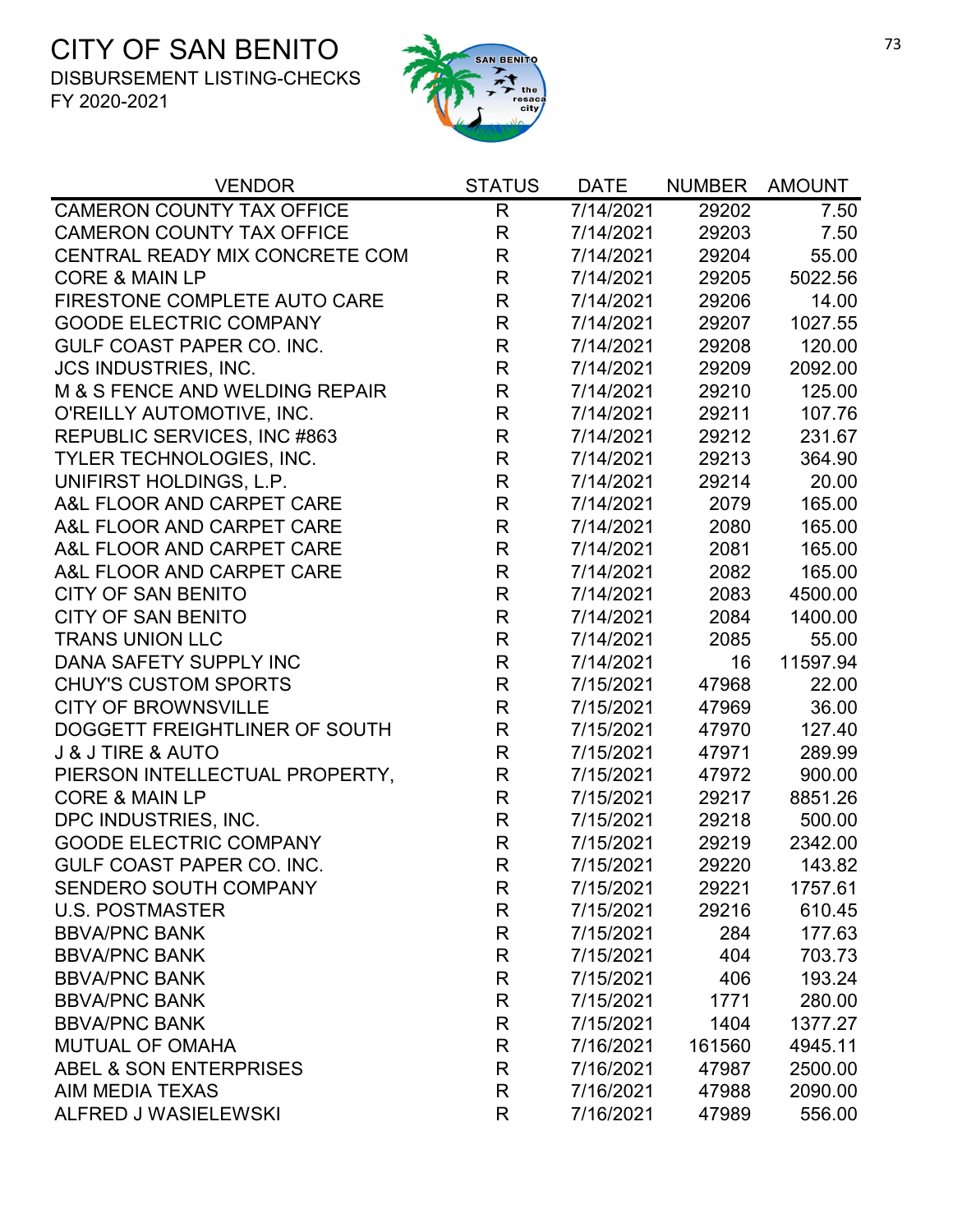

| <b>VENDOR</b>                             | <b>STATUS</b> | <b>DATE</b> | <b>NUMBER</b> | <b>AMOUNT</b> |
|-------------------------------------------|---------------|-------------|---------------|---------------|
| <b>AMANDA LARA</b>                        | R             | 7/16/2021   | 48026         | 48.60         |
| <b>BBVA/PNC BANK</b>                      | R             | 7/16/2021   | 48028         | 36944.72      |
| BORDER AIR CONDITIONING INC.              | $\mathsf R$   | 7/16/2021   | 47990         | 285.00        |
| <b>BOSWELL ELLIFF FORD</b>                | $\mathsf R$   | 7/16/2021   | 47991         | 77.98         |
| <b>BOSWELL ELLIFF FORD</b>                | $\mathsf R$   | 7/16/2021   | 48021         | 40.97         |
| <b>BROADCAST MUSIC, INC.</b>              | $\mathsf R$   | 7/16/2021   | 47992         | 732.00        |
| <b>CAMERON COUNTY ELECTIONS DEPAR</b>     | $\mathsf R$   | 7/16/2021   | 47993         | 5838.93       |
| <b>CAROL LYNN SANCHEZ</b>                 | $\mathsf R$   | 7/16/2021   | 47977         | 120.00        |
| <b>CAROL LYNN SANCHEZ</b>                 | $\mathsf R$   | 7/16/2021   | 47982         | 288.35        |
| <b>CE SOLUTIONS</b>                       | $\mathsf R$   | 7/16/2021   | 47994         | 1032.00       |
| CENTRAL READY MIX CONCRETE COM            | $\mathsf R$   | 7/16/2021   | 48022         | 3135.00       |
| <b>CHUY'S CUSTOM SPORTS</b>               | $\mathsf R$   | 7/16/2021   | 47995         | 256.50        |
| <b>EMERGENCY VEHICLE &amp; FLEET SERV</b> | $\mathsf{R}$  | 7/16/2021   | 47973         | 2423.21       |
| <b>EWING IRRIGATION PRODUCTS, INC</b>     | $\mathsf R$   | 7/16/2021   | 47996         | 5414.90       |
| <b>FRANKLIN LEGAL PUBLISHING inc</b>      | $\mathsf R$   | 7/16/2021   | 47997         | 395.00        |
| <b>GABRIEL GONZALEZ</b>                   | $\mathsf{R}$  | 7/16/2021   | 47998         | 20.00         |
| <b>GONZALEZ LANDSCAPING</b>               | $\mathsf R$   | 7/16/2021   | 47999         | 3250.00       |
| <b>GOODE ELECTRIC COMPANY</b>             | $\mathsf R$   | 7/16/2021   | 48000         | 1823.20       |
| GT DISTRIBUTORS, INC.                     | $\mathsf R$   | 7/16/2021   | 48001         | 3752.21       |
| <b>GULF COAST PAPER CO. INC.</b>          | $\mathsf R$   | 7/16/2021   | 48002         | 462.10        |
| GULF COAST SIGN COMPANY INC.              | $\mathsf R$   | 7/16/2021   | 48003         | 375.00        |
| <b>ISAAC VASQUEZ</b>                      | $\mathsf{R}$  | 7/16/2021   | 48004         | 20.00         |
| <b>J &amp; J TIRE &amp; AUTO</b>          | $\mathsf R$   | 7/16/2021   | 48005         | 305.49        |
| <b>J. MAYA DESIGNS AND GRAPHICS L</b>     | $\mathsf R$   | 7/16/2021   | 48006         | 128.00        |
| <b>KANG'S TAEKWONDO</b>                   | $\mathsf R$   | 7/16/2021   | 48027         | 120.00        |
| KBUC/KURV/XHAVO/XCAO/XHRR/D-AD            | $\mathsf R$   | 7/16/2021   | 48007         | 1370.00       |
| LA CASA DE LAS FLORES                     | $\mathsf R$   | 7/16/2021   | 48008         | 55.00         |
| MALLORY SAFETY AND SUPPLY, LLC            | $\mathsf R$   | 7/16/2021   | 48009         | 39.00         |
| MARK SOSSI AND ASSOCIATES P.C.            | $\mathsf R$   | 7/16/2021   | 47974         | 4900.00       |
| <b>MERCURY PUBLIC AFFAIRS LLC</b>         | R             | 7/16/2021   | 48010         | 6000.00       |
| O'REILLY AUTOMOTIVE, INC.                 | R             | 7/16/2021   | 48011         | 87.92         |
| PEDRO A. GALVAN                           | R             | 7/16/2021   | 47978         | 120.00        |
| PEDRO A. GALVAN                           | R             | 7/16/2021   | 47983         | 288.35        |
| R & B ZUNIGA PROPERTIES INC               | R             | 7/16/2021   | 48025         | 5004.00       |
| <b>RENE GARCIA</b>                        | $\mathsf R$   | 7/16/2021   | 47979         | 120.00        |
| <b>RENE GARCIA</b>                        | R             | 7/16/2021   | 47984         | 288.35        |
| <b>RENE VILLAFRANCO</b>                   | R             | 7/16/2021   | 47980         | 120.00        |
| <b>RENE VILLAFRANCO</b>                   | R             | 7/16/2021   | 47985         | 288.35        |
| <b>RICARDO GUERRA</b>                     | R             | 7/16/2021   | 47981         | 120.00        |
| <b>RICARDO GUERRA</b>                     | R             | 7/16/2021   | 47986         | 288.35        |
| RIO SPORTS LIVE, LLC                      | R             | 7/16/2021   | 48012         | 200.00        |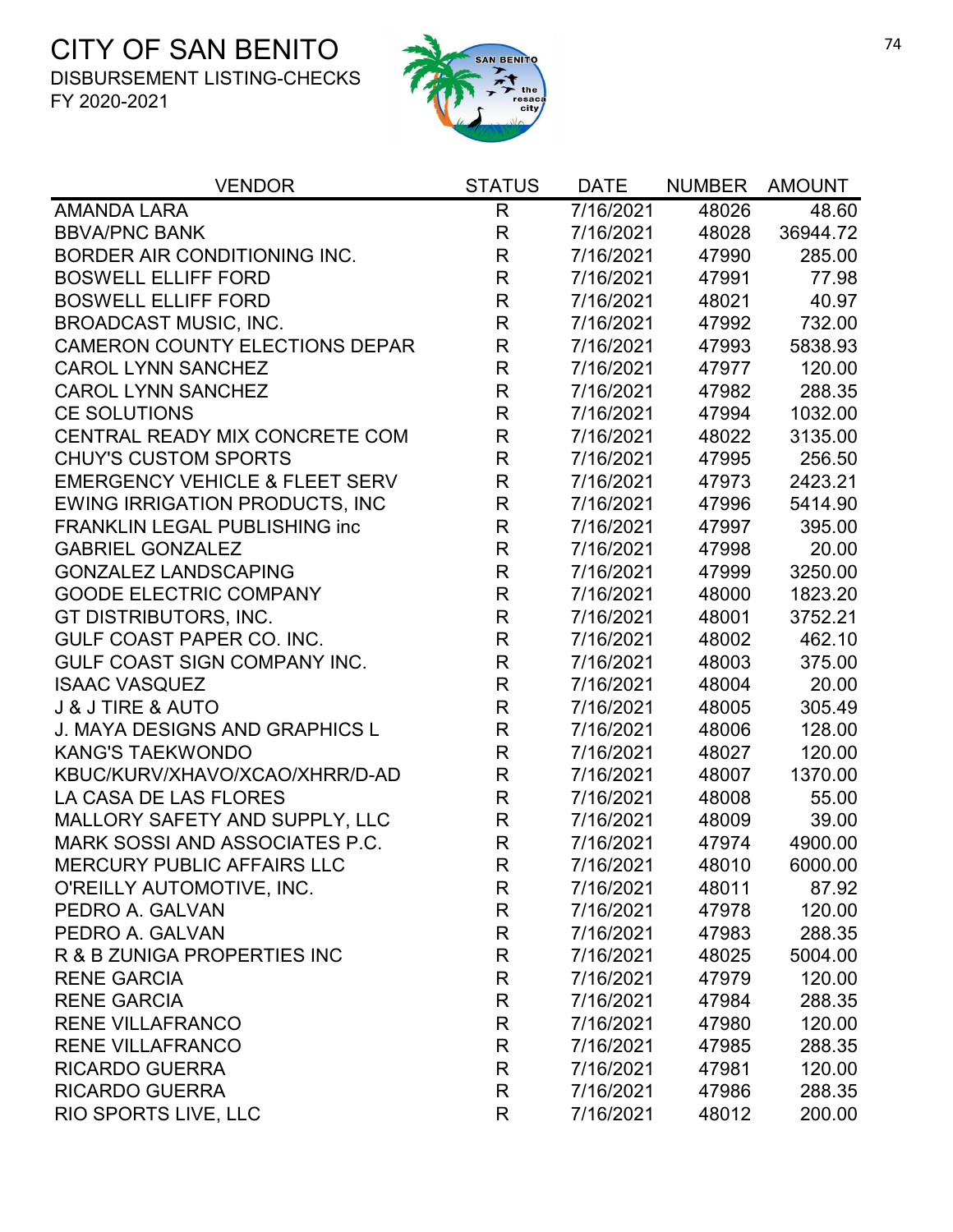

| <b>VENDOR</b>                             | <b>STATUS</b> | <b>DATE</b> | <b>NUMBER</b> | <b>AMOUNT</b> |
|-------------------------------------------|---------------|-------------|---------------|---------------|
| ROMEO MANCILLAS, JR.                      | $\mathsf{R}$  | 7/16/2021   | 47975         | 48.70         |
| <b>RUDY RODRIGUEZ</b>                     | R             | 7/16/2021   | 48013         | 1500.00       |
| <b>SAN BENITO NEWS</b>                    | R             | 7/16/2021   | 48023         | 600.00        |
| SHI GOVERNMENT SOLUTIONS, INC.            | $\mathsf R$   | 7/16/2021   | 48014         | 1775.00       |
| SOUTHERN TIRE MART, LLC                   | $\mathsf R$   | 7/16/2021   | 48015         | 2523.80       |
| TOPS THE OUTDOOR POWER STORE              | $\mathsf R$   | 7/16/2021   | 48016         | 299.15        |
| TXU ENERGY RETAIL COMPANY LLC             | $\mathsf R$   | 7/16/2021   | 47976         | 30124.54      |
| TYLER TECHNOLOGIES, INC.                  | $\mathsf R$   | 7/16/2021   | 48017         | 1474.11       |
| UNIFIRST HOLDINGS, L.P.                   | $\mathsf{R}$  | 7/16/2021   | 48018         | 364.00        |
| UNIFIRST HOLDINGS, L.P.                   | $\mathsf R$   | 7/16/2021   | 48024         | 60.80         |
| <b>WAL-MART COMMUNITY/GECRB</b>           | $\mathsf R$   | 7/16/2021   | 48019         | 4.70          |
| <b>WAL-MART COMMUNITY/GECRB</b>           | $\mathsf R$   | 7/16/2021   | 48020         | 5.58          |
| <b>BBVA/PNC BANK</b>                      | R             | 7/16/2021   | 29225         | 216962.51     |
| TXU ENERGY RETAIL COMPANY LLC             | $\mathsf{R}$  | 7/16/2021   | 29222         | 32309.22      |
| TXU ENERGY RETAIL COMPANY LLC             | $\mathsf R$   | 7/16/2021   | 405           | 854.02        |
| <b>CORE &amp; MAIN LP</b>                 | $\mathsf R$   | 7/20/2021   | 29237         | 3538.58       |
| UNIFIRST HOLDINGS, L.P.                   | $\mathsf R$   | 7/20/2021   | 29238         | 13.60         |
| <b>CAMERON COUNTY CHILDREN'S ADVO</b>     | R             | 7/20/2021   | 2862          | 5833.31       |
| <b>CITY OF SAN BENITO</b>                 | $\mathsf R$   | 7/20/2021   | 2865          | 245895.84     |
| <b>SAN BENITO NEWS</b>                    | $\mathsf{R}$  | 7/20/2021   | 2864          | 440.00        |
| ARAIZA GENERAL CONSTRUCTION               | $\mathsf R$   | 7/20/2021   | 1022          | 23465.04      |
| ANA-LAB CORP.                             | R             | 7/22/2021   | 29239         | 1381.00       |
| <b>BRENNTAG SOUTHWEST, INC.</b>           | R             | 7/22/2021   | 29240         | 7777.96       |
| CENTRAL READY MIX CONCRETE COM            | R             | 7/22/2021   | 29241         | 110.00        |
| <b>CHEMTRADE CHEMICALS US LLC</b>         | $\mathsf R$   | 7/22/2021   | 29242         | 6229.88       |
| <b>CORE &amp; MAIN LP</b>                 | $\mathsf R$   | 7/22/2021   | 29243         | 7545.88       |
| DENALI WATER SOLUTIONS LLC                | $\mathsf R$   | 7/22/2021   | 29244         | 4170.00       |
| <b>DSHS CENTRAL LAB MC2004</b>            | R             | 7/22/2021   | 29245         | 108.96        |
| UNIFIRST HOLDINGS, L.P.                   | $\mathsf R$   | 7/22/2021   | 29246         | 90.60         |
| <b>USA BLUE BOOK</b>                      | R             | 7/22/2021   | 29247         | 232.50        |
| XYLEM WATER SOLUTIONS U.S.A.,             | R             | 7/22/2021   | 29248         | 9990.26       |
| <b>CAMERON COUNTY CHILDREN'S ADVO</b>     | R             | 7/22/2021   | 2866          | 833.33        |
| A&L FLOOR AND CARPET CARE                 | R             | 7/22/2021   | 2086          | 165.00        |
| <b>INGRYD A. MUNOZ</b>                    | R             | 7/22/2021   | 2087          | 640.00        |
| <b>JOE D YBARRA</b>                       | R             | 7/22/2021   | 2088          | 640.00        |
| <b>PRESTIGE LAWN CARE &amp; LANDSCAPI</b> | R             | 7/22/2021   | 2089          | 200.00        |
| <b>SAN BENITO HISTORICAL SOCIETY</b>      | R             | 7/22/2021   | 2090          | 2225.00       |
| <b>TIME WARNER CABLE</b>                  | R             | 7/22/2021   | 2091          | 249.36        |
| AXA EQUITABLE C/O GREAT AMERIC            | R             | 7/23/2021   | 161578        | 300.00        |
| <b>CINDY BOUDLOCHE</b>                    | R             | 7/23/2021   | 161572        | 1828.70       |
| <b>FIRST COMMUNITY BANK</b>               | R             | 7/23/2021   | 161579        | 195.00        |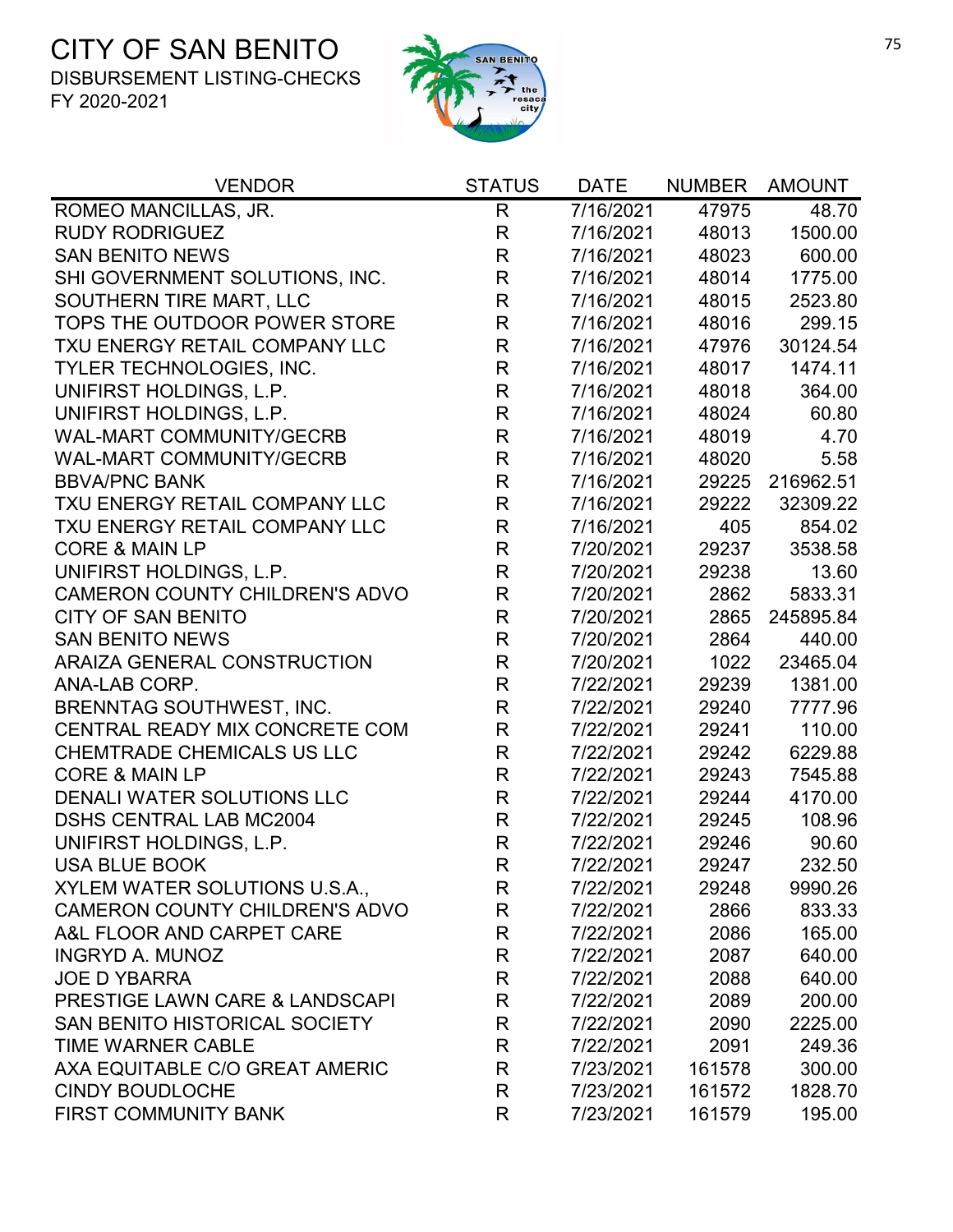

| <b>VENDOR</b>                             | <b>STATUS</b> | <b>DATE</b> | <b>NUMBER</b> | <b>AMOUNT</b> |
|-------------------------------------------|---------------|-------------|---------------|---------------|
| <b>MIDLAND NATIONAL LIFE INS</b>          | R             | 7/23/2021   | 161573        | 185.00        |
| NATIONWIDE RETIREMENT SOLUTION            | $\mathsf{R}$  | 7/23/2021   | 161574        | 825.00        |
| <b>SAN BENITO FIREMEN'S RELIEF &amp;</b>  | $\mathsf{R}$  | 7/23/2021   | 161575        | 14551.82      |
| <b>TEXAS MUNICIPAL POLICE ASSOCIA</b>     | $\mathsf{R}$  | 7/23/2021   | 161580        | 196.00        |
| UNITED STATES TREASURY                    | R             | 7/23/2021   | 161576        | 80.00         |
| <b>UNITED WAY</b>                         | $\mathsf{R}$  | 7/23/2021   | 161577        | 21.00         |
| <b>ACEVEDO'S AUTO SERVICE</b>             | $\mathsf R$   | 7/23/2021   | 29250         | 1000.00       |
| REPUBLIC SERVICES, INC #863               | $\mathsf{R}$  | 7/23/2021   | 29251         | 902.40        |
| <b>U.S. POSTMASTER</b>                    | $\mathsf{R}$  | 7/23/2021   | 29249         | 635.14        |
| UNIFIRST HOLDINGS, L.P.                   | $\mathsf{R}$  | 7/23/2021   | 29252         | 27.20         |
| MUNDO AND ASSOCIATES, INC.                | $\mathsf{R}$  | 7/23/2021   | 4             | 4000.00       |
| ABEL & SON ENTERPRISES                    | $\mathsf{R}$  | 7/28/2021   | 48038         | 500.00        |
| <b>ABEL MARTINEZ</b>                      | $\mathsf{R}$  | 7/28/2021   | 48039         | 280.00        |
| <b>ADVANCE AUTO PARTS</b>                 | $\mathsf{R}$  | 7/28/2021   | 48040         | 838.07        |
| <b>ADVANCE AUTO PARTS</b>                 | R             | 7/28/2021   | 48063         | 25.06         |
| <b>AT&amp;T LONG DISTANCE</b>             | $\mathsf{R}$  | 7/28/2021   | 48061         | 1502.68       |
| <b>AUTO ZONE</b>                          | $\mathsf{R}$  | 7/28/2021   | 48041         | 170.98        |
| <b>B &amp; C CAR WASH</b>                 | R             | 7/28/2021   | 48042         | 122.50        |
| <b>BERNARD RODRIGUEZ</b>                  | $\mathsf R$   | 7/28/2021   | 48062         | 42.00         |
| CC DISTRIBUTORS, INC.                     | $\mathsf{R}$  | 7/28/2021   | 48043         | 97.80         |
| <b>CENTRAL PLUMBING &amp; ELECTRIC SU</b> | $\mathsf R$   | 7/28/2021   | 48044         | 484.41        |
| FIRESTONE COMPLETE AUTO CARE              | $\mathsf R$   | 7/28/2021   | 48045         | 7.00          |
| <b>FRONTERA MATERIALS, INC</b>            | $\mathsf{R}$  | 7/28/2021   | 48046         | 4536.00       |
| <b>GRAJALES TIRE SHOP</b>                 | $\mathsf{R}$  | 7/28/2021   | 48047         | 26.00         |
| GULF COAST PAPER CO. INC.                 | $\mathsf{R}$  | 7/28/2021   | 48048         | 2197.83       |
| <b>J. MAYA DESIGNS AND GRAPHICS L</b>     | $\mathsf{R}$  | 7/28/2021   | 48049         | 200.00        |
| <b>LUBE MASTERS</b>                       | $\mathsf{R}$  | 7/28/2021   | 48050         | 21.00         |
| M & S FENCE AND WELDING REPAIR            | $\mathsf{R}$  | 7/28/2021   | 48051         | 160.00        |
| MATHESON TRI-GAS, INC.                    | $\mathsf{R}$  | 7/28/2021   | 48052         | 219.34        |
| MCCOY'S BUILDING SUPPLY                   | R             | 7/28/2021   | 48053         | 845.61        |
| O'REILLY AUTOMOTIVE, INC.                 | R             | 7/28/2021   | 48054         | 139.99        |
| OIL PATCH FUEL & SUPPLY, INC.             | R             | 7/28/2021   | 48055         | 8238.60       |
| OSCAR R MUNOZ JR.                         | $\mathsf R$   | 7/28/2021   | 48064         | 300.00        |
| PF SAFETY & INDUSTRIAL SUPPLIE            | R             | 7/28/2021   | 48056         | 687.50        |
| PINKERMAN PSYCHOLOGICAL SERVIC            | R             | 7/28/2021   | 48057         | 1225.00       |
| <b>RECIO TIRE SHOP</b>                    | R             | 7/28/2021   | 48058         | 154.00        |
| <b>SILVA'S TRANSMISSION CENTER</b>        | R             | 7/28/2021   | 48059         | 1600.00       |
| UNIFIRST HOLDINGS, L.P.                   | $\mathsf R$   | 7/28/2021   | 48060         | 152.20        |
| ANA-LAB CORP.                             | R             | 7/28/2021   | 29253         | 616.00        |
| <b>AT&amp;T LONG DISTANCE</b>             | R             | 7/28/2021   | 29262         | 152.73        |
| <b>BRENNTAG SOUTHWEST, INC.</b>           | R             | 7/28/2021   | 29254         | 8365.86       |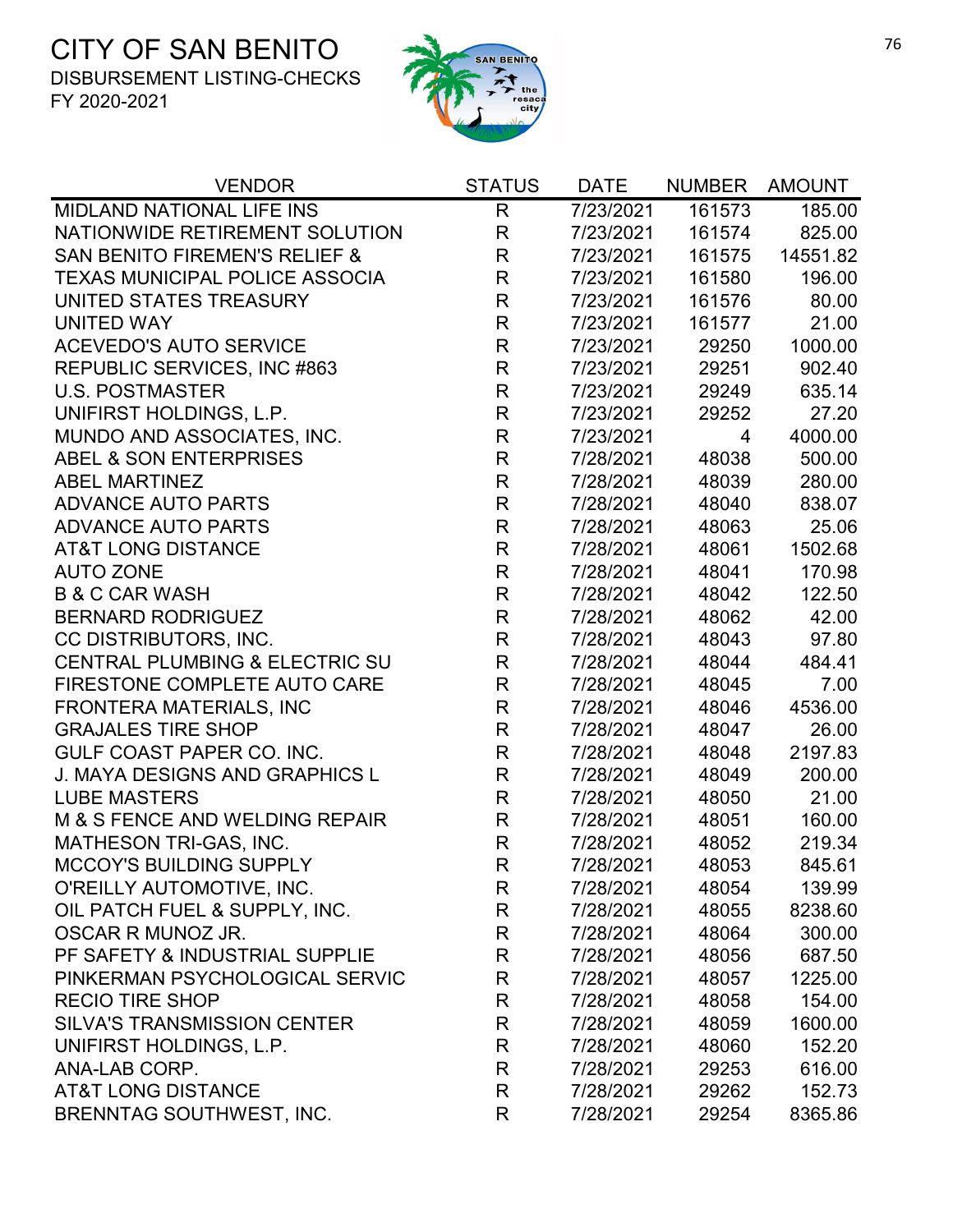

| <b>VENDOR</b>                         | <b>STATUS</b> | <b>DATE</b> | <b>NUMBER</b> | <b>AMOUNT</b> |
|---------------------------------------|---------------|-------------|---------------|---------------|
| <b>BURTON AUTO SUPPLY</b>             | $\mathsf{R}$  | 7/28/2021   | 29255         | 24.60         |
| DPC INDUSTRIES, INC.                  | $\mathsf R$   | 7/28/2021   | 29256         | 3704.00       |
| <b>GOODE ELECTRIC COMPANY</b>         | $\mathsf R$   | 7/28/2021   | 29257         | 405.00        |
| MUNICIPAL PUMP & CONTROL, INC.        | $\mathsf R$   | 7/28/2021   | 29258         | 5617.00       |
| POSTAL PROS, INC.                     | $\mathsf R$   | 7/28/2021   | 29259         | 4430.81       |
| TELLUS EQUIPMENT SOLUTIONS, LL        | $\mathsf R$   | 7/28/2021   | 29260         | 255.00        |
| TXU ENERGY RETAIL COMPANY LLC         | $\mathsf R$   | 7/28/2021   | 29263         | 46881.46      |
| UNIFIRST HOLDINGS, L.P.               | $\mathsf R$   | 7/28/2021   | 29261         | 233.00        |
| A&L FLOOR AND CARPET CARE             | $\mathsf R$   | 7/28/2021   | 2092          | 165.00        |
| <b>BS REDZONE CHILL &amp; GRILL</b>   | $\mathsf R$   | 7/28/2021   | 2093          | 750.00        |
| OFFICE DEPOT, INC                     | $\mathsf R$   | 7/28/2021   | 2094          | 5.49          |
| OFFICE DEPOT, INC                     | $\mathsf{R}$  | 7/28/2021   | 2095          | 350.40        |
| CASA OF CAMERON & WILLACY COUN        | $\mathsf R$   | 7/29/2021   | 2867          | 12280.46      |
| DANA SAFETY SUPPLY INC                | $\mathsf{R}$  | 7/29/2021   | 17            | 21883.70      |
| <b>AFLAC</b>                          | $\mathsf{R}$  | 7/30/2021   | 161581        | 804.32        |
| <b>COLONIAL LIFE INSURANCE</b>        | $\mathsf{R}$  | 7/30/2021   | 161582        | 3442.34       |
| M.A.S.A                               | $\mathsf{R}$  | 7/30/2021   | 161583        | 242.00        |
| METROPOLITAN LIFE INSURANCE CO        | $\mathsf{R}$  | 7/30/2021   | 161584        | 4307.89       |
| <b>MUTUAL OF OMAHA</b>                | $\mathsf{R}$  | 7/30/2021   | 161586        | 4807.52       |
| A-Z COMMUNICATIONS                    | $\mathsf R$   | 8/4/2021    | 48065         | 760.00        |
| <b>ACEVEDO'S AUTO SERVICE</b>         | $\mathsf R$   | 8/4/2021    | 48066         | 340.00        |
| <b>ADVANCE AUTO PARTS</b>             | $\mathsf R$   | 8/4/2021    | 48067         | 442.91        |
| <b>ALLEGRA</b>                        | $\mathsf{R}$  | 8/4/2021    | 48068         | 286.55        |
| <b>BARRIENTOS TIRES</b>               | $\mathsf R$   | 8/4/2021    | 48069         | 40.00         |
| <b>BETA TECHNOLOGY</b>                | $\mathsf R$   | 8/4/2021    | 48070         | 1469.98       |
| <b>BOSWELL ELLIFF FORD</b>            | $\mathsf{R}$  | 8/4/2021    | 48071         | 38.99         |
| <b>CAMERON COUNTY TAX OFFICE</b>      | $\mathsf R$   | 8/4/2021    | 48072         | 7.50          |
| CC DISTRIBUTORS, INC.                 | $\mathsf{R}$  | 8/4/2021    | 48073         | 276.12        |
| <b>DANCE EXPRESSIONS</b>              | $\mathsf R$   | 8/4/2021    | 48074         | 150.00        |
| <b>DARIO GONZALEZ</b>                 | R             | 8/4/2021    | 48075         | 10.00         |
| DENTON NAVARRO ROCHA BERNAL HY        | R             | 8/4/2021    | 48076         | 1237.50       |
| <b>EWING IRRIGATION PRODUCTS, INC</b> | R             | 8/4/2021    | 48077         | 587.86        |
| <b>FRONTERA MATERIALS, INC</b>        | R             | 8/4/2021    | 48078         | 4514.00       |
| GALLS, LLC                            | R             | 8/4/2021    | 48079         | 260.00        |
| <b>GOODE ELECTRIC COMPANY</b>         | R             | 8/4/2021    | 48080         | 927.50        |
| <b>GRAJALES TIRE SHOP</b>             | R             | 8/4/2021    | 48081         | 17.00         |
| <b>GUADALUPE ANDRADE</b>              | R             | 8/4/2021    | 48082         | 10.00         |
| <b>GULF COAST PAPER CO. INC.</b>      | R             | 8/4/2021    | 48083         | 814.51        |
| JOE W. FLY COMPANY, INC.              | R             | 8/4/2021    | 48084         | 697.73        |
| <b>JUAN CARLOS SANCHEZ</b>            | R             | 8/4/2021    | 48085         | 665.00        |
| <b>JUSTIN KIMMERLING</b>              | $\mathsf{R}$  | 8/4/2021    | 48086         | 10.00         |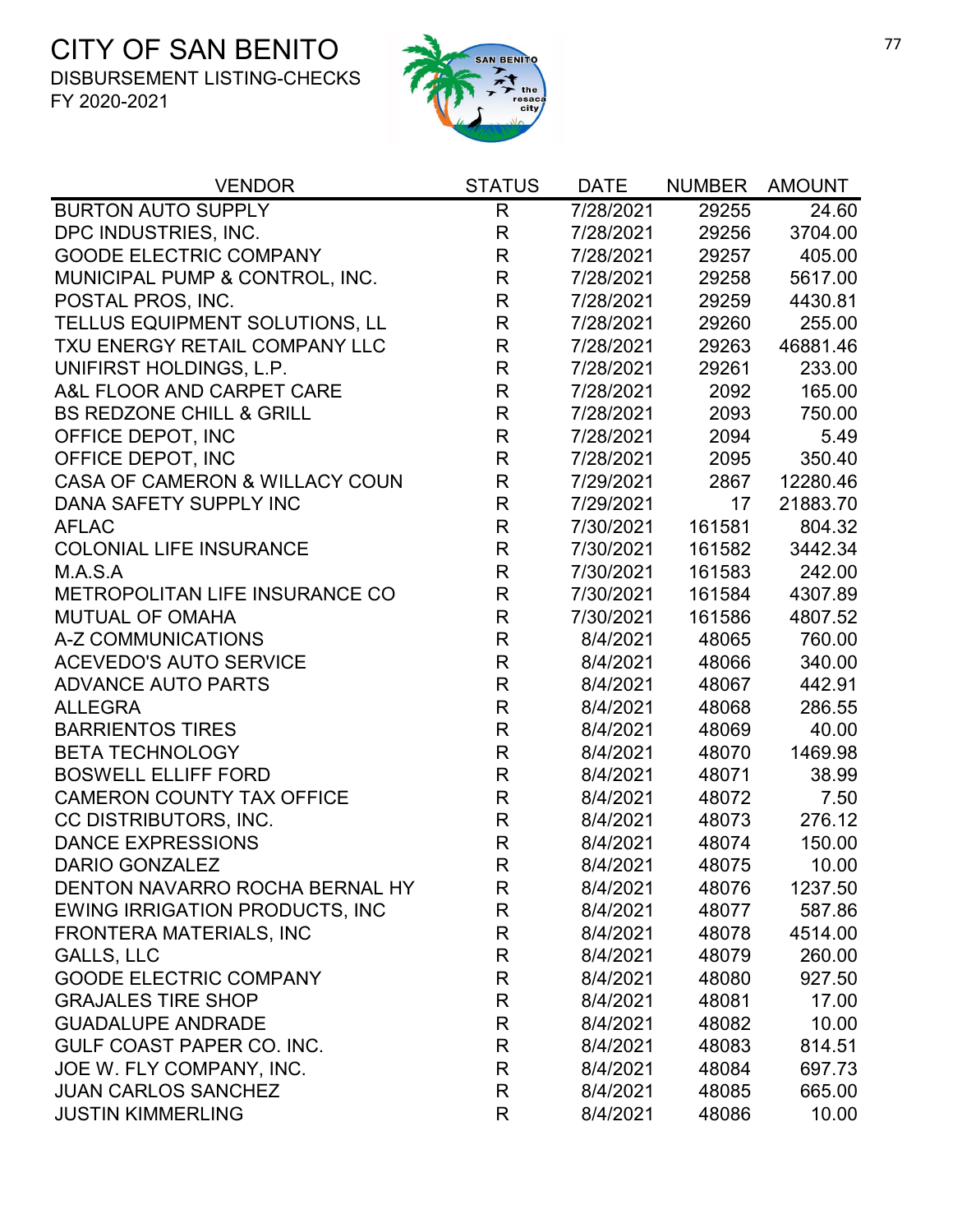

| <b>VENDOR</b>                          | <b>STATUS</b> | <b>DATE</b> | <b>NUMBER</b> | <b>AMOUNT</b> |
|----------------------------------------|---------------|-------------|---------------|---------------|
| LA CASA DE LAS FLORES                  | $\mathsf{R}$  | 8/4/2021    | 48087         | 35.00         |
| <b>LUBE MASTERS</b>                    | $\mathsf{R}$  | 8/4/2021    | 48088         | 7.00          |
| MAGIC VALLEY ELECTRIC CO-OP            | R             | 8/4/2021    | 48089         | 264.86        |
| <b>MCCOY'S BUILDING SUPPLY</b>         | $\mathsf{R}$  | 8/4/2021    | 48090         | 1210.52       |
| OIL PATCH FUEL & SUPPLY, INC.          | $\mathsf R$   | 8/4/2021    | 48091         | 4841.70       |
| <b>RODNEY SERNA</b>                    | $\mathsf{R}$  | 8/4/2021    | 48092         | 10.00         |
| SAFETY VISION, LLC                     | $\mathsf{R}$  | 8/4/2021    | 48093         | 418.40        |
| STANARD & ASSOCIATES, INC              | $\mathsf R$   | 8/4/2021    | 48094         | 192.56        |
| <b>TEJAS RENTAL &amp; SALES</b>        | $\mathsf{R}$  | 8/4/2021    | 48095         | 1533.00       |
| TOPS THE OUTDOOR POWER STORE           | R             | 8/4/2021    | 48096         | 530.10        |
| <b>UBEO LLC</b>                        | $\mathsf{R}$  | 8/4/2021    | 48097         | 139.00        |
| ULINE, INC.                            | $\mathsf R$   | 8/4/2021    | 48098         | 546.51        |
| UNIFIRST HOLDINGS, L.P.                | $\mathsf{R}$  | 8/4/2021    | 48099         | 262.20        |
| <b>WAL-MART COMMUNITY/GECRB</b>        | $\mathsf{R}$  | 8/4/2021    | 48100         | 37.40         |
| WAL-MART COMMUNITY/GECRB               | $\mathsf{R}$  | 8/4/2021    | 48101         | 1.76          |
| <b>WAL-MART COMMUNITY/GECRB</b>        | $\mathsf{R}$  | 8/4/2021    | 48102         | 3.72          |
| <b>BETA TECHNOLOGY</b>                 | $\mathsf{R}$  | 8/4/2021    | 29266         | 265.50        |
| CENTRAL READY MIX CONCRETE COM         | $\mathsf R$   | 8/4/2021    | 29267         | 1100.00       |
| <b>CHEMTRADE CHEMICALS US LLC</b>      | $\mathsf{R}$  | 8/4/2021    | 29268         | 5575.49       |
| ELLIFF MOTORS HGN, LTD.                | $\mathsf{R}$  | 8/4/2021    | 29269         | 14.00         |
| <b>GOODE ELECTRIC COMPANY</b>          | $\mathsf{R}$  | 8/4/2021    | 29270         | 495.00        |
| <b>HACH COMPANY</b>                    | $\mathsf R$   | 8/4/2021    | 29271         | 2610.73       |
| <b>HARLINGEN WATERWORKS SYSTEM</b>     | $\mathsf R$   | 8/4/2021    | 29272         | 963.00        |
| <b>INTERNATIONAL MACHINE SHOP</b>      | $\mathsf R$   | 8/4/2021    | 29273         | 9250.00       |
| <b>JCS INDUSTRIES, INC.</b>            | $\mathsf{R}$  | 8/4/2021    | 29274         | 1597.00       |
| JOHNNY'S TRUE VALUE                    | $\mathsf{R}$  | 8/4/2021    | 29275         | 64.45         |
| M & S FENCE AND WELDING REPAIR         | $\mathsf{R}$  | 8/4/2021    | 29276         | 340.00        |
| <b>NUECES POWER EQUIPMENT</b>          | $\mathsf{R}$  | 8/4/2021    | 29277         | 9784.43       |
| <b>TCEQ</b>                            | $\mathsf{R}$  | 8/4/2021    | 29278         | 400.00        |
| <b>TIRE SHOP RECIO</b>                 | $\mathsf{R}$  | 8/4/2021    | 29279         | 139.00        |
| UNIFIRST HOLDINGS, L.P.                | R             | 8/4/2021    | 29280         | 80.80         |
| <b>USA BLUE BOOK</b>                   | $\mathsf R$   | 8/4/2021    | 29281         | 47.49         |
| <b>VALLEY SOLVENTS &amp; CHEMICALS</b> | R             | 8/4/2021    | 29282         | 583.37        |
| <b>VINEERA CHEMICALS, LLC</b>          | R             | 8/4/2021    | 29283         | 5840.00       |
| A&L FLOOR AND CARPET CARE              | R             | 8/4/2021    | 2096          | 165.00        |
| <b>CITY OF SAN BENITO</b>              | R             | 8/4/2021    | 2097          | 4500.00       |
| <b>CITY OF SAN BENITO</b>              | $\mathsf R$   | 8/4/2021    | 2098          | 1400.00       |
| <b>CITY OF SAN BENITO</b>              | R             | 8/4/2021    | 2099          | 258.55        |
| <b>DULCERIA LA MEXICANITA</b>          | R             | 8/4/2021    | 2100          | 500.00        |
| LEAF CAPITAL FUNDING LLC               | R             | 8/4/2021    | 2101          | 176.50        |
| RGV FIRE SAFETY/SECURITY, LLC          | R             | 8/4/2021    | 2102          | 150.00        |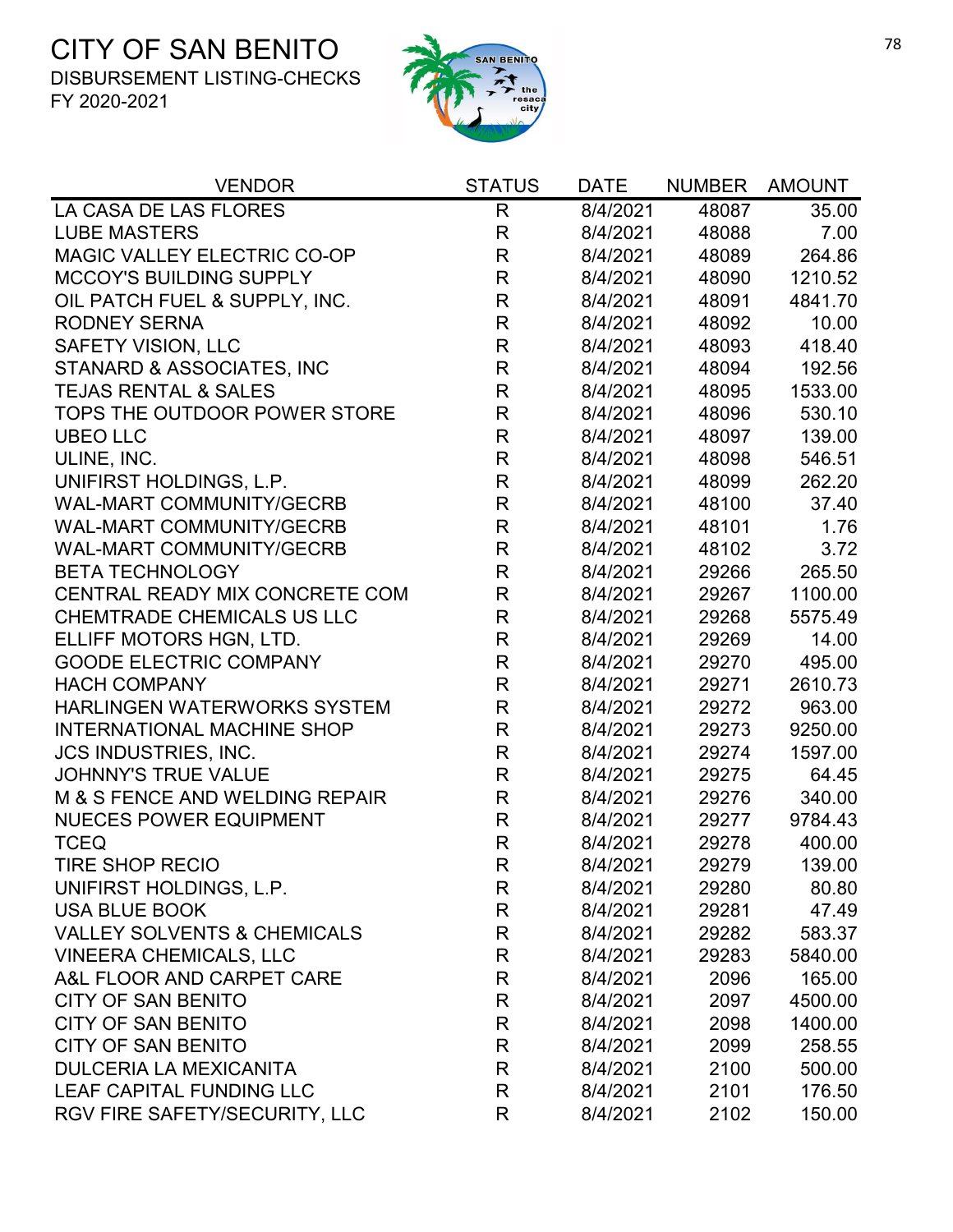

| <b>VENDOR</b>                            | <b>STATUS</b> | <b>DATE</b> | <b>NUMBER</b> | <b>AMOUNT</b> |
|------------------------------------------|---------------|-------------|---------------|---------------|
| RGV FIRE SAFETY/SECURITY, LLC            | $\mathsf R$   | 8/4/2021    | 2103          | 75.00         |
| SAN ANTONIO RETAIL MERCHANTS A           | $\mathsf R$   | 8/4/2021    | 2104          | 24.50         |
| <b>TEXAS ECONOMIC DEVELOPMENT COU</b>    | $\mathsf R$   | 8/4/2021    | 2105          | 525.00        |
| <b>JOHNNY'S TRUE VALUE</b>               | R             | 8/5/2021    | 48103         | 25.98         |
| <b>RATES/RGV</b>                         | $\mathsf R$   | 8/5/2021    | 48104         | 11446.00      |
| <b>U.S. POSTMASTER</b>                   | $\mathsf R$   | 8/5/2021    | 29284         | 659.13        |
| AXA EQUITABLE C/O GREAT AMERIC           | $\mathsf R$   | 8/6/2021    | 161605        | 300.00        |
| <b>CINDY BOUDLOCHE</b>                   | $\mathsf{R}$  | 8/6/2021    | 161599        | 1828.70       |
| <b>FIRST COMMUNITY BANK</b>              | $\mathsf R$   | 8/6/2021    | 161606        | 195.00        |
| <b>MIDLAND NATIONAL LIFE INS</b>         | $\mathsf R$   | 8/6/2021    | 161600        | 185.00        |
| NATIONWIDE RETIREMENT SOLUTION           | $\mathsf R$   | 8/6/2021    | 161601        | 885.00        |
| <b>SAN BENITO FIREMEN'S RELIEF &amp;</b> | $\mathsf R$   | 8/6/2021    | 161602        | 13940.70      |
| <b>SAN BENITO FIREMEN'S RELIEF &amp;</b> | $\mathsf R$   | 8/6/2021    | 161608        | 143.34        |
| <b>TEXAS MUNICIPAL POLICE ASSOCIA</b>    | $\mathsf R$   | 8/6/2021    | 161607        | 182.00        |
| UNITED STATES TREASURY                   | $\mathsf{R}$  | 8/6/2021    | 161603        | 80.00         |
| <b>UNITED WAY</b>                        | $\mathsf R$   | 8/6/2021    | 161604        | 21.00         |
| AMIGOS DEL VALLE, INC.                   | $\mathsf R$   | 8/9/2021    | 2868          | 3881.61       |
| <b>CAMERON COUNTY CHILDREN'S ADVO</b>    | $\mathsf R$   | 8/9/2021    | 2869          | 833.33        |
| <b>CITY OF SAN BENITO</b>                | $\mathsf R$   | 8/9/2021    | 2870          | 5000.00       |
| <b>ABEL &amp; SON ENTERPRISES</b>        | $\mathsf R$   | 8/11/2021   | 48105         | 1000.00       |
| <b>ACEVEDO'S AUTO SERVICE</b>            | $\mathsf R$   | 8/11/2021   | 48106         | 320.00        |
| ADVANCE AUTO PARTS                       | $\mathsf R$   | 8/11/2021   | 48107         | 495.71        |
| ALAMO DOOR SYSTEMS, INC.                 | $\mathsf R$   | 8/11/2021   | 48108         | 1058.65       |
| ALL VALLEY FAMILY MEDICAL, PLL           | $\mathsf R$   | 8/11/2021   | 48109         | 410.00        |
| <b>ALLEGRA</b>                           | $\mathsf R$   | 8/11/2021   | 48110         | 120.00        |
| <b>AUTO ZONE</b>                         | $\mathsf R$   | 8/11/2021   | 48111         | 395.38        |
| <b>BOSWELL ELLIFF FORD</b>               | $\mathsf R$   | 8/11/2021   | 48112         | 80.38         |
| <b>CENTER POINT LARGE PRINT</b>          | R             | 8/11/2021   | 48113         | 89.28         |
| <b>DELTA SPECIALTY SIGNS &amp; SUPPL</b> | $\mathsf R$   | 8/11/2021   | 48114         | 121.50        |
| FEDERAL EXPRESS CORPORATION              | $\mathsf R$   | 8/11/2021   | 48115         | 91.95         |
| FIRESTONE COMPLETE AUTO CARE             | R             | 8/11/2021   | 48116         | 227.82        |
| FRONTERA MATERIALS, INC                  | R             | 8/11/2021   | 48117         | 18063.78      |
| GASES101 LLC                             | R             | 8/11/2021   | 48118         | 150.00        |
| <b>GRAJALES TIRE SHOP</b>                | R             | 8/11/2021   | 48119         | 12.00         |
| HEAT SAFETY EQUIPMENT LLC.               | R             | 8/11/2021   | 48120         | 222.06        |
| <b>IGLESIA EVANGELICA CRISTIANA</b>      | R             | 8/11/2021   | 48121         | 250.00        |
| <b>J &amp; J TIRE &amp; AUTO</b>         | $\mathsf{R}$  | 8/11/2021   | 48122         | 319.00        |
| JOHNSTONE SUPPLY OF LA FERIA             | R             | 8/11/2021   | 48123         | 828.80        |
| <b>LEONEL RAMIREZ</b>                    | R             | 8/11/2021   | 48124         | 175.00        |
| LOWER RIO GRANDE VALLEY DEVELO           | R             | 8/11/2021   | 48125         | 5278.00       |
| <b>MCCOY'S BUILDING SUPPLY</b>           | R             | 8/11/2021   | 48126         | 28.78         |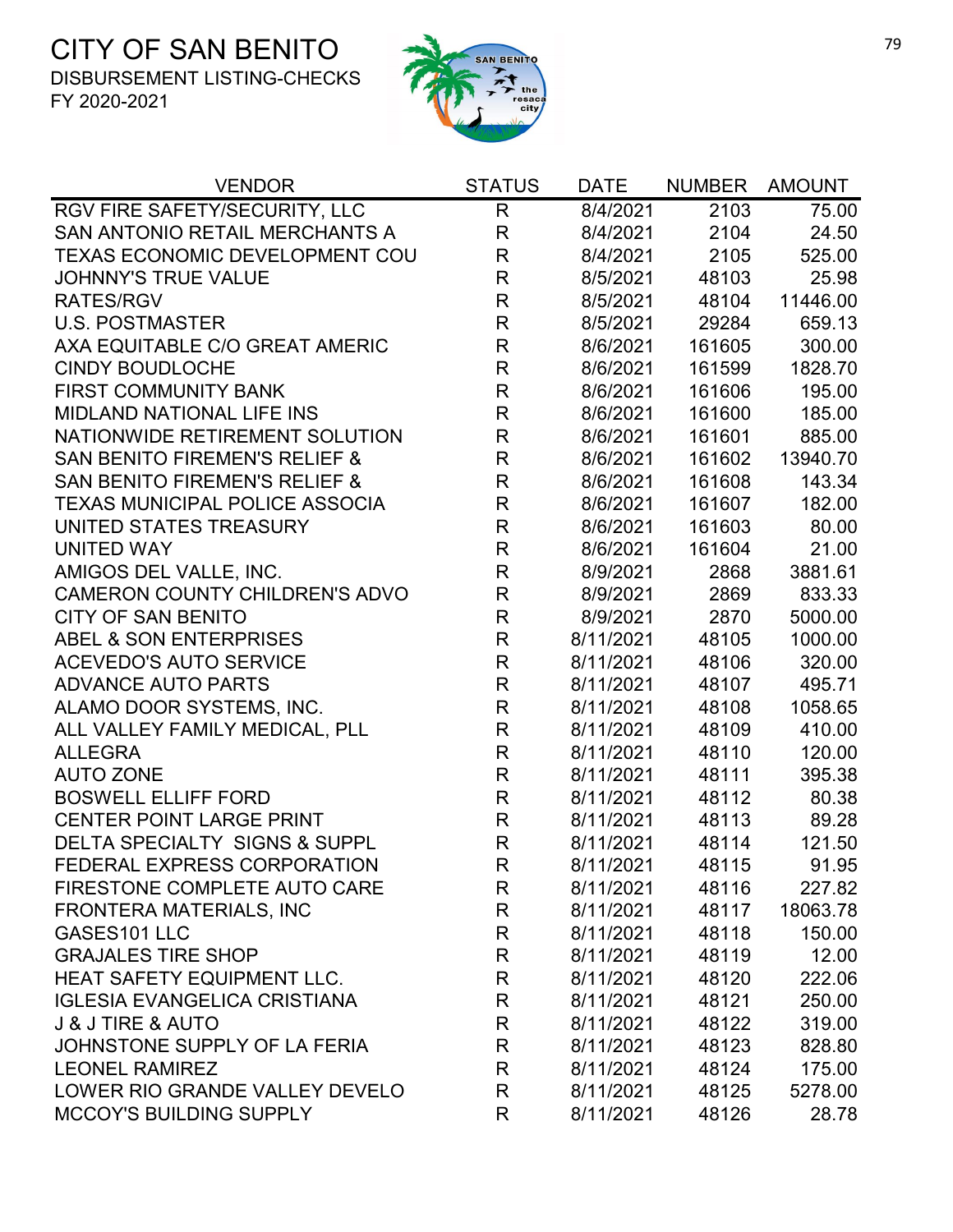

| <b>VENDOR</b>                         | <b>STATUS</b> | <b>DATE</b> | <b>NUMBER</b> | <b>AMOUNT</b> |
|---------------------------------------|---------------|-------------|---------------|---------------|
| NOVA HEALTHCARE, PA                   | $\mathsf{R}$  | 8/11/2021   | 48127         | 49.80         |
| <b>NUECES POWER EQUIPMENT</b>         | R             | 8/11/2021   | 48128         | 188.30        |
| O'REILLY AUTOMOTIVE, INC.             | $\mathsf R$   | 8/11/2021   | 48129         | 111.90        |
| ONE STOP PEST CONTROL                 | R             | 8/11/2021   | 48130         | 665.00        |
| <b>RED WING SHOE STORE</b>            | R             | 8/11/2021   | 48131         | 107.99        |
| RIO GRANDE CONCRETE ACCESSORIE        | $\mathsf R$   | 8/11/2021   | 48132         | 556.56        |
| <b>SAN BENITO NEWS</b>                | $\mathsf{R}$  | 8/11/2021   | 48133         | 495.00        |
| SHI GOVERNMENT SOLUTIONS, INC.        | $\mathsf R$   | 8/11/2021   | 48134         | 6335.00       |
| <b>TEJAS RENTAL &amp; SALES</b>       | $\mathsf R$   | 8/11/2021   | 48135         | 3669.69       |
| <b>THOMSON REUTERS - WEST</b>         | $\mathsf R$   | 8/11/2021   | 48136         | 311.14        |
| TML INTERGOVERNMENTAL RISK POO        | $\mathsf R$   | 8/11/2021   | 48137         | 37035.72      |
| UNIFIRST HOLDINGS, L.P.               | $\mathsf R$   | 8/11/2021   | 48138         | 65.70         |
| UNION PACIFIC RAILROAD COMPANY        | $\mathsf R$   | 8/11/2021   | 48139         | 2000.00       |
| UNIVERSAL REPAIR & SALES              | $\mathsf R$   | 8/11/2021   | 48140         | 801.11        |
| <b>VALLEY IT SOLUTIONS</b>            | $\mathsf R$   | 8/11/2021   | 48141         | 14000.00      |
| <b>AUTO ZONE</b>                      | $\mathsf R$   | 8/11/2021   | 29286         | 107.99        |
| <b>BETA TECHNOLOGY</b>                | R             | 8/11/2021   | 29287         | 1332.06       |
| <b>BIO-AQUATIC TESTING, INC.</b>      | $\mathsf R$   | 8/11/2021   | 29288         | 860.00        |
| <b>BRENNTAG SOUTHWEST, INC.</b>       | $\mathsf R$   | 8/11/2021   | 29289         | 6769.79       |
| <b>BURTON AUTO SUPPLY</b>             | R             | 8/11/2021   | 29290         | 198.40        |
| <b>CAMERON COUNTY IRRIGATION DIST</b> | $\mathsf R$   | 8/11/2021   | 29291         | 21307.55      |
| <b>CHEMTRADE CHEMICALS US LLC</b>     | $\mathsf R$   | 8/11/2021   | 29292         | 11682.03      |
| <b>D-TRONICS INC.</b>                 | R             | 8/11/2021   | 29293         | 285.00        |
| DENALI WATER SOLUTIONS LLC            | $\mathsf R$   | 8/11/2021   | 29294         | 3475.00       |
| <b>GOODE ELECTRIC COMPANY</b>         | $\mathsf{R}$  | 8/11/2021   | 29295         | 270.00        |
| <b>HOLT-CAT</b>                       | R             | 8/11/2021   | 29296         | 1913.85       |
| INTEGRITY TESTING, INC.               | R             | 8/11/2021   | 29297         | 5720.00       |
| <b>JCS INDUSTRIES, INC.</b>           | $\mathsf{R}$  | 8/11/2021   | 29298         | 8150.50       |
| <b>MAE POWER EQUIPMENT</b>            | $\mathsf R$   | 8/11/2021   | 29299         | 2199.82       |
| <b>MCCOY'S BUILDING SUPPLY</b>        | R             | 8/11/2021   | 29300         | 4036.61       |
| <b>NEW CORE INC</b>                   | R             | 8/11/2021   | 29301         | 3783.50       |
| O'REILLY AUTOMOTIVE, INC.             | R             | 8/11/2021   | 29302         | 176.07        |
| REPUBLIC SERVICES, INC #863           | R             | 8/11/2021   | 29303         | 231.67        |
| T & W TIRE, LLC.                      | R             | 8/11/2021   | 29304         | 137.95        |
| TOPS THE OUTDOOR POWER STORE          | R             | 8/11/2021   | 29305         | 215.08        |
| UNIFIRST HOLDINGS, L.P.               | R             | 8/11/2021   | 29306         | 249.38        |
| <b>USA BLUE BOOK</b>                  | R             | 8/11/2021   | 29307         | 194.21        |
| <b>BS REDZONE CHILL &amp; GRILL</b>   | R             | 8/11/2021   | 2106          | 750.00        |
| <b>CITY OF SAN BENITO</b>             | R             | 8/11/2021   | 2107          | 3750.00       |
| LA CASA DE LAS FLORES                 | R             | 8/11/2021   | 2108          | 350.00        |
| <b>TRANS UNION LLC</b>                | R             | 8/11/2021   | 2109          | 55.00         |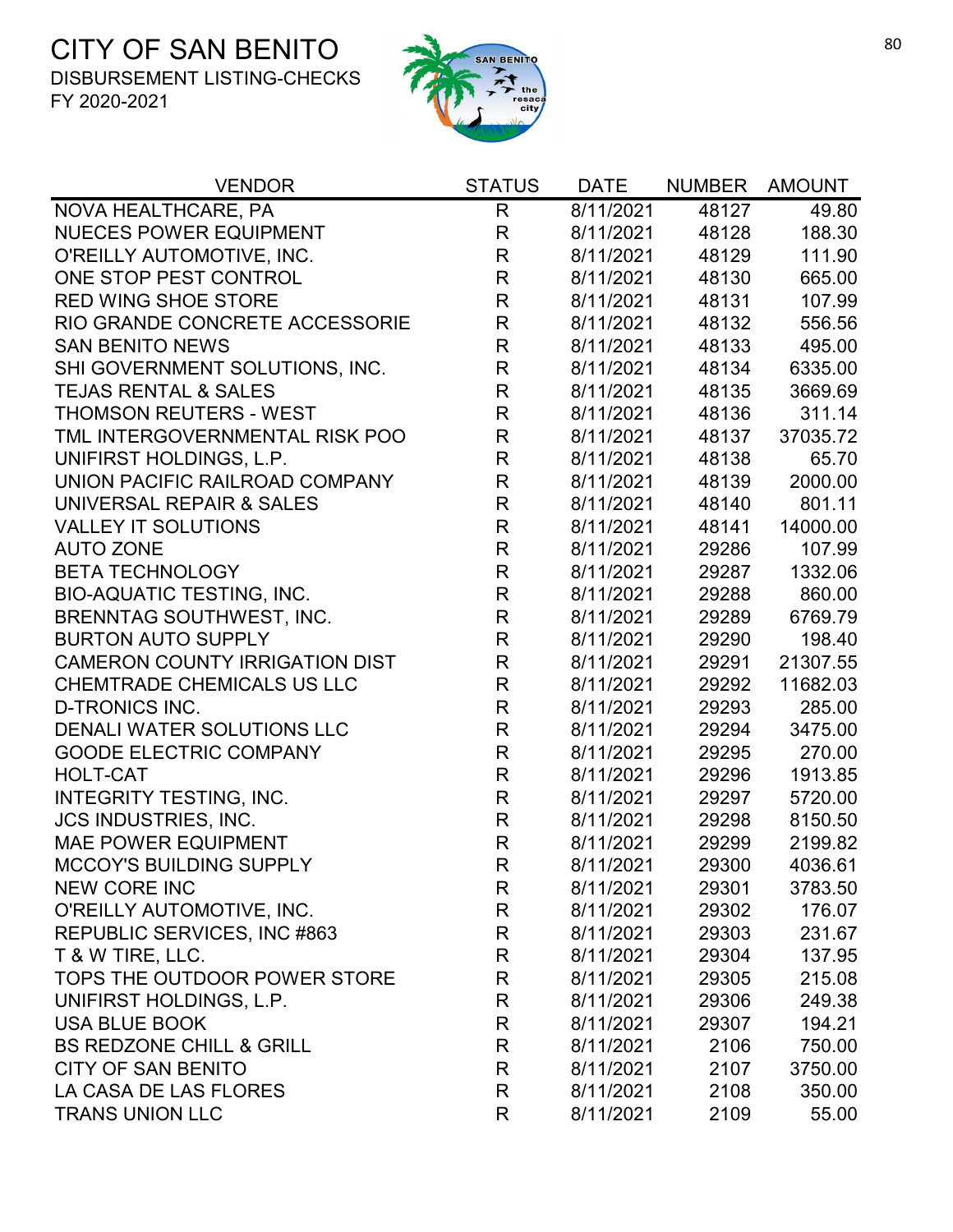

| <b>VENDOR</b>                         | <b>STATUS</b> | <b>DATE</b> | <b>NUMBER</b> | <b>AMOUNT</b> |
|---------------------------------------|---------------|-------------|---------------|---------------|
| <b>AMERICAN CARPETS</b>               | $\mathsf{R}$  | 8/12/2021   | 48142         | 1000.00       |
| MARK SOSSI AND ASSOCIATES P.C.        | $\mathsf R$   | 8/12/2021   | 48143         | 7000.00       |
| RED WING BUSINESS ADVANTAGE AC        | R             | 8/12/2021   | 48144         | 150.00        |
| SOCORRO T HERNANDEZ                   | $\mathsf{R}$  | 8/12/2021   | 48145         | 350.00        |
| <b>VALLEY WIDE SPRINKLER SYSTEMS</b>  | $\mathsf R$   | 8/12/2021   | 48146         | 125.20        |
| <b>ACEVEDO'S AUTO SERVICE</b>         | $\mathsf{R}$  | 8/12/2021   | 29333         | 200.00        |
| <b>CAMERON COUNTY TAX OFFICE</b>      | $\mathsf R$   | 8/12/2021   | 29334         | 12.50         |
| <b>CAMERON COUNTY TAX OFFICE</b>      | $\mathsf{R}$  | 8/12/2021   | 29335         | 12.50         |
| <b>CITY OF SAN BENITO</b>             | R             | 8/12/2021   | 29336         | 40778.02      |
| SOUTHERN TRENCHLESS SOLUTIONS         | $\mathsf R$   | 8/12/2021   | 1539          | 263032.50     |
| AMIGOS DEL VALLE, INC.                | $\mathsf R$   | 8/12/2021   | 2871          | 1118.39       |
| <b>CITY OF SAN BENITO</b>             | R             | 8/12/2021   | 2872          | 46423.49      |
| <b>ADVANCE AUTO PARTS</b>             | $\mathsf{R}$  | 8/13/2021   | 48152         | 312.29        |
| <b>ADVANCE AUTO PARTS</b>             | $\mathsf{R}$  | 8/13/2021   | 48163         | 211.51        |
| <b>ADVANCE AUTO PARTS</b>             | R             | 8/13/2021   | 48173         | 686.04        |
| <b>ALLEGRA</b>                        | $\mathsf R$   | 8/13/2021   | 48164         | 149.87        |
| <b>AUTO ZONE</b>                      | $\mathsf{R}$  | 8/13/2021   | 48174         | 68.36         |
| <b>BBVA/PNC BANK</b>                  | R             | 8/13/2021   | 48194         | 56684.24      |
| <b>BOSWELL ELLIFF FORD</b>            | $\mathsf R$   | 8/13/2021   | 48165         | 1119.00       |
| <b>CAMERON COUNTY TAX OFFICE</b>      | $\mathsf R$   | 8/13/2021   | 48187         | 6.50          |
| <b>CSG SYSTEMS, INC</b>               | $\mathsf R$   | 8/13/2021   | 48184         | 593.20        |
| DEALERS ELECTRICAL SUPPLY             | $\mathsf{R}$  | 8/13/2021   | 48153         | 666.94        |
| <b>ELLIFF MOTORS</b>                  | $\mathsf{R}$  | 8/13/2021   | 48176         | 3590.00       |
| FIRESTONE COMPLETE AUTO CARE          | $\mathsf R$   | 8/13/2021   | 48147         | 174.43        |
| FRONTERA MATERIALS, INC               | $\mathsf{R}$  | 8/13/2021   | 48177         | 33938.16      |
| <b>GALVAN SHEET METAL</b>             | $\mathsf R$   | 8/13/2021   | 48154         | 380.00        |
| <b>GOODE ELECTRIC COMPANY</b>         | $\mathsf{R}$  | 8/13/2021   | 48155         | 90.00         |
| <b>GRAJALES TIRE SHOP</b>             | $\mathsf{R}$  | 8/13/2021   | 48166         | 4.00          |
| <b>GRAPEVINE DCJ, LLC</b>             | $\mathsf R$   | 8/13/2021   | 48148         | 101880.00     |
| GT DISTRIBUTORS, INC.                 | R             | 8/13/2021   | 48167         | 2577.26       |
| <b>HCE</b>                            | R             | 8/13/2021   | 48149         | 380.00        |
| <b>HECTOR LOPEZ</b>                   | R             | 8/13/2021   | 48168         | 30.00         |
| <b>J &amp; J TIRE &amp; AUTO</b>      | $\mathsf{R}$  | 8/13/2021   | 48169         | 69.00         |
| <b>J. MAYA DESIGNS AND GRAPHICS L</b> | R             | 8/13/2021   | 48178         | 202.00        |
| LEXISNEXIS RISK SOLUTIONS FL,         | R             | 8/13/2021   | 48185         | 107.69        |
| <b>LUBE MASTERS</b>                   | $\mathsf{R}$  | 8/13/2021   | 48156         | 28.00         |
| <b>MAVERICK INDUSTRIAL SERVICES</b>   | R             | 8/13/2021   | 48157         | 51.04         |
| <b>MAVERICK INDUSTRIAL SERVICES</b>   | R             | 8/13/2021   | 48186         | 72.44         |
| <b>MCCOY'S BUILDING SUPPLY</b>        | R             | 8/13/2021   | 48158         | 14.38         |
| <b>MERCURY PUBLIC AFFAIRS LLC</b>     | R             | 8/13/2021   | 48150         | 6000.00       |
| OIL PATCH FUEL & SUPPLY, INC.         | R             | 8/13/2021   | 48179         | 8519.30       |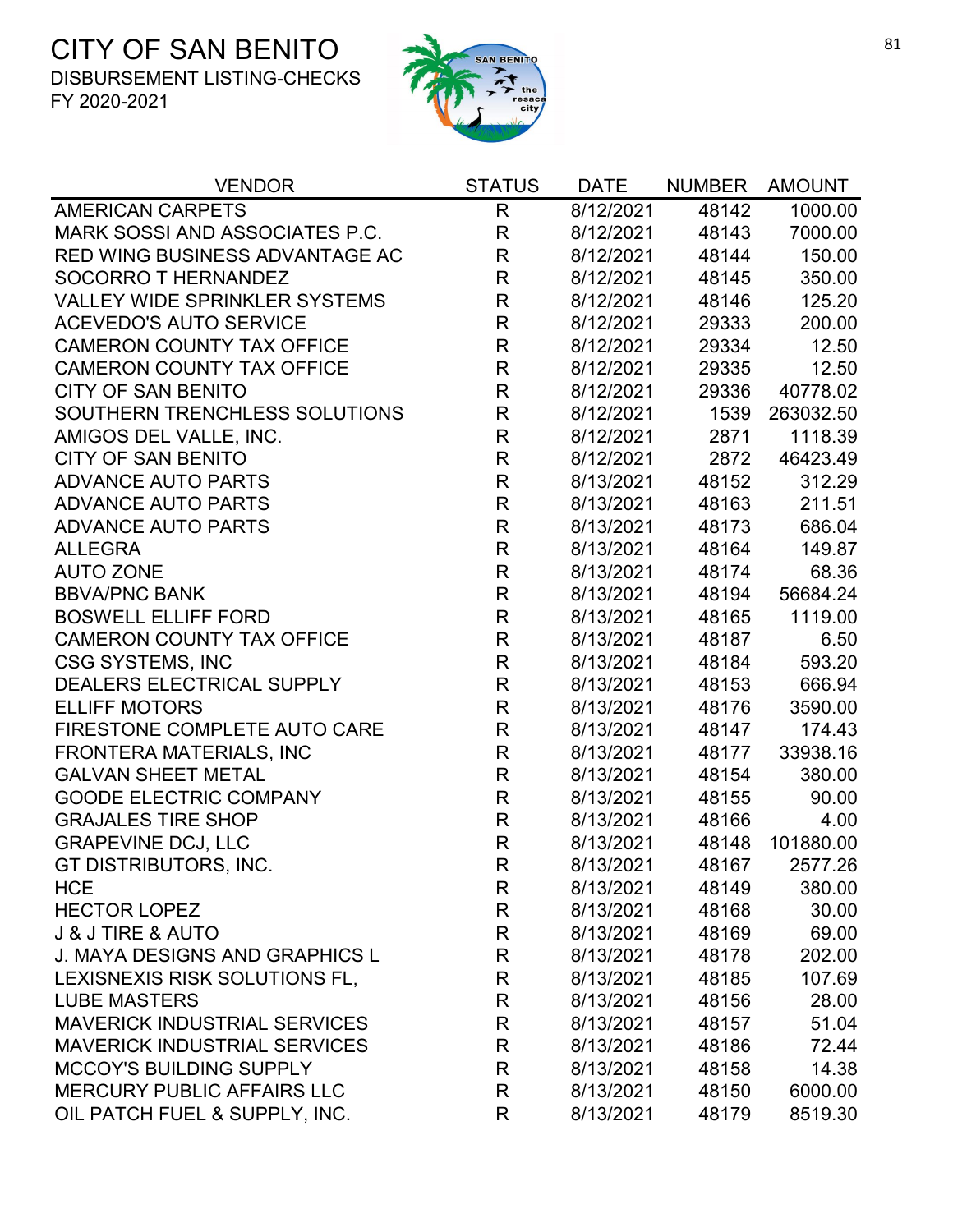

| <b>VENDOR</b>                         | <b>STATUS</b> | <b>DATE</b> | <b>NUMBER</b> | <b>AMOUNT</b> |
|---------------------------------------|---------------|-------------|---------------|---------------|
| PINKERMAN PSYCHOLOGICAL SERVIC        | R             | 8/13/2021   | 48170         | 425.00        |
| PITNEY BOWES INC.                     | R             | 8/13/2021   | 48180         | 3000.00       |
| <b>RED WING SHOE STORE</b>            | $\mathsf R$   | 8/13/2021   | 48151         | 273.49        |
| RIO SPORTS LIVE, LLC                  | R             | 8/13/2021   | 48159         | 300.00        |
| <b>SAN BENITO NEWS</b>                | $\mathsf{R}$  | 8/13/2021   | 48188         | 198.00        |
| SHI GOVERNMENT SOLUTIONS, INC.        | $\mathsf{R}$  | 8/13/2021   | 48160         | 1643.00       |
| SHI GOVERNMENT SOLUTIONS, INC.        | $\mathsf{R}$  | 8/13/2021   | 48189         | 79.58         |
| <b>SWAGIT PRODUCTIONS, LLC</b>        | $\mathsf R$   | 8/13/2021   | 48190         | 1145.00       |
| <b>TEJAS RENTAL &amp; SALES</b>       | R             | 8/13/2021   | 48161         | 1533.00       |
| <b>TEJAS RENTAL &amp; SALES</b>       | $\mathsf R$   | 8/13/2021   | 48181         | 1793.75       |
| <b>TEXAS DEPARTMENT OF PUBLIC SAF</b> | $\mathsf{R}$  | 8/13/2021   | 48191         | 3.00          |
| <b>TEXAS GAS SERVICE</b>              | $\mathsf{R}$  | 8/13/2021   | 48192         | 209.64        |
| <b>THERESA MUNOZ</b>                  | $\mathsf{R}$  | 8/13/2021   | 48162         | 165.00        |
| TIP TOP TOWING                        | R             | 8/13/2021   | 48171         | 95.00         |
| TML INTERGOVERNMENTAL RISK POO        | R             | 8/13/2021   | 48193         | 37213.02      |
| UNIFIRST HOLDINGS, L.P.               | $\mathsf{R}$  | 8/13/2021   | 48182         | 60.80         |
| VALLEY VIEW CONSULTING, L.L.C.        | $\mathsf R$   | 8/13/2021   | 48183         | 5506.74       |
| <b>WAL-MART COMMUNITY/GECRB</b>       | $\mathsf{R}$  | 8/13/2021   | 48172         | 6.84          |
| <b>BBVA/PNC BANK</b>                  | $\mathsf{R}$  | 8/13/2021   | 29339         | 216402.45     |
| SMARTPHONE METER READING LLC          | R             | 8/13/2021   | 29338         | 9147.60       |
| <b>U.S. POSTMASTER</b>                | $\mathsf{R}$  | 8/13/2021   | 29337         | 612.51        |
| <b>BBVA/PNC BANK</b>                  | $\mathsf{R}$  | 8/13/2021   | 285           | 271.08        |
| <b>BBVA/PNC BANK</b>                  | $\mathsf R$   | 8/13/2021   | 6745          | 2350.37       |
| <b>BBVA/PNC BANK</b>                  | $\mathsf R$   | 8/13/2021   | 407           | 637.67        |
| <b>BBVA/PNC BANK</b>                  | $\mathsf R$   | 8/13/2021   | 1405          | 746.14        |
| <b>BBVA/PNC BANK</b>                  | $\mathsf R$   | 8/13/2021   | 18            | 1100.00       |
| <b>BBVA/PNC BANK</b>                  | R             | 8/13/2021   | 19            | 550.00        |
| ANA-LAB CORP.                         | R             | 8/18/2021   | 29343         | 142.00        |
| <b>B-C EQUIPMENT SALES, INC.</b>      | $\mathsf{R}$  | 8/18/2021   | 29344         | 3869.02       |
| <b>BURTON AUTO SUPPLY</b>             | R             | 8/18/2021   | 29345         | 251.32        |
| CENTRAL READY MIX CONCRETE COM        | R             | 8/18/2021   | 29346         | 1100.00       |
| <b>CORE &amp; MAIN LP</b>             | R             | 8/18/2021   | 29341         | 6169.25       |
| <b>CORE &amp; MAIN LP</b>             | R             | 8/18/2021   | 29347         | 298.50        |
| DPC INDUSTRIES, INC.                  | R             | 8/18/2021   | 29348         | 500.00        |
| <b>GOODE ELECTRIC COMPANY</b>         | R             | 8/18/2021   | 29349         | 1366.78       |
| <b>JCS INDUSTRIES, INC.</b>           | R             | 8/18/2021   | 29350         | 2652.49       |
| <b>JOHNNY'S TRUE VALUE</b>            | R             | 8/18/2021   | 29351         | 150.92        |
| REPUBLIC SERVICES, INC #863           | R             | 8/18/2021   | 29342         | 1526.60       |
| UNIFIRST HOLDINGS, L.P.               | R             | 8/18/2021   | 29352         | 40.80         |
| VALLEY VIEW CONSULTING, L.L.C.        | R             | 8/18/2021   | 29353         | 1602.88       |
| A&L FLOOR AND CARPET CARE             | R             | 8/18/2021   | 2110          | 165.00        |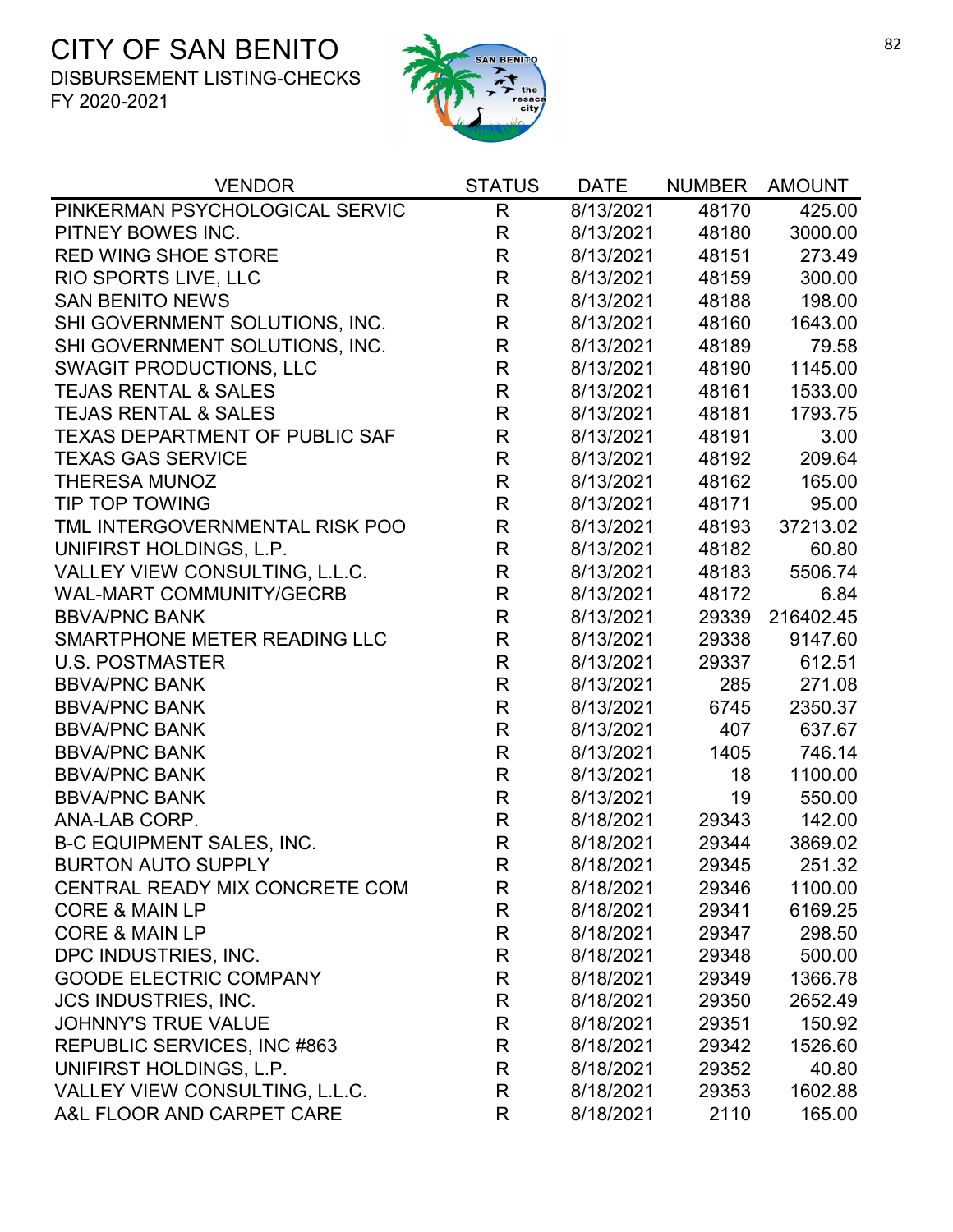

| <b>VENDOR</b>                            | <b>STATUS</b> | <b>DATE</b> | <b>NUMBER</b> | <b>AMOUNT</b> |
|------------------------------------------|---------------|-------------|---------------|---------------|
| <b>CITY OF SAN BENITO</b>                | $\mathsf{R}$  | 8/18/2021   | 2111          | 8391.16       |
| <b>FLORES &amp; TORRES, LLP</b>          | $\mathsf{R}$  | 8/18/2021   | 2112          | 7128.00       |
| SAN BENITO CHAMBER OF COMMERCE           | $\mathsf{R}$  | 8/18/2021   | 2113          | 200.00        |
| <b>TIME WARNER CABLE</b>                 | $\mathsf R$   | 8/18/2021   | 2114          | 322.04        |
| <b>G &amp; G CONTRACTORS</b>             | $\mathsf R$   | 8/18/2021   | 377           | 57430.77      |
| DANA SAFETY SUPPLY INC                   | R             | 8/18/2021   | 20            | 10036.00      |
| UNIFIRST HOLDINGS, L.P.                  | $\mathsf R$   | 8/19/2021   | 29354         | 44.20         |
| AXA EQUITABLE C/O GREAT AMERIC           | $\mathsf{R}$  | 8/20/2021   | 161625        | 300.00        |
| <b>CINDY BOUDLOCHE</b>                   | $\mathsf{R}$  | 8/20/2021   | 161619        | 1828.70       |
| <b>FIDEL ATKINSON</b>                    | $\mathsf R$   | 8/20/2021   | 161618        | 203.28        |
| <b>FIRST COMMUNITY BANK</b>              | $\mathsf R$   | 8/20/2021   | 161626        | 195.00        |
| MIDLAND NATIONAL LIFE INS                | R             | 8/20/2021   | 161620        | 185.00        |
| NATIONWIDE RETIREMENT SOLUTION           | $\mathsf R$   | 8/20/2021   | 161621        | 885.00        |
| <b>SAN BENITO FIREMEN'S RELIEF &amp;</b> | $\mathsf{R}$  | 8/20/2021   | 161622        | 14031.10      |
| <b>TEXAS MUNICIPAL POLICE ASSOCIA</b>    | $\mathsf R$   | 8/20/2021   | 161627        | 182.00        |
| UNITED STATES TREASURY                   | $\mathsf R$   | 8/20/2021   | 161623        | 80.00         |
| <b>UNITED WAY</b>                        | $\mathsf R$   | 8/20/2021   | 161624        | 21.00         |
| CASA OF CAMERON & WILLACY COUN           | $\mathsf R$   | 8/20/2021   | 2875          | 1359.36       |
| <b>CITY OF SAN BENITO</b>                | $\mathsf R$   | 8/20/2021   | 2877          | 281.83        |
| <b>CITY OF SAN BENITO</b>                | $\mathsf R$   | 8/20/2021   | 2879          | 1500.00       |
| <b>SAN BENITO NEWS</b>                   | $\mathsf{R}$  | 8/20/2021   | 2878          | 1628.00       |
| <b>U.S. POSTMASTER</b>                   | $\mathsf R$   | 8/24/2021   | 29355         | 637.00        |
| <b>ADAN GONZALEZ JR</b>                  | R             | 8/24/2021   | 6746          | 160.00        |
| <b>BELEN PENA</b>                        | $\mathsf R$   | 8/24/2021   | 6747          | 160.00        |
| <b>BORIS ESPARZA</b>                     | $\mathsf R$   | 8/24/2021   | 6748          | 160.00        |
| <b>RAFAEL PEREZ</b>                      | $\mathsf R$   | 8/24/2021   | 6750          | 160.00        |
| <b>ADVANCE AUTO PARTS</b>                | $\mathsf{R}$  | 8/26/2021   | 48211         | 41.98         |
| <b>AUTO ZONE</b>                         | R             | 8/26/2021   | 48212         | 586.34        |
| <b>BOSWELL ELLIFF FORD</b>               | $\mathsf R$   | 8/26/2021   | 48213         | 84.96         |
| <b>CAMERON APPRAISAL DISTRICT</b>        | R             | 8/26/2021   | 48214         | 17968.75      |
| <b>CAMERON COUNTY TAX OFFICE</b>         | R             | 8/26/2021   | 48215         | 7.50          |
| <b>CAMERON COUNTY TAX OFFICE</b>         | R             | 8/26/2021   | 48216         | 7.50          |
| <b>CAMERON COUNTY TAX OFFICE</b>         | $\mathsf{R}$  | 8/26/2021   | 48218         | 7.50          |
| <b>CAMERON COUNTY TAX OFFICE</b>         | R             | 8/26/2021   | 48219         | 7.50          |
| <b>CAMERON COUNTY TAX OFFICE</b>         | R             | 8/26/2021   | 48238         | 22.00         |
| CDW GOVERNMENT, INC.                     | $\mathsf{R}$  | 8/26/2021   | 48220         | 1423.10       |
| D & R GLASS ETC INC.                     | $\mathsf R$   | 8/26/2021   | 48221         | 195.00        |
| <b>ENVIRONMENTAL SYSTEMS RESEARCH</b>    | $\mathsf R$   | 8/26/2021   | 48222         | 2149.36       |
| FIRESTONE COMPLETE AUTO CARE             | $\mathsf{R}$  | 8/26/2021   | 48223         | 181.99        |
| <b>J &amp; J TIRE &amp; AUTO</b>         | R             | 8/26/2021   | 48224         | 392.00        |
| <b>JOHNNY'S TRUE VALUE</b>               | R             | 8/26/2021   | 48225         | 59.95         |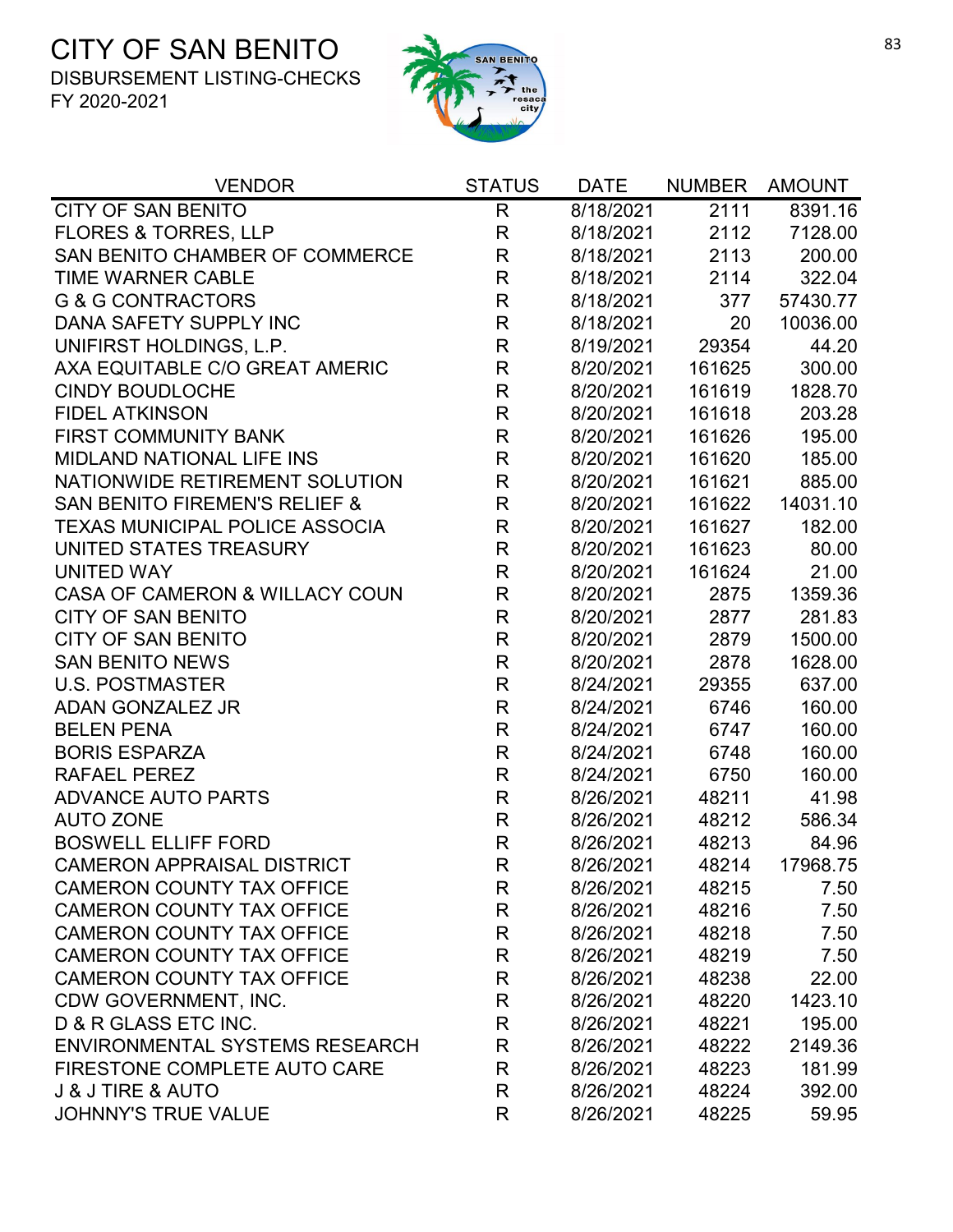

| <b>VENDOR</b>                         | <b>STATUS</b> | <b>DATE</b> | <b>NUMBER</b> | <b>AMOUNT</b> |
|---------------------------------------|---------------|-------------|---------------|---------------|
| <b>LUBE MASTERS</b>                   | R             | 8/26/2021   | 48226         | 7.00          |
| MCCOY'S BUILDING SUPPLY               | R             | 8/26/2021   | 48227         | 155.18        |
| PINKERMAN PSYCHOLOGICAL SERVIC        | R             | 8/26/2021   | 48228         | 1225.00       |
| RGV REPROGRAPHICS, INC.               | R             | 8/26/2021   | 48229         | 185.10        |
| T & W TIRE, LLC.                      | R             | 8/26/2021   | 48230         | 40.00         |
| TXU ENERGY RETAIL COMPANY LLC         | $\mathsf R$   | 8/26/2021   | 48231         | 35064.92      |
| TXU ENERGY RETAIL COMPANY LLC         | $\mathsf R$   | 8/26/2021   | 48232         | 4356.36       |
| TXU ENERGY RETAIL COMPANY LLC         | R             | 8/26/2021   | 48233         | 4753.05       |
| TYLER TECHNOLOGIES, INC.              | R             | 8/26/2021   | 48234         | 14948.18      |
| UNIFIRST HOLDINGS, L.P.               | $\mathsf R$   | 8/26/2021   | 48235         | 60.80         |
| UNIVERSAL REPAIR & SALES              | $\mathsf{R}$  | 8/26/2021   | 48236         | 1021.60       |
| <b>WAL-MART COMMUNITY/GECRB</b>       | $\mathsf{R}$  | 8/26/2021   | 48237         | 7.72          |
| ANA-LAB CORP.                         | $\mathsf{R}$  | 8/26/2021   | 29371         | 372.00        |
| AT&T                                  | $\mathsf{R}$  | 8/26/2021   | 29390         | 564.32        |
| BRENNTAG SOUTHWEST, INC.              | $\mathsf{R}$  | 8/26/2021   | 29372         | 1551.55       |
| <b>C &amp; S SAFETY SUPPLY</b>        | $\mathsf{R}$  | 8/26/2021   | 29373         | 332.40        |
| <b>CAPEX CONSULTING GROUP</b>         | R             | 8/26/2021   | 29374         | 4950.00       |
| CENTRAL READY MIX CONCRETE COM        | R             | 8/26/2021   | 29375         | 1430.00       |
| <b>CORE &amp; MAIN LP</b>             | R             | 8/26/2021   | 29376         | 9080.28       |
| <b>ENVIRONMENTAL SYSTEMS RESEARCH</b> | R             | 8/26/2021   | 29377         | 1074.69       |
| FRONTERA MATERIALS, INC               | R             | 8/26/2021   | 29378         | 15654.32      |
| <b>GRAINGER</b>                       | R             | 8/26/2021   | 29379         | 509.27        |
| <b>HOLT-CAT</b>                       | R             | 8/26/2021   | 29380         | 1600.00       |
| <b>J. MAYA DESIGNS AND GRAPHICS L</b> | $\mathsf{R}$  | 8/26/2021   | 29381         | 126.00        |
| OIL PATCH FUEL & SUPPLY, INC.         | $\mathsf{R}$  | 8/26/2021   | 29382         | 802.70        |
| REPUBLIC SERVICES, INC #863           | $\mathsf{R}$  | 8/26/2021   | 29383         | 902.40        |
| <b>SAN BENITO TEXTILES</b>            | R             | 8/26/2021   | 29384         | 600.00        |
| TELLUS EQUIPMENT SOLUTIONS, LL        | $\mathsf{R}$  | 8/26/2021   | 29385         | 255.00        |
| TOPS THE OUTDOOR POWER STORE          | $\mathsf{R}$  | 8/26/2021   | 29386         | 199.96        |
| <b>TXU ENERGY RETAIL COMPANY LLC</b>  | R             | 8/26/2021   | 29387         | 33634.67      |
| TYLER TECHNOLOGIES, INC.              | R             | 8/26/2021   | 29388         | 48858.32      |
| UNIFIRST HOLDINGS, L.P.               | R             | 8/26/2021   | 29389         | 178.78        |
| A&L FLOOR AND CARPET CARE             | R             | 8/26/2021   | 2115          | 165.00        |
| ARCHER BUSINESS SYSTEM INC            | R             | 8/26/2021   | 2116          | 1157.10       |
| <b>CITY OF SAN BENITO</b>             | R             | 8/26/2021   | 2117          | 5.10          |
| <b>CITY OF SAN BENITO</b>             | R             | 8/26/2021   | 2118          | 656.00        |
| <b>CITY OF SAN BENITO</b>             | R             | 8/26/2021   | 2119          | 7.34          |
| <b>CITY OF SAN BENITO</b>             | R             | 8/26/2021   | 2120          | 656.00        |
| <b>CITY OF SAN BENITO</b>             | R             | 8/26/2021   | 2121          | 43.53         |
| TEXAS ECONOMIC DEVELOPMENT COU        | R             | 8/26/2021   | 2122          | 175.00        |
| TXU ENERGY RETAIL COMPANY LLC         | R             | 8/26/2021   | 408           | 836.93        |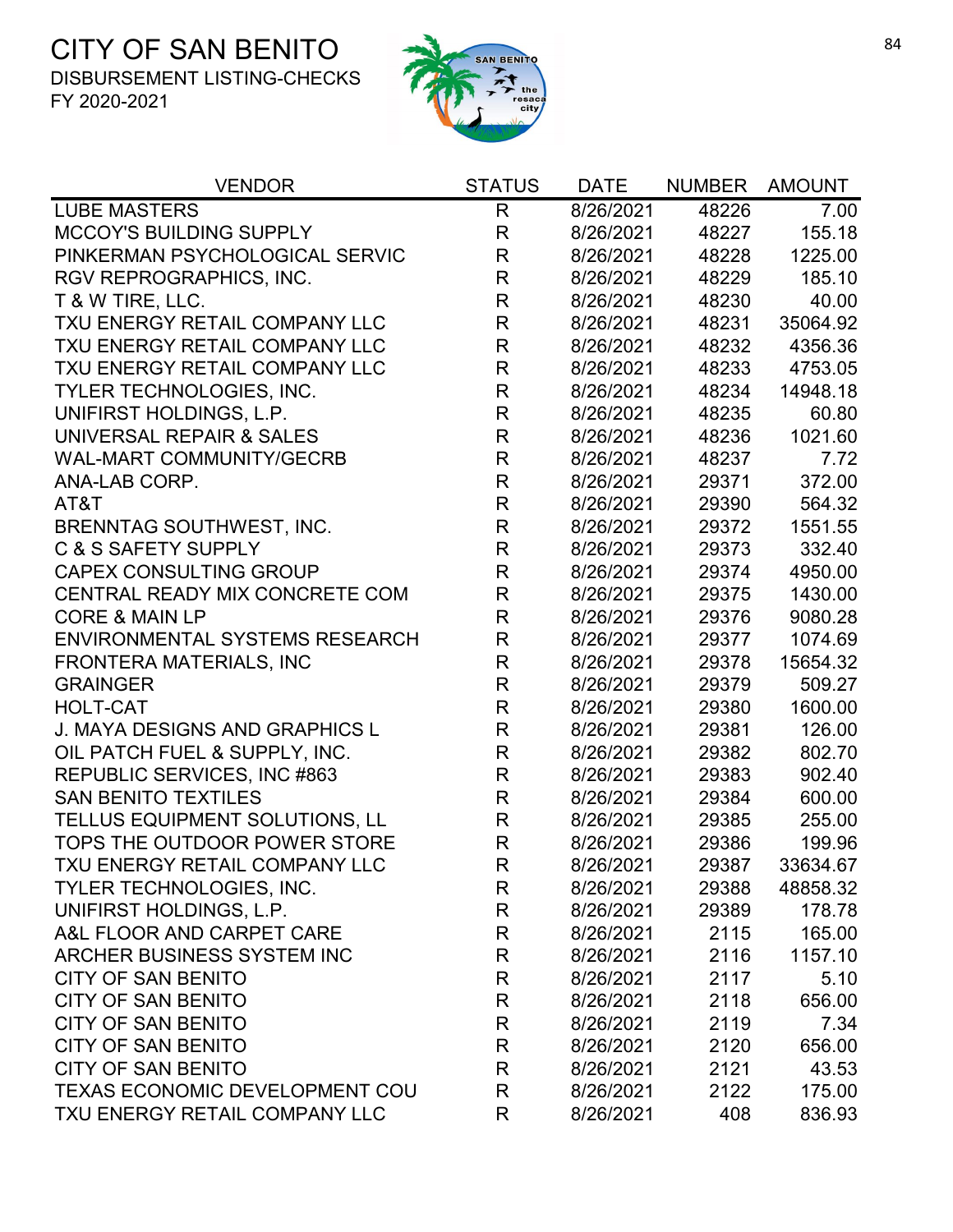

| <b>VENDOR</b>                             | <b>STATUS</b> | <b>DATE</b> | <b>NUMBER</b> | <b>AMOUNT</b> |
|-------------------------------------------|---------------|-------------|---------------|---------------|
| AXON ENTERPRISE, INC                      | $\mathsf{R}$  | 8/26/2021   | 1406          | 13158.00      |
| DANA SAFETY SUPPLY INC                    | R             | 8/26/2021   | 21            | 10576.76      |
| <b>AFLAC</b>                              | R             | 8/27/2021   | 161628        | 804.32        |
| <b>COLONIAL LIFE INSURANCE</b>            | $\mathsf R$   | 8/27/2021   | 161629        | 3326.92       |
| M.A.S.A                                   | R             | 8/27/2021   | 161630        | 242.00        |
| METROPOLITAN LIFE INSURANCE CO            | $\mathsf{R}$  | 8/27/2021   | 161631        | 4235.03       |
| <b>MUTUAL OF OMAHA</b>                    | $\mathsf{R}$  | 8/27/2021   | 161633        | 5019.59       |
| ABEL & SON ENTERPRISES                    | $\mathsf{R}$  | 8/27/2021   | 48239         | 1000.00       |
| <b>ADVANCE AUTO PARTS</b>                 | R             | 8/27/2021   | 48240         | 42.70         |
| <b>B &amp; C CAR WASH</b>                 | $\mathsf{R}$  | 8/27/2021   | 48241         | 24.50         |
| <b>BURTON AUTO SUPPLY</b>                 | $\mathsf{R}$  | 8/27/2021   | 48242         | 188.78        |
| CARSON MAP COMPANY, INC.                  | $\mathsf R$   | 8/27/2021   | 48243         | 590.00        |
| DEALERS ELECTRICAL SUPPLY                 | $\mathsf{R}$  | 8/27/2021   | 48245         | 869.17        |
| LONE STAR GLASS & MIRROR                  | $\mathsf{R}$  | 8/27/2021   | 48246         | 50.00         |
| RIO GRANDE CONCRETE ACCESSORIE            | R             | 8/27/2021   | 48247         | 37.78         |
| TELLUS EQUIPMENT SOLUTIONS, LL            | $\mathsf R$   | 8/27/2021   | 48248         | 152.83        |
| TONY YZAGUIRRE JR-TAX ASSESSOR            | $\mathsf R$   | 8/27/2021   | 48249         | 7.50          |
| TONY YZAGUIRRE JR-TAX ASSESSOR            | R             | 8/27/2021   | 48250         | 7.50          |
| TONY YZAGUIRRE JR-TAX ASSESSOR            | $\mathsf{R}$  | 8/27/2021   | 48251         | 7.50          |
| TOPS THE OUTDOOR POWER STORE              | $\mathsf{R}$  | 8/27/2021   | 48252         | 246.24        |
| <b>UBEO LLC</b>                           | $\mathsf{R}$  | 8/27/2021   | 48253         | 225.81        |
| <b>WINTER TEXAN TIMES</b>                 | R             | 8/27/2021   | 48254         | 1500.00       |
| PONTEM SOFTWARE BY RIA                    | $\mathsf R$   | 8/30/2021   | 48255         | 2500.00       |
| AT&T                                      | $\mathsf{R}$  | 8/30/2021   | 29391         | 571.79        |
| <b>AT&amp;T LONG DISTANCE</b>             | $\mathsf{R}$  | 8/31/2021   | 48256         | 2419.64       |
| <b>LUBE MASTERS</b>                       | $\mathsf R$   | 8/31/2021   | 48257         | 7.00          |
| MAGIC VALLEY ELECTRIC CO-OP               | $\mathsf R$   | 8/31/2021   | 48258         | 264.86        |
| MARK SOSSI AND ASSOCIATES P.C.            | $\mathsf{R}$  | 8/31/2021   | 48259         | 4077.50       |
| ULINE, INC.                               | $\mathsf R$   | 8/31/2021   | 48260         | 925.54        |
| <b>AT&amp;T LONG DISTANCE</b>             | $\mathsf{R}$  | 8/31/2021   | 29392         | 152.73        |
| <b>CAMERON COUNTY CHILDREN'S ADVO</b>     | R             | 8/31/2021   | 2880          | 833.33        |
| <b>CITY OF SAN BENITO</b>                 | $\mathsf{R}$  | 8/31/2021   | 2881          | 9477.89       |
| <b>BS REDZONE CHILL &amp; GRILL</b>       | R             | 8/31/2021   | 2123          | 750.00        |
| <b>CITY OF SAN BENITO</b>                 | R             | 8/31/2021   | 2124          | 220.10        |
| <b>LEAF CAPITAL FUNDING LLC</b>           | R             | 8/31/2021   | 2125          | 176.50        |
| PRESTIGE LAWN CARE & LANDSCAPI            | R             | 8/31/2021   | 2126          | 200.00        |
| <b>PRESTIGE LAWN CARE &amp; LANDSCAPI</b> | R             | 8/31/2021   | 2127          | 400.00        |
| <b>PRESTIGE LAWN CARE &amp; LANDSCAPI</b> | R             | 8/31/2021   | 2128          | 200.00        |
| <b>CINDY BOUDLOCHE</b>                    | R             | 9/1/2021    | 161645        | 1828.70       |
| MIDLAND NATIONAL LIFE INS                 | R             | 9/1/2021    | 161646        | 185.00        |
| NATIONWIDE RETIREMENT SOLUTION            | R             | 9/1/2021    | 161647        | 885.00        |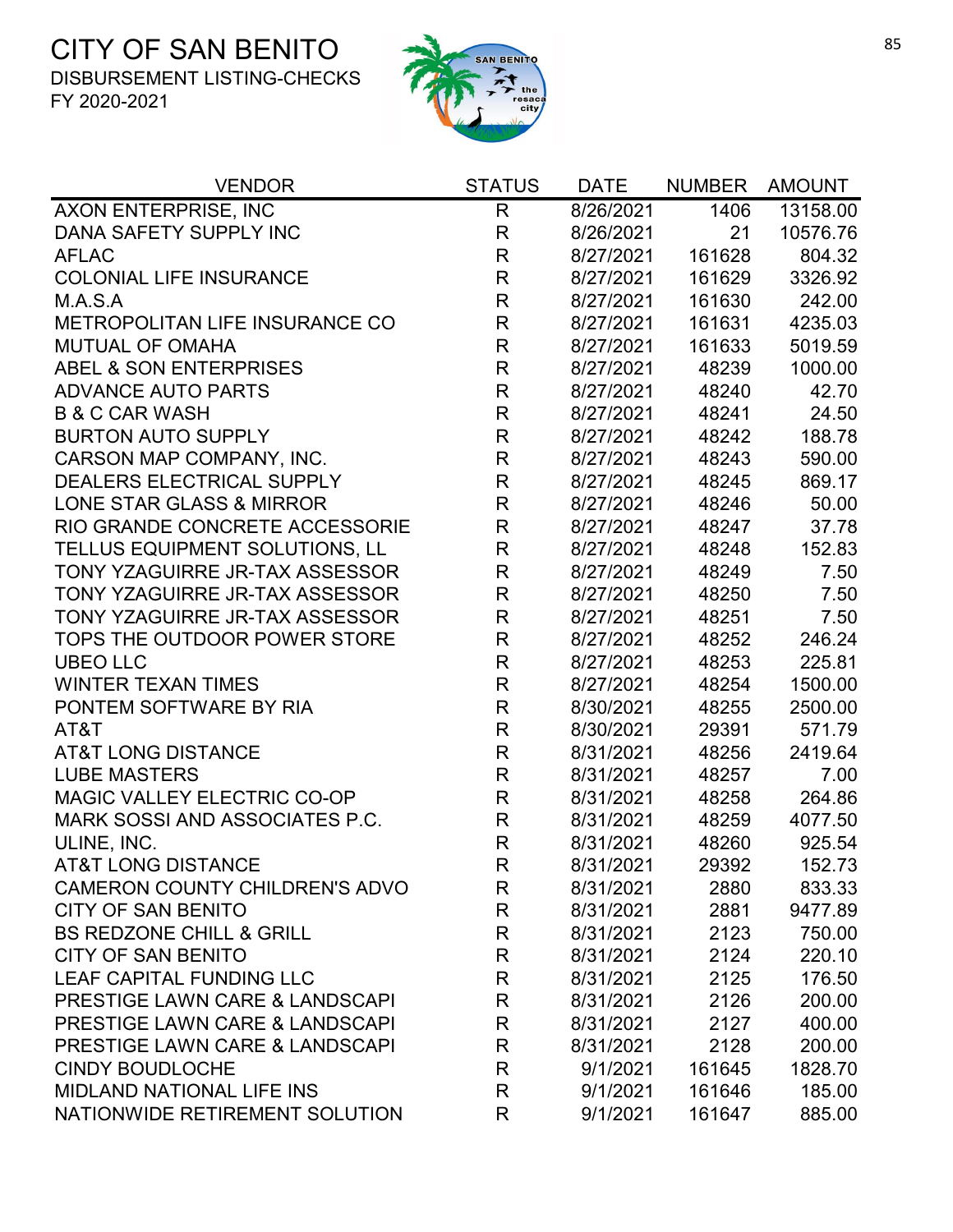

| <b>VENDOR</b>                            | <b>STATUS</b> | <b>DATE</b> | <b>NUMBER</b> | <b>AMOUNT</b> |
|------------------------------------------|---------------|-------------|---------------|---------------|
| <b>SAN BENITO FIREMEN'S RELIEF &amp;</b> | $\mathsf{R}$  | 9/1/2021    | 161648        | 13538.82      |
| UNITED STATES TREASURY                   | $\mathsf{R}$  | 9/1/2021    | 161649        | 80.00         |
| <b>UNITED WAY</b>                        | $\mathsf{R}$  | 9/1/2021    | 161650        | 21.00         |
| ALFA LAVAL INC.                          | $\mathsf R$   | 9/1/2021    | 29393         | 363.17        |
| ANA-LAB CORP.                            | $\mathsf R$   | 9/1/2021    | 29394         | 1518.00       |
| ATLAS COPCO COMPRESSORS LLC              | $\mathsf R$   | 9/1/2021    | 29395         | 3946.33       |
| <b>BRENNTAG SOUTHWEST, INC.</b>          | $\mathsf R$   | 9/1/2021    | 29396         | 1332.96       |
| <b>CAMERON COUNTY TAX OFFICE</b>         | $\mathsf R$   | 9/1/2021    | 29397         | 7.50          |
| <b>CAMERON COUNTY TAX OFFICE</b>         | $\mathsf R$   | 9/1/2021    | 29398         | 7.50          |
| <b>CAMERON COUNTY TAX OFFICE</b>         | $\mathsf{R}$  | 9/1/2021    | 29399         | 7.50          |
| <b>CAMERON COUNTY TAX OFFICE</b>         | R             | 9/1/2021    | 29400         | 7.50          |
| <b>CAMERON COUNTY TAX OFFICE</b>         | $\mathsf R$   | 9/1/2021    | 29401         | 7.50          |
| <b>CAMERON COUNTY TAX OFFICE</b>         | $\mathsf{R}$  | 9/1/2021    | 29402         | 7.50          |
| <b>CORE &amp; MAIN LP</b>                | $\mathsf R$   | 9/1/2021    | 29403         | 7331.95       |
| DPC INDUSTRIES, INC.                     | R             | 9/1/2021    | 29404         | 500.00        |
| <b>DSHS CENTRAL LAB MC2004</b>           | $\mathsf{R}$  | 9/1/2021    | 29405         | 317.80        |
| <b>FIRESTONE COMPLETE AUTO CARE</b>      | R             | 9/1/2021    | 29406         | 42.00         |
| <b>GOODE ELECTRIC COMPANY</b>            | $\mathsf{R}$  | 9/1/2021    | 29407         | 8327.46       |
| <b>GRAINGER</b>                          | $\mathsf{R}$  | 9/1/2021    | 29408         | 132.60        |
| <b>HACH COMPANY</b>                      | $\mathsf R$   | 9/1/2021    | 29409         | 280.99        |
| <b>HARLINGEN WATERWORKS SYSTEM</b>       | $\mathsf R$   | 9/1/2021    | 29410         | 963.00        |
| <b>INTEGRITY TESTING, INC.</b>           | $\mathsf{R}$  | 9/1/2021    | 29411         | 5485.00       |
| <b>INTERNATIONAL MACHINE SHOP</b>        | $\mathsf R$   | 9/1/2021    | 29412         | 7250.00       |
| LEWIS ELECTRIC MOTORS, INC.              | $\mathsf R$   | 9/1/2021    | 29413         | 2512.23       |
| M & S FENCE AND WELDING REPAIR           | $\mathsf R$   | 9/1/2021    | 29414         | 310.00        |
| <b>MARES TIRES</b>                       | $\mathsf R$   | 9/1/2021    | 29415         | 472.00        |
| PITNEY BOWES GLOBAL FINANCIAL            | $\mathsf R$   | 9/1/2021    | 29416         | 1050.39       |
| UNIFIRST HOLDINGS, L.P.                  | R             | 9/1/2021    | 29417         | 243.20        |
| <b>USA BLUE BOOK</b>                     | $\mathsf R$   | 9/1/2021    | 29418         | 566.90        |
| XYLEM WATER SOLUTIONS U.S.A.             | R             | 9/1/2021    | 29419         | 692.79        |
| <b>ADVANCE AUTO PARTS</b>                | R             | 9/2/2021    | 48266         | 736.85        |
| ALAMO IRON WORKS, INC.                   | R             | 9/2/2021    | 48285         | 4978.80       |
| <b>AUTO ZONE</b>                         | R             | 9/2/2021    | 48283         | 390.36        |
| <b>B &amp; C CAR WASH</b>                | R             | 9/2/2021    | 48272         | 91.00         |
| <b>BARRIENTOS TIRES</b>                  | R             | 9/2/2021    | 48277         | 10.00         |
| <b>BOSWELL ELLIFF FORD</b>               | R             | 9/2/2021    | 48268         | 129.07        |
| <b>CAMERON COUNTY TAX OFFICE</b>         | R             | 9/2/2021    | 48263         | 12.50         |
| <b>CAMERON COUNTY TAX OFFICE</b>         | R             | 9/2/2021    | 48264         | 22.00         |
| <b>CAMERON COUNTY TAX OFFICE</b>         | R             | 9/2/2021    | 48265         | 22.00         |
| DEALERS ELECTRICAL SUPPLY                | R             | 9/2/2021    | 48282         | 601.51        |
| <b>ERGON ASPHALT AND EMULSIONS, I</b>    | R             | 9/2/2021    | 48269         | 5330.77       |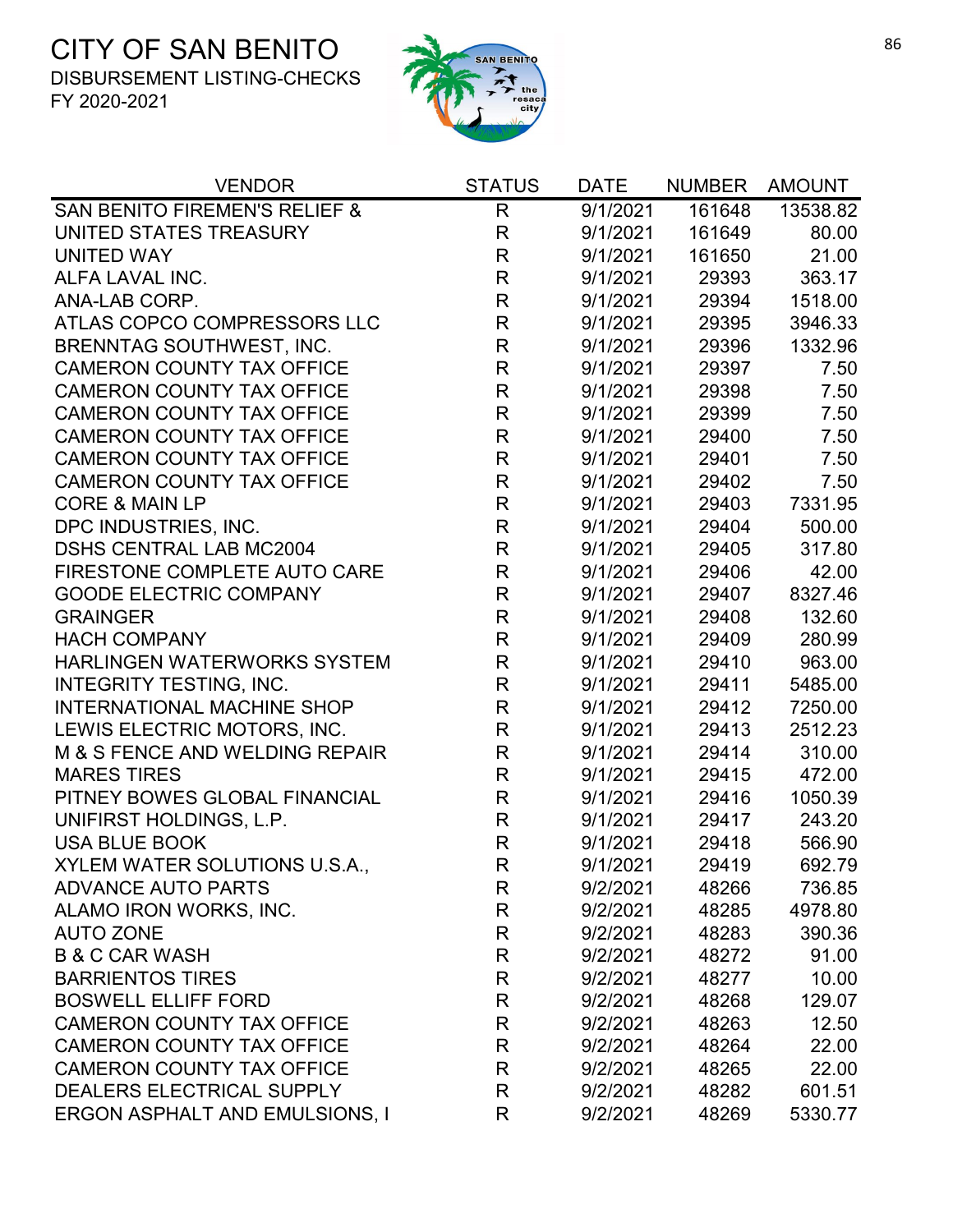

| <b>VENDOR</b>                         | <b>STATUS</b> | <b>DATE</b>            | <b>NUMBER</b> | <b>AMOUNT</b> |
|---------------------------------------|---------------|------------------------|---------------|---------------|
| FIRESTONE COMPLETE AUTO CARE          | $\mathsf{R}$  | $\frac{1}{9}{2}$ /2021 | 48278         | 76.99         |
| <b>FRONTERA MATERIALS, INC</b>        | $\mathsf{R}$  | 9/2/2021               | 48284         | 14760.59      |
| GT DISTRIBUTORS, INC.                 | R             | 9/2/2021               | 48261         | 918.21        |
| <b>J &amp; J TIRE &amp; AUTO</b>      | $\mathsf R$   | 9/2/2021               | 48262         | 1357.47       |
| M & S FENCE AND WELDING REPAIR        | $\mathsf{R}$  | 9/2/2021               | 48271         | 95.00         |
| MALLORY SAFETY AND SUPPLY, LLC        | $\mathsf R$   | 9/2/2021               | 48276         | 24.50         |
| <b>MATHESON TRI-GAS, INC.</b>         | $\mathsf{R}$  | 9/2/2021               | 48287         | 80.66         |
| MCCOY'S BUILDING SUPPLY               | $\mathsf R$   | 9/2/2021               | 48281         | 792.01        |
| <b>MORRISON SUPPLY CO.</b>            | $\mathsf R$   | 9/2/2021               | 48274         | 94.05         |
| PICO PROPANE AND FUELS                | $\mathsf R$   | 9/2/2021               | 48275         | 4815.70       |
| <b>PITTSBURGH PAINTS</b>              | $\mathsf R$   | 9/2/2021               | 48270         | 206.70        |
| RIO GRANDE CONCRETE ACCESSORIE        | $\mathsf R$   | 9/2/2021               | 48280         | 49.78         |
| T & W TIRE, LLC.                      | $\mathsf{R}$  | 9/2/2021               | 48273         | 80.00         |
| <b>TEJAS RENTAL &amp; SALES</b>       | $\mathsf R$   | 9/2/2021               | 48279         | 1875.94       |
| TONY YZAGUIRRE JR-TAX ASSESSOR        | $\mathsf R$   | 9/2/2021               | 48286         | 7.50          |
| UNIFIRST HOLDINGS, L.P.               | $\mathsf R$   | 9/2/2021               | 48267         | 121.60        |
| <b>U.S. POSTMASTER</b>                | $\mathsf R$   | 9/2/2021               | 29435         | 749.75        |
| AXA EQUITABLE C/O GREAT AMERIC        | $\mathsf R$   | 9/3/2021               | 161651        | 300.00        |
| <b>FIRST COMMUNITY BANK</b>           | $\mathsf{R}$  | 9/3/2021               | 161652        | 195.00        |
| <b>TEXAS MUNICIPAL POLICE ASSOCIA</b> | $\mathsf R$   | 9/3/2021               | 161653        | 182.00        |
| <b>ESTEBAN MARTINEZ</b>               | $\mathsf R$   | 9/3/2021               | 29436         | 2100.00       |
| <b>BELEN PENA</b>                     | $\mathsf R$   | 9/3/2021               | 6751          | 287.84        |
| <b>JACKSON WALKER LLP</b>             | $\mathsf R$   | 9/3/2021               | 6752          | 2162.70       |
| ABEL & SON ENTERPRISES                | $\mathsf R$   | 9/7/2021               | 48291         | 500.00        |
| <b>ADVANCE AUTO PARTS</b>             | $\mathsf{R}$  | 9/7/2021               | 48292         | 246.52        |
| <b>AMERICAN CARPETS</b>               | $\mathsf{R}$  | 9/7/2021               | 48293         | 1390.82       |
| <b>AMERICAN TEST CENTER</b>           | $\mathsf{R}$  | 9/7/2021               | 48294         | 1725.00       |
| ARAIZA GENERAL CONSTRUCTION           | $\mathsf R$   | 9/7/2021               | 48295         | 6547.50       |
| <b>BOSWELL ELLIFF FORD</b>            | $\mathsf R$   | 9/7/2021               | 48296         | 36.63         |
| <b>CAMERON COUNTY TAX OFFICE</b>      | R             | 9/7/2021               | 48297         | 22.00         |
| <b>CAP FLEET UPFITTERS</b>            | R             | 9/7/2021               | 48298         | 11950.00      |
| <b>GRAJALES TIRE SHOP</b>             | $\mathsf{R}$  | 9/7/2021               | 48299         | 39.00         |
| <b>HEAT SAFETY EQUIPMENT LLC.</b>     | R             | 9/7/2021               | 48300         | 820.51        |
| HEB GROCERY COMPANY, LP               | $\mathsf{R}$  | 9/7/2021               | 48301         | 68584.48      |
| <b>J. MAYA DESIGNS AND GRAPHICS L</b> | $\mathsf{R}$  | 9/7/2021               | 48302         | 883.00        |
| L & G CONCRETE CONSTRUCTION, I        | R             | 9/7/2021               | 48303         | 720.00        |
| LAW OFFICE OF ALAN T. OZUNA           | R             | 9/7/2021               | 48304         | 5329.50       |
| LIBRARY INTERIORS OF TEXAS, LL        | $\mathsf{R}$  | 9/7/2021               | 48305         | 6189.00       |
| <b>MCCOY'S BUILDING SUPPLY</b>        | R             | 9/7/2021               | 48306         | 3021.48       |
| <b>NATALIA MONTEZ</b>                 | $\mathsf{R}$  | 9/7/2021               | 48321         | 50.00         |
| ONE STOP PEST CONTROL                 | $\mathsf{R}$  | 9/7/2021               | 48307         | 989.00        |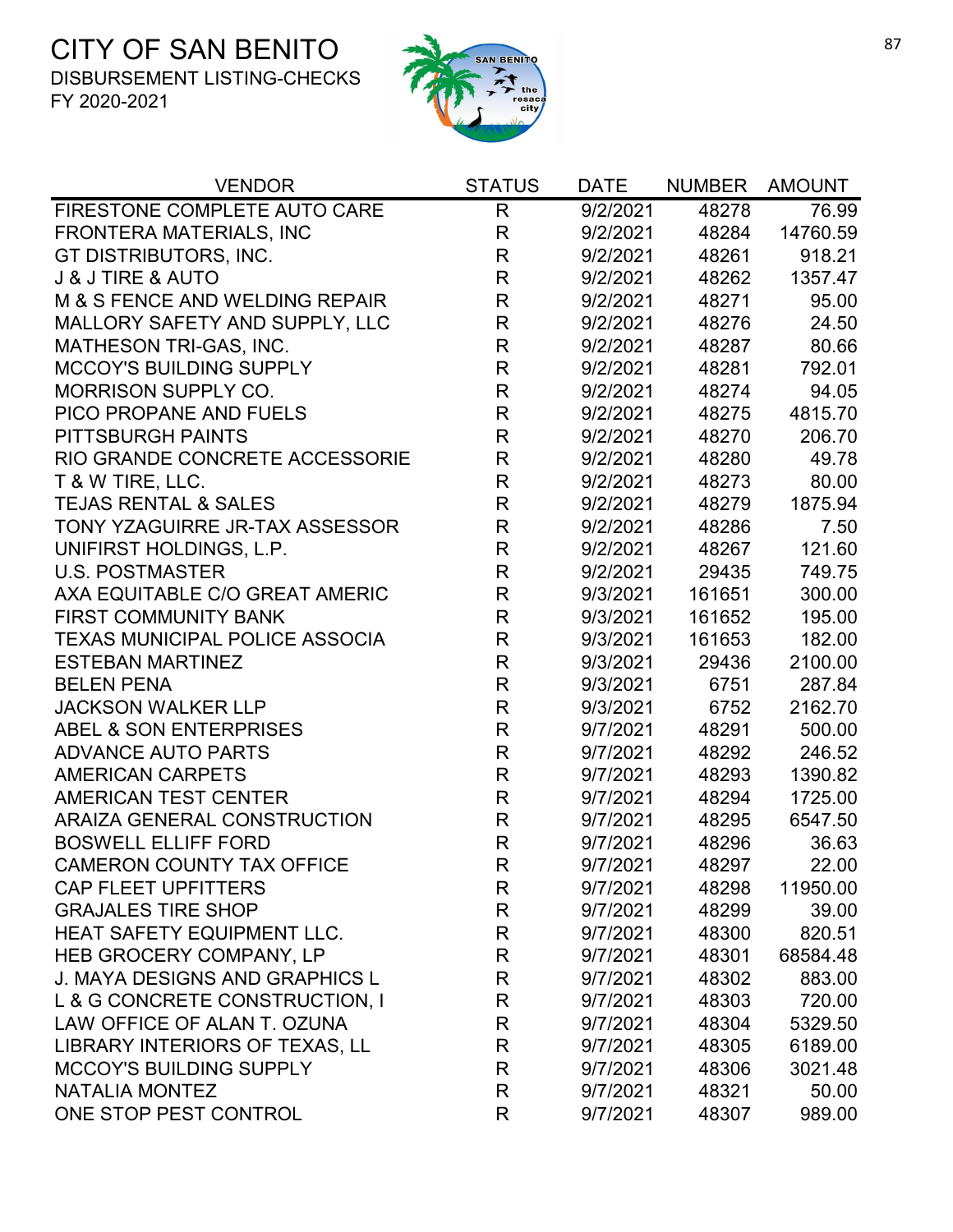

| <b>VENDOR</b>                         | <b>STATUS</b> | <b>DATE</b> | <b>NUMBER</b> | <b>AMOUNT</b> |
|---------------------------------------|---------------|-------------|---------------|---------------|
| PEREZ AUTO REPAIR & ELECTRIC,         | $\mathsf{R}$  | 9/7/2021    | 48309         | 158.47        |
| PINKERMAN PSYCHOLOGICAL SERVIC        | $\mathsf{R}$  | 9/7/2021    | 48310         | 375.00        |
| <b>SAN BENITO NEWS</b>                | $\mathsf R$   | 9/7/2021    | 48311         | 300.00        |
| SHI GOVERNMENT SOLUTIONS, INC.        | $\mathsf R$   | 9/7/2021    | 48312         | 1855.00       |
| SOUTH TEXAS COMMUNICATIONS, IN        | $\mathsf R$   | 9/7/2021    | 48313         | 850.00        |
| <b>SWAGIT PRODUCTIONS, LLC</b>        | $\mathsf R$   | 9/7/2021    | 48314         | 2290.00       |
| <b>TEJAS RENTAL &amp; SALES</b>       | R             | 9/7/2021    | 48315         | 1533.00       |
| TELLUS EQUIPMENT SOLUTIONS, LL        | $\mathsf R$   | 9/7/2021    | 48316         | 475.49        |
| TEXAS DEPARTMENT OF STATE HEAL        | $\mathsf R$   | 9/7/2021    | 48288         | 75.00         |
| <b>THERESA MUNOZ</b>                  | $\mathsf R$   | 9/7/2021    | 48317         | 115.92        |
| <b>THOMSON REUTERS - WEST</b>         | $\mathsf R$   | 9/7/2021    | 48318         | 311.14        |
| TML INTERGOVERNMENTAL RISK POO        | $\mathsf{R}$  | 9/7/2021    | 48289         | 42035.72      |
| TONY YZAGUIRRE JR-TAX ASSESSOR        | $\mathsf R$   | 9/7/2021    | 48290         | 7.50          |
| V. H. BLACKINTON & INC                | $\mathsf{R}$  | 9/7/2021    | 48319         | 12.00         |
| <b>WAL-MART COMMUNITY/GECRB</b>       | $\mathsf R$   | 9/7/2021    | 48320         | 6.18          |
| <b>CAMERON COUNTY IRRIGATION DIST</b> | $\mathsf{R}$  | 9/7/2021    | 29437         | 22335.45      |
| <b>CAMERON COUNTY TAX OFFICE</b>      | $\mathsf R$   | 9/7/2021    | 29442         | 7.50          |
| <b>CAMERON COUNTY TAX OFFICE</b>      | $\mathsf R$   | 9/7/2021    | 29443         | 7.50          |
| CENTRAL READY MIX CONCRETE COM        | $\mathsf{R}$  | 9/7/2021    | 29438         | 4730.00       |
| MUNICIPAL PUMP & CONTROL, INC.        | $\mathsf{R}$  | 9/7/2021    | 29439         | 8696.20       |
| PF SAFETY & INDUSTRIAL SUPPLIE        | $\mathsf{R}$  | 9/7/2021    | 29440         | 863.25        |
| UNIFIRST HOLDINGS, L.P.               | $\mathsf R$   | 9/7/2021    | 29441         | 60.40         |
| <b>BBVA/PNC BANK</b>                  | $\mathsf R$   | 9/7/2021    | 286           | 177.63        |
| <b>BBVA/PNC BANK</b>                  | $\mathsf R$   | 9/7/2021    | 409           | 468.21        |
| <b>BBVA/PNC BANK</b>                  | $\mathsf R$   | 9/7/2021    | 410           | 96.60         |
| <b>BBVA/PNC BANK</b>                  | R             | 9/7/2021    | 1407          | 711.97        |
| A&L FLOOR AND CARPET CARE             | $\mathsf R$   | 9/9/2021    | 2129          | 165.00        |
| A&L FLOOR AND CARPET CARE             | $\mathsf R$   | 9/9/2021    | 2130          | 165.00        |
| <b>DULCERIA LA MEXICANITA</b>         | $\mathsf{R}$  | 9/9/2021    | 2131          | 500.00        |
| MINERVA'S ART, JEWERLY AND PER        | R             | 9/9/2021    | 2132          | 375.00        |
| SAN ANTONIO RETAIL MERCHANTS A        | R             | 9/9/2021    | 2133          | 24.50         |
| <b>CAMERON COUNTY TAX OFFICE</b>      | R             | 9/10/2021   | 48322         | 22.00         |
| <b>CAMERON COUNTY TAX OFFICE</b>      | R             | 9/10/2021   | 48323         | 7.50          |
| <b>CITY OF SAN BENITO</b>             | R             | 9/10/2021   | 2883          | 571.39        |
| <b>BBVA/PNC BANK</b>                  | R             | 9/14/2021   | 29464         | 218721.86     |
| <b>CITY OF SAN BENITO</b>             | R             | 9/14/2021   | 29462         | 40540.85      |
| <b>U.S. POSTMASTER</b>                | R             | 9/14/2021   | 29463         | 694.96        |
| TXU ENERGY RETAIL COMPANY LLC         | $\mathsf R$   | 9/14/2021   | 411           | 876.66        |
| ABEL & SON ENTERPRISES                | R             | 9/15/2021   | 48324         | 1000.00       |
| <b>ADVANCE AUTO PARTS</b>             | $\mathsf{R}$  | 9/15/2021   | 48372         | 709.33        |
| <b>ALL STAR TROPHIES</b>              | R             | 9/15/2021   | 48325         | 25.00         |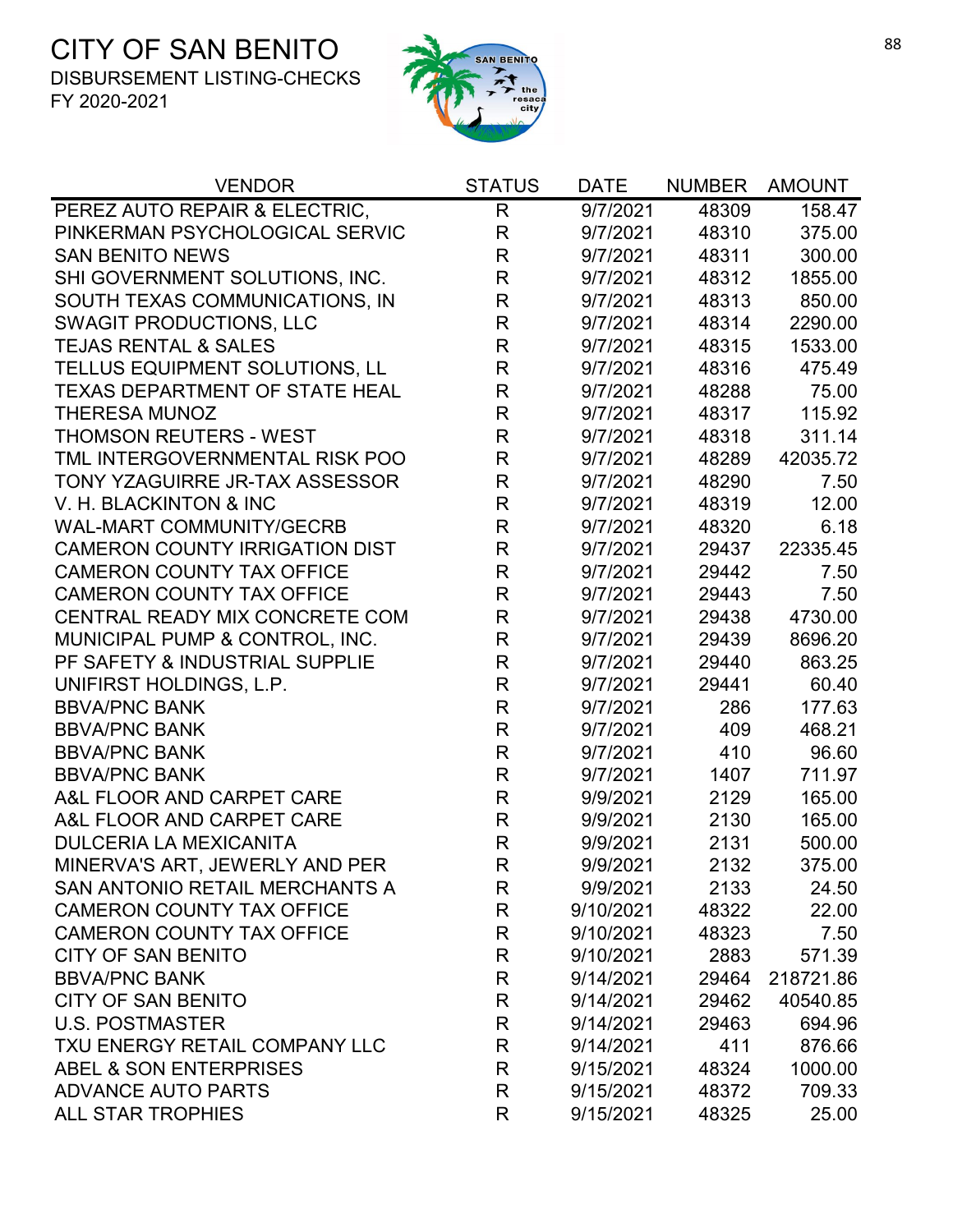

| <b>VENDOR</b>                             | <b>STATUS</b> | <b>DATE</b> | <b>NUMBER</b> | <b>AMOUNT</b> |
|-------------------------------------------|---------------|-------------|---------------|---------------|
| <b>ALLEGRA</b>                            | R             | 9/15/2021   | 48326         | 103.80        |
| <b>ALLEGRA</b>                            | $\mathsf{R}$  | 9/15/2021   | 48373         | 37.00         |
| <b>AMERICAN CARPETS</b>                   | $\mathsf{R}$  | 9/15/2021   | 48327         | 2650.31       |
| <b>BARRIENTOS TIRES</b>                   | $\mathsf{R}$  | 9/15/2021   | 48328         | 240.00        |
| <b>BARRIENTOS TIRES</b>                   | ${\sf R}$     | 9/15/2021   | 48374         | 5.00          |
| <b>BBVA/PNC BANK</b>                      | $\mathsf R$   | 9/15/2021   | 48423         | 45647.27      |
| <b>BETA TECHNOLOGY</b>                    | $\mathsf R$   | 9/15/2021   | 48375         | 689.92        |
| <b>BOSWELL ELLIFF FORD</b>                | $\mathsf{R}$  | 9/15/2021   | 48329         | 88.28         |
| <b>BOSWELL ELLIFF FORD</b>                | $\mathsf{R}$  | 9/15/2021   | 48376         | 43.39         |
| BOUND TO STAY BOUND BOOKS, INC            | R             | 9/15/2021   | 48330         | 1873.35       |
| <b>CAMERON COUNTY TAX OFFICE</b>          | $\mathsf{R}$  | 9/15/2021   | 48377         | 7.50          |
| <b>CAMERON COUNTY TAX OFFICE</b>          | $\mathsf R$   | 9/15/2021   | 48378         | 7.50          |
| <b>CAMERON COUNTY TAX OFFICE</b>          | R             | 9/15/2021   | 48379         | 7.50          |
| <b>CAMERON COUNTY TAX OFFICE</b>          | $\mathsf{R}$  | 9/15/2021   | 48380         | 7.50          |
| <b>CAMERON COUNTY TAX OFFICE</b>          | R             | 9/15/2021   | 48381         | 7.50          |
| <b>CAMERON COUNTY TAX OFFICE</b>          | $\mathsf R$   | 9/15/2021   | 48382         | 22.00         |
| <b>CAP FLEET UPFITTERS</b>                | $\mathsf R$   | 9/15/2021   | 48331         | 1884.00       |
| <b>CASCO INDUSTRIES INC.</b>              | $\mathsf R$   | 9/15/2021   | 48383         | 3375.00       |
| CC DISTRIBUTORS, INC.                     | ${\sf R}$     | 9/15/2021   | 48384         | 811.48        |
| <b>CENTER POINT LARGE PRINT</b>           | R             | 9/15/2021   | 48332         | 89.28         |
| CENTRAL READY MIX CONCRETE COM            | $\mathsf R$   | 9/15/2021   | 48385         | 2900.00       |
| <b>CITY OF BROWNSVILLE</b>                | $\mathsf{R}$  | 9/15/2021   | 48386         | 36.00         |
| DEMCO, INC.                               | R             | 9/15/2021   | 48387         | 244.13        |
| DOGGETT FREIGHTLINER OF SOUTH             | $\mathsf R$   | 9/15/2021   | 48333         | 35700.00      |
| FACILITY SOLUTIONS GROUP, INC.            | $\mathsf R$   | 9/15/2021   | 48334         | 455.60        |
| FIRESTONE COMPLETE AUTO CARE              | $\mathsf{R}$  | 9/15/2021   | 48335         | 7.00          |
| FIRESTONE COMPLETE AUTO CARE              | $\mathsf{R}$  | 9/15/2021   | 48388         | 150.83        |
| <b>FRANKLIN LEGAL PUBLISHING inc</b>      | $\mathsf R$   | 9/15/2021   | 48336         | 850.00        |
| FRONTERA MATERIALS, INC                   | $\mathsf{R}$  | 9/15/2021   | 48337         | 38030.86      |
| <b>GALLS, LLC</b>                         | R             | 9/15/2021   | 48389         | 1430.00       |
| <b>GOODE ELECTRIC COMPANY</b>             | R             | 9/15/2021   | 48338         | 900.00        |
| <b>GOODE ELECTRIC COMPANY</b>             | $\mathsf{R}$  | 9/15/2021   | 48390         | 3118.35       |
| <b>GRAJALES TIRE SHOP</b>                 | $\mathsf{R}$  | 9/15/2021   | 48339         | 28.00         |
| <b>GRAJALES TIRE SHOP</b>                 | R             | 9/15/2021   | 48391         | 5.00          |
| GULF COAST PAPER CO. INC.                 | R             | 9/15/2021   | 48340         | 849.54        |
| GULF COAST SIGN COMPANY INC.              | $\mathsf{R}$  | 9/15/2021   | 48392         | 475.00        |
| <b>GUMDROP BOOKS</b>                      | R             | 9/15/2021   | 48341         | 1651.40       |
| <b>GUZMAN &amp; MUNOZ</b>                 | $\mathsf{R}$  | 9/15/2021   | 48342         | 2702.00       |
| <b>HCE</b>                                | R             | 9/15/2021   | 48343         | 760.00        |
| HILL COUNTRY TRACTOR, LLC                 | $\mathsf{R}$  | 9/15/2021   | 48393         | 528.48        |
| <b>HOLDEN SECURITY &amp; STORM SHUTTE</b> | R             | 9/15/2021   | 48344         | 6000.00       |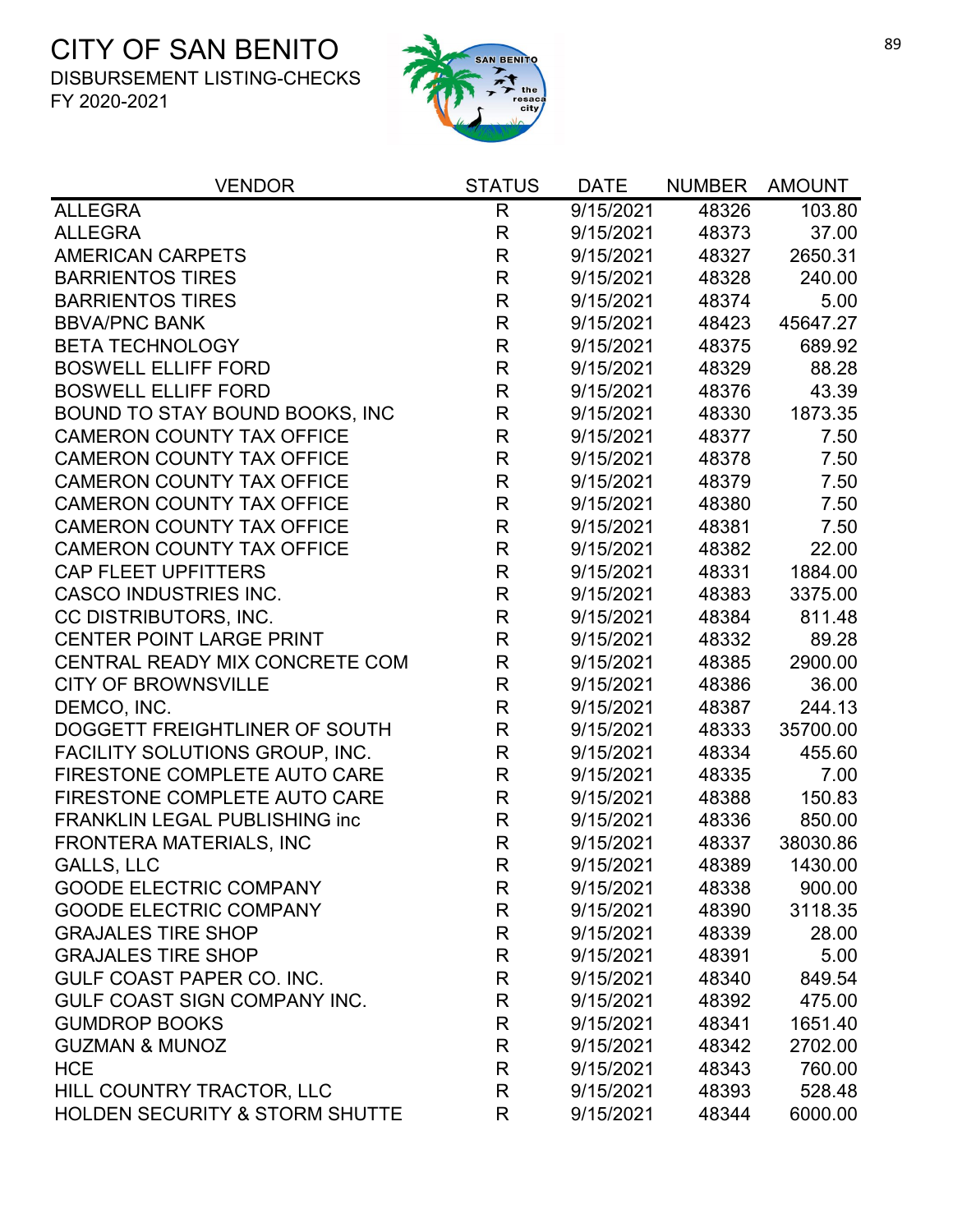

| <b>VENDOR</b>                             | <b>STATUS</b> | <b>DATE</b> | <b>NUMBER</b> | <b>AMOUNT</b> |
|-------------------------------------------|---------------|-------------|---------------|---------------|
| INGRAM LIBRARY SERVICES, INC.             | $\mathsf{R}$  | 9/15/2021   | 48394         | 2879.20       |
| <b>ISMAEL TREVINO</b>                     | $\mathsf{R}$  | 9/15/2021   | 48395         | 270.00        |
| <b>J &amp; J TIRE &amp; AUTO</b>          | $\mathsf R$   | 9/15/2021   | 48345         | 250.00        |
| <b>JEANS RESTAURANT SUPPLY</b>            | $\mathsf{R}$  | 9/15/2021   | 48396         | 1320.98       |
| <b>JJ'S RENTAL</b>                        | R             | 9/15/2021   | 48346         | 345.00        |
| <b>JOHNNY'S TRUE VALUE</b>                | $\mathsf R$   | 9/15/2021   | 48347         | 127.96        |
| <b>JUAN CARLOS SANCHEZ</b>                | $\mathsf R$   | 9/15/2021   | 48397         | 560.00        |
| LEXISNEXIS RISK SOLUTIONS FL,             | $\mathsf R$   | 9/15/2021   | 48348         | 107.69        |
| LINEBARGER GOGGAN BLAIR & SAMP            | $\mathsf R$   | 9/15/2021   | 48398         | 17134.61      |
| <b>LIVESTAGE LLC</b>                      | $\mathsf{R}$  | 9/15/2021   | 48399         | 6500.00       |
| <b>LUBE MASTERS</b>                       | $\mathsf R$   | 9/15/2021   | 48349         | 7.00          |
| MALLORY SAFETY AND SUPPLY, LLC            | $\mathsf{R}$  | 9/15/2021   | 48400         | 1248.90       |
| MARK SOSSI AND ASSOCIATES P.C.            | $\mathsf R$   | 9/15/2021   | 48401         | 4077.50       |
| <b>MCCOY'S BUILDING SUPPLY</b>            | $\mathsf R$   | 9/15/2021   | 48350         | 709.44        |
| <b>MCCOY'S BUILDING SUPPLY</b>            | $\mathsf R$   | 9/15/2021   | 48402         | 189.36        |
| MITY LITE, INC.                           | $\mathsf R$   | 9/15/2021   | 48403         | 712.14        |
| MVP BODY & PAINT, LLC                     | $\mathsf R$   | 9/15/2021   | 48352         | 1069.00       |
| <b>NINA LOYA</b>                          | R             | 9/15/2021   | 48404         | 100.00        |
| NOVA HEALTHCARE, PA                       | $\mathsf R$   | 9/15/2021   | 48353         | 106.35        |
| OIL PATCH FUEL & SUPPLY, INC.             | R             | 9/15/2021   | 48354         | 8543.45       |
| ONE STOP PEST CONTROL                     | $\mathsf R$   | 9/15/2021   | 48355         | 275.00        |
| PEREZ AUTO REPAIR & ELECTRIC,             | $\mathsf R$   | 9/15/2021   | 48405         | 135.00        |
| PICO PROPANE AND FUELS                    | $\mathsf{R}$  | 9/15/2021   | 48356         | 7306.95       |
| PROTECTION ONE ALARM MONITORIN            | $\mathsf R$   | 9/15/2021   | 48357         | 524.38        |
| RED WING BUSINESS ADVANTAGE AC            | $\mathsf{R}$  | 9/15/2021   | 48358         | 150.00        |
| <b>SHERWIN WILLIAMS</b>                   | $\mathsf R$   | 9/15/2021   | 48406         | 61.39         |
| SHI GOVERNMENT SOLUTIONS, INC.            | $\mathsf R$   | 9/15/2021   | 48360         | 4648.00       |
| SHI GOVERNMENT SOLUTIONS, INC.            | R             | 9/15/2021   | 48407         | 11203.50      |
| <b>SHUTTLE BUS LEASING</b>                | $\mathsf R$   | 9/15/2021   | 48408         | 344.92        |
| <b>SILVA'S TRANSMISSION CENTER</b>        | R             | 9/15/2021   | 48409         | 170.00        |
| SOCORRO T HERNANDEZ                       | R             | 9/15/2021   | 48410         | 350.00        |
| SOUTHERN TIRE MART, LLC                   | R             | 9/15/2021   | 48411         | 3008.00       |
| <b>SUNBELT RENTALS, INC</b>               | R             | 9/15/2021   | 48361         | 352.36        |
| T & W TIRE, LLC.                          | R             | 9/15/2021   | 48362         | 40.00         |
| T & W TIRE, LLC.                          | R             | 9/15/2021   | 48412         | 80.00         |
| TEJAS RENTAL & SALES                      | R             | 9/15/2021   | 48363         | 3669.69       |
| TELLUS EQUIPMENT SOLUTIONS, LL            | R             | 9/15/2021   | 48364         | 582.86        |
| TELLUS EQUIPMENT SOLUTIONS, LL            | R             | 9/15/2021   | 48413         | 1892.81       |
| <b>TERRY L. GREEN &amp; ASSOCIATES, I</b> | R             | 9/15/2021   | 48414         | 2828.00       |
| <b>TEXAS DEPARTMENT OF AGRICULTUR</b>     | $\mathsf{R}$  | 9/15/2021   | 48365         | 75.00         |
| <b>TEXAS GAS SERVICE</b>                  | R             | 9/15/2021   | 48416         | 120.47        |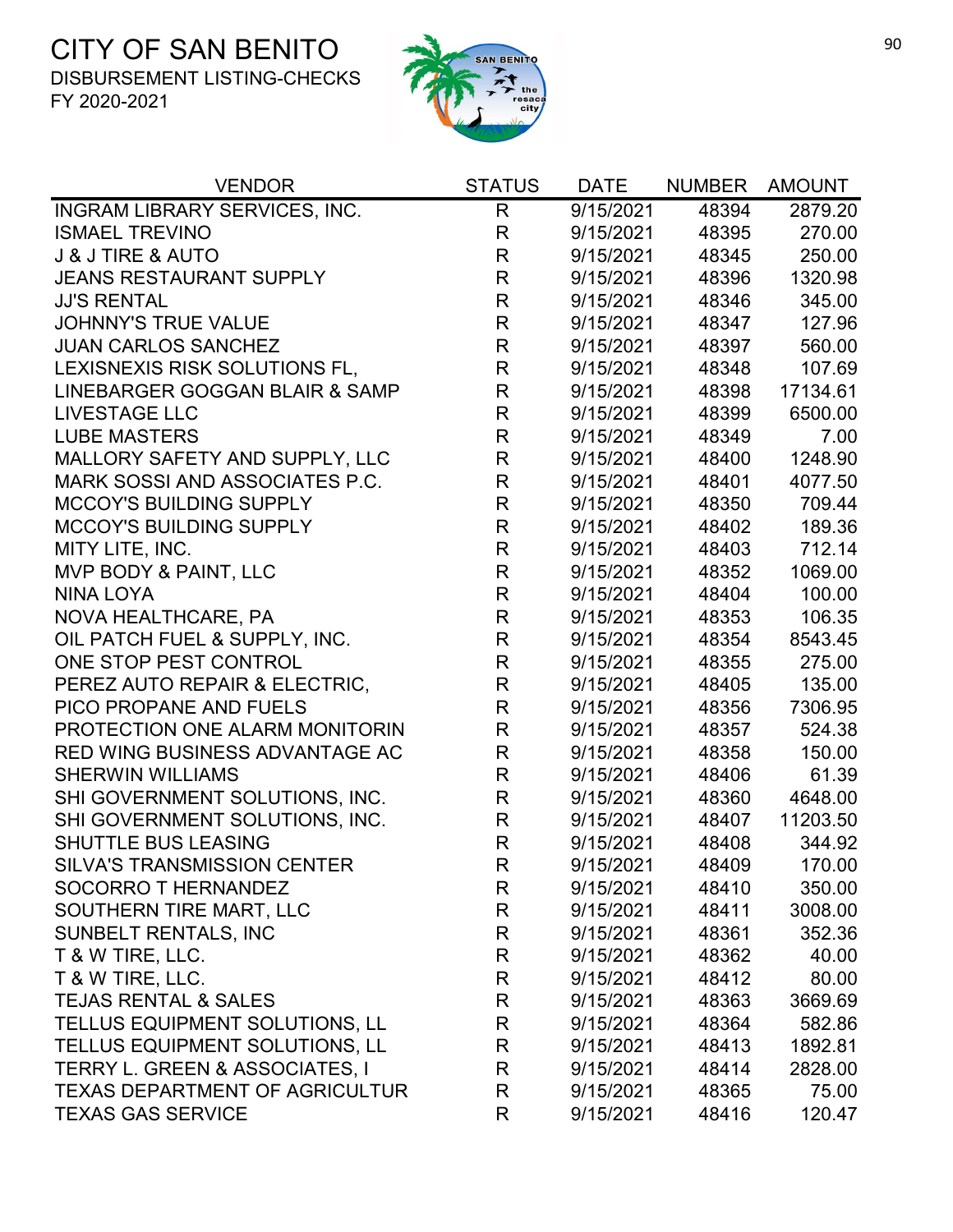

| <b>VENDOR</b>                            | <b>STATUS</b> | <b>DATE</b> | <b>NUMBER</b> | <b>AMOUNT</b> |
|------------------------------------------|---------------|-------------|---------------|---------------|
| TOPS THE OUTDOOR POWER STORE             | R             | 9/15/2021   | 48366         | 1173.61       |
| TOPS THE OUTDOOR POWER STORE             | $\mathsf{R}$  | 9/15/2021   | 48417         | 369.04        |
| <b>TOSHIBA BUSINESS SOLUTIONS, US</b>    | R             | 9/15/2021   | 48367         | 943.90        |
| TRI-COUNTY COMMUNICATIONS LTD.           | R             | 9/15/2021   | 48418         | 7657.00       |
| TXU ENERGY RETAIL COMPANY LLC            | $\mathsf R$   | 9/15/2021   | 48368         | 36191.01      |
| ULINE, INC.                              | $\mathsf{R}$  | 9/15/2021   | 48369         | 800.27        |
| ULINE, INC.                              | $\mathsf R$   | 9/15/2021   | 48419         | 289.96        |
| UNIFIRST HOLDINGS, L.P.                  | R             | 9/15/2021   | 48370         | 346.64        |
| UNIFIRST HOLDINGS, L.P.                  | $\mathsf{R}$  | 9/15/2021   | 48420         | 272.60        |
| UNIVERSAL REPAIR & SALES                 | R             | 9/15/2021   | 48371         | 375.28        |
| <b>VALLEY IT SOLUTIONS</b>               | $\mathsf{R}$  | 9/15/2021   | 48421         | 7000.00       |
| <b>WAL-MART COMMUNITY/GECRB</b>          | $\mathsf{R}$  | 9/15/2021   | 48422         | 6.83          |
| ACT PIPE & SUPPLY, INC.                  | $\mathsf{R}$  | 9/15/2021   | 29466         | 8316.75       |
| <b>BARRIENTOS TIRES</b>                  | $\mathsf{R}$  | 9/15/2021   | 29467         | 5.00          |
| <b>BBVA/PNC BANK</b>                     | $\mathsf{R}$  | 9/15/2021   | 29488         | 251.30        |
| <b>BRENNTAG SOUTHWEST, INC.</b>          | $\mathsf{R}$  | 9/15/2021   | 29468         | 15714.94      |
| <b>CAMERON COUNTY TAX OFFICE</b>         | R             | 9/15/2021   | 29469         | 22.00         |
| CHEMTRADE CHEMICALS US LLC               | $\mathsf{R}$  | 9/15/2021   | 29470         | 18536.62      |
| <b>CORE &amp; MAIN LP</b>                | $\mathsf{R}$  | 9/15/2021   | 29471         | 3043.64       |
| <b>DENALI WATER SOLUTIONS LLC</b>        | $\mathsf{R}$  | 9/15/2021   | 29472         | 3475.00       |
| DOGGETT HEAVY MACHINERY SERVIC           | $\mathsf{R}$  | 9/15/2021   | 29473         | 297.88        |
| DPC INDUSTRIES, INC.                     | $\mathsf{R}$  | 9/15/2021   | 29474         | 4636.00       |
| FIRESTONE COMPLETE AUTO CARE             | $\mathsf{R}$  | 9/15/2021   | 29475         | 14.00         |
| <b>GOODE ELECTRIC COMPANY</b>            | $\mathsf{R}$  | 9/15/2021   | 29476         | 2169.85       |
| <b>HOLT-CAT</b>                          | $\mathsf{R}$  | 9/15/2021   | 29477         | 40930.97      |
| <b>JCS INDUSTRIES, INC.</b>              | $\mathsf{R}$  | 9/15/2021   | 29478         | 1687.14       |
| <b>JOHNNY'S TRUE VALUE</b>               | R             | 9/15/2021   | 29479         | 146.64        |
| <b>MAE POWER EQUIPMENT</b>               | $\mathsf{R}$  | 9/15/2021   | 29480         | 2307.82       |
| <b>MARES TIRES</b>                       | $\mathsf{R}$  | 9/15/2021   | 29481         | 585.98        |
| O'REILLY AUTOMOTIVE, INC.                | R             | 9/15/2021   | 29482         | 223.68        |
| RAYNE OF THE RIO GRANDE VALLEY           | R.            | 9/15/2021   | 29483         | 3282.00       |
| REPUBLIC SERVICES, INC #863              | R             | 9/15/2021   | 29484         | 3233.43       |
| T & W TIRE, LLC.                         | $\mathsf{R}$  | 9/15/2021   | 29485         | 40.00         |
| TXU ENERGY RETAIL COMPANY LLC            | R             | 9/15/2021   | 29486         | 30498.40      |
| UNIFIRST HOLDINGS, L.P.                  | R             | 9/15/2021   | 29487         | 156.90        |
| AXA EQUITABLE C/O GREAT AMERIC           | R             | 9/17/2021   | 161670        | 300.00        |
| <b>CINDY BOUDLOCHE</b>                   | R             | 9/17/2021   | 161664        | 1828.70       |
| <b>FIRST COMMUNITY BANK</b>              | R             | 9/17/2021   | 161671        | 195.00        |
| <b>MIDLAND NATIONAL LIFE INS</b>         | R             | 9/17/2021   | 161665        | 185.00        |
| NATIONWIDE RETIREMENT SOLUTION           | R             | 9/17/2021   | 161666        | 885.00        |
| <b>SAN BENITO FIREMEN'S RELIEF &amp;</b> | R             | 9/17/2021   | 161667        | 13876.18      |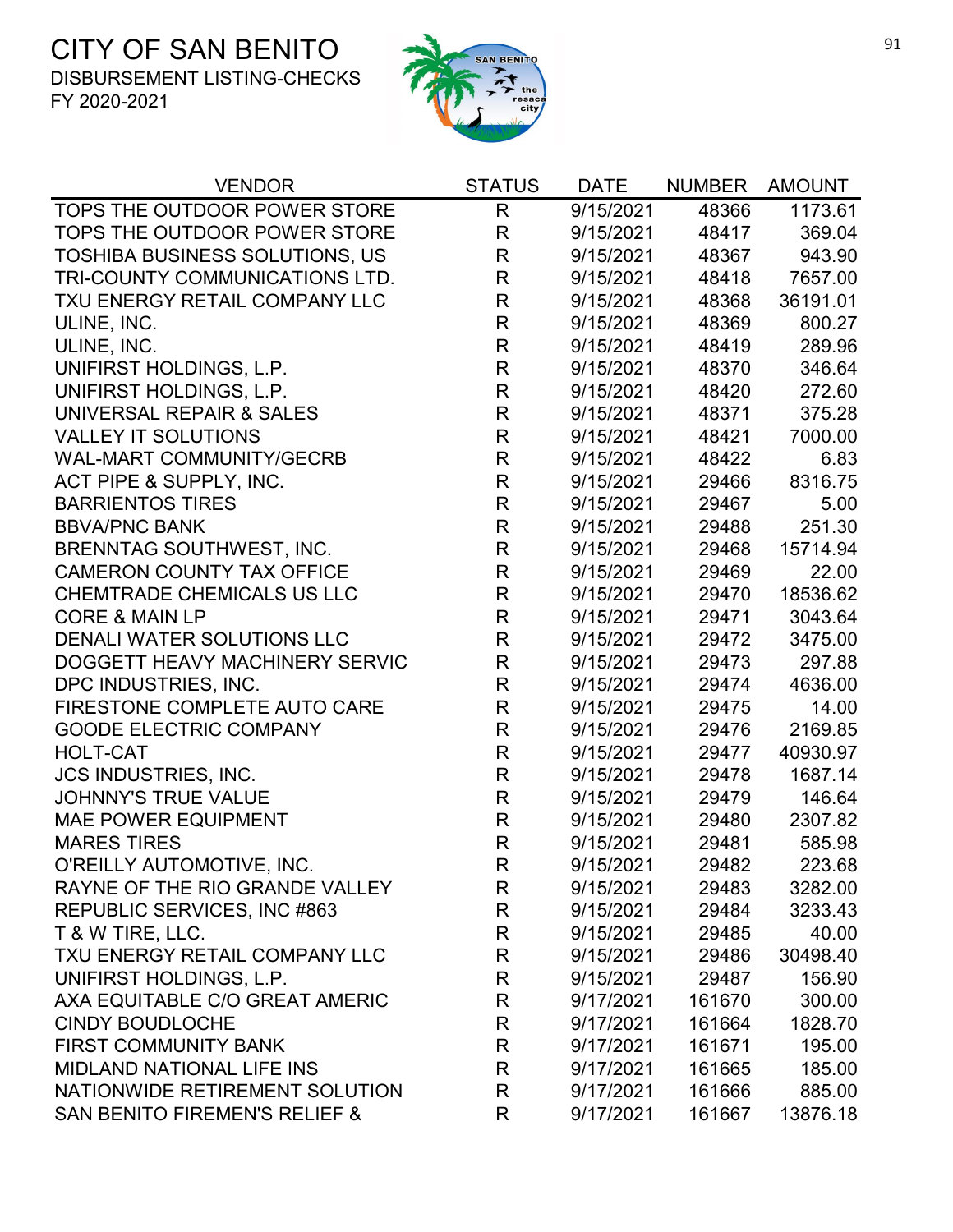

| <b>VENDOR</b>                          | <b>STATUS</b> | <b>DATE</b> | <b>NUMBER</b> | AMOUNT  |
|----------------------------------------|---------------|-------------|---------------|---------|
| <b>TEXAS MUNICIPAL POLICE ASSOCIA</b>  | R             | 9/17/2021   | 161672        | 182.00  |
| UNITED STATES TREASURY                 | R             | 9/17/2021   | 161668        | 80.00   |
| <b>UNITED WAY</b>                      | R             | 9/17/2021   | 161669        | 21.00   |
| UNIFIRST HOLDINGS, L.P.                | $\mathsf{R}$  | 9/17/2021   | 29489         | 13.60   |
| ANA-LAB CORP.                          | $\mathsf{R}$  | 9/21/2021   | 29498         | 296.00  |
| <b>BRENNTAG SOUTHWEST, INC.</b>        | R             | 9/21/2021   | 29499         | 822.50  |
| <b>CAMERON COUNTY TAX OFFICE</b>       | $\mathsf{R}$  | 9/21/2021   | 29500         | 22.00   |
| CENTRAL READY MIX CONCRETE COM         | $\mathsf{R}$  | 9/21/2021   | 29501         | 1155.00 |
| DOGGETT HEAVY MACHINERY SERVIC         | R             | 9/21/2021   | 29502         | 6238.46 |
| DPC INDUSTRIES, INC.                   | $\mathsf{R}$  | 9/21/2021   | 29503         | 3280.00 |
| <b>GOODE ELECTRIC COMPANY</b>          | $\mathsf{R}$  | 9/21/2021   | 29504         | 794.25  |
| <b>NUECES POWER EQUIPMENT</b>          | $\mathsf R$   | 9/21/2021   | 29505         | 928.06  |
| O'REILLY AUTOMOTIVE, INC.              | R             | 9/21/2021   | 29506         | 557.69  |
| T & W TIRE, LLC.                       | $\mathsf{R}$  | 9/21/2021   | 29507         | 40.00   |
| TOPS THE OUTDOOR POWER STORE           | $\mathsf R$   | 9/21/2021   | 29508         | 1325.86 |
| UNIFIRST HOLDINGS, L.P.                | R             | 9/21/2021   | 29509         | 43.80   |
| UNITED REFRIGERATION, INC.             | $\mathsf R$   | 9/21/2021   | 29510         | 250.35  |
| <b>USA BLUE BOOK</b>                   | $\mathsf{R}$  | 9/21/2021   | 29511         | 555.35  |
| <b>VALLEY SOLVENTS &amp; CHEMICALS</b> | $\mathsf{R}$  | 9/21/2021   | 29512         | 574.75  |
| A&L FLOOR AND CARPET CARE              | R             | 9/21/2021   | 2134          | 215.00  |
| <b>AIM MEDIA TEXAS</b>                 | $\mathsf{R}$  | 9/21/2021   | 2135          | 1070.00 |
| LONE STAR GLASS & MIRROR               | $\mathsf{R}$  | 9/21/2021   | 2136          | 298.00  |
| OFFICE DEPOT, INC                      | R             | 9/21/2021   | 2137          | 333.56  |
| OFFICE DEPOT, INC                      | $\mathsf R$   | 9/21/2021   | 2138          | 564.75  |
| <b>TIME WARNER CABLE</b>               | $\mathsf{R}$  | 9/21/2021   | 2139          | 322.04  |
| <b>TRANS UNION LLC</b>                 | R             | 9/21/2021   | 2140          | 55.00   |
| <b>GUADALUPE ANDRADE</b>               | R             | 9/21/2021   | 22            | 90.00   |
| <b>JUSTIN KIMMERLING</b>               | R             | 9/21/2021   | 23            | 90.00   |
| <b>RODNEY SERNA</b>                    | $\mathsf{R}$  | 9/21/2021   | 24            | 90.00   |
| <b>TOBIAS BENAVIDES</b>                | R             | 9/21/2021   | 25            | 40.00   |
| ADVENTURE PLAYGROUND SYSTEMS,          | R             | 9/23/2021   | 2884          | 3517.76 |
| <b>U.S. POSTMASTER</b>                 | R             | 9/24/2021   | 29513         | 722.91  |
| <b>OCTAVIO RODRIGUEZ</b>               | R             | 9/24/2021   | 2141          | 256.00  |
| <b>CAMERON COUNTY CHILDREN'S ADVO</b>  | R             | 9/27/2021   | 2885          | 833.33  |
| CASA OF CAMERON & WILLACY COUN         | R             | 9/27/2021   | 2886          | 1359.00 |
| <b>CITY OF SAN BENITO</b>              | R             | 9/27/2021   | 2887          | 6568.05 |
| <b>BERNARD RODRIGUEZ</b>               | R             | 9/29/2021   | 1001          | 575.10  |
| <b>CAROL LYNN SANCHEZ</b>              | R             | 9/29/2021   | 1002          | 575.10  |
| <b>FRED BELL</b>                       | R             | 9/29/2021   | 1003          | 489.31  |
| <b>MANUEL DE LA ROSA</b>               | R             | 9/29/2021   | 1004          | 410.87  |
| <b>RENE GARCIA</b>                     | R             | 9/29/2021   | 1006          | 575.10  |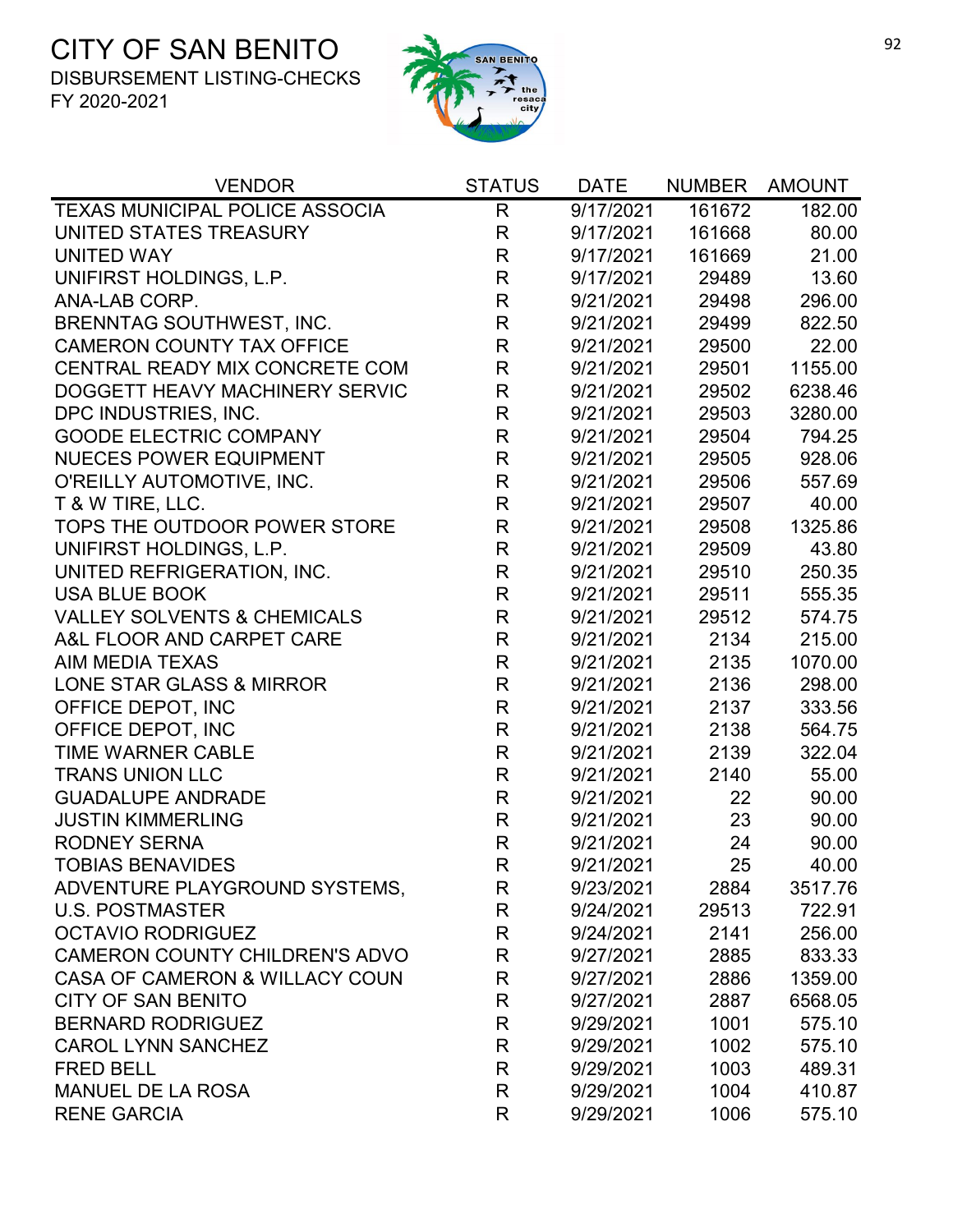

| <b>VENDOR</b>                            | <b>STATUS</b> | <b>DATE</b> | <b>NUMBER</b> | <b>AMOUNT</b> |
|------------------------------------------|---------------|-------------|---------------|---------------|
| <b>RENE VILLAFRANCO</b>                  | $\mathsf{R}$  | 9/29/2021   | 1007          | 575.10        |
| <b>RICARDO GUERRA</b>                    | R             | 9/29/2021   | 1008          | 575.10        |
| AXA EQUITABLE C/O GREAT AMERIC           | $\mathsf R$   | 9/30/2021   | 161686        | 300.00        |
| <b>CINDY BOUDLOCHE</b>                   | R             | 9/30/2021   | 161681        | 1828.70       |
| <b>MIDLAND NATIONAL LIFE INS</b>         | R             | 9/30/2021   | 161682        | 185.00        |
| NATIONWIDE RETIREMENT SOLUTION           | $\mathsf{R}$  | 9/30/2021   | 161683        | 885.00        |
| <b>SAN BENITO FIREMEN'S RELIEF &amp;</b> | $\mathsf{R}$  | 9/30/2021   | 161684        | 11943.02      |
| UNITED STATES TREASURY                   | R             | 9/30/2021   | 161685        | 80.00         |
| <b>LA SIERRA ARTE</b>                    | $\mathsf{R}$  | 9/30/2021   | 1001          | 85.00         |
| ABEL & SON ENTERPRISES                   | $\mathsf R$   | 9/30/2021   | 1009          | 750.00        |
| <b>ADVANCE AUTO PARTS</b>                | R             | 9/30/2021   | 1010          | 925.73        |
| <b>ALLEGRA</b>                           | $\mathsf{R}$  | 9/30/2021   | 1011          | 628.40        |
| <b>BOSWELL ELLIFF FORD</b>               | R             | 9/30/2021   | 1012          | 193.16        |
| <b>BURTON AUTO SUPPLY</b>                | $\mathsf R$   | 9/30/2021   | 1013          | 426.50        |
| <b>CAMERON COUNTY CLERK</b>              | $\mathsf{R}$  | 9/30/2021   | 1014          | 40.00         |
| <b>CAMERON COUNTY</b>                    | $\mathsf R$   | 9/30/2021   | 1049          | 270.00        |
| <b>CAP FLEET UPFITTERS</b>               | $\mathsf{R}$  | 9/30/2021   | 1015          | 6620.00       |
| CC DISTRIBUTORS, INC.                    | R             | 9/30/2021   | 1016          | 4.06          |
| <b>CHUY'S CUSTOM SPORTS</b>              | $\mathsf R$   | 9/30/2021   | 1017          | 931.50        |
| <b>CRISTINA OBREGON</b>                  | $\mathsf{R}$  | 9/30/2021   | 1018          | 165.00        |
| D & R GLASS ETC INC.                     | $\mathsf R$   | 9/30/2021   | 1019          | 65.00         |
| DENTON NAVARRO ROCHA BERNAL HY           | R             | 9/30/2021   | 1020          | 744.00        |
| <b>GOODE ELECTRIC COMPANY</b>            | $\mathsf{R}$  | 9/30/2021   | 1021          | 1566.85       |
| <b>GRAJALES TIRE SHOP</b>                | R             | 9/30/2021   | 1022          | 7.00          |
| GULF COAST PAPER CO. INC.                | $\mathsf{R}$  | 9/30/2021   | 1023          | 302.46        |
| HILL COUNTRY TRACTOR, LLC                | $\mathsf R$   | 9/30/2021   | 1024          | 415.72        |
| <b>INTERNAL CONTROL SYSTEMS</b>          | R             | 9/30/2021   | 1025          | 7635.00       |
| <b>J. MAYA DESIGNS AND GRAPHICS L</b>    | $\mathsf R$   | 9/30/2021   | 1026          | 350.00        |
| <b>JOSE G PONCE</b>                      | $\mathsf R$   | 9/30/2021   | 1027          | 165.00        |
| <b>JUAN TORRES</b>                       | R             | 9/30/2021   | 1028          | 165.00        |
| <b>MANUEL DE LA ROSA</b>                 | R             | 9/30/2021   | 1053          | 156.94        |
| <b>MARIO G. PEREA</b>                    | R             | 9/30/2021   | 1052          | 200.00        |
| <b>MATHESON TRI-GAS, INC.</b>            | R             | 9/30/2021   | 1031          | 107.87        |
| <b>MCCOY'S BUILDING SUPPLY</b>           | R             | 9/30/2021   | 1032          | 593.31        |
| <b>METRO FIRE APPARATUS SPECIALIS</b>    | R             | 9/30/2021   | 1033          | 9685.00       |
| MONTGOMERY TECHNOLOGY SYSTEM L           | R             | 9/30/2021   | 1034          | 29200.00      |
| <b>NUECES POWER EQUIPMENT</b>            | R             | 9/30/2021   | 1050          | 3000.00       |
| PF SAFETY & INDUSTRIAL SUPPLIE           | R             | 9/30/2021   | 1035          | 197.00        |
| PITTSBURGH PAINTS                        | R             | 9/30/2021   | 1036          | 552.90        |
| PRECISION DELTA CORP.                    | R             | 9/30/2021   | 1037          | 1350.00       |
| PRUNEDA TECH SERVICE                     | R             | 9/30/2021   | 1038          | 55.00         |
|                                          |               |             |               |               |